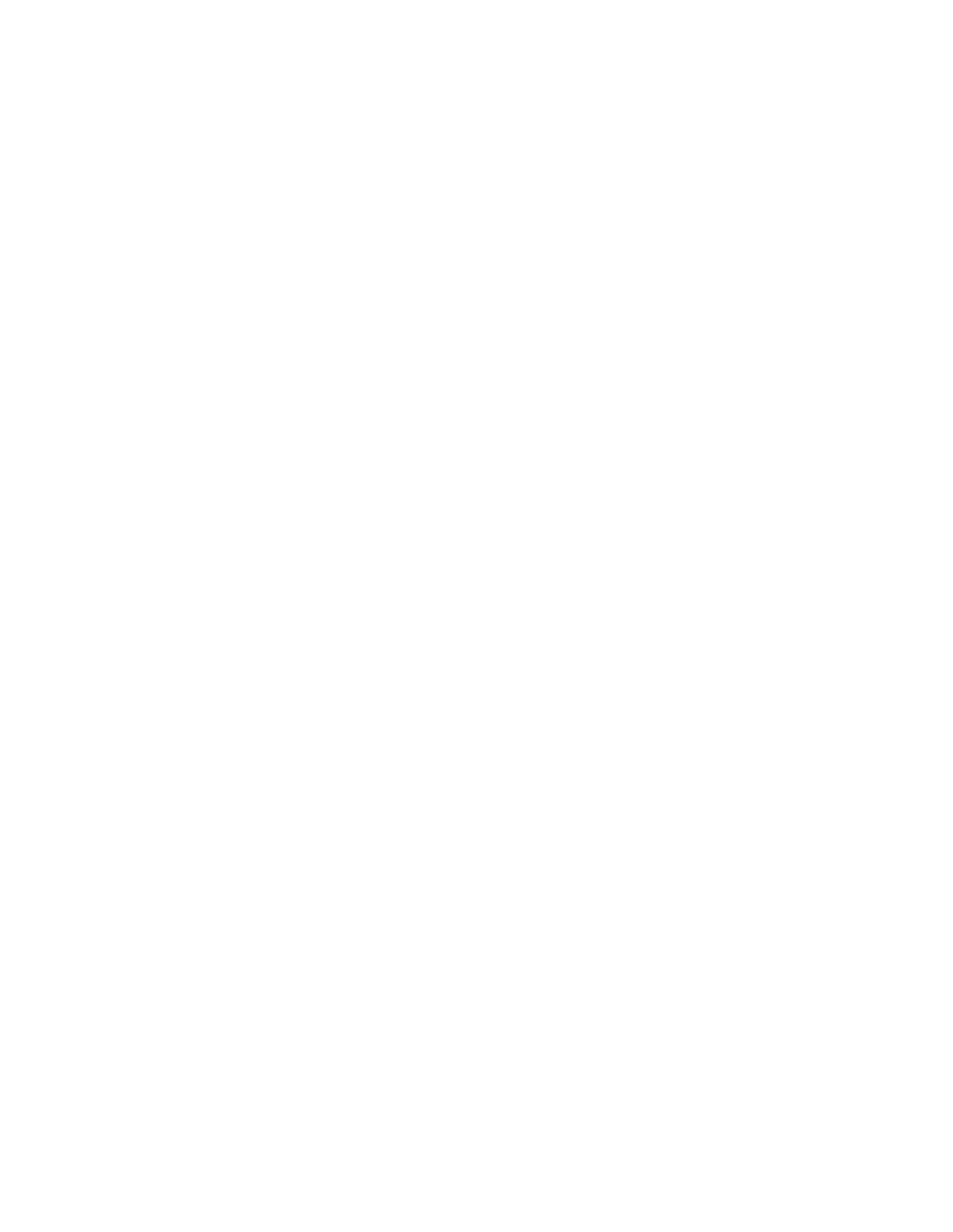# FOUNDATIONS OF KNOWLEDGE SYSTEMS with Applications to Databases and Agents

**GERD WAGNER** Institut fur Informatik, Universitat Leipzig, http://www.informatik.uni-leipzig.de/gwagner

Kluwer Academic Publishers Boston/Dordrecht/London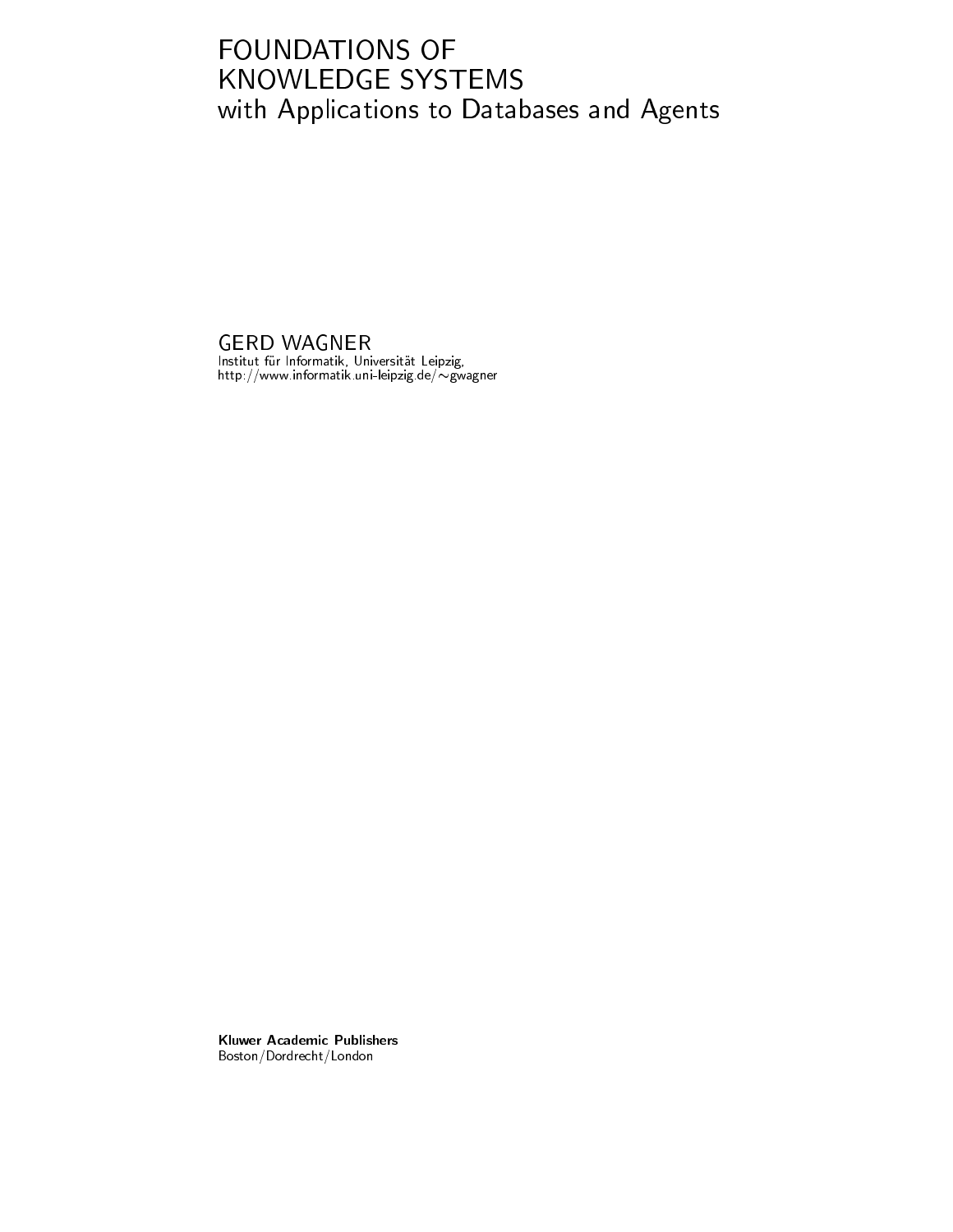Contents

| List of Tables<br>XIII<br>Preface<br>XV<br>Acknowledgments<br>xix<br>Introduction<br>XXİ<br>The Success of Database Systems<br>$\overline{1.1}$<br><b>XXI</b><br>$\overline{1.2}$<br>The Difficulties of 'Expert Systems'<br>xxi<br>What is a Knowledge System ?<br>$\overline{3}$<br>XXİ<br>Knowledge Systems and Logic<br>$\overline{1.4}$<br>xxii<br>About this Book<br>1.5<br><b>xxii</b><br>Tables and Objects<br>Part I<br>CONCEPTUAL MODELING OF KNOWLEDGE BASES<br>3<br>1 <sub>1</sub><br>Introduction<br>3<br>1.1<br>Predicate Logic<br>1.2<br>4 | List of Figures | xi |
|-----------------------------------------------------------------------------------------------------------------------------------------------------------------------------------------------------------------------------------------------------------------------------------------------------------------------------------------------------------------------------------------------------------------------------------------------------------------------------------------------------------------------------------------------------------|-----------------|----|
|                                                                                                                                                                                                                                                                                                                                                                                                                                                                                                                                                           |                 |    |
|                                                                                                                                                                                                                                                                                                                                                                                                                                                                                                                                                           |                 |    |
|                                                                                                                                                                                                                                                                                                                                                                                                                                                                                                                                                           |                 |    |
|                                                                                                                                                                                                                                                                                                                                                                                                                                                                                                                                                           |                 |    |
|                                                                                                                                                                                                                                                                                                                                                                                                                                                                                                                                                           |                 |    |
|                                                                                                                                                                                                                                                                                                                                                                                                                                                                                                                                                           |                 |    |
|                                                                                                                                                                                                                                                                                                                                                                                                                                                                                                                                                           |                 |    |
|                                                                                                                                                                                                                                                                                                                                                                                                                                                                                                                                                           |                 |    |
|                                                                                                                                                                                                                                                                                                                                                                                                                                                                                                                                                           |                 |    |
|                                                                                                                                                                                                                                                                                                                                                                                                                                                                                                                                                           |                 |    |
|                                                                                                                                                                                                                                                                                                                                                                                                                                                                                                                                                           |                 |    |
|                                                                                                                                                                                                                                                                                                                                                                                                                                                                                                                                                           |                 |    |
|                                                                                                                                                                                                                                                                                                                                                                                                                                                                                                                                                           |                 |    |
| Entity-Relationship Modeling<br>13<br>4                                                                                                                                                                                                                                                                                                                                                                                                                                                                                                                   |                 |    |
| <b>Entities and Entity Types</b><br>13.1<br>5                                                                                                                                                                                                                                                                                                                                                                                                                                                                                                             |                 |    |
| Relationships and Relationship Types<br>132<br>6                                                                                                                                                                                                                                                                                                                                                                                                                                                                                                          |                 |    |
| Application Domain Predicates<br>133<br>7<br>ER Modeling Is Object-Oriented<br>134<br>8                                                                                                                                                                                                                                                                                                                                                                                                                                                                   |                 |    |
| Identifying Qualified Predicates<br>1.4<br>8                                                                                                                                                                                                                                                                                                                                                                                                                                                                                                              |                 |    |
| Identifying Incomplete Predicates<br>1.5<br>8                                                                                                                                                                                                                                                                                                                                                                                                                                                                                                             |                 |    |
| 1.6                                                                                                                                                                                                                                                                                                                                                                                                                                                                                                                                                       |                 |    |
| Identifying Intensional Predicates<br>9                                                                                                                                                                                                                                                                                                                                                                                                                                                                                                                   |                 |    |
| Entity-Relationship Modeling in 7 Steps<br>9<br>1.7                                                                                                                                                                                                                                                                                                                                                                                                                                                                                                       |                 |    |
| Agent-Object-Relationship Modeling<br>1.8<br>11<br>181<br>11                                                                                                                                                                                                                                                                                                                                                                                                                                                                                              |                 |    |
| Interaction Frames and Agent Roles<br>182<br>Mental Attributes<br>12                                                                                                                                                                                                                                                                                                                                                                                                                                                                                      |                 |    |

| 19  | Summary                                              | 12 |
|-----|------------------------------------------------------|----|
|     | 1.10 Further Reading                                 | 12 |
|     | 1 11 Exercises                                       | 12 |
|     | P. RELATIONAL DATABASES                              | 15 |
| 2.1 | Introduction                                         | 15 |
|     | 2.2 Basic Concepts                                   | 16 |
|     | Tables<br>2.2.1                                      | 16 |
|     | 2.2.2<br>Keys                                        | 18 |
|     | Table Schema, Table Type and Table Instance<br>2.2.3 | 18 |

v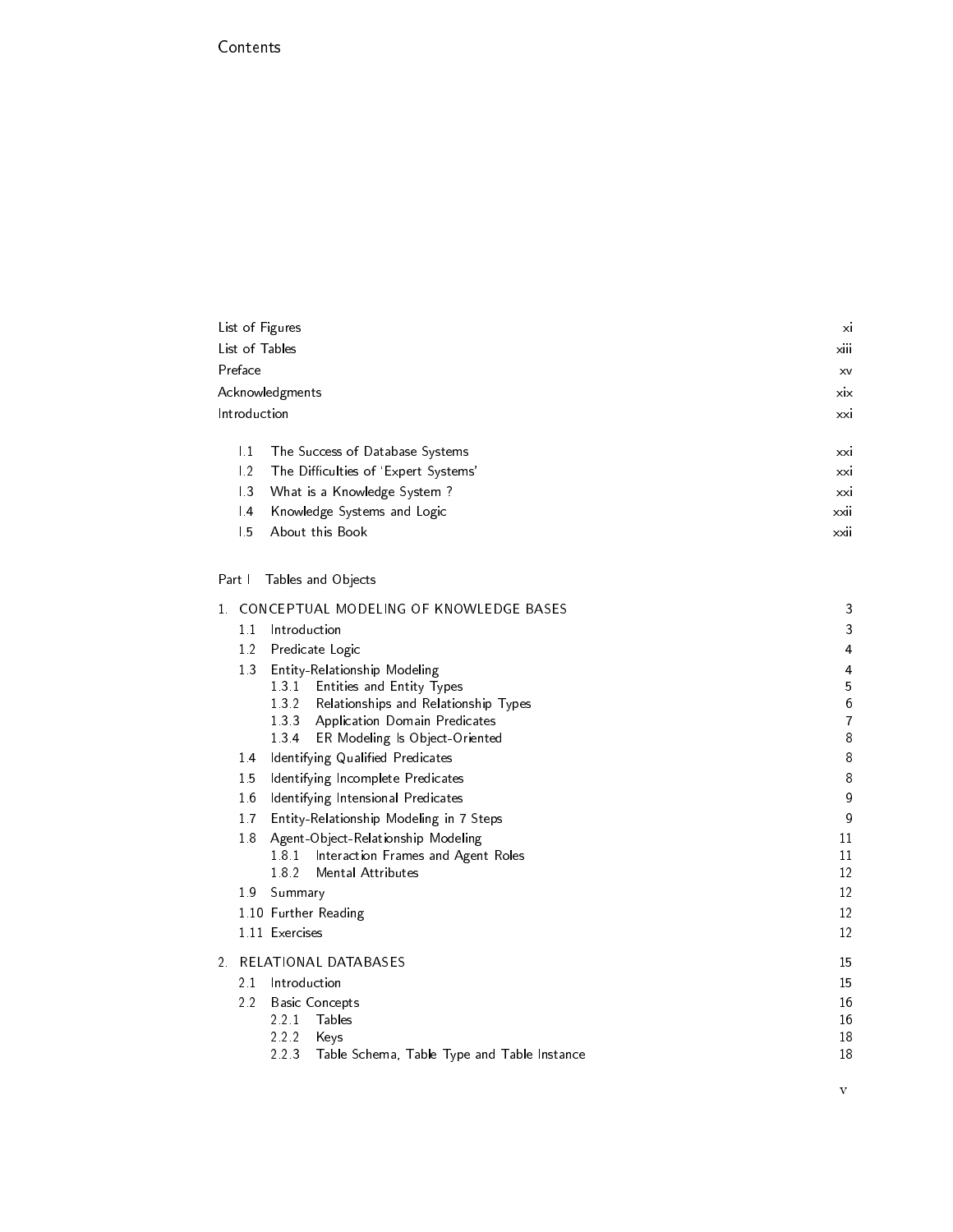|     | 224<br>225     | Database Schema and Database State<br>A Database as a Set of Sentences        | 19<br>20 |
|-----|----------------|-------------------------------------------------------------------------------|----------|
| 23  |                | Query Answering                                                               | 21       |
|     | 231            | Logical Formulas                                                              | 21       |
|     | 2.3.2          | Database Queries as Logical Formulas                                          | 22       |
| 2.4 |                | Conjunctive Queries                                                           | 23       |
|     | 2.4.1          | Inference-Based Answering of Conjunctive Queries                              | 23       |
|     | 242            | Compositional Evaluation of Conjunctive Queries                               | 24       |
|     | 2.43           | Correctness and Completeness of the Answer Operation                          | 25       |
|     | 244            | Conjunctive Queries and SQL                                                   | 26       |
| 25  |                | General Queries                                                               | 27       |
|     | 2.5.1          | Not All Queries Can Be Answered Sensibly                                      | 28       |
|     | 2.5.2          | Compositional Evaluation of Open Queries                                      | 30       |
|     | 2.5.3          | Correctness and Completeness of the Answer Operation                          | 31       |
|     | 2.5.4          | The Database Completeness Assumption                                          | 31       |
|     | 255            | Relational Database Queries Cannot Express Transitive Closure                 | 32       |
|     | 2.5.6          | Views                                                                         | 32       |
| 26  |                | Integrity Constraints                                                         | 33       |
|     | 261            | Functional Dependencies                                                       | 33       |
|     | 262            | Inclusion Dependencies                                                        | 34       |
|     | 263            | Integrity Constraints in SQL                                                  | 34       |
| 2.7 |                | Transforming an ER Model into a Relational Database Schema                    | 35       |
| 2.8 |                | Information Order and Relative Information Distance                           | 35       |
| 2.9 |                | Updating Relational Databases                                                 | 36       |
|     |                | 291 Insertion                                                                 | 36       |
|     | 2.9.2          | Deletion                                                                      | 37       |
|     | 2.9.3          | Non-Literal Inputs                                                            | 37       |
|     | 294            | On the Semantics of Updates                                                   | 37       |
|     | 295            | Updates in the Presence of Integrity Constraints                              | 39       |
|     |                | 2.10 Incomplete Information in Relational Databases                           | 40       |
|     |                | 2.10.1 The Null Value UNKNOWN                                                 | 41       |
|     |                | 2.10.2 The Null Value INAPPLICABLE                                            | 43       |
|     |                | 2.10.3 Null Values in SQL                                                     | 43       |
|     |                | 2.11 A Relational Database without Nulls Represents a Herbrand Interpretation | 43       |
|     |                | 2.11.1 The Language $L_{\Sigma}$                                              | 43       |
|     |                | 2.11.2 The Interpretation $\mathcal{I}_\Delta$                                | 43       |
|     |                | 2.12 Reiter's Database Completion Theory                                      | 44       |
|     |                | 2.13 Database Inference as Preferential Entailment Based on Minimal Models    | 45       |
|     |                | 2.14 Deficiencies of the Relational Database Model                            | 46       |
|     |                | 2141 General Purpose Extensions                                               | 46       |
|     |                | 2142 Special Purpose Extensions                                               | 47       |
|     | 2.15 Summary   |                                                                               | 48       |
|     |                | 2.16 Further Reading                                                          | 48       |
|     | 2.17 Exercises |                                                                               | 48       |
|     |                | 2.17.1 A Further Example: The Library Database                                | 48       |
|     |                | 2172 Database Completion                                                      | 50       |
|     |                | 2.17.3 Miscellaneous                                                          | 50       |
|     |                | OBJECT-RELATIONAL DATABASES                                                   | 53       |
| 31  |                | <b>ADT-Relational Databases</b>                                               | 54       |
|     | 311            | Complex Values and Types                                                      | 54       |
|     | 312            | <b>ADT</b> Tables                                                             | 55       |
|     |                | 3.1.3 ADT Terms and Formulas                                                  | 56       |
|     | 3.1.4          | ADT Queries Can Express Transitive Closure                                    | 57       |
| 3.2 |                | Introducing Objects and Classes                                               | 57       |
|     |                |                                                                               |          |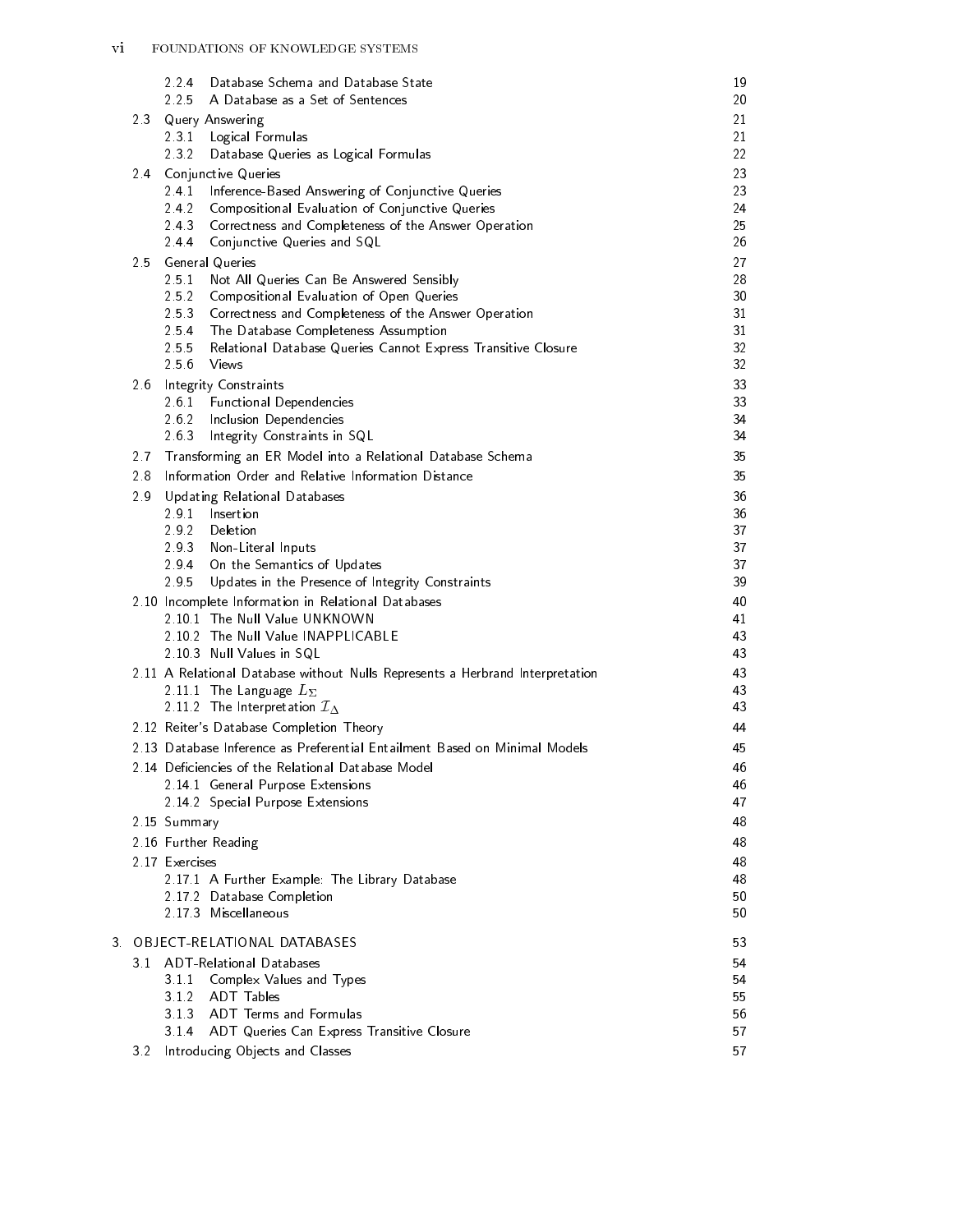Contents vii

| 3.2.1 Classes as Object Tables  | 58 |
|---------------------------------|----|
| 322 Object-Relational Databases | 59 |
| 33 Further Reading              | 61 |
| 34 Exercises                    | 61 |

## Part II Adding Rules

| 4. |     | REACTION RULES                                     | 65 |
|----|-----|----------------------------------------------------|----|
|    | 4 1 | Introduction                                       | 65 |
|    |     | <b>Production Rules</b><br>4.1.1                   | 66 |
|    |     | Database Triggers<br>4 1 2                         | 66 |
|    |     | AGENT-0 Commitment Rules<br>4 1 3                  | 67 |
|    | 4.2 | Communication Events                               | 67 |
|    | 43  | Epistemic and Communicative Reactions              | 69 |
|    |     | <b>TELL</b><br>431                                 | 69 |
|    |     | ASK-IF<br>432                                      | 70 |
|    |     | <b>REPLY-IF</b><br>4.3.3                           | 71 |
|    | 4.4 | Operational Semantics of Reaction Rules            | 71 |
|    | 4.5 | Multidatabases                                     | 72 |
|    | 4.6 | Summary                                            | 74 |
|    | 4.7 | <b>Further Reading</b>                             | 74 |
|    | 4.8 | Exercises                                          | 74 |
| 5. |     | <b>DEDUCTION RULES</b>                             | 77 |
|    | 5.1 | Introduction                                       | 77 |
|    |     | Datalog Rules<br>5 1 1                             | 79 |
|    |     | Normal Deduction Rules<br>5.1.2                    | 80 |
|    |     | Semantics<br>5 1 3                                 | 80 |
|    | 5.2 | Closure Semantics                                  | 81 |
|    |     | Datalog Rules<br>521                               | 82 |
|    |     | <b>Stratified Deductive Databases</b><br>5.2.2     | 83 |
|    |     | Normal Deduction Rules - The General Case<br>5.23  | 85 |
|    | 53  | Model Theoretic Semantics                          | 88 |
|    |     | Datalog Rules<br>531                               | 88 |
|    |     | Normal Deduction Rules - The General Case<br>5.3.2 | 88 |
|    | 54  | Summary                                            | 89 |
|    | 55  | Further Reading                                    | 90 |
|    | 5.6 | <b>Exercises</b>                                   | 90 |
|    |     |                                                    |    |

## Part III Positive Knowledge Systems: Concepts, Properties and Examples

|     | <b>PRINCIPLES OF POSITIVE KNOWLEDGE SYSTEMS</b> | 95  |  |
|-----|-------------------------------------------------|-----|--|
| 61  | Introduction                                    | 95  |  |
| 6.2 | <b>Basic Concepts</b>                           | 95  |  |
|     | 6.3 Formal Properties of Knowledge Systems      | 99  |  |
| 6.4 | Vivid Knowledge Systems                         | 100 |  |
| 65  | Knowledge Update and Knowledge Integration      | 101 |  |
| 6.6 | Summary                                         | 101 |  |
|     | TEMPORAL DATABASES                              | 105 |  |
| 71  | Introduction                                    | 105 |  |
| 7.2 | The Timestamp Algebra                           | 106 |  |
| 7.3 | Temporal Tables                                 | 106 |  |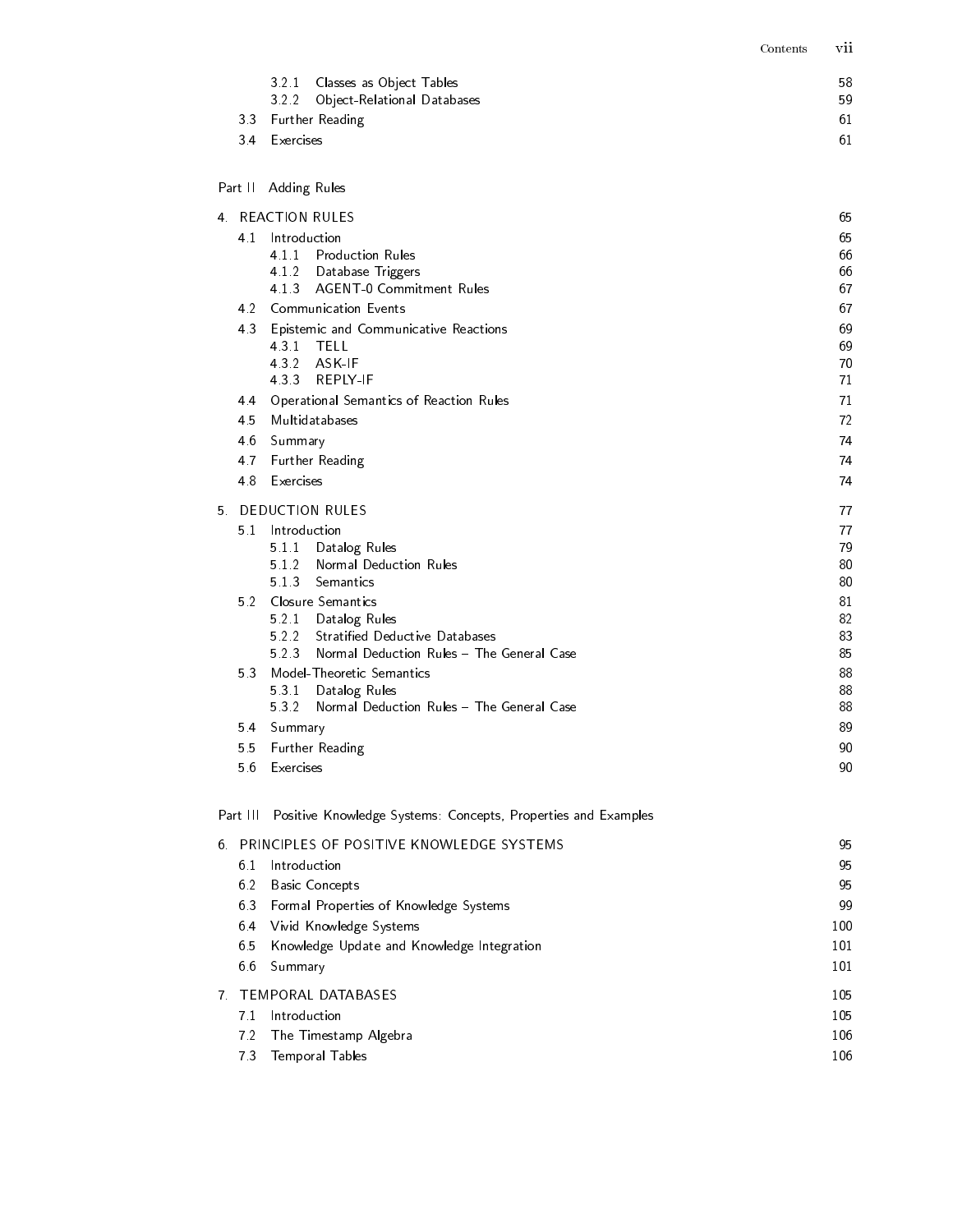| 7.4     | Natural Inference in Temporal Databases                 | 107 |
|---------|---------------------------------------------------------|-----|
| 75      | Updates and Information Order                           | 108 |
| 7.6     | Indexical Temporal Null Values                          | 108 |
| 7.7     | Temporal Table Operations                               | 109 |
|         | 771 Correctness and Completeness                        | 110 |
|         | Four Kinds of Queries<br>7.7.2                          | 111 |
| 7.8     | Temporal Deduction Rules                                | 111 |
| 7.9     | Bitemporal Databases                                    | 111 |
|         | 7.10 Summary                                            | 112 |
|         | 7.11 Further Reading                                    | 112 |
|         | 7.12 Exercises                                          | 112 |
|         | 8 FUZZY DATABASES                                       | 115 |
| 8.1     | Introduction                                            | 115 |
|         | Disjunctive Imprecision<br>811                          | 116 |
|         | Vagueness<br>8.1.2                                      | 116 |
|         | Gradual Uncertainty<br>8.1.3                            | 116 |
| 82      | Certainty Scales                                        | 117 |
| 83      | Fuzzy Tables                                            | 117 |
| 8.4     | Natural Inference in Fuzzy Databases                    | 118 |
| 8.5     | Update, Knowledge Integration and Information Order     | 119 |
| 8.6     | Fuzzy Table Operations                                  | 119 |
|         | Correctness and Completeness<br>86.1                    | 120 |
|         | Four Kinds of Queries<br>862                            | 121 |
| 8.7     | Fuzzy Deduction Rules                                   | 121 |
| 8.8     | Summary                                                 | 122 |
| 8.9     | <b>Further Reading</b>                                  | 122 |
|         | 8 10 Exercises                                          | 122 |
|         | 9. FURTHER EXAMPLES OF POSITIVE KNOWLEDGE SYSTEMS       | 125 |
| 9.1     | Multi-Level Secure Databases                            | 125 |
| 9.2     | Lineage Databases                                       | 127 |
| 9.3     | Disjunctive Databases                                   | 129 |
| 94      | S5-Epistemic Databases                                  | 131 |
|         | 941 S5-Epistemic Deduction Rules                        | 131 |
| 95      | Summary                                                 | 132 |
| Part IV | Admitting Negative Information: From Tables to Bitables |     |
|         | 10. PRINCIPLES OF NON-POSITIVE KNOWLEDGE SYSTEMS        | 137 |
|         |                                                         |     |

| 10. PRINCIPLES OF NON-POSITIVE KNOWLEDGE SYSTEMS          | 137 |
|-----------------------------------------------------------|-----|
| 10.1 Introduction                                         | 137 |
| 10 2 Basic Concepts                                       | 138 |
| 1021 Consistency                                          | 138 |
| 1022 Vivid Knowledge Systems                              | 139 |
| 10.3 Standard Logics as Knowledge Systems                 | 140 |
| 11 RELATIONAL FACTBASES                                   | 143 |
| 11.1 Introduction                                         | 143 |
| 11.2 Birelational Databases                               | 143 |
| 1121 Shortcomings of Birelational Databases               | 145 |
| 11.3 Relational Factbases                                 | 146 |
| 11.3.1 Reaction Rules for the Case of Unknown Information | 148 |
| 11.3.2 Heuristic Deduction and Default Rules              | 148 |
|                                                           |     |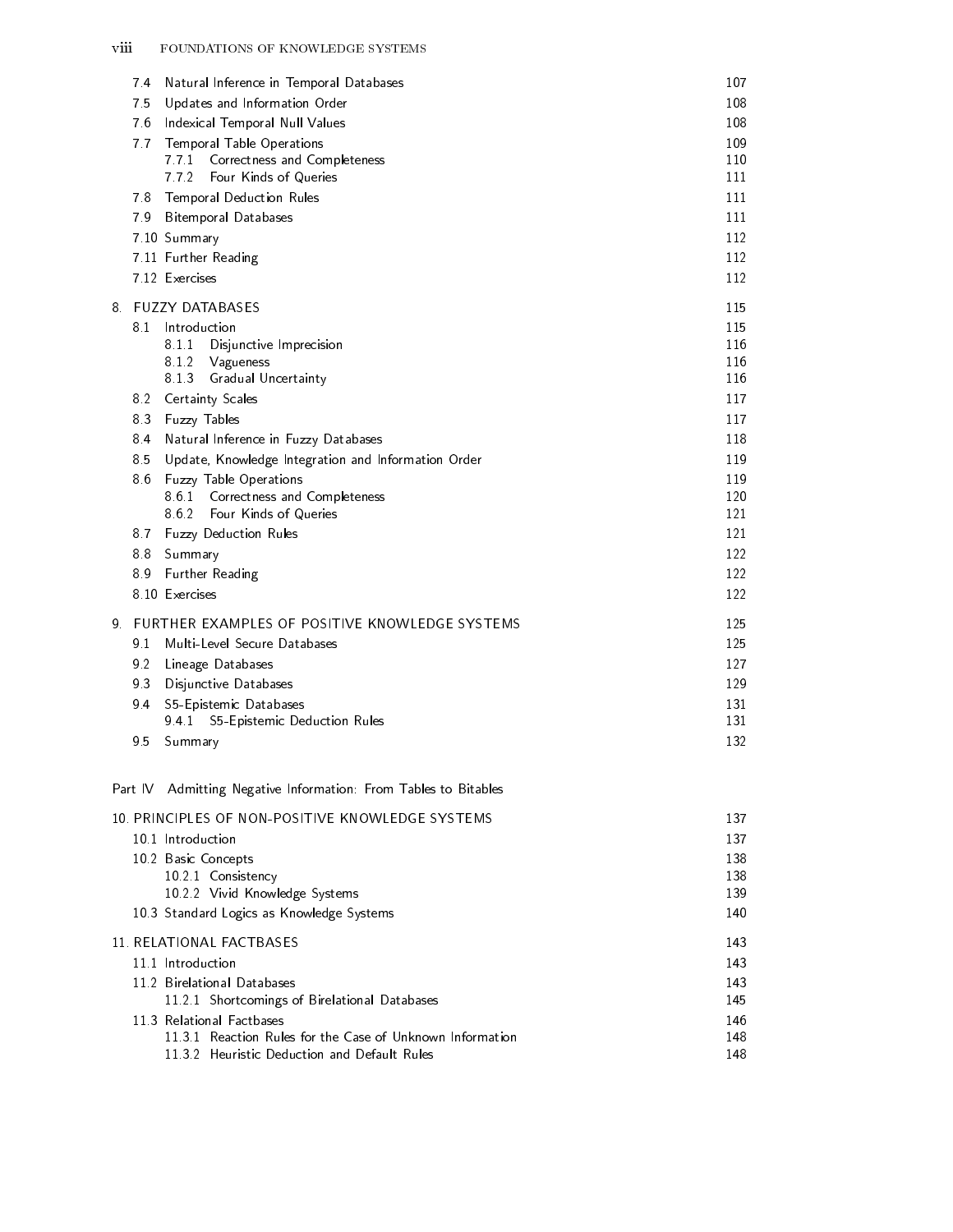| Contents |  |
|----------|--|
|          |  |

| 12 POSSIBILISTIC DATABASES                              | 149 |
|---------------------------------------------------------|-----|
| 12 1 Introduction                                       | 149 |
| 12.2 Possibilistic Tables                               | 149 |
| 12.3 Natural Inference in Possibilistic Databases       | 151 |
| 12.4 Updates and Information Order                      | 152 |
| 12.5 Knowledge Integration                              | 152 |
| 12.6 Possibilistic Deductive Databases                  | 153 |
| 12.7 Possibilistic Deduction Rules and EMYCIN           | 154 |
| 13. FURTHER EXAMPLES OF NON-POSITIVE KNOWLEDGE SYSTEMS  | 157 |
| 13.1 Multi-Level Secure Factbases                       | 157 |
| 13.2 Lineage Factbases                                  | 159 |
| 13.3 Disjunctive Factbases                              | 160 |
| 13.3.1 Total Predicates and the Closed-World Assumption | 161 |
| 1332 Reasoning with Three Kinds of Predicates           | 162 |
| 13 3 3 Deduction Rules in Disjunctive Factbases         | 163 |
|                                                         |     |
|                                                         |     |

Part V More on Reaction and Deduction Rules

| 14. COMMUNICATION AND COOPERATION                                | 167        |
|------------------------------------------------------------------|------------|
| 14.1 Multi-Knowledge Bases                                       | 167        |
| 14.1.1 Operational Semantics of Reaction Rules                   | 168        |
| 14.1.2 Reactive Knowledge Bases as Transition Systems            | 169        |
| 14 1 3 Assertional Reasoning                                     | 170        |
| 14.2 Distributed Updating and Query Answering                    | 171        |
| 14.2.1 Distributed Query Answering                               | 171        |
| 14.2.2 Distributed Updating                                      | 173        |
| 14.2.3 Distributed Updating Using Replication                    | 173        |
| 14.2.4 Correctness                                               | 173        |
| 14 3 Cooperative Knowledge Bases                                 | 174        |
| 14.3.1 The Contract Net Protocol for Cooperative Query Answering | 174        |
| 1432 Running the CNP<br>14 3 3 Formal Properties of the CNP      | 176<br>177 |
|                                                                  |            |
| 15. DEDUCTIVE KNOWLEDGE SYSTEMS                                  | 181        |
| 15.1 Introduction                                                | 181        |
| 15.2 Deductive Knowledge Bases                                   | 182        |
| 15.3 The Immediate Consequence Operator                          | 186        |
| 15.4 Operational versus Constraint Semantics of Rules            | 188        |
| 15 5 Ampliative DKBs                                             | 188        |
| 15 5 1 Monotonic DKBs                                            | 189        |
| 15 5 2 Persistent Ampliative DKBs                                | 189        |
| 15 5 3 Monotonic Ampliative DKBs                                 | 191        |
| 15.6 Non-Ampliative DKBs                                         | 192        |
| 15 7 Conclusion                                                  | 192        |
| 16. ADVANCED KNOWLEDGE AND REASONING SERVICES                    | 195        |
| 16.1 Explanations                                                | 195        |
| 16.2 Diagnoses                                                   | 196        |
| 16.3 Automated Planning                                          | 197        |
| 16 3 1 Representing Actions                                      | 197        |
| 16.3.2 Generating Plans                                          | 198        |
| Appendices                                                       | 201        |

Appendices 201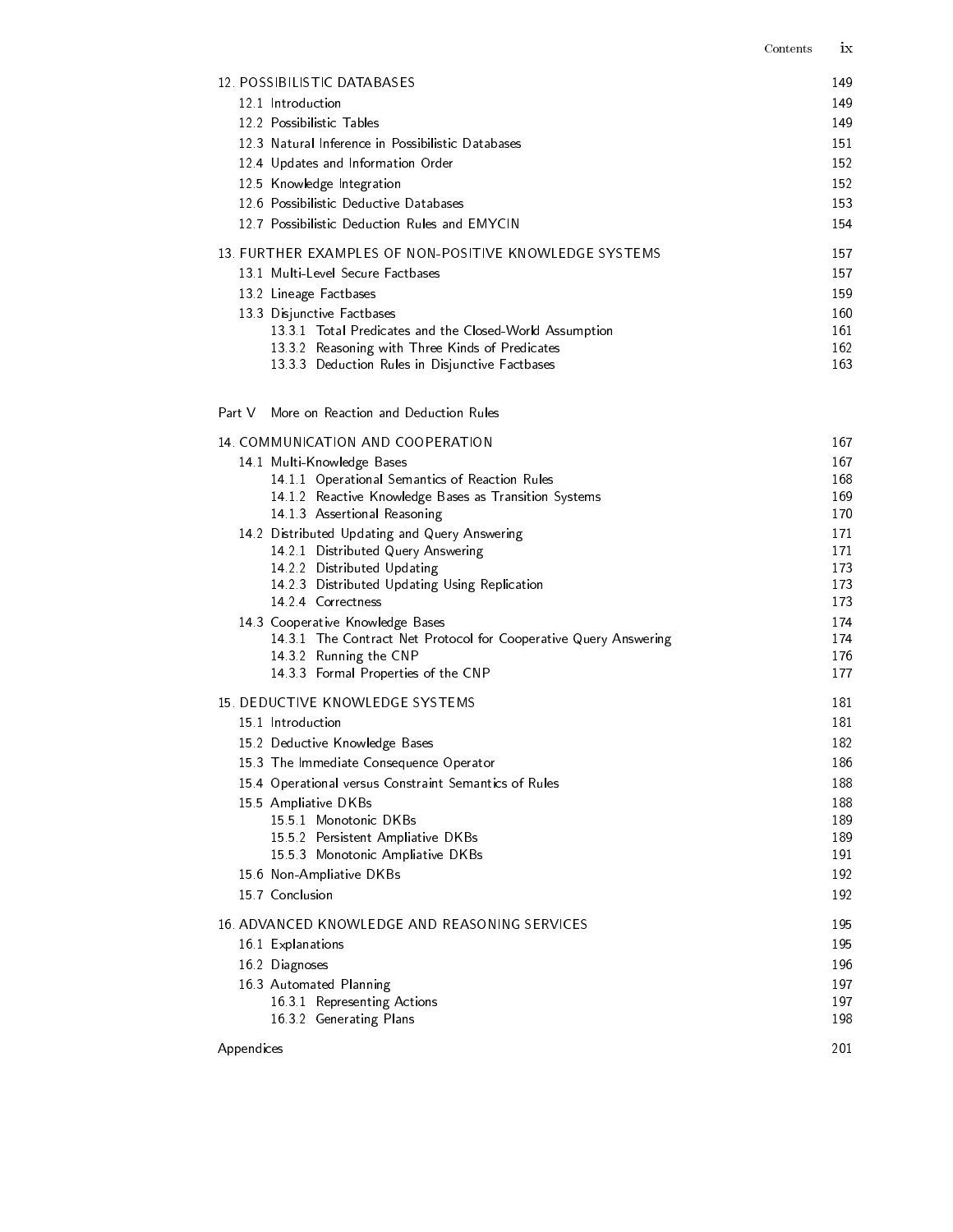| A-Partial Logics with Two Kinds of Negation                     | 201 |
|-----------------------------------------------------------------|-----|
| A 1 Preliminaries                                               | 201 |
| A.2 Partial Models                                              | 201 |
| A 3 Classical Logic as a Special Case of Partial Logic          | 204 |
| A 3 1 From Partial to Classical Logic                           | 204 |
| A 32 Confusing Semi-Partial Logic with Classical Logic          | 205 |
| B-Compositional Possibilistic Logic                             | 206 |
| B 1 Introduction                                                | 206 |
| <b>B.2</b> Preliminaries                                        | 206 |
| B 3 The Logical Semantics Problem of Reasoning with Uncertainty | 206 |
| - A Natural Solution<br><b>B</b> 31                             | 207 |
| The Non-Compositional Possibility-Theoretic Approach<br>B 3 2   | 208 |
| B 4 Semi-Possibilistic Logic                                    | 208 |
| B 5 Compositional Possibilistic Logic                           | 210 |
| C-On the Logic of Temporally Qualified Information              | 213 |
| C <sub>1</sub> Syntax                                           | 213 |
| C <sub>2</sub> Semantics                                        | 215 |
| C 3 From Timepoints to Timestamps and Vice Versa                | 215 |
| Minimal Models<br>C 4                                           | 216 |
| References                                                      | 217 |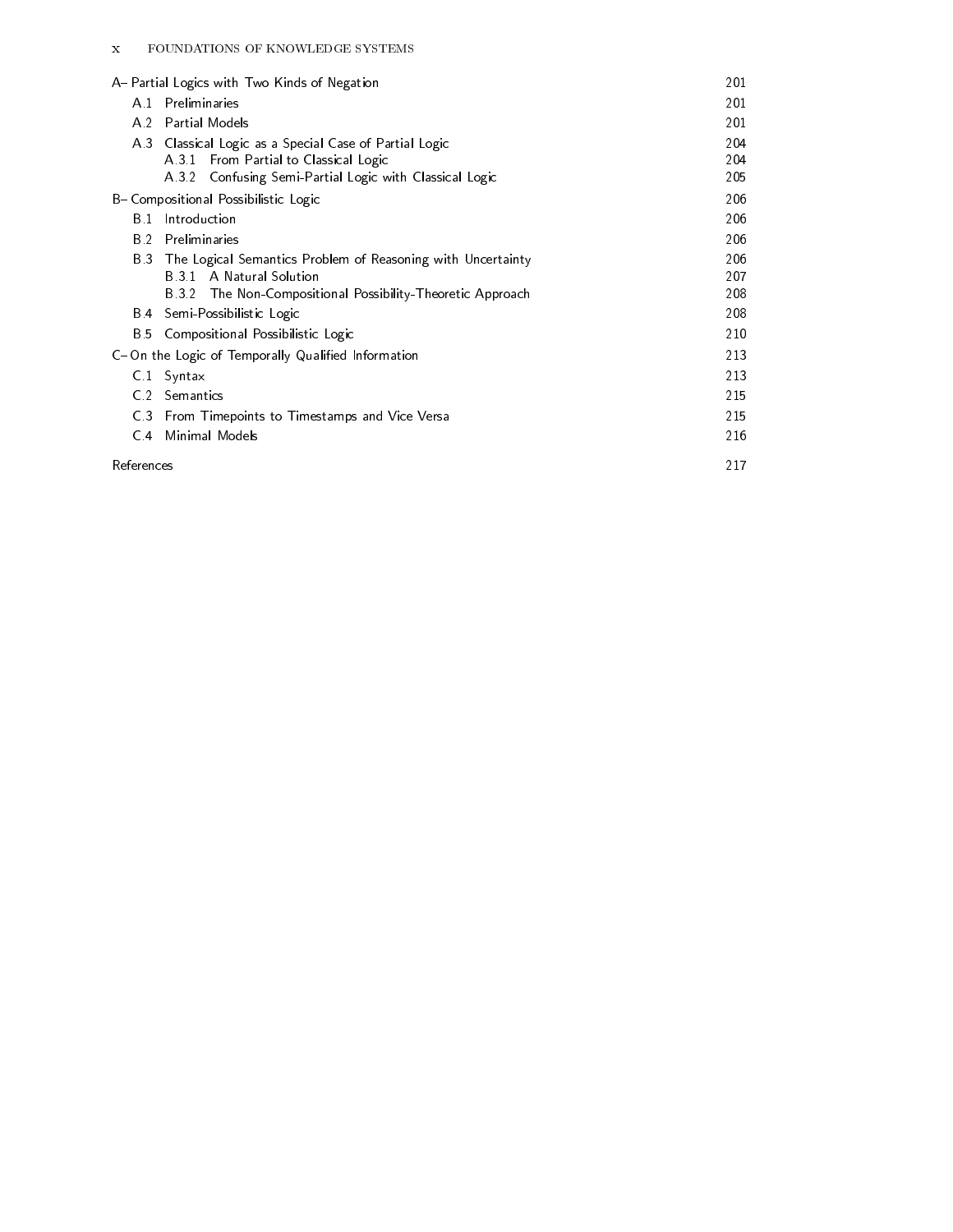List of Figures

| Two entity types: students and courses.               | 6   |
|-------------------------------------------------------|-----|
| An ER model with a many-to-many relationship.         | 8   |
| From $C++$ to object-oriented databases.              | 53  |
| From relational to object-relational databases.       | 54  |
| Distributed query answering in a two-database system. | 73  |
| The Alpine Club database.                             | -84 |
| The Alpine Club predicate dependency graph.           | 84  |
| An nonstratifiable deductive database.                | 85  |
| Two ways from relational to possibilistic databases.  | 150 |
| Running the CNP with an example                       | 178 |
|                                                       |     |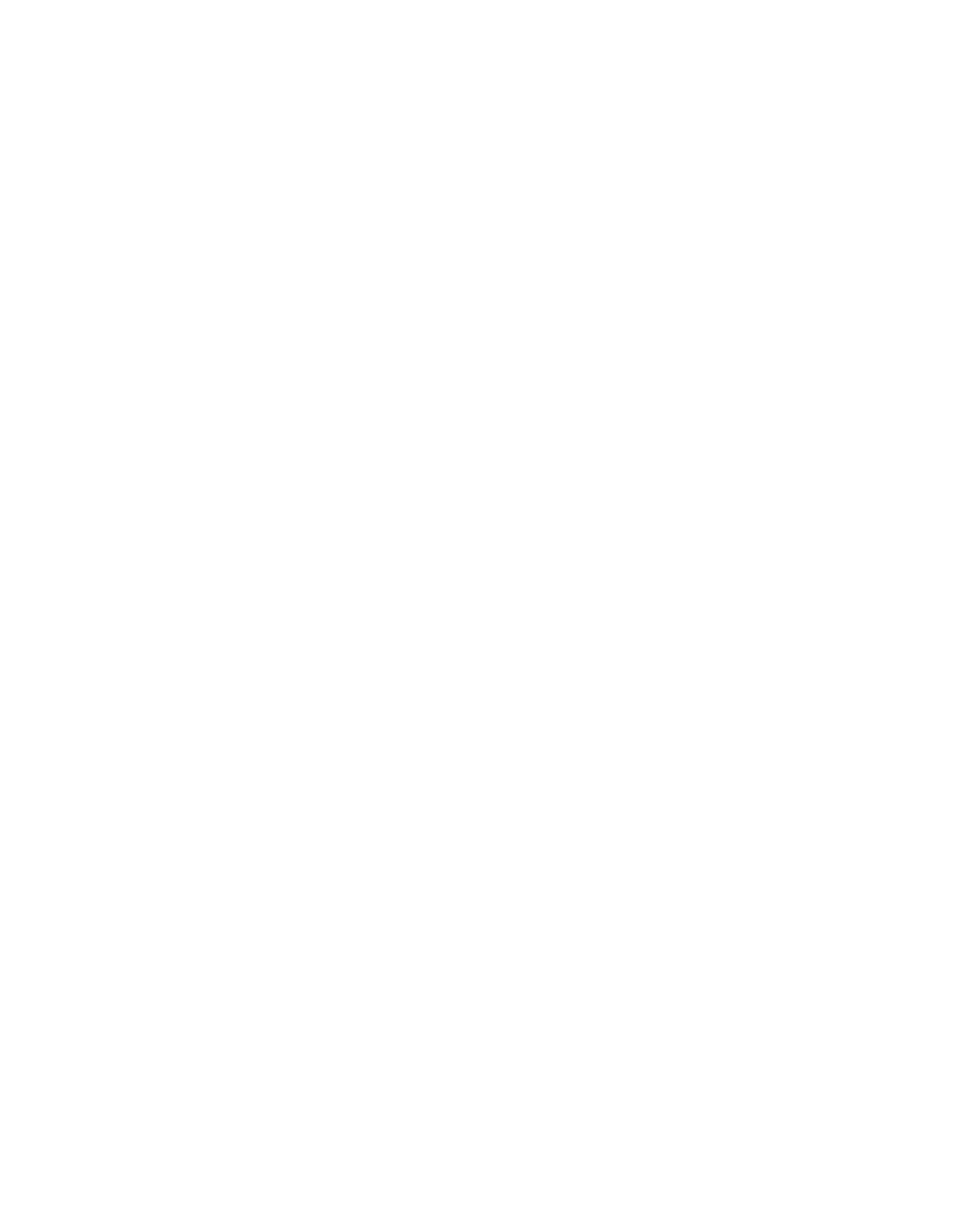List of Tables

| 1.1  | Knowledge systems and the deficiencies of logic.    | xxiii |
|------|-----------------------------------------------------|-------|
| 1.1  | Orthogonal extensions of relational databases.      | 10    |
| 2.1  | Connectives and Quantifiers.                        | 22    |
| 2.2  | Natural Inference for Conjunctive If-Queries.       | 24    |
| 2.3  | Natural Inference in Relational Databases.          | 28    |
| 2.4  | Logic, algebra and SQL.                             | 31    |
| 3.1  | An ADT table for representing institutes.           | 56    |
| 4.1  | Correspondences between communication acts and SQL. | 68    |
| -6.1 | Formal properties of positive knowledge systems.    | 102   |
| 14.1 | Communication events used in the CNP                | 175   |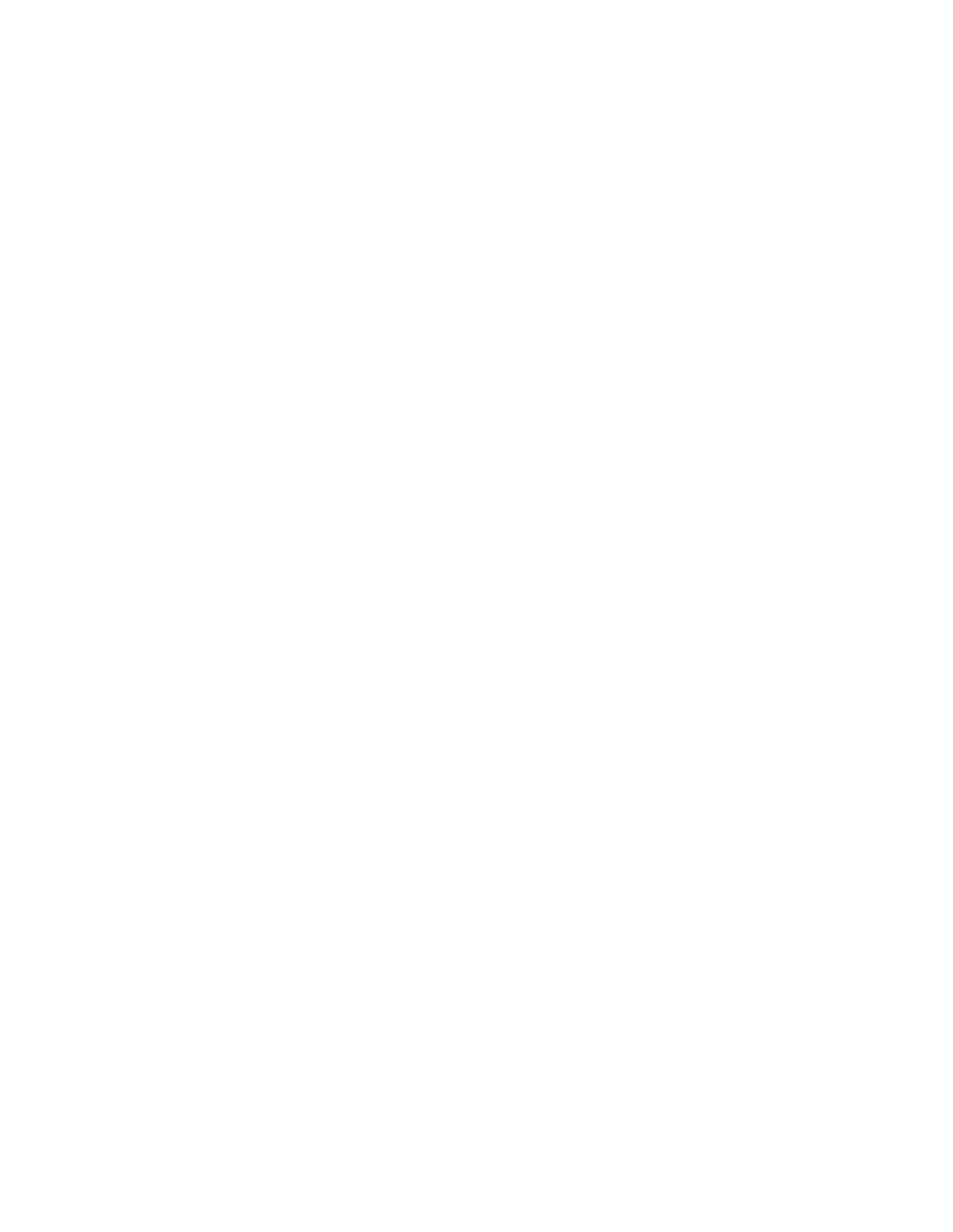One of the main uses of computer systems is the management of large amounts of symbolic information representing the state of some application domain such as information about all the people I communicate with in my personal address database, or about relevant parts of the outer space in the knowledge base of a NASA space mission. While database management systems offer only the basic services of information manipulation and retrieval, more powerful knowledge systems offer in addition advanced services such as deductive and abductive reasoning for the purpose of nding explanations and diagnoses, or generating plans.

In order to design and understand database and knowledge-based applications it is important to build upon well-established conceptual and mathematical foundations. What are the principles behind database and knowledge systems ? What are their ma jor components ? Which are the important cases of knowledge systems ? What are their limitations ? Addressing these questions, and discussing the fundamental issues of information update, knowledge assimilation, integrity maintenance, and inference-based query answering, is the purpose of this book.

#### Databases, Logic and SQL

Since relational databases are the most fundamental case of a knowledge system, they are treated in-depth in connection with the standard database language SQL. The chapter on the foundations of relational databases is also both an introduction to mathematical logic, and a course in SQL programming. It is supplemented with an additional chapter on object-relational databases, a new development that dominates the current progress in database technology and  $SQL.$ 

#### Various Kinds of Information

Depending on the type of application domain, we have to be able to deal with various kinds of information. The simplest case are business and administrative domains where the information to be processed is complete, and it is assumed that all information sources are perfect (absolutely reliable, honest and competent). But in more empirical domains, such as in outer space, even if all information sources are perfect, there will be various forms of incomplete information, e.g. involving partial predicates, and disjunctively imprecise or gradually uncertain information. In addition to incompleteness, information items may be asserted relative to some time spans in which they are valid and believed, and they may be qualified in a number of ways. In particular, different pieces of information may be assigned different levels of security, and different degrees of reliability.

The book presents a comprehensive framework for the conceptual integration and uniform treatment of all these types of information. This includes the definition of generic knowledge system models capable to handle fuzzy, temporal, confidential, and unreliable information.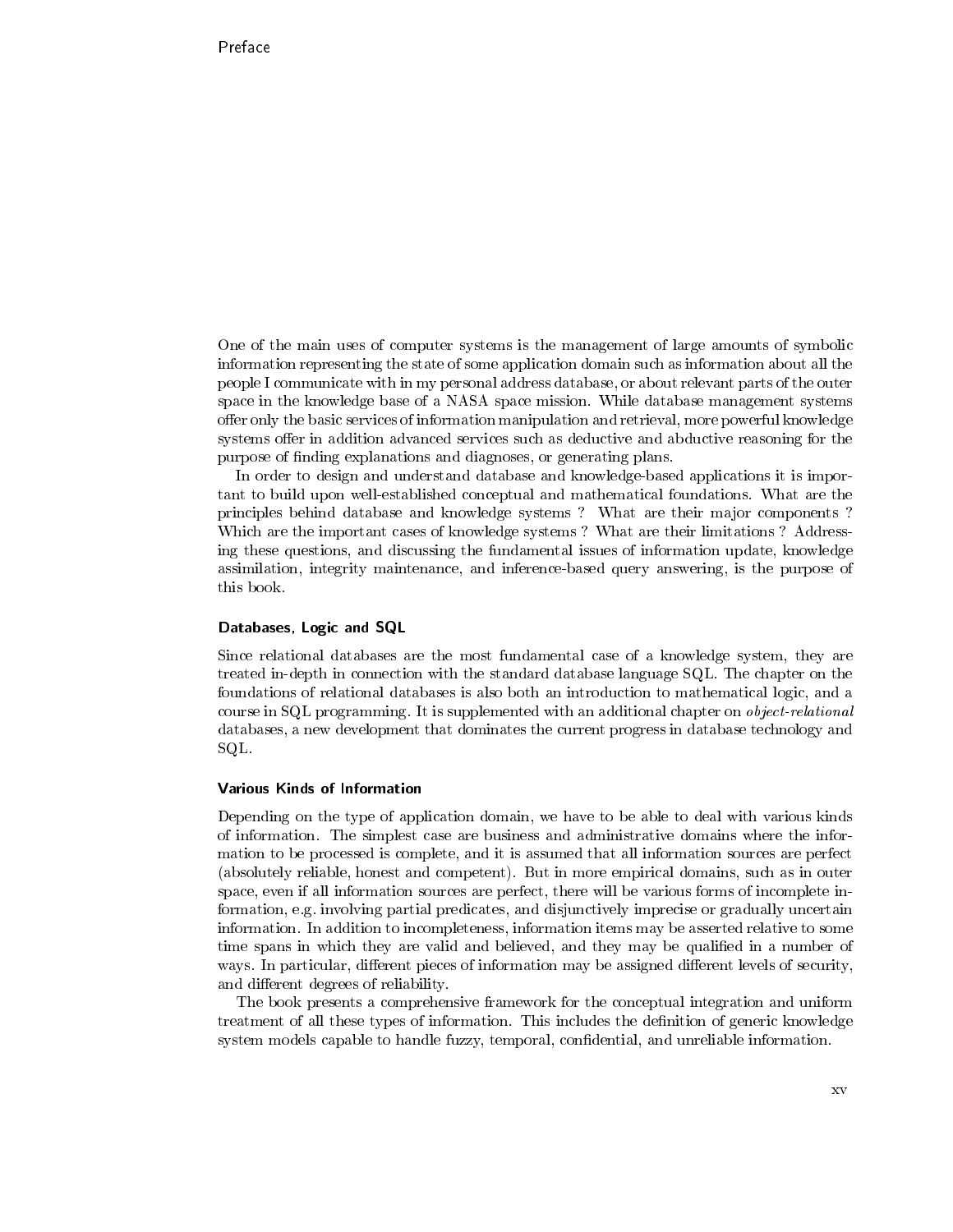#### Various Types of Rules

Advanced knowledge services (such as deductive query answering, reactive input processing, and the abductive generation of explanations, diagnoses and plans) are based on rules. The book presents an in-depth treatment of two kinds of rules: deduction rules and reaction rules.

In addition to information about the current and possible state of affairs in the form of facts and integrity constraints, a knowledge base may also represent terminological and heuristic knowledge in the form of deduction rules. This type of rule is well-known from deductive databases and logic programs. It is shown how the concept of deduction rules can be applied to the various kinds of information that have to be processed in practical knowledge systems, leading to such powerful concepts like temporal and fuzzy deduction rules. Typically, the semantics of these rules involves nonmonotonic inference on the basis of the Closed-World Assumption.

Reaction rules can be used to specify the reactive behavior of a knowledge base when it receives messages, either from the external world, or from other nodes of a network it participates in. This concerns, in particular, the communication and cooperation taking place in multidatabases and between cooperative knowledge bases.

#### How to Use this Book

Foundations of Databases and Knowledge Systems covers both basic and advanced topics. It may be used as the textbook of a course offering a broad introduction to databases and knowledge bases, or it may be used as an additional textbook in a course on databases or Arti cial Intelligence. Professionals and researchers interested in learning about new developments will benefit from the encyclopedic character of the book providing organized access to many advanced concepts in the theory of databases and knowledge bases.

> Gerd Wagner Berlin, April 1998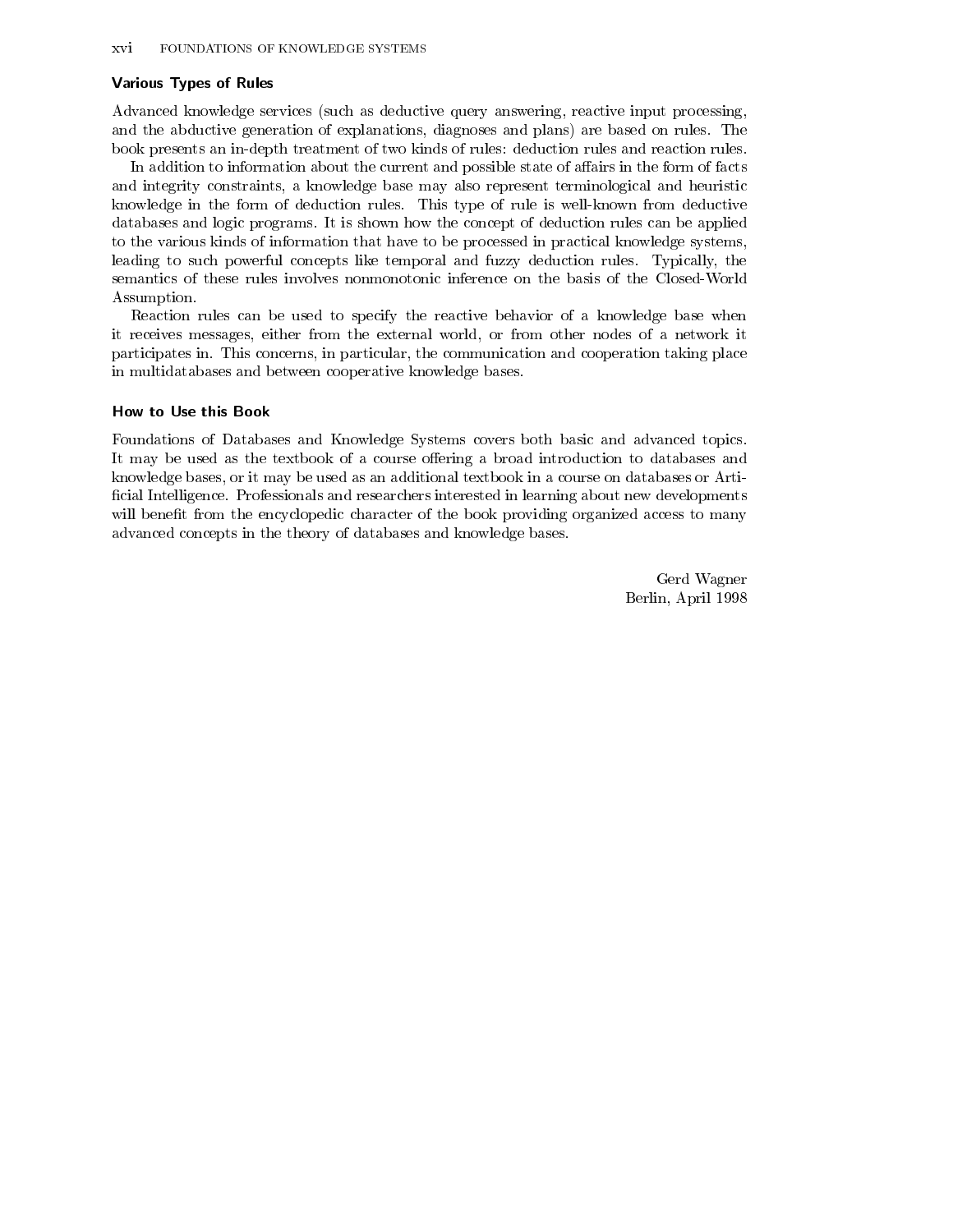To Ina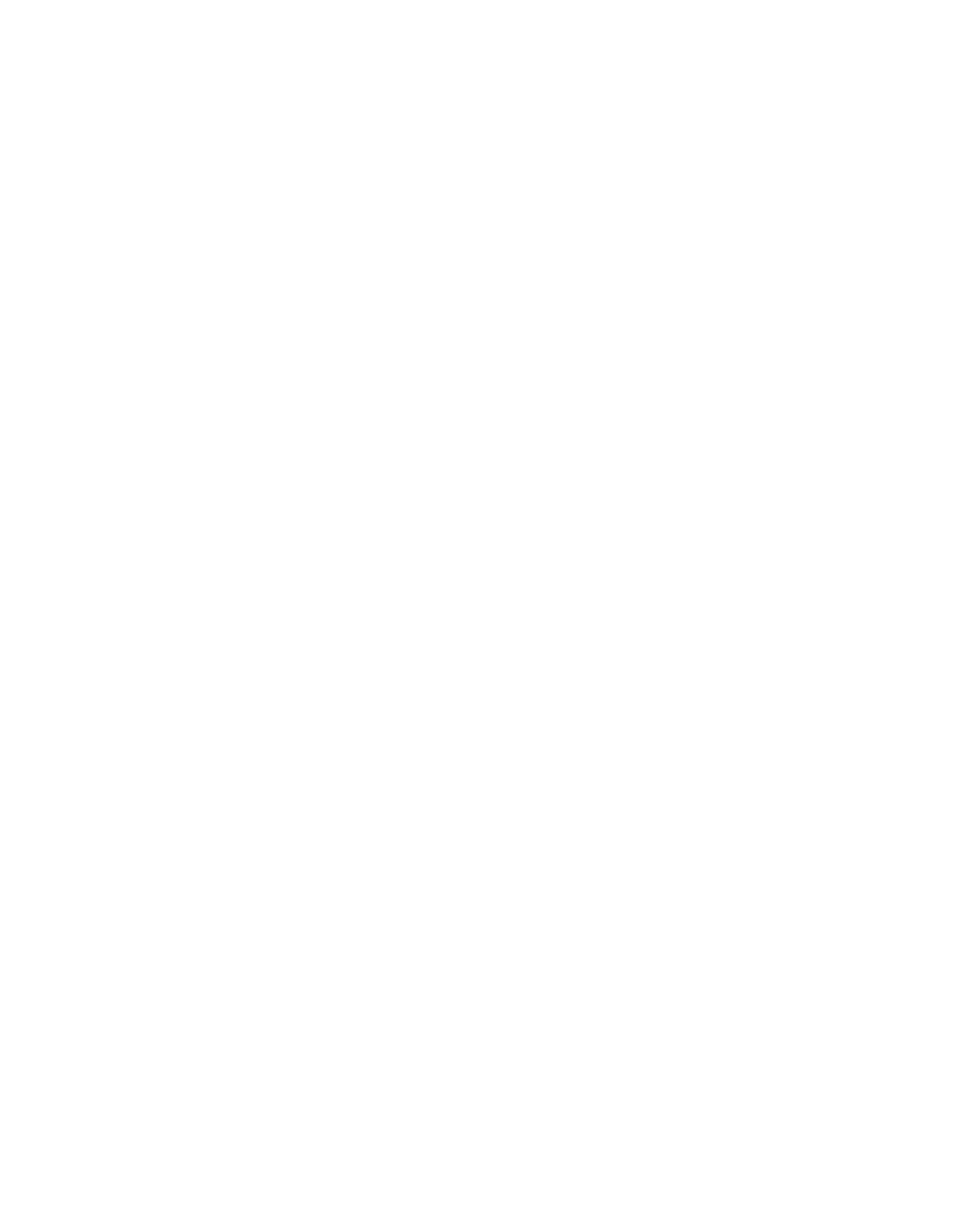Many thanks to Heinrich Herre and Michael Schroeder for their cooperation and the stimulating exchange we had during my work on this book. I am also grateful to Luis Farinas del Cerro for inviting me to Toulouse in 1994, and to Luis Moniz Pereira for inviting me to Lisboa in 1995. At both locations, I enjoyed very much the excellent working environment and the kind of freedom one may find when beeing abroad.

I thank Michael Gelfond, whose work has strongly inspired and in
uenced me, for discussing various issues in logic programming and knowledge representation with me, and for his hospitality. I thank Robert Kowalski for reading my Habilitation thesis and providing valuable comments.

I am grateful to Jorge Lobo, Michael Schroeder and Agnes Voisard for reading parts of the manuscript and pointing to weaknesses and errors. I also thank Jürgen Huber for proof-reading parts of the manuscript.

Finally,Iwant to express my gratitude to the Deutsche Forschungsgemeinschaft which has funded my research.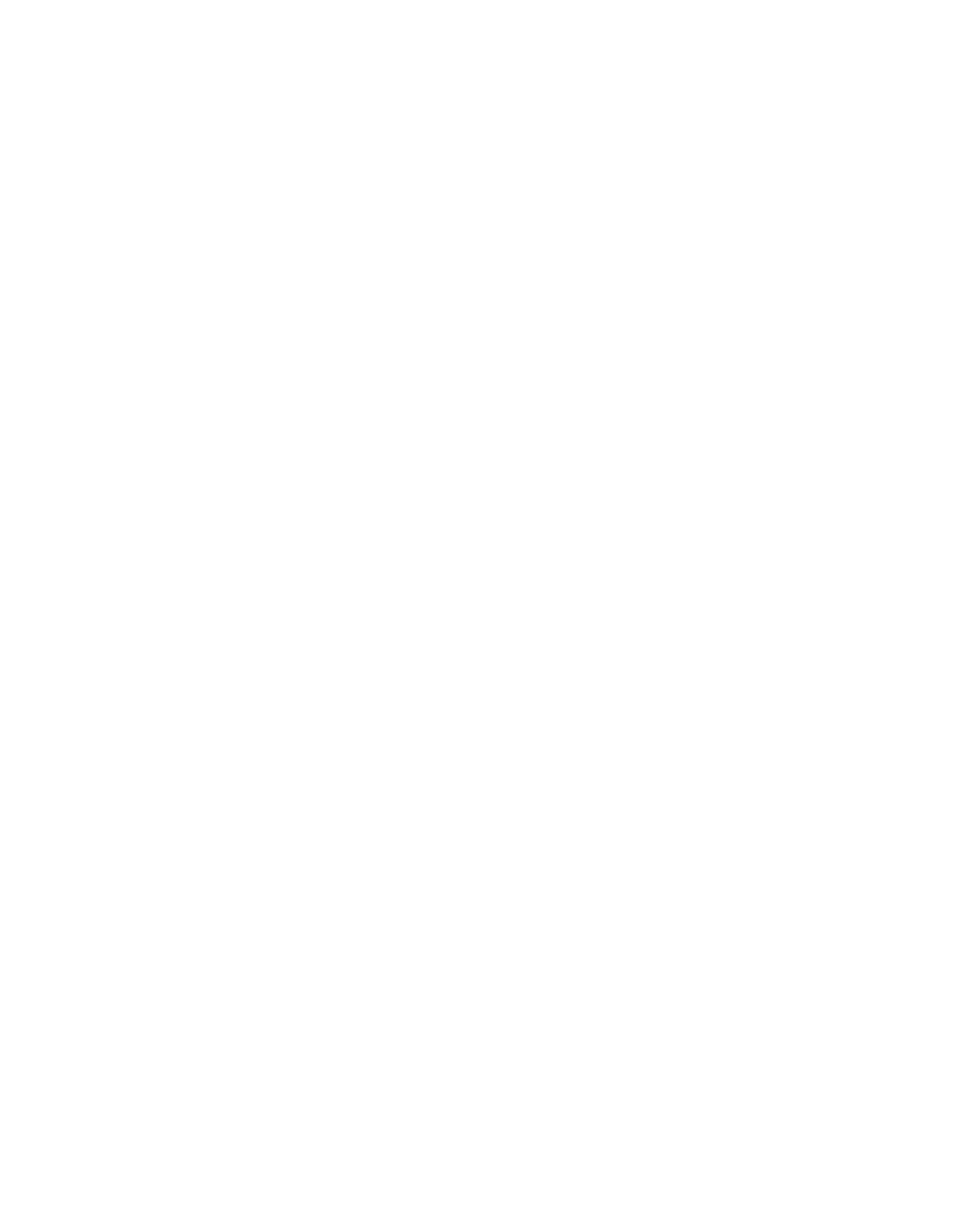## INTRODUCTION

#### $\vert$  1 THE SUCCESS OF DATABASE SYSTEMS

In the sixties and seventies, pushed by the need to store and process large data collections, powerful database software based on the le system technology available at that time has been developed. These types of systems have been named *hierarchical* and *network* databases, referring to the respective type of file organization. Although these systems were able to process large amounts of data efficiently, their limitations in terms of flexibility and ease of use were severe. Those difficulties were caused by the unnatural character of the conceptual userinterface of hierarchical and network databases consisting of the rather low-level data access operations that were dictated by their way of implementing storage and retrieval. Thus, both database models have later on turned out to be cognitively inadequate.

Only through the formal conceptualization of relational databases by Codd in the early seventies it became possible to overcome the inadequacy of the database technology prevailing at that time. Only the logic-based formal concepts of the relational database model have led to more cognitive adequacy, and have thus constituted the conceptual basis for further progress (towards ob ject-relational, temporal, deductive, etc. databases). Unlike much of theoretical computer science, Codd's theory of relational databases is an example of a practical theory.

### **I.2 THE DIFFICULTIES OF 'EXPERT SYSTEMS'**

In the field of expert systems, on the other hand, there has never been a conceptual breakthrough like that of the relational database model. It seems that the field is still at the pre-scientic stage, and there seems to be almost no measurable progress since the classical prototype MYCIN. There is neither a formal definition of an 'expert system', nor is there any clear semantics of rules. The field has rather developed a variety of notions (such as 'production rules,' or 'certainty factors') which have often not been clearly defined, or have not been based on a logical semantics. Lacking a clear (and formally defined) conceptual framework, it is difficult for the expert system community to compare different systems and to identify shortcomings and measure progress.

One may argue that these problems are due to the inherent difficulties of knowledge representation and processing, but it rather seems that the expert system community has failed to establish scientific foundations and has also failed to learn from its neighbor fields of logic programming and deductive databases which have successfully developed a formal concept of rules based on a logical semantics.

#### **WHAT IS A KNOWLEDGE SYSTEM?**  $1.3$

Knowledge representation and reasoning systems, or shorter: knowledge systems are based on two fundamental operations :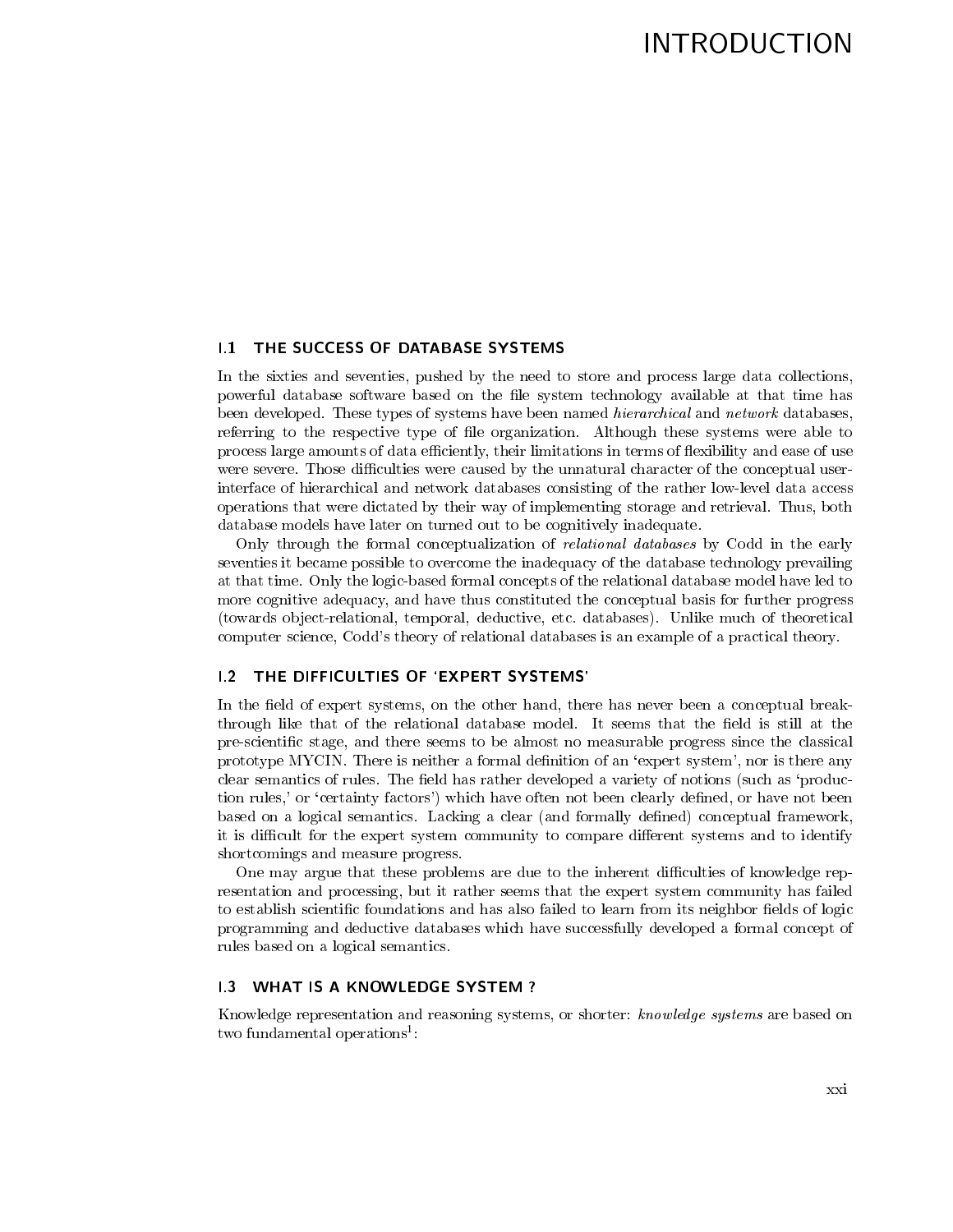- 1. New incoming pieces of information must be *assimilated* into a knowledge base by means of an update operation. This includes simple insertion of new information, deletion (retraction) of old information, and possibly a number of more involved change operations for assimilating new pieces of information which are in conflict with some already-stored pieces. The update operation should satisfy some principle of minimal mutilation.
- 2. Queries posed to the knowledge base must be answered by means of an inference-based query answering operation. The inference procedure should be complete with respect to some well-understood logic, and sound with respect to a preferential entailment relation in that logic.

In general, there are no specific restrictions on the internal structure of a knowledge base. It appears, however, that a computational design can be achieved by 'compiling' incoming information into some normal form rather than leaving it in the form of complex formulas.

The concept of a knowledge system constitutes a useful framework for the classication and comparison of various computational systems and formalisms like, e.g., relational, temporal and deductive databases. It is more general than that of a logic (i.e. a consequence relation). A standard logic can be viewed as a special kind of knowledge system. On the other hand, by suitably defining the inference and update operations, knowledge systems can serve as the basis for the operational definition of logics.

#### $1.4$ KNOWLEDGE SYSTEMS AND LOGIC

The relationship between knowledge systems and logic is only obvious for the inference operation: while in a logical system theorems are proved from (or entailed by) a set of axioms (or theory) by means of the underlying consequence relation, queries in a knowledge system are answered relative to a given knowledge base by means of the underlying inference operation. It turns out that knowledge-based inference is nonmonotonic: query answering is not based on all models of a knowledge base but solely on the set of all intended models. For instance, in the case of relational databases, which can be viewed as the most fundamental knowledge system, the intended models are the minimal ones. Also, unlike a logical theory, a knowledge base is not just a set of well-formed formulas. Rather, it is subject to specific restrictions (such as, e.g., allowing only atomic sentences as in relational databases), or more generally, consisting of facts, rules and integrity constraints. While facts have the form of certain sentences of some suitably restricted language, rules do, in general, not correspond to implicational formulas, but rather to meta-logical expressions requiring a specic semantics. Integrity constraints are sentences which have to be satisfied in all evolving states of a knowledge base. They stipulate meaningful domain-specic restrictions on the class of admissible knowledge bases. In addition to information about the current and possible state of affairs (in the form of facts and integrity constraints), and terminological and heuristic knowledge (in the form of deduction rules), a knowledge base may also represent *action knowledge* (e.g., in the form of reaction rules), and various types of meta-knowledge.

Logic has provided a model of theory-based reasoning by means of consequence relations, but it has not been concerned with the assimilation of new sentences into a changing theory. For a theory of knowledge systems, however, we need a model of both knowledge-based inference and of knowledge assimilation.

#### I.5 ABOUT THIS BOOK

Traditionally, books on 'expert systems' and knowledge-based systems have been composed of a loose collection of concepts and techniques from Artificial Intelligence and related fields, such as pattern matching, search methods, `rule-based systems', models of temporal, spatial and uncertain reasoning, and their application in diagnosis, design and control. A great number of prototype systems has been described in the literature, but there is hardly any generic concept of knowledge-based systems. On the other hand, knowledge representation research in Artificial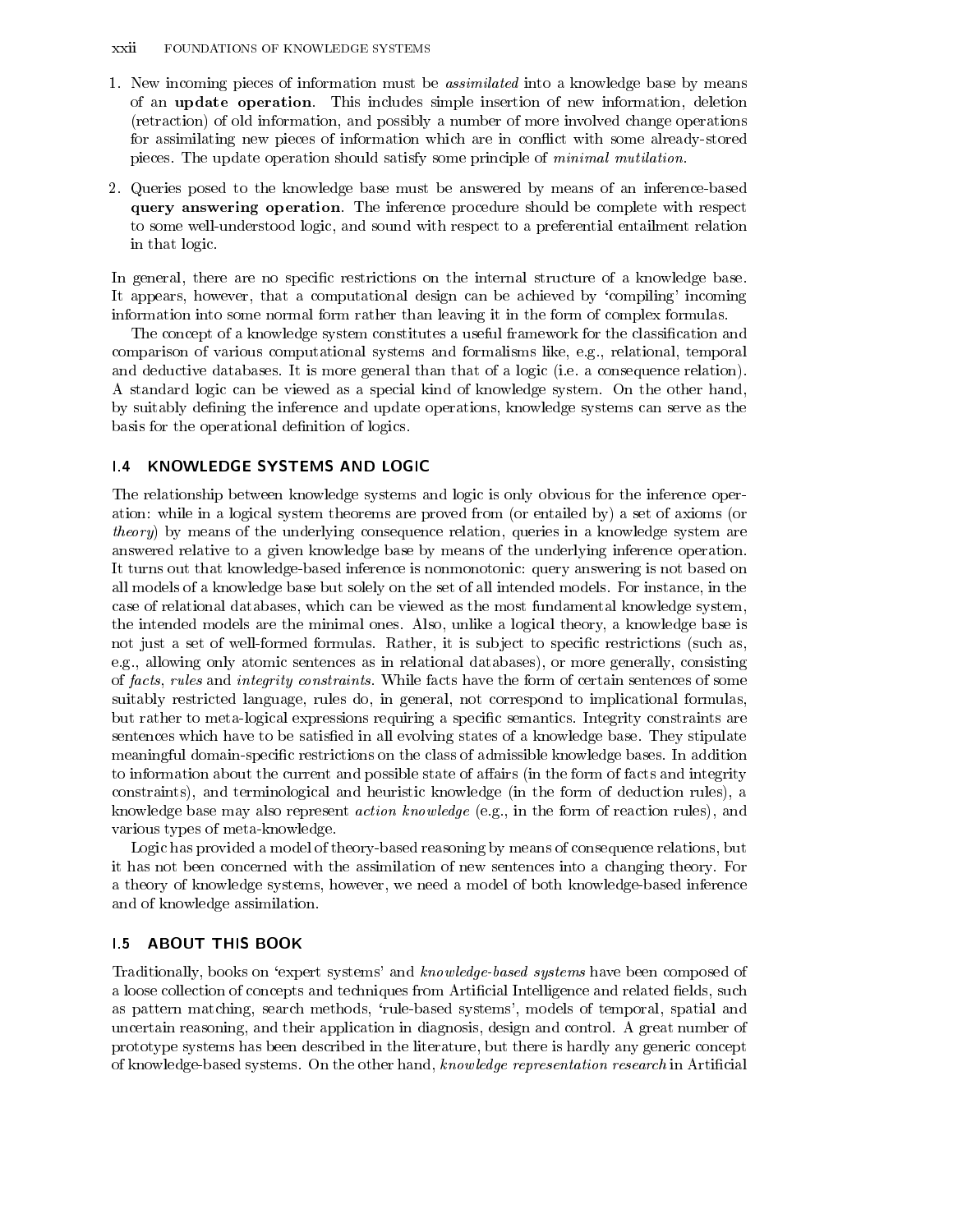| Knowledge Systems         | Logical Systems                |
|---------------------------|--------------------------------|
| facts and deduction rules | axioms                         |
| knowledge base            | theory                         |
| nonmonotonic inference    | monotonic consequence relation |
| confirmed if-queries      | t heorems                      |
| open queries              | າ                              |
| answers                   | າ                              |
| update operation          |                                |
| integrity constraints     | າ                              |
| reaction rules            | റ                              |

Table 1.1. Knowledge systems and the deficiencies of logic.

Intelligence has proceeded in a very theoretical manner and has been occupied to a great extent with solving "anomalies within formal systems which are never used for any practical task" Brooks, 1991). Many of the formalisms proposed make, or follow, conceptual and ontological stipulations which are not grounded in the practice of information and knowledge processing.

The theory of knowledge systems presented in this book should be construed as an attempt of a practical theory which aims at establishing solid conceptual foundations and generic models to be used in the software engineering of knowledge and information systems. It is my firm belief, that knowledge systems have to evolve from, and have to be integrated with, database and information system technology. The starting points in this evolution are the *entity-relationship* modeling method and the system of *relational databases* which are presented in Chapter 1 and 2. These and the following chapters on object-relational databases, reaction rules, deduction rules, temporal databases and fuzzy databases are intended for class room use in computer science at the graduate levels. More advanced topics, such as representing negative information using bitables, or elements of a general theory of deduction rules, are covered in the remaining chapters.

The main technical contributions of this book are:

- 1. a formal model of ob ject-relational databases;
- 2. a general account of reaction rules in connection with the concept of knowledge- and perceptionbased agents, originally proposed in Wagner, 1996b;
- 3. a new semantics of deduction rules that is based on stable generated closures and derived from the notion of *stable generated models* of Herre and Wagner, 1997;
- 4. a new generalization of database tables, called bitables, for representing negative information in connection with incomplete predicates (the logical ideas of this generalization have already been presented in Wagner, 1991);
- 5. a new model of *fuzzy* and *possibilistic databases* based on a new compositional definition of possibilistic logic;
- 6. a new definition of inference-based query answering in multi-level secure databases; and
- 7. a new model of lineage databases for tracking the lineage and reliability of information items.

The main contributions to a general perspective of knowledge representation and reasoning

1. the interpretation of databases and knowledge bases as special data structures and to define query answering on the basis of a *natural nonmonotonic inference relation* between these data structures and query formulas; and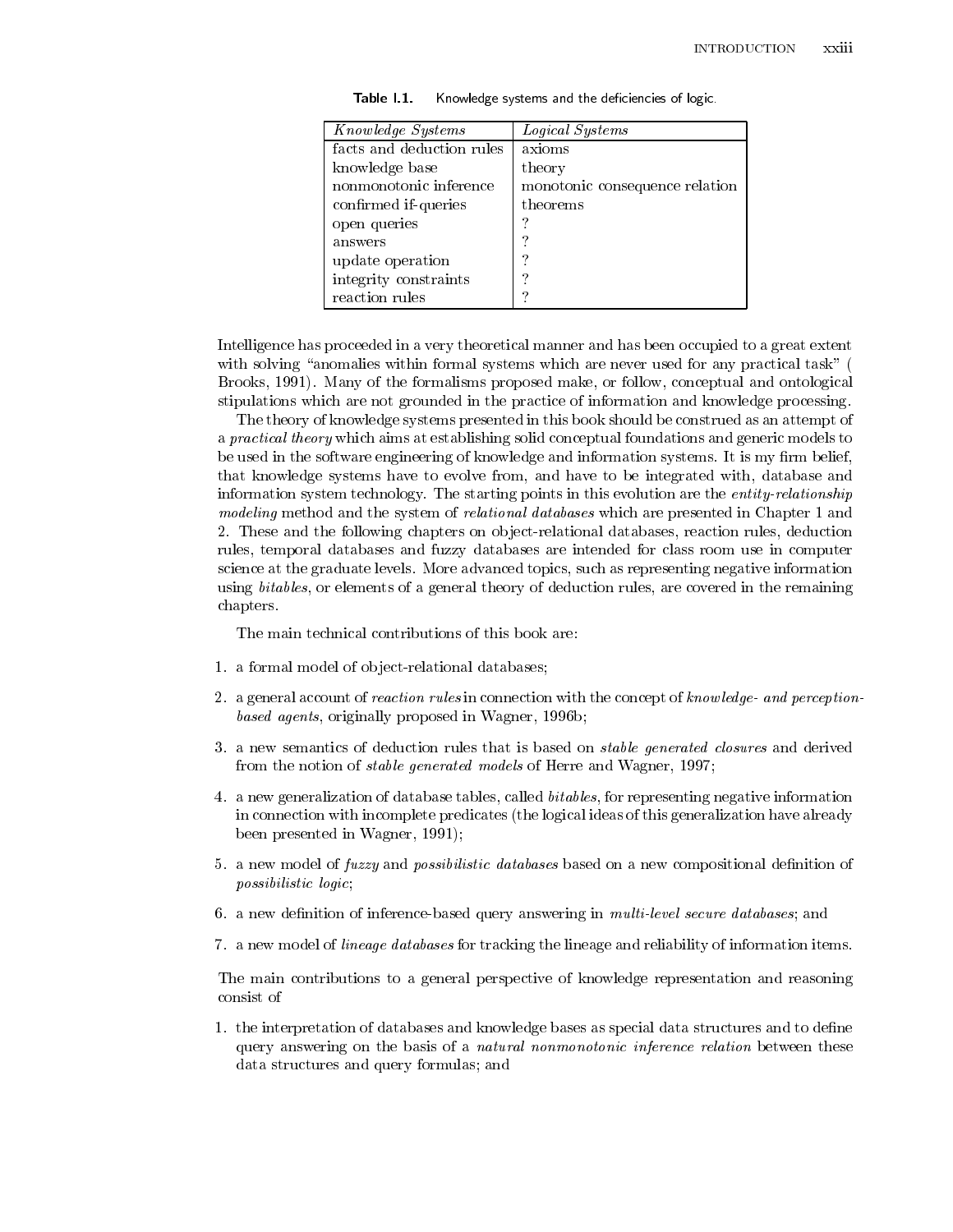2. a generic model of knowledge systems that emphasizes the significance of the paradigm of relational databases.

The integration and uniform treatment of all kinds of databases and knowledge bases in a rigorous conceptual framework appears to be the greatest achievement of the present work. It allows to identify generic concepts such as deduction and reaction rules, and to define them in a way that is independent of the particular choice of knowledge system.

The knowledge system concepts proposed in this book have obvious applications in advanced database and in agent-based systems. An agent system needs to include a knowledge system as one of its main components. In particular, the knowledge systems of MLS factbases for protecting confidential information, and of *lineage factbases* for tracking and weighting the reliability of different information sources, may be relevant to agent systems. Even more important is the concept of *reaction rules* that allows the declarative specification of the reactive behavior of agents. This book is for those who want to design knowledge-based agents, and it is for those who want to develop innovative database systems. It can be used both by computer science students and by professionals in computer science and other fields with some background in logic to obtain organized access to many advanced concepts in the theory of databases and knowledge representation.

Those sections that are primarily of interest to logic-oriented readers are indicated with pure  $\lambda$ ogic in the section head. Additional non-classical logic background, not required for understanding the book, is provided in the appendix as an option for the logic-oriented reader to gain deeper insights into the connections between knowledge systems and logic.

This is probably the first book to cover such a broad range of diverse database and knowledge systems. Necessarily, not all relevant questions are addressed and the discussion of certain advanced topics may be incomplete, biased, or even erroneous. As a human with limited resources, I may have overlooked important issues and ignored important related work I should have mentioned. I apologize for this and promise to do my best to provide necessary corrections and supplements on the book's Web page which is

#### http://www.informatik.uni-leipzig.de/~gwagner/ks.html

Notice that this Web page may also contain solutions to exercises and other supplementary material which could not be included in the book.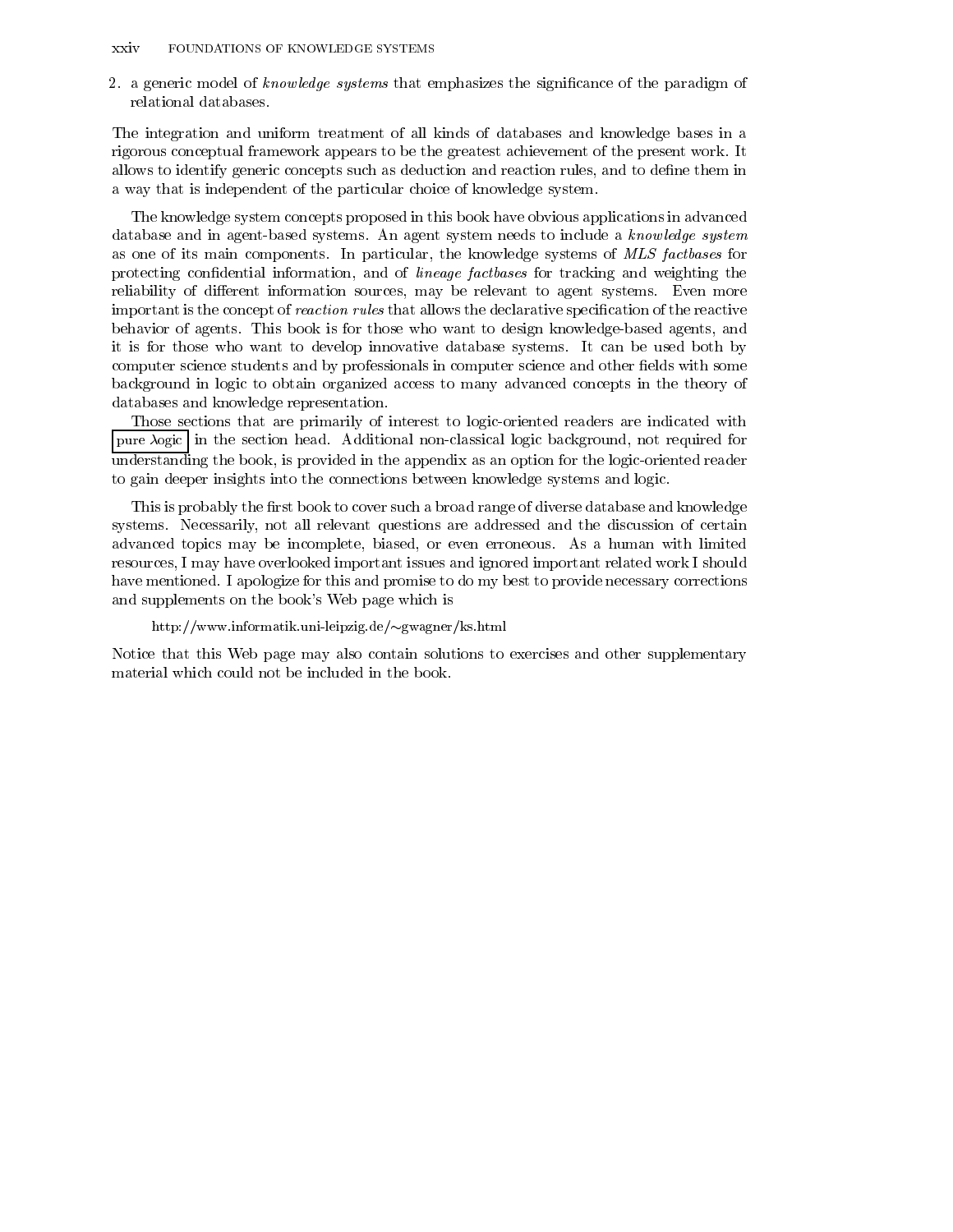## Notes

1. This distinction was already proposed in Levesque, 1984, where the resp. operations were called ASK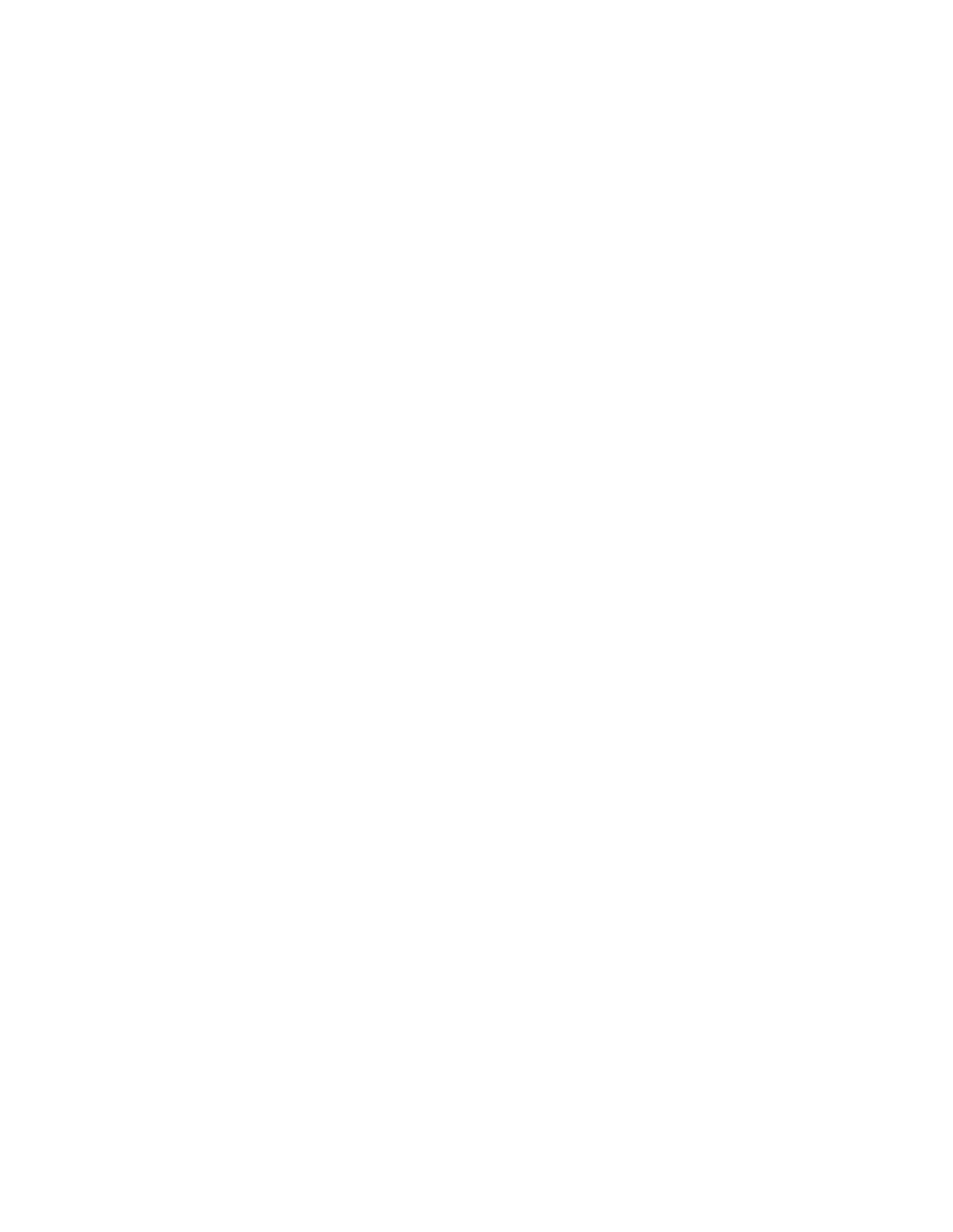Tables and Objects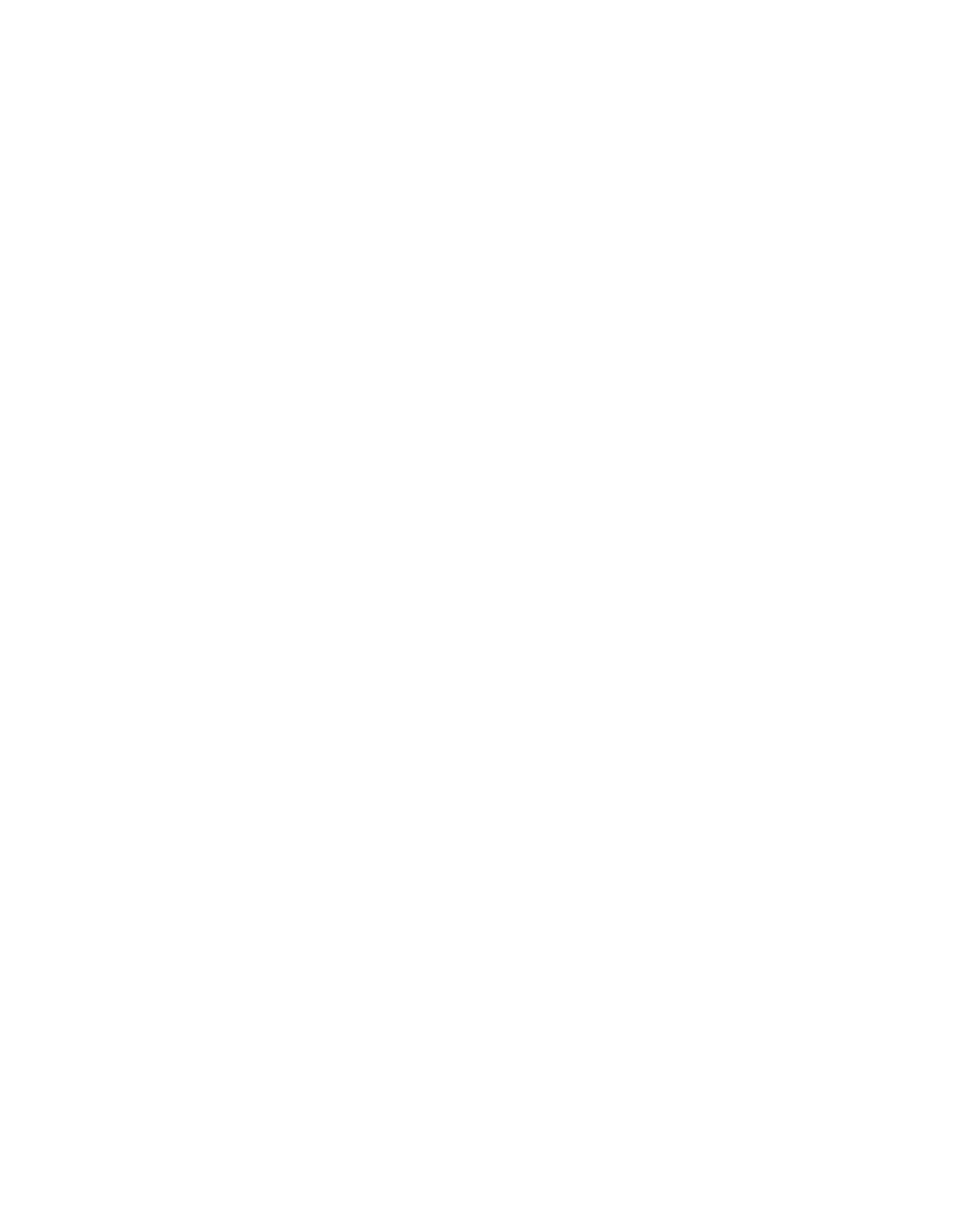# <sup>1</sup> CONCEPTUAL MODELING OF KNOWLEDGE **BASES**

The task of a knowledge base is to represent a relevant body of knowledge about a specific application domain in order to support knowledge-based application programs and to be able to answer ad-hoc queries about the state of the application domain. It is essential to develop an adequate conceptual model of the application domain as the basis for designing a knowledge base. This involves the formalization of intuitions and of informal descriptions. We discuss the most important methodology for conceptual modeling: entity-relationship modeling which may be viewed as an extension of predicate logic. The emphasis of this chapter is on identifying the different types of predicates needed for capturing more domain knowledge: normal extensional, qualied, incomplete and intensional predicates.

#### 1.1 INTRODUCTION

For designing a specific knowledge base, the first activity is to analyze the given application domain, and to develop a conceptual model of it. From this model, which may be established at different levels of abstraction, the **knowledge base schema** is derived. The schema of a knowledge base defines its type and structure, and the domain-specific vocabulary that is used to represent knowledge and to store and retrieve particular pieces of information in the knowledge base.

Conceptual modeling methods (or **meta-models**) are based on suitable abstractions of the data and processes application domains consist of. Traditional methods, such as predicate logic and entity-relationship modeling, have been exclusively focused on static representations of a domain, that is, they have been only concerned with its state. More recently, the need for integrating both static and dynamic aspects, i.e. both state and behavior, in a meta-model has become obvious. This is documented by the search for an integrated object-oriented modeling method both for general software engineering and for information systems. Although large research communities are occupied with this problem, and the recent proposal of a Unified *Modeling Language (UML)*, a combination of several previously proposed methods, has received great attention in software engineering, there is still no real breakthrough, and it seems that the right abstractions have not been found yet.Apparently, the principles and concepts of object-orientation are not sufficient for capturing all relevant static and dynamic aspects of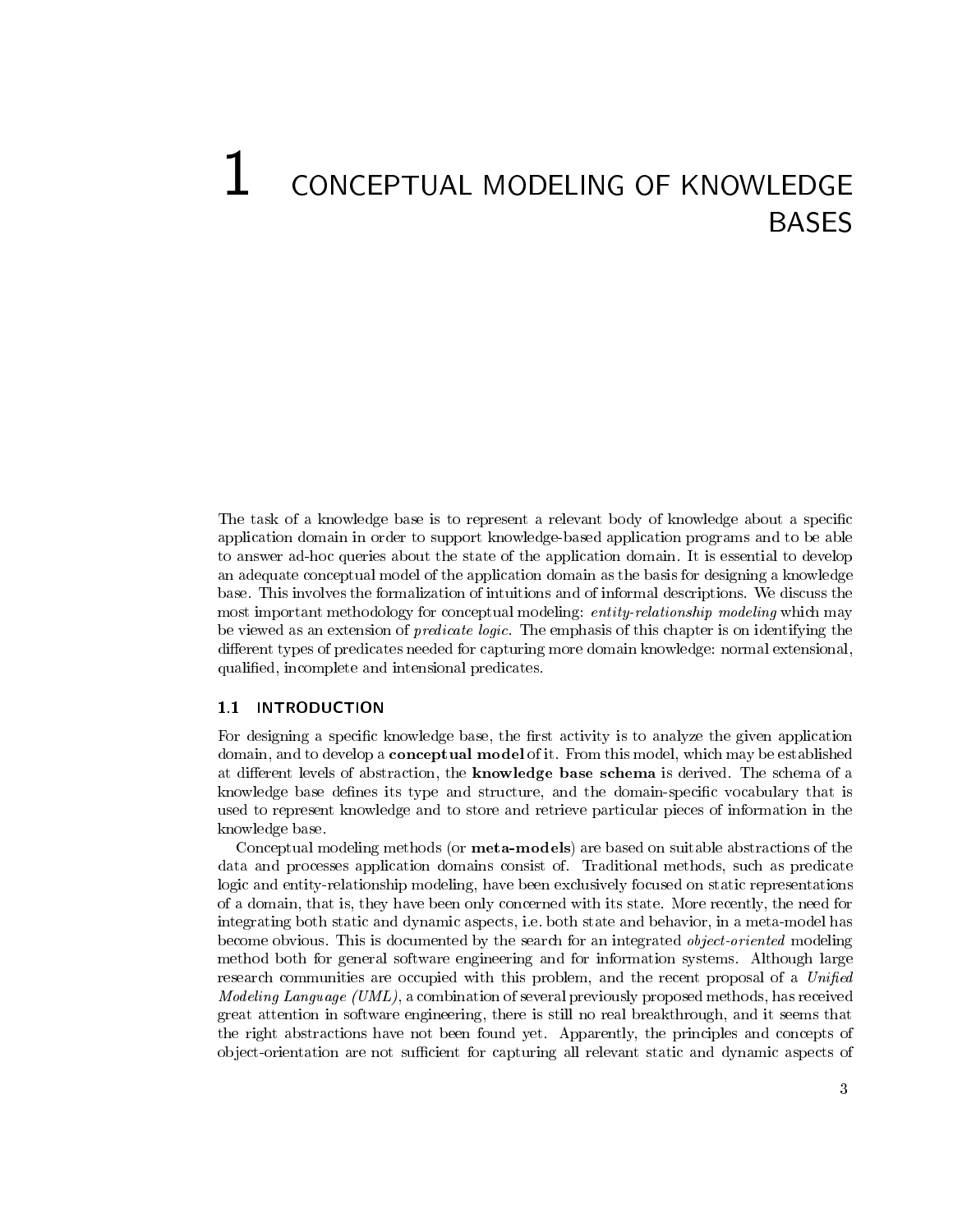information systems. Rather, the abstractions seeked for may be found in the research areas of multi-agent systems and agent-oriented programming.

## 1.2 PREDICATE LOGIC

Conceptual modeling has been an issue in philosophy long before computers and computerized information systems have been invented. In philosophy of science and in logic, conceptual models of scientific domains have been a major concern. The main result of these principled philosophical investigations was the conceptual meta-model of predicate logic, as dened by Frege and Tarski.

In predicate logic, all basic entities (or individuals) of a given universe of discourse are conceived of as forming a flat set without any further classification. Normally, but not necessarily, they have names called **constant symbols** (such as  $1, 2, 3, \ldots, \pi, \ldots, I$ , II, III, :::Venus, 007, `James Bond', etc.). An entity, in predicate logic, may have zero, one or more names. For example, '2', 'II' and 'two' denote the same natural number. Likewise, '007' and `James Bond' denote the same person. Properties of, and relationships among, entities are expressed as sentences (or assertions) with the help of predicate symbols. The meaning of a predicate, in standard predicate logic, is given by its extension, i.e. the set of all tuples to which the predicate applies (forming a *relation* in the sense of set theory).

Notice that in the meta-model of predicate logic, there is no distinction between properties and relationships, both are expressed by predicates. On the other hand, in first order predicate logic, there is a strict distinction between basic entities (denoted by constants), functions and predicates while in natural discourse, both functions and predicates are treated as entities as well. These simplifications made by the predicate calculus do not pose any problem in the domain of mathematics (in fact, they proved to be very fertile). But in other, more empirical, application domains they are cognitively inadequate. For such domains, standard predicate logic is conceptually too flat, i.e. it does not offer sufficient support for those concepts needed to capture the essential semantics of empirical domains.

Therefore, the research discipline of conceptual modeling in computer science had to come up with new meta-models for being able to capture those parts of domain semantics that are relevant for database and knowledge system applications. The most fundamental of these meta-models is the Entity-Relationship Modeling method proposed by Chen, 1976.

#### 1.3 ENTITY-RELATIONSHIP MODELING

In entity-relationship (ER) modeling, basic entities are conceptualized in conjunction with their properties and attributes which are (as opposed to predicate logic) strictly distinguished from relationships between entities. It is, however, straightforward to translate an ER model into classical predicate logic: both entity and relationship types correspond to predicates, and values from attribute domains correspond to constants. In fact, this translation is performed whenever an ER model is implemented as a relational database. In the current practice of database application development, this methodology (of first constructing an ER model and then implementing it with a relational database system) is state of the art. Notice, however, that the ER meta-model is more general than the relational database model. Neither does it require elementary attributes nor primary keys. It is therefore also compatible with the object-relational database model (see Chapter 3) where object-IDs replace primary keys, and attributes are no longer required to be elementary but may have complex values or may be derived by method invocation. While the original proposal of Chen, 1976, is restricted to the more basic ER constructs that can be easily implemented in relational databases, we enrich the standard ER meta-model in such a way that it can be used for the design of more general databases and knowledge bases (including the important case of object-relational databases).

In addition to defining a semi-formal terminology, the ER modeling method assigns visual representations to its concepts. The resulting ER diagrams are a convenient and concise way of expressing an ER model.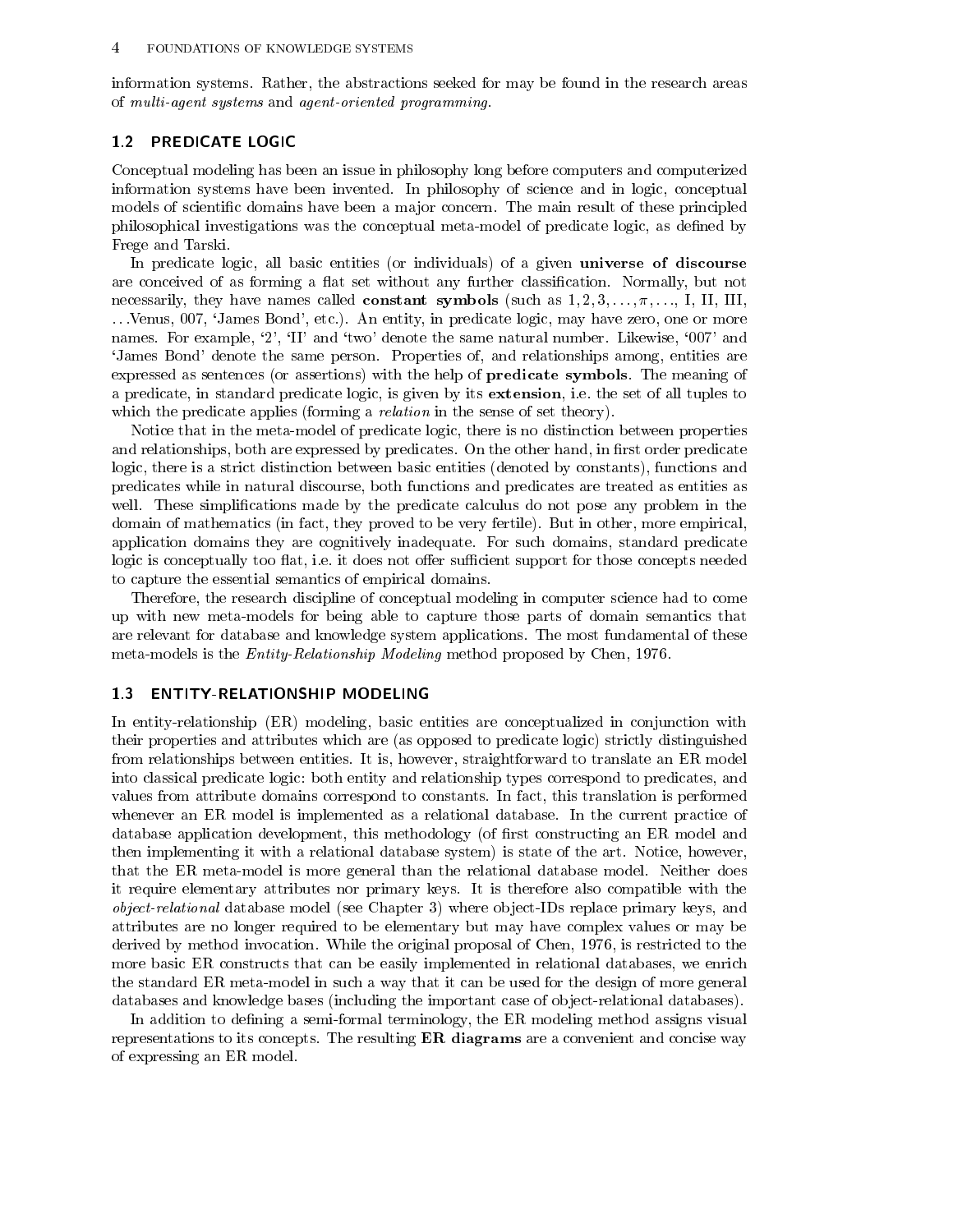#### 1.3.1 Entities and Entity Types

An entity is something that occurs in our universe of discourse (i.e. it may be the value of a quantied variable) and that can be uniquely identied and distinguished from other entities. Notice that this characterization refers to our universe of discourse and not to the `real world'. Although it is commonly assumed that there is a close correspondence between the two, and in the database literature the universe of discourse (or even the content of a database) is often naively identified with 'the real world', we prefer to leave this issue to philosophy, and try to avoid any unnecessary reference to such metaphysical notions like `the real world'.

Obviously, in an information processing system such as a database or a knowledge system, one does not deal with the entity itself (in the ontological sense) but rather with some representation of it. For linguistic simplicity, however, the term 'entity', in ER modeling, is used in its epistemic (representational) sense. Examples of entities are the natural numbers  $1, 2, 3, \ldots$ Leo (our dog), James Bond (alias 007), Berlin, the planet Venus, my Alfa Romeo automobile, the 200th birthday of Schubert, the letter `K', or the disease hepatitis A.

Entities of the same type share a number of attributes and attribute functions representing their properties or characteristics. An attribute associates with each entity a stored value from its domain. An attribute function associates with each entity a value to be computed by invoking the function. Together, the values of all attributes of an entity form the state of it. There may be different entities having the same state. In that case, one needs an appropriate naming mechanism for identifying and distinguishing entities independently of their state.

A **standard name** is a unique identifier assigned to an entity during its entire life cycle. If a primary key is defined for an entity type, it may be used as a standard name for entities of that type. An example of a primary key is the social security number assigned to employees. We assume, however, that entities can be identified independently of the existence of a primary key. How this is achieved need not be defined in the ER meta-model. Whenever an ER model is implemented in some practical knowledge system, there has to be a method to assign standard names to entities such as, e.g., primary keys in relational databases, or *object IDs* in objectrelational databases. In contrast to predicate logic, in the ER meta-model and in database theory, it is commonly assumed that all entities have (standard) names.

There may be certain restrictions on the admissible values for attributes, called **integrity** constraints. A fundamental type of an integrity constraint is a key dependency, that is a minimal set of attributes whose values identify an entity. A key is a constraint since it implies that there must be no pair of entities of the same type having the same values for their key attributes. One of these key dependencies may be designated as the *primary key* of the entity type. Natural primary keys, such as social security numbers or flight numbers, are often used to identify entities and to access them in an information system. Sometimes there is no natural primary key, or even no key at all, in the definition of an entity type. It is a matter of implementation, and not of conceptual modeling, how to deal with this situation. In a relational database, an artificial primary key attribute has to be added to maintain entity identity while in an object-relational database an immutable object ID is automatically assigned to an entity on its creation.

In summary, an entity type is defined by a name, a list of attributes with associated domains, a list of attribute functions with associated signatures and implementations, and a possibly empty set of integrity constraints including key dependencies. Notice that an entity type, unlike the set-theoretic notion of a data type, is not a purely extensional concept. There may be two different entity types, say *Lecturers* and *Researchers*, with exactly the same list of attributes (and attribute functions) and possibly with the same extension. In contrast, two data type definitions, say  $ULONG$  and  $DWORD$ , having the same extension are equal, by the axioms of set theory.

At any moment, an entity type defined for a particular knowledge base is associated with its current extension consisting of all entities of that type which are currently represented in the knowledge base. An entity type is like a container, and the associated extension is its content. Thus, an entity type corresponds to a table in a natural way: the columns of the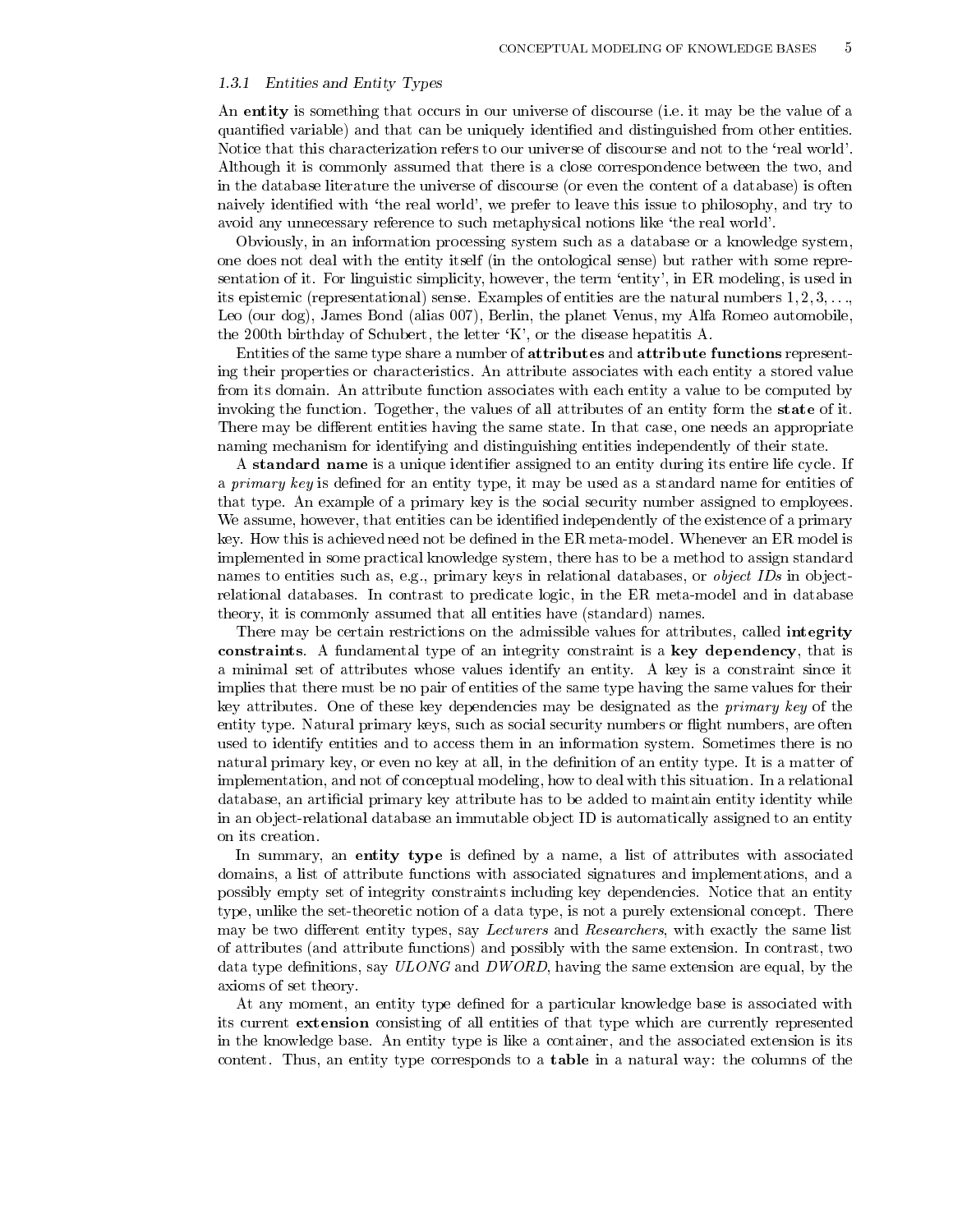table correspond to the attributes, a populated table contains the current extension of the entity type, and a table row, forming an attribute value tuple, corresponds to a specific entity.

Entity types are visually represented in the form of a labeled box which may be partitioned into a head and a body part, if the attribute list is to be included in the diagram. In that case, the name of the entity type is written in the head of the box, and the attributes are listed in its body, as in Figure 1.1.

| <b>Student</b>                     | <b>Course</b>                        |
|------------------------------------|--------------------------------------|
| StudNo<br>Name<br>Major<br>Address | CourseNo<br>CourseName<br>Department |

Figure 1.1. Two entity types: students and courses.

The domain of an attribute is either an intensionally or an extensionally defined set of possible values. Typically, an *intensional domain* is defined by a formal grammar, while an extensional domain is defined by an explicit set of values. Examples of intensional domains are the integers, strings with at most 20 characters, or JPEG pictures. Examples of extensional domains are the names of foreign currencies or the names of colors. An extensional domain of an attribute of some entity type may be defined by the extension of another (single attribute) entity type.

Notice that different entities may belong to different epistemic categories. There are

- 1. concrete physical ob jects comprising passive ob jects (such as the Venus or my Alfa Romeo), and physically embodied agents (such as the Star Wars robot R2, our dog Leo, or James Bond),
- 2. software ob jects (such as the word processor window I am currently writing in)
- 3. software agents (such as the Microsoft Office97 assistant 'Clippit')
- 4. events (such as the 200th birthday of Schubert, or the mouse click to the beginning of this line),
- 5. locations (such as Berlin)
- 6. analytical concepts (such as the natural number 1),
- 7. empirical concepts (such as the disease hepatitis A),
- 8. symbols (such as the letter  $K'$ ),

The traditional ER modeling method has not been using any such classication of entity types because it did not seem to be relevant in enterprise modeling for business applications, which is the classical application domain of ER modeling. In other domains, however, some of the above distinctions may be essential for capturing more domain semantics. But even in business domains, the distinction between ob jects and agents allows to capture more semantics concerning such important concepts like business transactions and roles.

## 1.3.2 Relationships and Relationship Types

A relationship among entity types is called a relationship type. For example, attends is a relationship type used to name the particular relationship that holds between a student S and a course  $C$  if  $S$  attends  $C$ .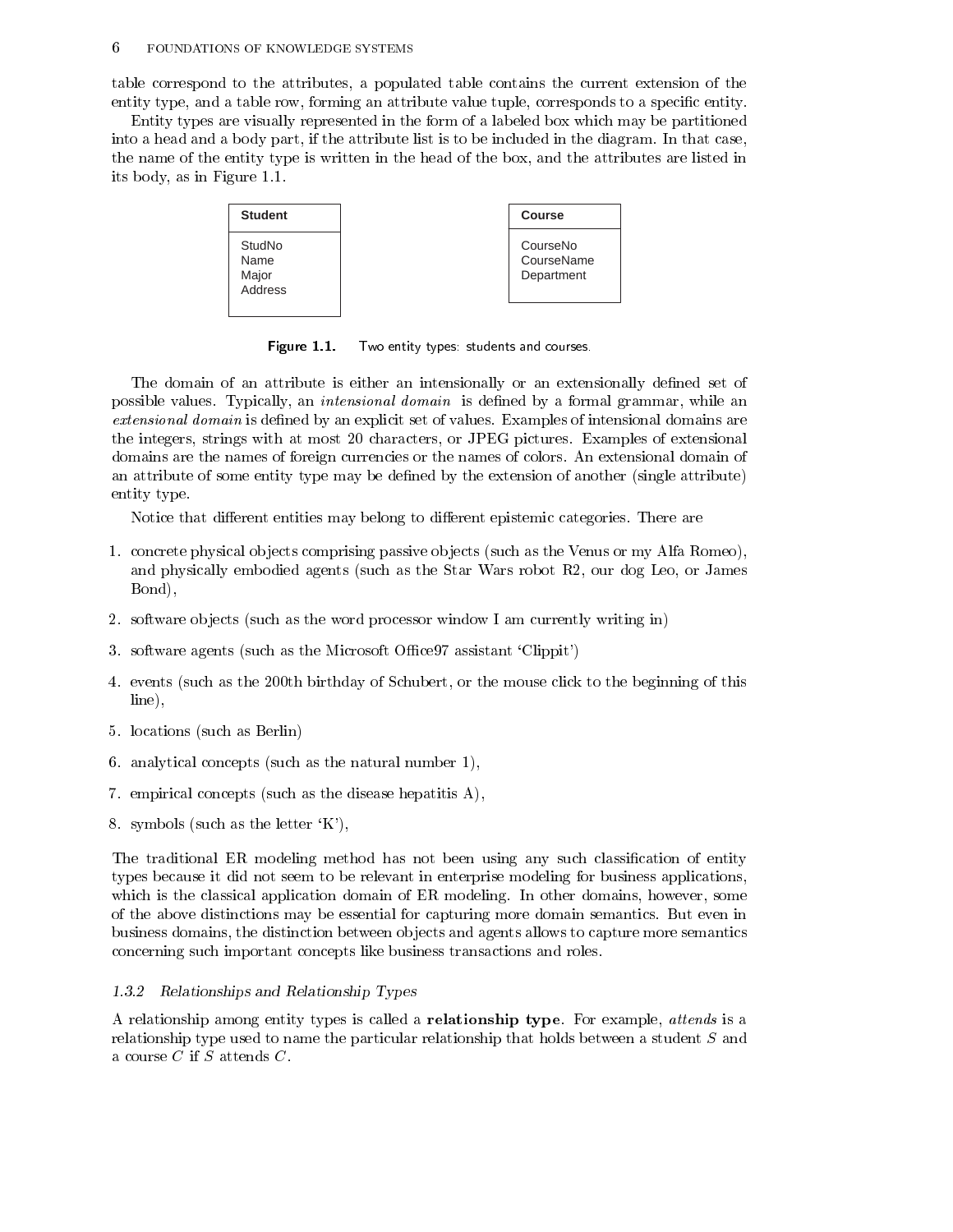A relationship between two entities is symbolically represented as an ordered pair labeled with the name of the relationship type. For instance, the expression

#### attends (Kim; Logic1)

represents a relationship of type *attends* between the entity 'Kim' of type *Student* and the entity 'Logic 1' of type *Course*. Mostly, relationships are **binary**, like *attends*, but in some cases three or more entities are related which is represented by corresponding n-tuples.

There are two special relationships between entity types which are independent of the application domain and which are therefore distinguished from domain relationships: subclass and aggregation relationships.

The subtype relationship between abstract data types has to be distinguished from the subclass relationship between entity types. Unlike objects in object-oriented programming, entities are not instances of abstract data types (often called 'classes' in OO programming) but of entity types. Recall that an entity type is a named container with an associated abstract data type, namely the tuple type defining the attributes and attribute functions of all entities of that type. There may be several distinct entity types associated with the same abstract data type. A tuple type is a specialization (or a subtype) of another tuple type if it has additional attributes. If an entity type E is a specialization of an entity type  $D$  in the sense that every entity of type E is also an entity of type D, then E is called a *subclass* of D. This implies that every attribute of D is also an attribute of E, and E may have additional attributes (i.e. the data type of E is a subtype of that of  $D$ ). The subclass relationship between two entity types is sometimes called *'isa relationship'* because we can say "E isa  $D$ ". For instance, a sales engineer is a sales person, and hence the entity type SalesEngineer is a subclass of SalesPerson. We use the set-theoretic notation  $E \subseteq D$  for expressing a subclass relationship and visualize it by placing a subclass below its superclasses and connect them with simple lines.

In an **aggregation** relationship, a number of *part* entities belong exclusively to an *aggregate* entity and do not exist independently of such an assignment. For instance, Room entities belong to a Building entity, which is expressed as Building HAS Room. An aggregation relationship type is visually represented by drawing the part entity box within the aggregate entity box.

Depending on how many entities from one entity type can be associated with how many entities of another entity type, three kinds of relationship types are distinguished:

- 1. One-to-one: For each entity of either type there is at most one associated entity of the other type.
- 2. Many-to-one from  $E_1$  to  $E_2$ : Each entity of type  $E_2$  is associated with zero or more  $E_1$  entities, and each  $E_1$  entity is associated with at most one  $E_2$  entity. A many-to-one relationship from  $E_1$  to  $E_2$  is a (partial) function from  $E_1$  to  $E_2$ .
- 3. Many-to-many: each entity of either type is related to zero or more entities of the other type.

A relationship type is visually represented using a labeled diamond, where the label consists of the name of the relationship type, connected to the related entity boxes by straight lines. Its functionality type is visualized by drawing crows feet for representing a many-side of the relationship type. So, a many-to-many relationship type is represented by drawing crows feet at the end of both connections to the related entity boxes, as in Figure 1.2.

Since relationships are also entities (of a higher-level), they may have attributes as well. For example, if a relationship holds only for some time, there may be an attribute for its duration.

#### 1.3.3 Application Domain Predicates

Each name of an entity type and each name of a relationship type denotes an application domain predicate which can be used to express the properties of, and the relationships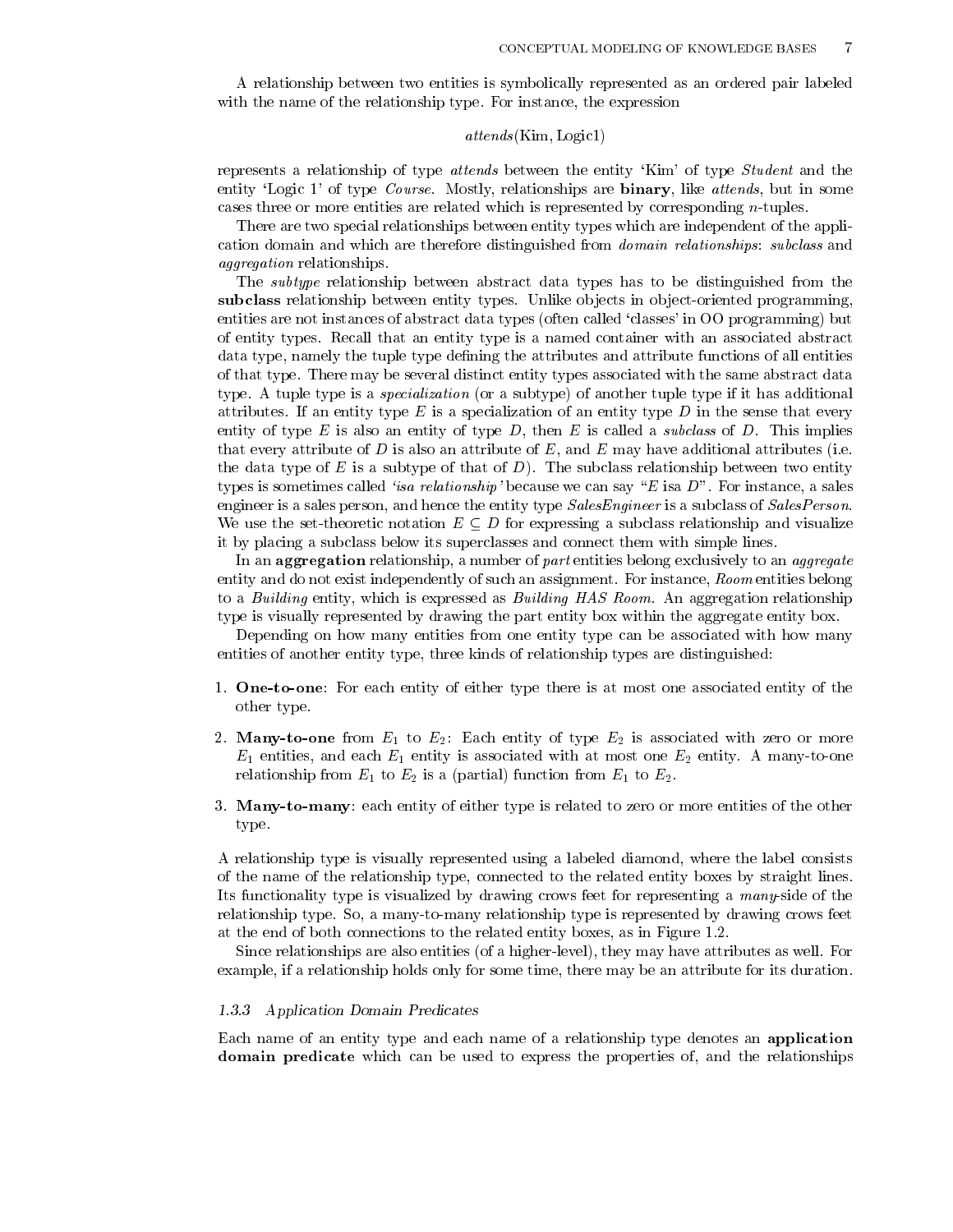

Figure 1.2. An ER model with a many-to-many relationship.

between, entities in the formal manner of predicate logic. Thus, an ER model of an application domain defines a formal language consisting of

- 1. the finite set of application domain predicates established by the entity-relationship analysis,
- 2. the set of all possible attribute values, i.e. the union of all attribute domains, which forms the set of constant symbols.

In the sequel, we also briefly say *domain predicate* instead of *application domain predicate*.

## 1.3.4 ER Modeling Is Object-Oriented

ER modeling is object-oriented since it accommodates object identity, complex-valued and virtual attributes ('methods'), aggregation, and subclass hierarchies ('inheritance'). Many of the recently proposed ob ject-oriented modeling methods are just notational variants of ER diagrams.

Ob ject-oriented methods often include attempts to model the behavior of a system. Behavior modeling is a signicant extension to the ER meta-model. However, the proposed methods, such as Petri nets and state transition diagrams, are not well-integrated with the constructs of state modeling and therefore not satisfactory. Finding a modeling method that integrates both state and behavior is still an open problem.

#### $1.4$ IDENTIFYING QUALIFIED PREDICATES

Certain domain predicates, on closer inspection, may turn out to be associated with some kind of qualication such as

- **a** a **valid time** span during which a predicate is asserted to apply to a tuple,
- a degree of uncertainty with which a property or a relationship holds for an entity,
- **a** level of security with which the information that a predicate applies to a tuple is classied, or
- an information source according to which a property or relationship holds for an entity (in addition, a certain degree of reliability may be associated with the information source).

Qualied predicates require specialized logics (such as temporal logic, fuzzy logic, etc.) if their semantics is to be defined according to the paradigm of classical predicate logic. They can be represented in tables with designated columns containing the qualications of tuples.

Qualied predicates are visualized in an ER diagram by including the qualication as a special attribute at the end of the attribute list separated by a line.

## 1.5 IDENTIFYING INCOMPLETE PREDICATES

An ER model may contain predicates for which there is no guarantee that complete information about them is available. For such predicates the Closed-World Assumption (CWA) is not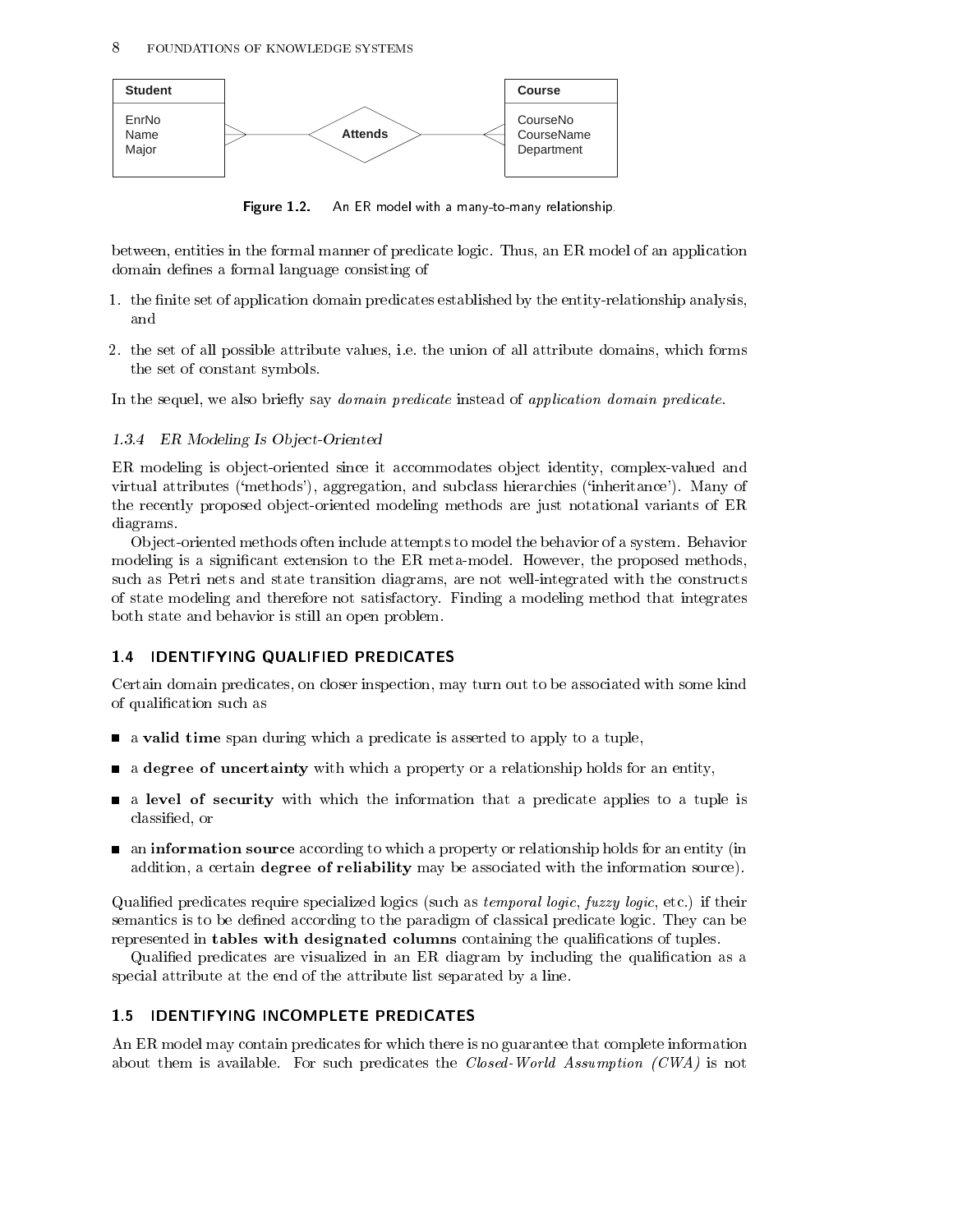justied since not all tuples to which the predicate applies are known. Thus, one cannot infer that it is false that the predicate applies to a tuple simply because the tuple is not recorded in the database. The CWA requires that the owner of the database and its information suppliers have perfect control of the represented domain and know everything about it. Whenever this strong assumption is not plausible, some domain predicates may be incomplete (more precisely, their representation in the database may be incomplete).

There are two kinds of incomplete predicates: total and partial ones. While total predicates may, in principle, be completely represented in a database, partial predicates may not; they are necessarily incomplete. For partial predicates, falsity does not follow from non-truth: if it is not true that the predicate applies to a tuple, this does not already mean that it is therefore false. In general, predicates may have **truth-value gaps**, and falsity is not equal to nontruth. The classical law of the excluded middle applies only to total predicates no matter if their representation is complete or incomplete. It does not hold for incomplete predicates that are partial. The logical distinction between complete, incomplete total and partial predicates is discussed in Section 13.3.1.

Incomplete predicates are best explained by partial logic with weak and strong negation. The extension of an incomplete predicate is represented in a bitable consisting of an upper and a lower part. While the upper part contains the *truth extension*, the lower part contains the falsity extension of the represented incomplete predicate. Thus, bitables allow to store both positive and negative information.

An incomplete predicate is visually represented in an ER diagram by drawing a horizontal line dividing the head of an entity box or of a relationship diamond in an upper and a lower part.

As an example, consider the information system of an organization that wants to record the personal preferences of its employees towards each other by means of a relationship type Likes. The information whether an employee likes or dislikes another employee is obtained by interviews. Obviously, the information collected in this way is incomplete: the employee John need not like or dislike the employee Peter, he may be neutral with respect to Peter. So, it does not follow from John's not liking Peter that he does therefore dislike him. The predicate representing the Like relationship type is incomplete, and, consequently, corresponds to a bitable containing all pairs for which Likes hold, i.e. its truth extension consisting of all pairs  $\langle x, y \rangle$  such that x likes y, and, in addition, all pairs for which Likes does definitely not hold, i.e. its falsity extension consisting of all pairs  $\langle x, y \rangle$  such that x dislikes y.

## 1.6 IDENTIFYING INTENSIONAL PREDICATES

As opposed to an extensional predicate, an intensional predicate is not represented by means of a table but is defined with the help of other (intensional and extensional) predicates. The extension of an intensional predicate is not explicitly stored in the form of a base table but has to be computed from the extension of those other predicates occurring in its definition.

Intensional predicates are defined by means of deduction rules consisting of a head (or conclusion) and a body (or premise). They can be used to represent various kinds of relationships between concepts, such as subsumption or synonymy, or to represent properties and relationships based on heuristics and on default assumptions.

In summary, incomplete, qualied and intensional predicates extend the concept of normal predicates and lead to conservative extensions of relational databases as described in table 1.1. Since these extensions are orthogonal, they form a rather large space of possible combinations.

#### $1.7$ 1.7 ENTITY-RELATIONSHIP MODELING IN 7 STEPS

The following procedure represents a simplied method how to obtain an ER model. Notice that whenever finishing one of the seven steps it is a good idea to review the results of all previous steps.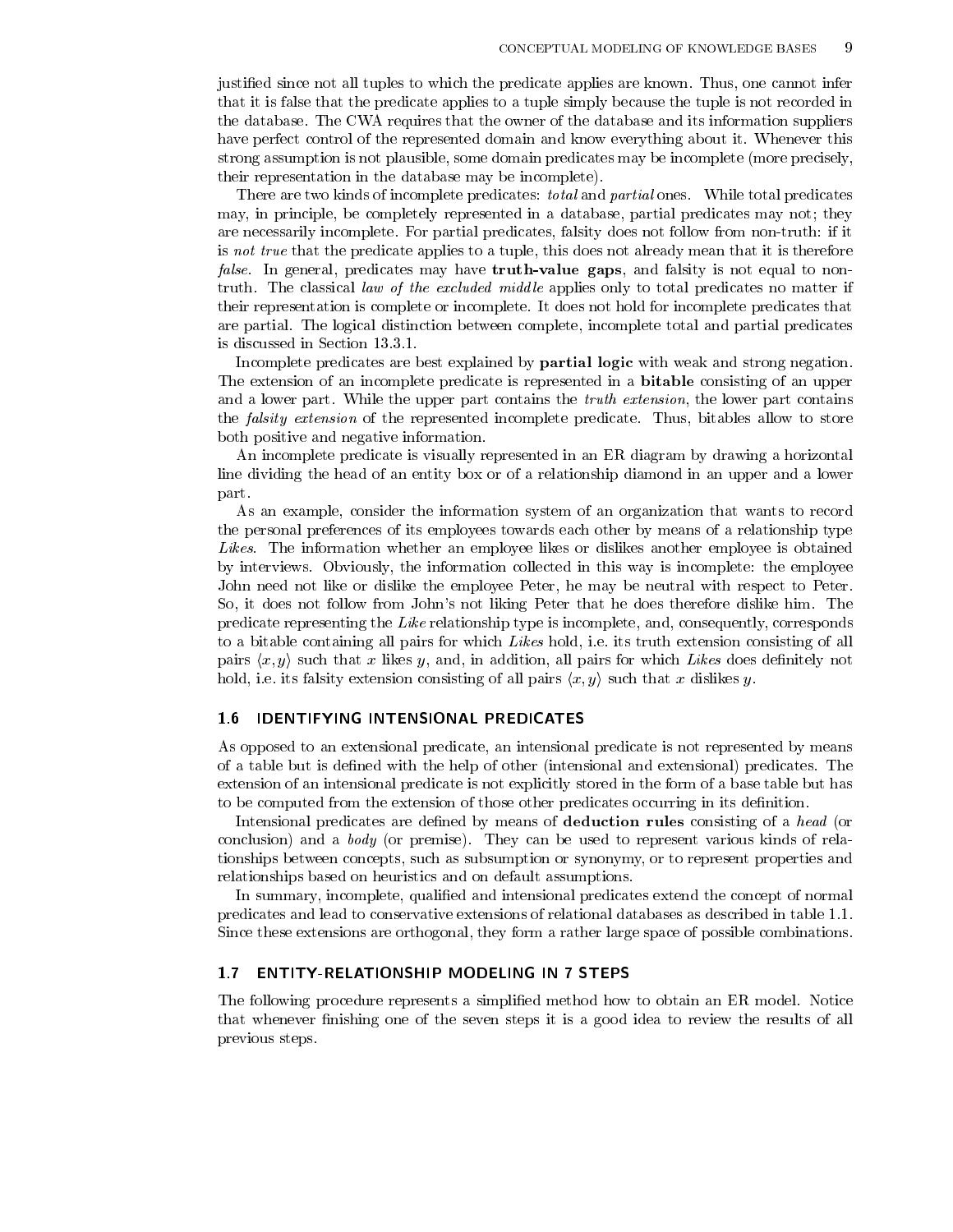| predicate category                       | representation             | logic                   |
|------------------------------------------|----------------------------|-------------------------|
| normal predicates                        | relational database tables | classical logic         |
| incomplete predicates                    | bitables                   | partial logics          |
| qualified predicates                     | tables with designated     | specialized logics      |
|                                          | columns                    | (temporal, fuzzy, etc.) |
| intensional predicates   deduction rules |                            | constructive logics     |

Table 1.1 Orthogonal extensions of relational databases.

Step 1: List all potential entity types.

Write a list of candidate entity types which covers the entire scope of the application domain.

Step 2: Write a summary paragraph for each entity type.

Write a summary description of the knowledge base model by writing a summary paragraph for each entity type identified in step 1. Use a restricted declarative style of language and enumerate paragraphs and sentences.

#### Step 3: Identify relationship types.

Identify relationship types by analyzing the summary description and looking for verbs. Start by looking for subclass and for aggregation relationships, and after that identify the remaining domain relationship types. The result of this should be three lists: a list of subclass relationships of the form  $E_1 \subseteq E_2$ , a list of aggregation relationships of the form  $E_1$  HAS  $E_2$ , and a list of domain relationship names together with associated entity types using either infix notation

 $E_1$  isRelatedTo  $E_2$ 

or prex notation such as

 $R(E_1, E_2,\ldots,E_n)$ 

Step 4: Determine the epistemic category of all domain predicates.

For each predicate obtained from the list of entity types and the list of domain relationship types, determine its epistemic category:

- 1. Is it a complete extensional predicate good for absolute assertions ?
- 2. Is it a qualied predicate such that assertions made with it are informationally correct only relative to some qualification (like a valid-time span, a degree of uncertainty, or a security level) ?
- 3. Is it an incomplete predicate for which we do not have sufficient information competence in order to guarantee that its complete extension is available ?
- 4. Is it an intensional predicate whose extension is not explicitly stored in the knowledge base but is derived from other predicates via deduction rules ?

#### Step 5: Draw an ER diagram.

Draw an ER diagram using all entity types identified in step 1 and all relationship types identied in step 3. Visualize the subclass hierarchies by placing subclass entity boxes below their superclasses connecting them with simple lines. If an entity type has several subclasses, indicate whether they form a complete partition and whether they may overlap or have to be disjoint. Visualize aggregation relationships by drawing the box of the part entity type within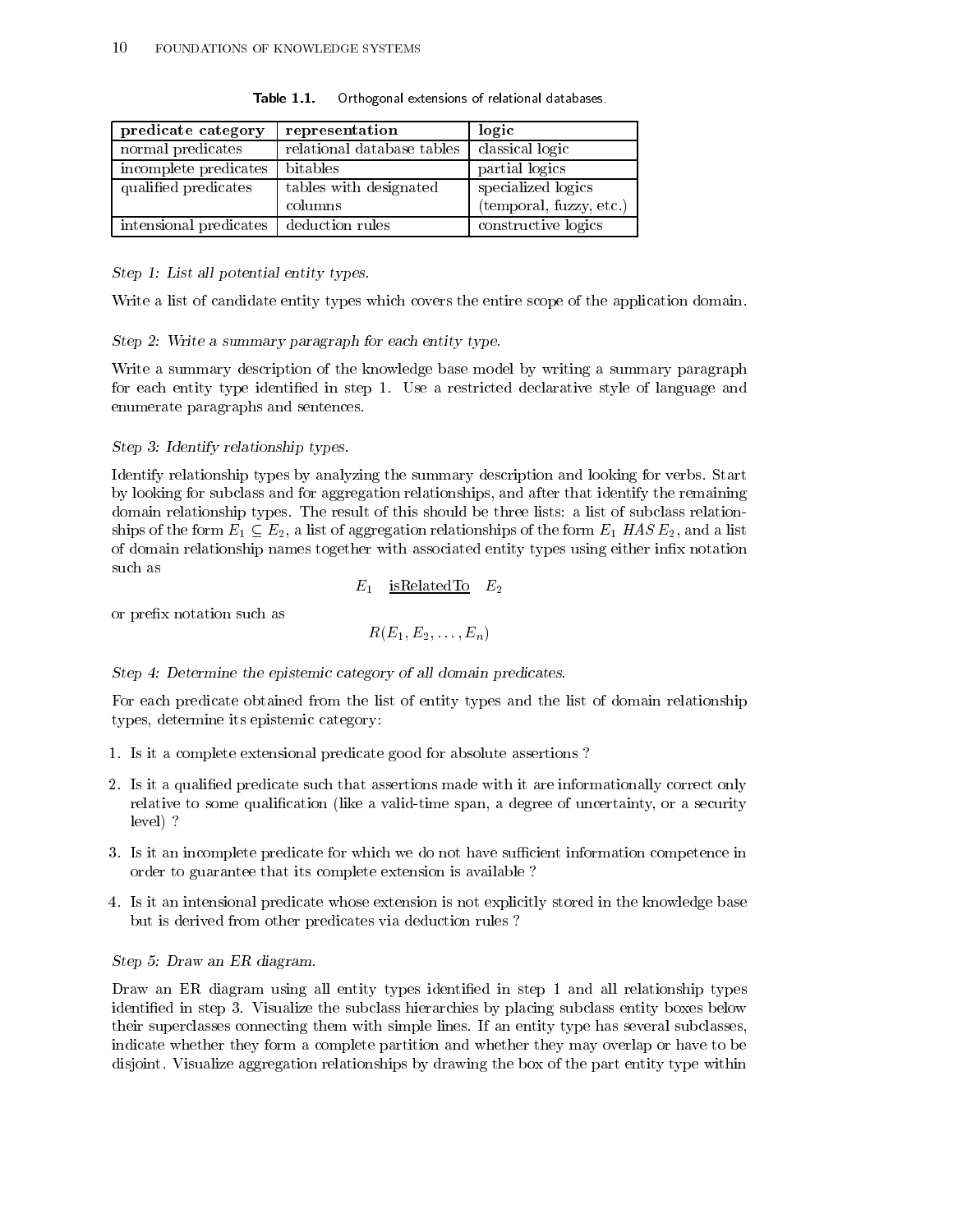the larger box of the aggregate entity type. For each domain relationship type, determine whether it is one-to-one, one-to-many or many-to-many, and draw the corresponding crow's feet in the relationship connection lines accordingly.

#### Step 6: Determine the attributes of entities and relationships.

For each entity type and each relationship type, determine its attributes together with their domains and its attribute functions with their signatures. Mark complex-valued attributes and attributes with extensional domains.

#### Step 7: Complete the diagram by deriving additional entity types.

Inspect all attributes with extensional domains marked in step 6. Determine whether they refer to an entity type rather than to a data type, and derive additional entity types from this analysis. Add them to the ER diagram together with appropriate relationship links.

## 1.8 AGENT-OBJECT-RELATIONSHIP MODELING

This section contains a brief outlook to the future of conceptual modeling.

ER modeling does not account for the dynamic aspects of information and knowledge processing systems. These aspects are related to notions like communication, interaction, events, activities or processes. As pointed out above, it may be useful to distinguish between different kinds of entity types. In particular, for capturing semantic aspects related to the dynamics of knowledge systems, it is necessary to distinguish between **agents** and passive **objects**. While both objects and agents are represented in the system, only agents **interact** with it, and the possible interactions may have to be represented in the system as well.

Being entities, agents and ob jects of the same type share a number of attributes representing their properties or characteristics. So, in agent-ob ject-relationship (AOR) modeling, there are the same notions as in ER modeling (such as attribute domain, state, integrity constraint, key, etc.). In fact, objects in AOR modeling are treated exactly like entities in ER modeling.

While ER modeling supports the design of *object-oriented* information systems realized with the help of relational and object-relational databases, AOR modeling allows the highlevel design of agent-oriented information systems. An agent-oriented information system represents agents and their potential interactions in addition to ordinary objects. It need not be designed as an agent itself, however. Thus, the AOR meta-model is not intended as a methodology for the design of agent-based systems in general but rather of agent-oriented information systems.

#### 1.8.1 Interaction Frames and Agent Roles

From an enterprise information system (EIS) perspective, examples of agents are customers and suppliers, as well as those employees whose role is to interact with customers and suppliers. But also another EIS, e.g. involved in automated electronic commerce, may be an agent from the perspective of a system dealing with it. So, agents in this context may be natural or articial systems that are involved in some kind of business interaction. If the preconditions and effects of these interactions are represented in the EIS, the system is able to check the consistency and completeness of business transactions.

Notice that it is a matter of choice whether to represent active entities as agents or as ob jects. Agents are special ob jects. One may simply ignore their agent-specic properties and treat them as ob jects. For instance, if the supplier-to-customer interaction does not have to be explicitly modeled in an enterprise information system. Customers may be simply represented as ob jects in the same way as orders and bank accounts.

But even if it is not necessary to represent certain agent types in the target system and track their interactions, it may be important to consider them in the conceptual model in order to be able to derive a transaction and process model from the possible interactions with that type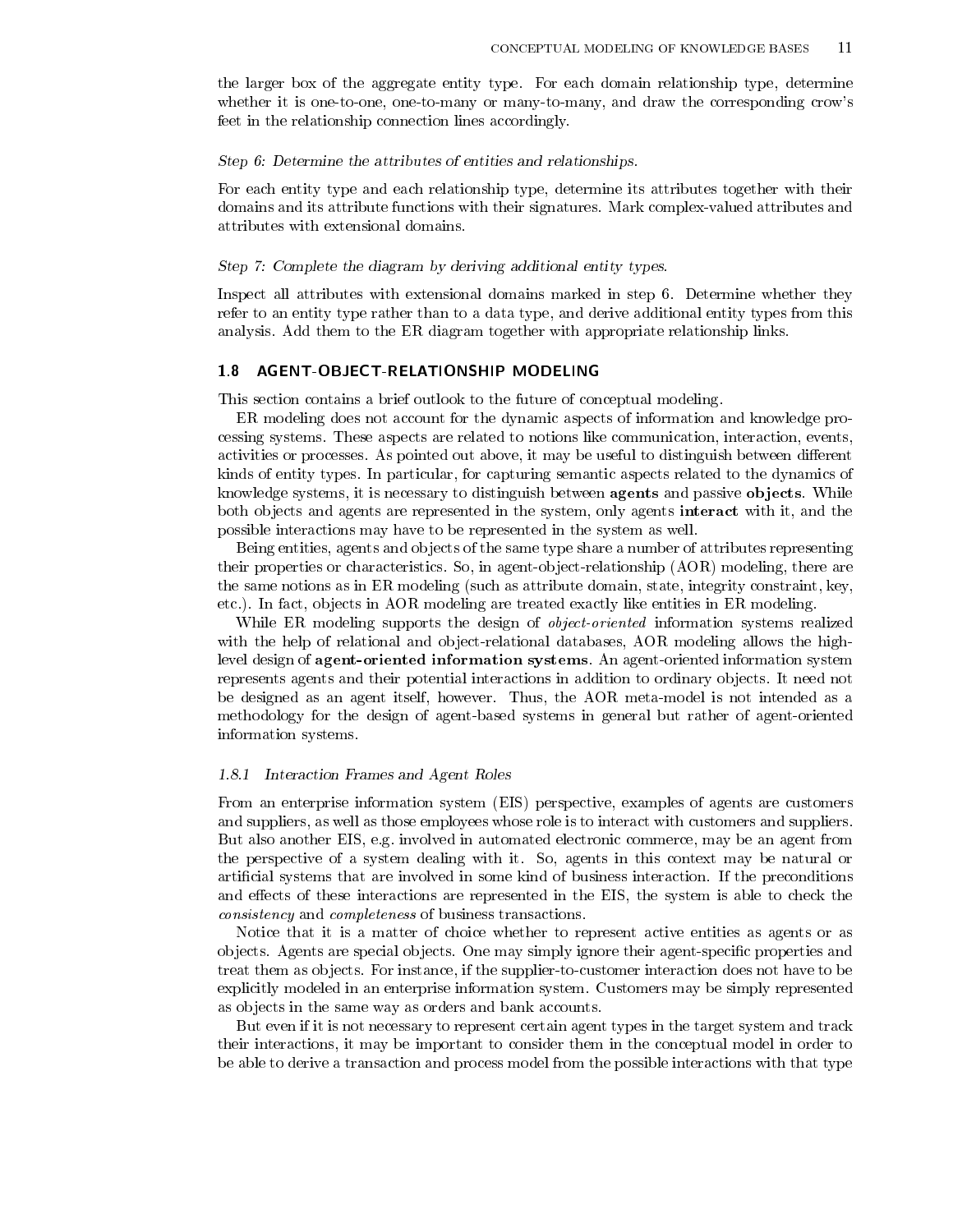#### 12 FOUNDATIONS OF KNOWLEDGE SYSTEMS

of agent. The possible interactions between two agent types (or roles, say between customers and salespersons, or between patients and nurses) are defined by an interaction frame which lists for both participating roles:

- 1. All types of communication acts that may take place in the agent-to-agent communication frame. Since in the perspective of a 'listener', the communication acts of other agents are events, we also speak of communication event types.
- 2. All relevant types of physical actions which may be performed in response to other actions of (or which are otherwise related to) the interaction frame.
- 3. All relevant types of environment events which may be perceived by an agent and which are related to the interaction frame.
- 4. A set of **correctness properties** defining the correct behavior of agents within the interaction frame. Correctness properties are temporal logic assertions expressing either a safety or a progress property. Typically, these properties refer to communication events (or messages) and possibly to the mental state of agents.

A communication event type is defined by its name and a formal parameter list. A communication event is represented as a typed message together with the sender and the receiver address. The message type corresponds to the communication event type. There are domainindependent message types such as *request*, *tell*,  $ask$  and  $reply$ . But message types may also be domain-specific. In an electronic commerce interaction frame, examples of domain-specific message types are:  $requestOffer, submitOrder$  and  $cancelOrder$ .

Agents may be related to objects and to other agents by means of relationships as in ER modeling. An interaction frame can be viewed as a special agent-to-agent relationship.

## 1.8.2 Mental Attributes

While the state of an object does not have any application-independent structure or semantics, the state of an agent consists of mental components such as beliefs and commitments. In AOR modeling, the mental state of agents may be (partially) represented by means of mental attributes. Whenever an interaction frame contains correctness properties referring to the mental state of agents, the corresponding mental attributes must be included in the AOR model.

#### $1.9$ **SUMMARY**

Conceptual modeling methods support the denition of a formal language and of associated integrity constraints needed to formalize an application domain. Standard predicate logic has to be enriched by including further conceptual distinctions, such as the entity-relationship dichotomy or the agent-object-relationship trichotomy, in order to capture a sufficiently structured formal model of an application domain.

## 1.10 FURTHER READING

Elaborate presentations of the ER modeling approach to relational database design can be found in Teorey, 1994; Batini et al., 1992. Another interesting approach for modeling information systems, focusing on the formal-linguistic analysis of specification sentences in requirement documents, is proposed in Nijssen and Halpin, 1989.

# 1.11 EXERCISES

**Problem 1-1.** Establish an ER model (and draw the corresponding diagram) of the university domain consisting of the entity types Person, Employee, Student, Course, Teacher,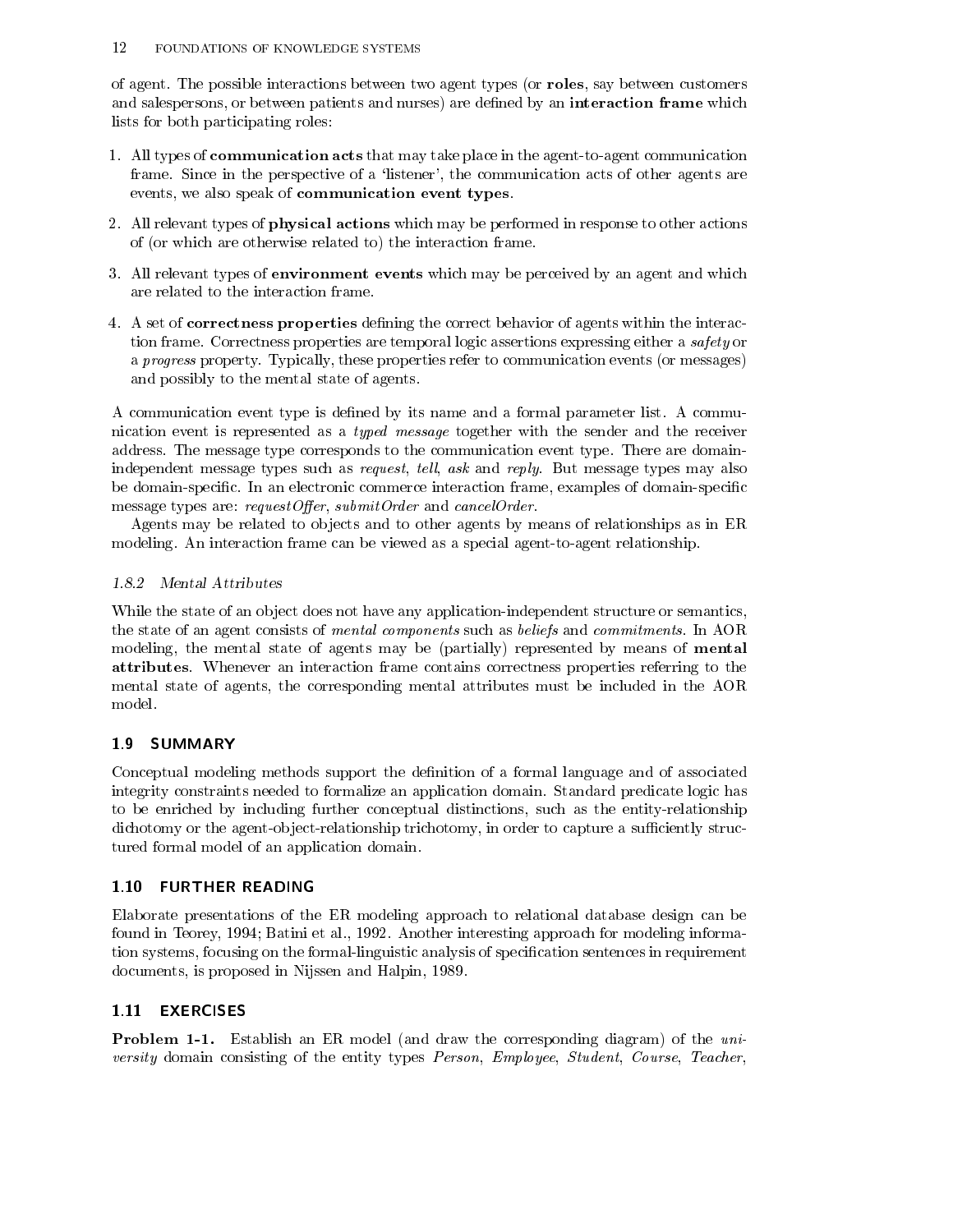Teaching Assistant, and MasterThesis. Notice that the involved predicates are all extensional and complete. However, it is an option to model Student, Course and Teaching Assistant, as well as the relationships associated with them, as being qualified with a valid time.

Problem 1-2. Assume that the university is interested in information about its employees being smokers or non-smokers. This information, however, can only be obtained on a voluntary basis. Extend the university ER model from the previous exercise in an appropriate way.

**Problem 1-3.** Establish an ER model of the *hospital* domain consisting of the entity types Person, Patient, Room, Physician, Diagnosis and Treatment. Notice that diagnoses are uncertain and that information about patients (including their diagnoses and treatments) must be associated with a security level to protect it from unauthorized access.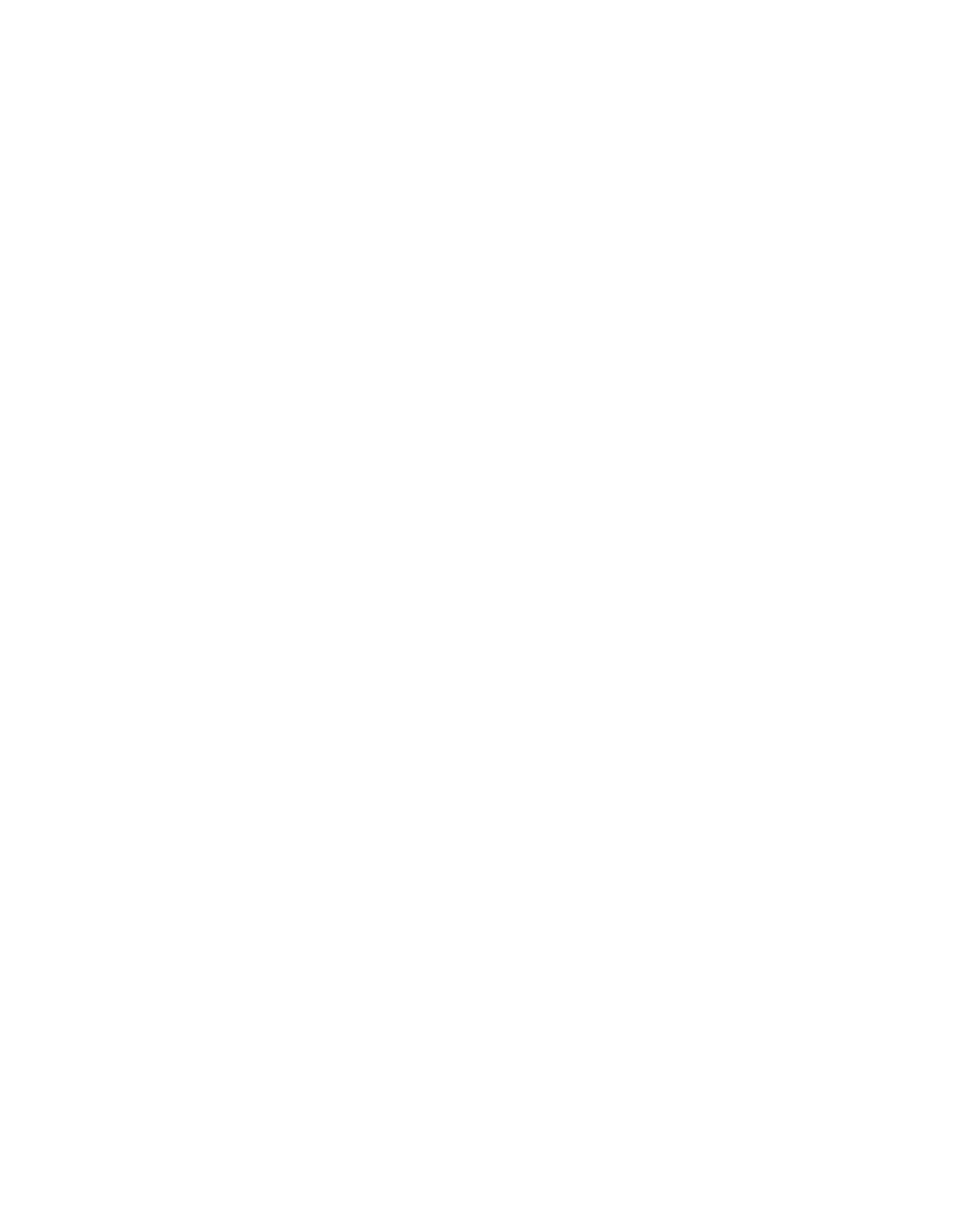# $\sum$ THE FUNDAMENTAL CASE: RELATIONAL DATABASES

The system of relational databases represents the most fundamental case of a knowledge system. It already contains all the basic components and operations of a knowledge system such as the distinction between the query, the input, and the representation language, as well as an update, an inference, and an inference-based query answering operation. It is one of the central claims of this book that every knowledge system should be upwards compatible with, and conservatively extend, the system of relational databases. Knowledge systems satisfying this requirement are called vivid in Section 6.4.

After introducing the basic concepts of relational databases, three major components of databases are discussed: queries, integrity constraints and updates. It is shown that query answering is based on logical inference, and that updates are sub ject to certain logical conditions involving the specified integrity constraints. Then, the problem of null values in databases is presented as a violation of the database completeness assumption. Finally, we present Reiter's database completion theory and discuss the relation of databases to predicate logic model theory.

The main purpose of a database is to store and retrieve information given in an explicit linguistic format. As opposed to certain other types of information that are also processed in cognitive systems (such as humans), this type of information is essentially propositional, that is, it can be expressed in a formal language composed of names for entities (or objects) and relationships, and of complex expressions formed from elementary ones by means of sentential connectives, such as negation, conjunction and disjunction. While only elementary pieces of information corresponding to atomic sentences can be stored in a relational database, the retrieval of specific information is achieved by submitting complex queries corresponding to complex logical formulas. Thus, it becomes obvious that predicate logic, with its account of formal languages composed of constant and relation symbols, and of sentential connectives, is the mathematical basis of query answering in databases.

Already in 1970, Edgar F. Codd published his pioneering article \A Relational Model of Data for Large Shared Data Banks" in the *Communications of the ACM*, where he defined the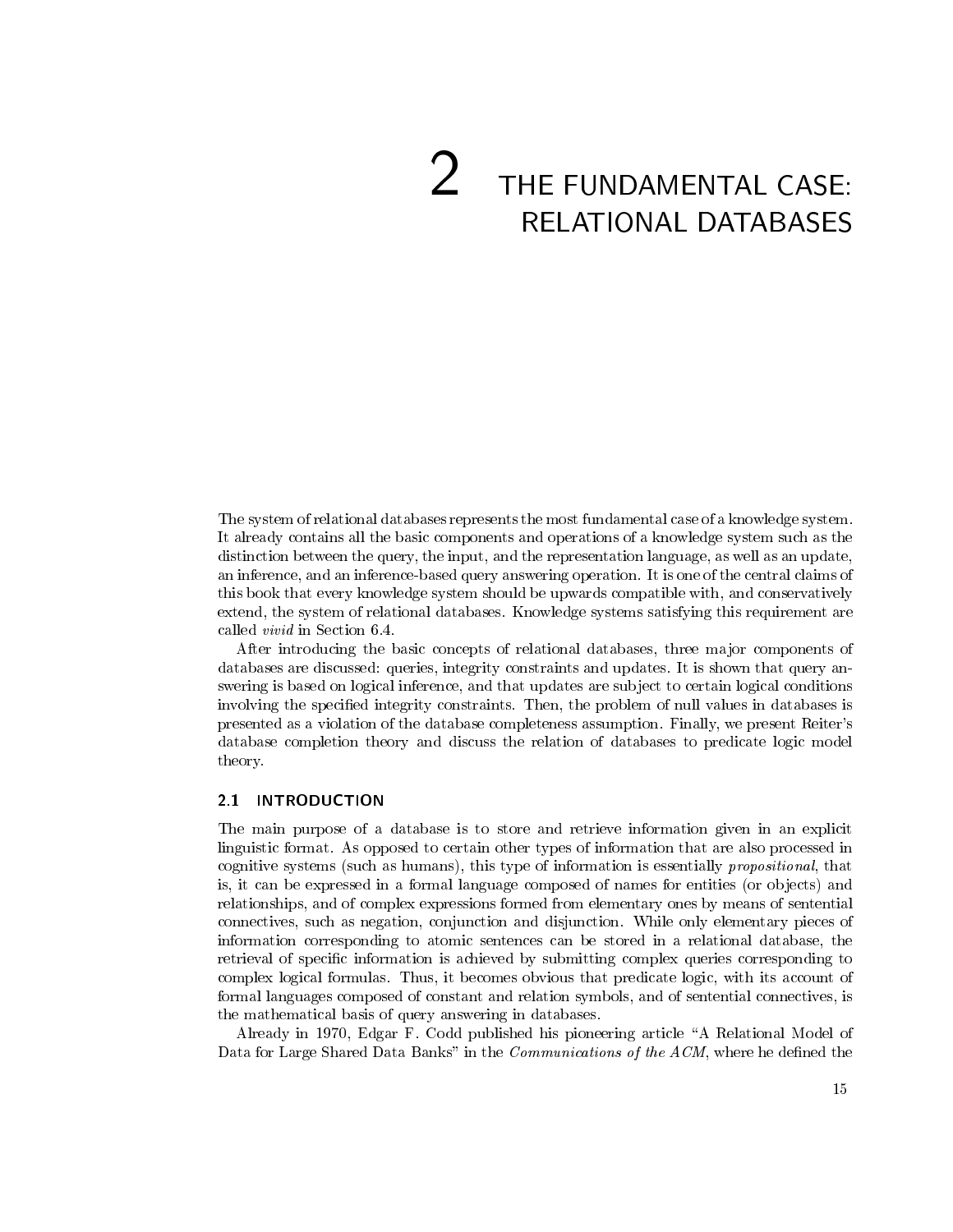principles of the relational database model. This was the first convincing conceptualization of a general purpose database model, and it is not an accident that it relies on formal logic.

In the mid-eighties finally, IBM presented its database management system DB2, the first industrial-strength implementation of the relational model, which continues to be one of the most successful systems for mainframe computers today. There are now numerous other relational database management systems that are commercially available. The most popular ones include Informix, Ingres, Oracle, Sybase and Microsoft SQL Server. To a great extent, the overwhelming success of these systems is due to the standardization of the database programming language  $SQL$  originally developed at IBM in the seventies.  $SQL$  is a declarative language for defining, modifying and querying relational database tables. SQL queries correspond to first order predicate logic formulas.

While most well-established information processing systems and tools such as programming languages, operating systems or word processors have evolved from practical prototypes, the unprecedented success story of the relational database model is one of the rare examples  $$ certainly the most important one  $-\theta$  where a well-established and widely used major software system is based on a formal model derived from a mathematical theory (in this case set theory and mathematical logic).

Logically, a relational database is a finite set of finite set-theoretic relations over elementary data types (called *tables*), corresponding to a finite set of atomic sentences. Such a collection of ground atoms can also be viewed as a finite interpretation of the formal language associated with the database in the sense of first order model theory.

The information represented in a relational database is updated by inserting or deleting atomic sentences corresponding to table rows (or tuples of some set-theoretic relation). Since a relational database is assumed to have complete information about the domain represented in its tables, if-queries are answered either by yes or by no. There is no third type of answer such as unknown. Open queries (with free variables) are answered by returning the set of all answer substitutions satisfying the query formula.

### 2.2 BASIC CONCEPTS

In this section, we introduce several concepts that are fundamental for database and knowledge systems: table (schema and instance), attribute, tuple, key, database (schema and instance), logical formula, query, and integrity constraint.

Recall that in set theory, an *n*-place relation P between the sets  $D_1, \ldots, D_n$  is defined as a subset of their Cartesian product, i.e. as a set of respective tuples:  $P \subseteq D_1 \times \ldots \times D_n =$ Recall that in set theory, an *n*-place rela<br>a subset of their Cartesian product, i.e. as<br> $\{\langle c_1, \ldots, c_n \rangle \mid c_i \in D_i \text{ for } i = 1, \ldots, n\}.$ 

#### 2.2.1 Tables

A finite set-theoretic relation may be represented as a table: the *i*th column of the table corresponds to the ith component of the relation, and the rows of the table correspond to the tuples in the relation. It is useful to give names to the columns of a table like in the following examples:

|              |                |                | Attends              |                   |
|--------------|----------------|----------------|----------------------|-------------------|
| Student      |                |                | StudNo               | CourseNo          |
| StudNo       | Name           | Major          | 0112                 | 104               |
| 0112<br>0123 | Susan<br>Peter | Math<br>CompSc | 0112<br>0123<br>0123 | 223<br>107<br>128 |
| 1175         | Tom            | Math           | 0123<br>1175         | 255<br>255        |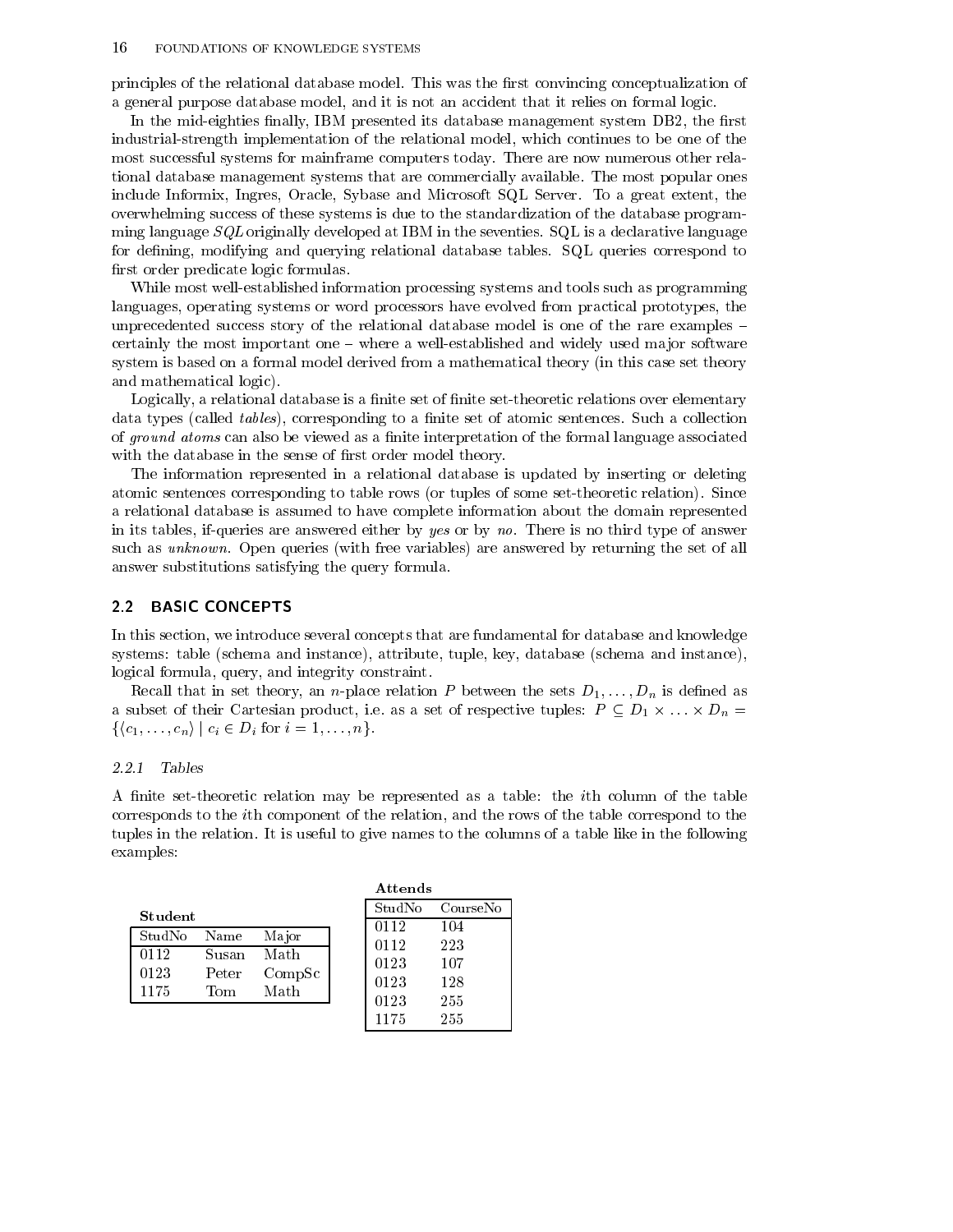| Course   |            |            |
|----------|------------|------------|
| CourseNo | CourseName | Department |
| 104      | RDB        | CompSc     |
| 107      | Java       | CompSc     |
| 128      | $C++$      | CompSc     |
| 223      | Logic      | Math       |
| 255      | Algebra    | Math       |

The names of table columns are also called **attributes**. Each attribute A has an associated domain of admissible values, denoted  $dom(A)$ . For instance, the domain of the attribute CourseName may be the set of all character strings with at most 20 characters:

$$
\text{dom}(\mathit{CourseName}) = \text{CHAR}(20)
$$

Intuitively, it is clear that not every string from CHAR(20) is an acceptable course name. Therefore, CHAR(20) is called the **formal domain** of the attribute *CourseName*, while the set of all course names occurring in the database,

$$
{RDB, Java, C++, Logic, Algebra},
$$

is called its actual domain.

The rows of a relational database table are also called tuples. Tables and tuples can be represented in two ways:

- 1. In the standard set-theoretic definition, a tuple is a sequence of values  $\langle c_1, \ldots, c_n \rangle$  and the meaning of each component value  $c_i$  is determined by its position within the sequence, viz by i. More precisely, an *n*-tuple c is a function  $i \mapsto c_i$  assigning a value  $c_i$  to each tuple component  $i$ . A relational database table, then, is simply a finite set-theoretic relation over elementary data types, i.e. a finite set of tuples of the same type.
- 2. In relational database theory, a row of a table  $P$  is also represented as a set of attribute/value pairs  $\{A_1/c_1,\ldots,A_n/c_n\}$ , where  $c_i \in \text{dom}(A_i)$ , i.e. as a valuation function  $A_i \mapsto c_i$  assigning a value  $c_i$  to each attribute  $A_i$ . Here, a table is associated with a finite set of attributes, and the content of a table is a finite set of valuations which are also called tuples.

If the attributes of a table schema are linearly ordered (thus, forming a sequence), then both notions can be transformed into each other, that is they can be viewed as notational variants of each other. Since it is convenient to have both notations at hand, we adopt this enriched concept of set-theoretic relations and tuples, where attribute names (associated with a column or position number) may be used instead of position numbers for referring to specic components of a tuple.

If we are only interested in certain components  $U \subseteq \text{Attr}(P)$  of a tuple  $c \in P$ , we may form its projection to these components denoted  $c[U]$ . E.g., for the tuple  $c = \langle 0112, Susan, Math \rangle$ ,

$$
\boldsymbol{c}[\textit{Name}, \textit{Major}] = \langle \text{Susan}, \text{Math} \rangle
$$

While in ER modeling, there are two fundamentally different semantic categories, entities and relationships, there is only one in the relational database model: tables (or set-theoretic relations) which may represent both entities and relationships. We sometimes distinguish between an entity table and a relationship table, although this distinction is not supported by the relational database model.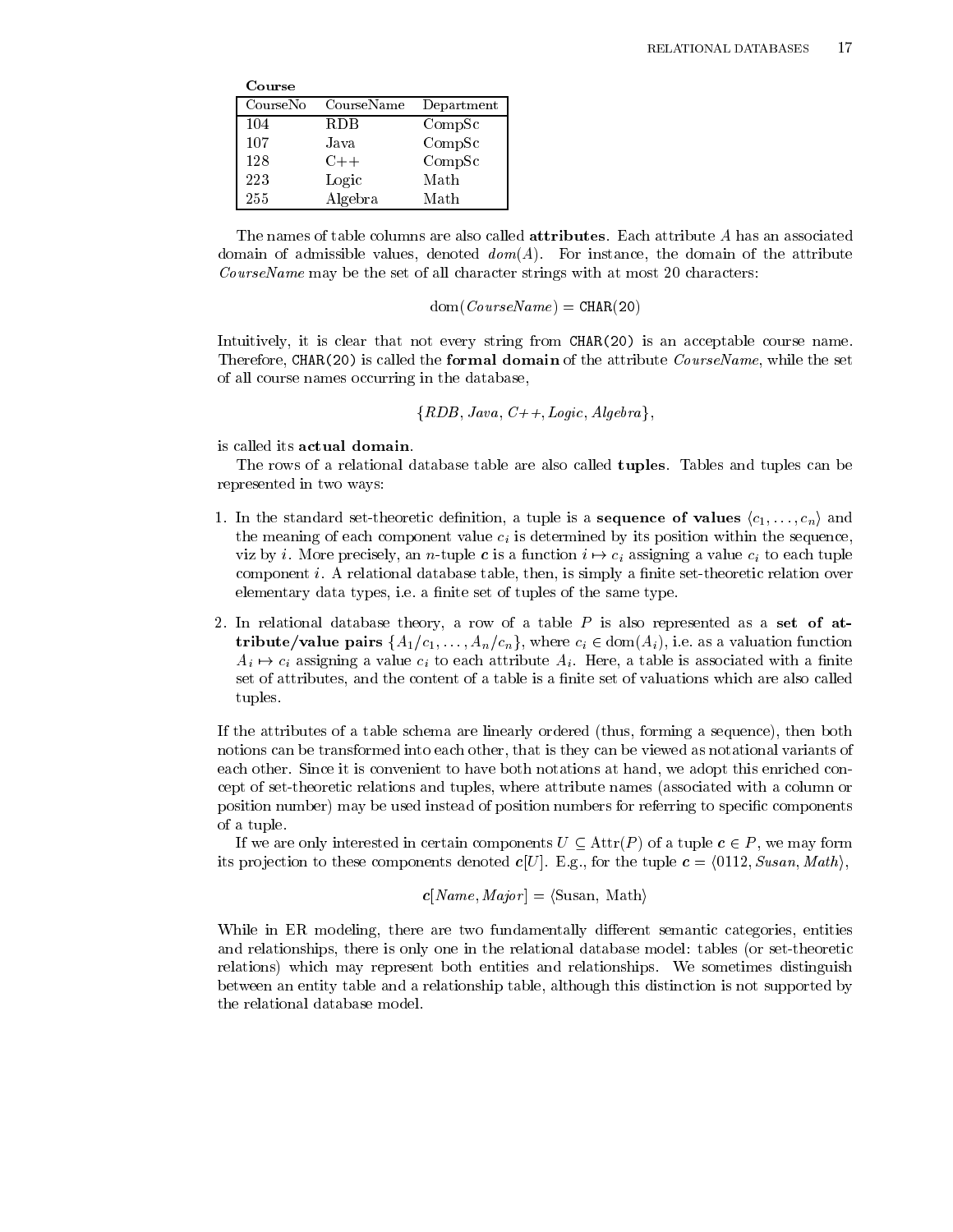#### 2.2.2 Keys

A key of a table P is a minimally identifying set of attributes, i.e. a minimal set  $K \subseteq \text{Attr}(P)$ , such that for two rows  $c_1, c_2 \in P$ ,

if 
$$
\mathbf{c}_1[K] = \mathbf{c}_2[K]
$$
, then  $\mathbf{c}_1 = \mathbf{c}_2$ .

A key expresses a functional relationship between the key attributes and the remaining attributes of the table. Notice that any table has at least one key, viz the trivial key  $K = \text{Attr}(P)$ . In general, a table may have several keys one of which is designated as the primary key of the table.1 In the case of an entity table, the primary key value serves as a unique standard name (or access ID) for an entity represented by a table row. For instance, in the entity table Student, the attribute  $StudNo$  is a natural candidate for the primary key, while in the relationship table Attends, both attributes,  $StudNo$  and  $CourseNo$ , are needed to form the primary key.<br>The problem with primary keys as a means to assign standard names to entities is that they

are, like any attribute, modiable. The semantics of standard names, however, requires that after they are assigned to an entity on its creation, they must never be changed throughout the entire lifecycle of the entity. Therefore, the primary key concept of the relational database model has been replaced by the **object ID** concept in object-oriented and object-relational databases. An object ID is a system-generated immutable unique identifier for an object.

#### 2.2.3 Table Schema, Table Type and Table Instance

A table schema  $p$  consists of a finite sequence of attributes (without repetitions),

$$
\langle A_1,\ldots,A_n\rangle,
$$

corresponding to the columns of the table, and a set of *table integrity constraints*  $IC_p$ , including a set of keys,

$$
Key(p) = \{K_1, \ldots, K_k\},\
$$

one of which may be designated as the primary key  $K_1(p)$ . We also write simply  $p(A_1,\ldots,A_n)$ , or just p, to denote a table schema. The set of attributes of p is denoted by  $Attr(p)$ . The type of a table is determined by the number of its columns and their types (it is independent of the chosen column names, or attributes). More specically, it is equal to the Cartesian product of its column types (or attribute domains).

Notice that a table schema does not determine the content of a table. It only restricts the possible contents of a table by requiring suitable values for each column. A specific table  $P$ is called an **instance** over the schema  $p(A_1,\ldots,A_n)$ , symbolically expressed as P : p, if it respects the domains of all attributes, that is if

$$
P \subseteq \text{dom}(A_1) \times \ldots \times \text{dom}(A_n)
$$

A table instance  $P : p$  is called *admissible* if it satisfies all integrity constraints of p, that is, in particular, if for all  $K \in \text{Key}(p)$  and for each pair of rows  $c_1, c_2 \in P$ ,

$$
\text{if } \boldsymbol{c}_1[K] = \boldsymbol{c}_2[K], \text{ then } \boldsymbol{c}_1 = \boldsymbol{c}_2
$$

The above table *Student*, for example, is an instance over the table schema

$$
stud(StudNo,Name, Major)
$$

It is easy to see that the table instance Student respects both the domains of all attributes and the only key of the table schema *stud*, consisting of the attribute  $StudNo$ :

$$
Key(stud) = \{\langle StudNo \rangle\}
$$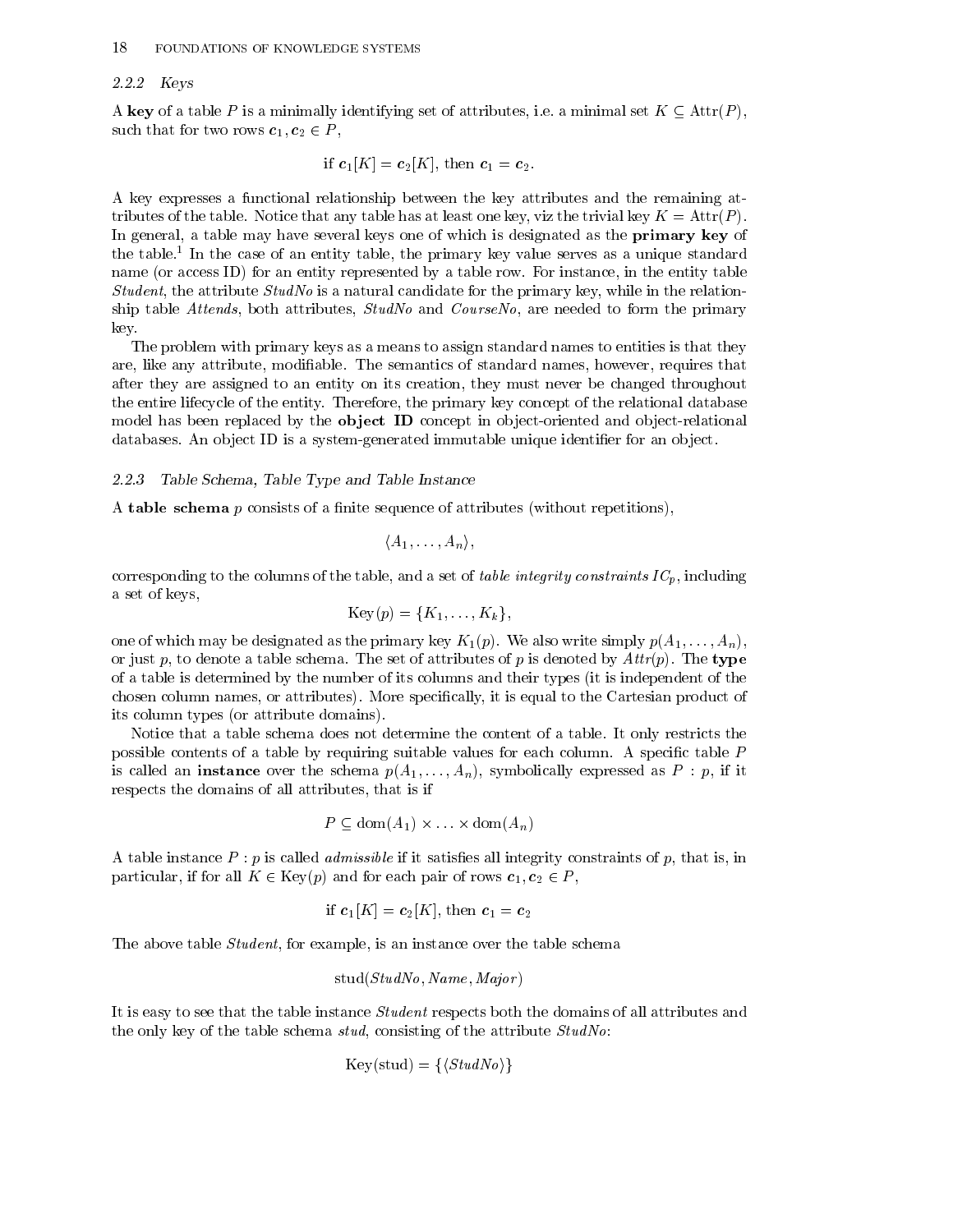Every table has a schema. While normally a database table (i.e. its contents or state) is sub ject to frequent changes, its underlying schema is more or less stable, although it may evolve in certain cases. The term `table' is used ambiguously for both the state and the schema. In a more logical terminology, a table schema corresponds to a **predicate**, and a specific table instance is the extension of that predicate at the given time point. While the extension of a predicate often changes over time, the predicate itself (the schema) persists.

As an example for another instance over the same schema *stud* consider the table

|              | StudNo | Name  | Major  |
|--------------|--------|-------|--------|
| $Student' =$ | 0112   | Susan | Math   |
|              | 0123   | Peter | CompSc |
|              | 2015   | A nn  | Psych  |

where, in comparison with the former instance *Student*, the math student Tom has been removed, and the psychology student Ann has been added. Thus, for denoting different states of an evolving table we have to use different names such as  $Student$  and  $Student'$ , while the underlying schema, stud, is the same for all of them. So, if we think of a table as a container with varying content, we actually mean the table schema.

In SQL92, a table schema is defined with the help of the CREATE TABLE command. For instance, the schema  $stud$  is defined as

```
CREATE TABLE stud(
StudNo INTEGER, Name CHAR(20).
Major CHAR(20)
PRIMARY KEY (StudNo)
\mathbf{I} , and the set of \mathbf{I}
```
In SQL3, it will be possible to separate the definition of a table type from that of a schema. For instance,

```
CREATE ROW TYPE student type (
StudNoINTEGER,
Name CHAR(20),
Major CHAR(20)
);
```
CREATE TABLE stud OF student type

When using the name of a SQL database table in a query or a data modification command, it refers to the current extension of the table. When using it in a schema definition command, it refers to the schema. Thus, the name of a SQL table refers to both its schema and its current extension depending on the type of SQL expression it is used in. Like many terms in natural language, SQL table names do not have a fixed absolute meaning but are rather *indexical* because the same name denotes either the table schema or different table instances at different time points. This feature of SQL is not captured by standard logic where all terms have an extensionally fixed absolute meaning that is independent of time.

#### 2.2.4 Database Schema and Database State

A database is built to represent relevant information about its domain of application. For this purpose, the schema of a relational database denes the concepts used to capture all relevant entities and relationships of the application domain.

A relation decrease schema is the sequence of table schema in the sequence of table schemas p1;:::;p $\mu_{lb}$  and an set of integrity constraints IC:  $\Sigma$  consists of a sequence of table s<br> $\Sigma = \langle (p_1, \ldots, p_m), IC \rangle$ 

$$
\Sigma = \langle \langle p_1, \ldots, p_m \rangle, IC \rangle
$$

such that IC includes the table-specific constraints  $IC_{p_i}$  defined along with the table schemas  $p_i$ .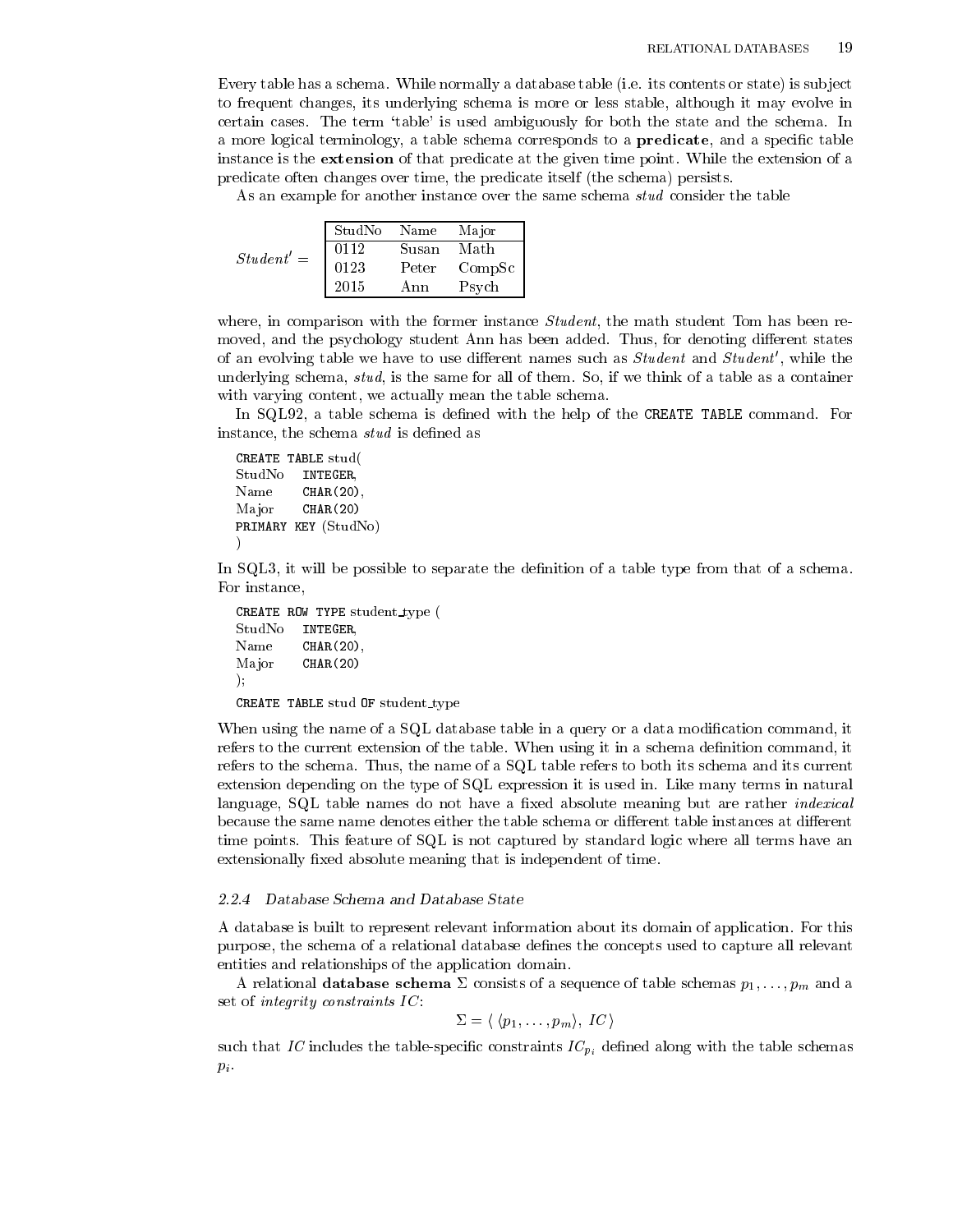Since table schemas correspond to predicates, a database schema  $\Sigma$  determines the set of predicates

$$
\operatorname{Pred}_{\Sigma} = \{p_1, \ldots, p_m\}
$$

A database schema defines a *lexicographical ordering* among the attributes of its tables:

$$
A_i \le A_j \quad \text{if} \quad A_i, A_j \in \text{Attr}(p_k) \ \& \ i \le j, \ \text{or}
$$
\n
$$
A_i \in \text{Attr}(p_k) \ \& \ A_j \in \text{Attr}(p_l) \ \& \ k \le l
$$

This attribute ordering determines the column sequence of answer tables (see Section 2.3).

The second component of a database schema are *integrity constraints*. An integrity constraint is a logical sentence expressing some linguistic restriction on what is admissible in a database. Integrity constraints follow from our linguistic choices how to represent (and by our intuitive understanding of) the application domain. They are formally explained in Section 2.6.

The **formal domain** (or 'universe of discourse')  $D_{\Sigma}$  of a database schema  $\Sigma$  is the union of all attribute domains of all table schemas:

$$
D_{\Sigma} = \bigcup \{ \text{dom}(A) \mid A \in \text{Attr}(p) \& p \in \text{Pred}_{\Sigma} \}
$$

A database instance  $\Delta$  over a schema  $\Sigma$ , symbolically denoted  $\Delta : \Sigma$ , is a sequence of suitable table instances,

$$
\Delta = \langle P_1, \ldots, P_m \rangle
$$

such that  $P_i$  is a table instance over  $p_i$  for  $i = 1, \ldots, m$ .

The **actual domain** adom( $\Delta$ ) of a database instance  $\Delta$  is the set of all values occurring in its tables.2

An instance  $\Delta$  is called *admissible*, if it satisfies all integrity constraints in IC. It is defined in Section 2.6, what it means to satisfy an integrity constraint.

In our university database example,

$$
\Delta_{\rm Uni} = \langle Student,\,Attends,\,Course\rangle
$$

is an instance over a schema  $\Sigma_{\text{Uni}}$  with predicates

$$
\text{Pred}_{\Sigma} = \{\text{stud}, \text{att}, \text{crs}\}
$$

such that *Student* : stud, *Attends* : att, and *Course* : crs. Instead of a database instance we also speak of a database state in order to emphasize that the database content typically evolves over time, or, in other words, the database changes its state.

### 2.2.5 A Database as a Set of Sentences

Each row  $\mathbf{c} = \langle c_1, \ldots, c_n \rangle$  of a table P : p corresponds to an atomic sentence  $p(c_1, \ldots, c_n)$ where the schema name p is used as a predicate. A relational database  $\Delta = \langle P_1 : p_1, \ldots, P_m :$  $p_m$ ) can therefore be represented by the union of all sets of sentences obtained from its tables  $P_i$ 

$$
X_\Delta = \bigcup_{i=1}^m \{p_i(\boldsymbol{c}) \mid \boldsymbol{c} \in P_i\}
$$

Thus, a relational database  $\Delta$  corresponds to a set of atomic sentences  $X_{\Delta}$  which is also called its propositional representation. In the sequel, a database is identified with its propositional representation whenever it is convenient.

Example 1 The database

$$
\Delta_1 = \langle P : p, Q : q \rangle \text{ with } P = \begin{bmatrix} 1 & c \\ 2 & d \end{bmatrix}, \text{ and } Q = \begin{bmatrix} 1 \\ 2 \\ 3 \end{bmatrix}
$$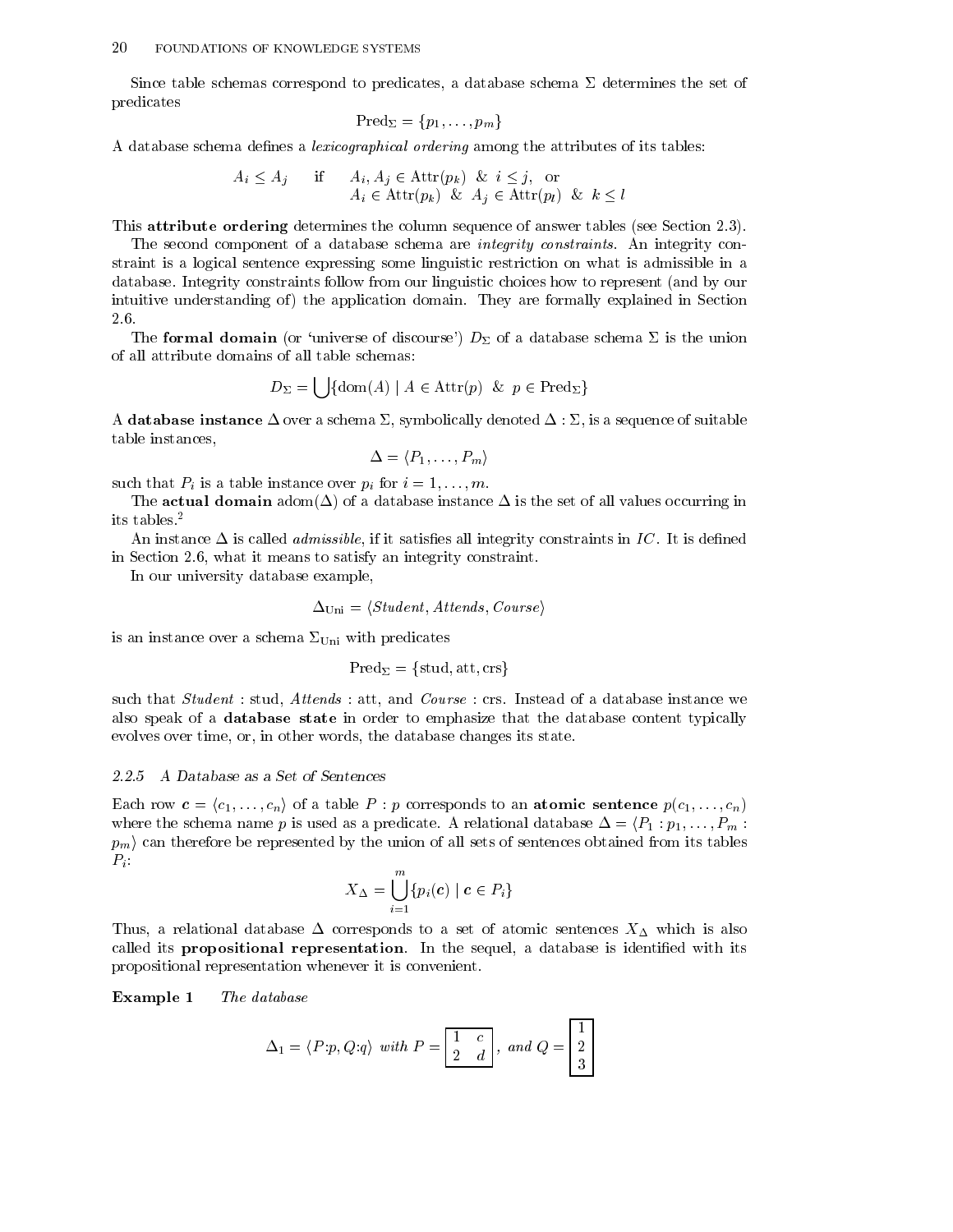corresponds to the following set of atomic sentences:

$$
X_{\Delta_1} = \{p(1, c), p(2, d), q(1), q(2), q(3)\}\
$$

### 2.3 QUERY ANSWERING

Queries are used to retrieve relevant parts of the information stored in a database. A query language defines the syntax and expressiveness of database queries. In SQL, a query is formed with the **SELECT** keyword.<sup>3</sup>

In terms of conceptual clarity, the language of (suitably extended versions of ) predicate logic is the query language of choice. It can also be viewed as a generic standard query language to which all practical query languages can be mapped.

#### 2.3.1 Logical Formulas

Recall that the schema  $\Sigma$  of a relational database defines a set of table schemas or predicates  $Pred_{\Sigma} = \{p_1,\ldots,p_m\}$ , and a set  $D_{\Sigma} = \{c_1,c_2,\ldots\}$  of constants, such as number and string constants. Variables ranging over  $D_{\Sigma}$  are usually denoted by  $x, y, z, x_1, x_2, \ldots$ 

In our university database example, the predicates defined by  $\Sigma_{\text{Uni}}$  are stud, att and crs. and examples of values are 0112, Tom, RDB, Math, etc.

Thus, a relational database schema  $\Sigma$  defines a first order language  $L_{\Sigma}$  without function symbols. A term in such a language is either a constant or a variable. A tuple  $u = \langle u_1, \ldots, u_n \rangle$ , where each component  $u_i$  is either a variable or a constant, is called **mixed tuple**.

An atom (or atomic formula) is either an atomic constraint of the form  $u_1 \star u_2$ , where  $\star$  is a comparison operator (such as  $=$ ,  $\lt$ ,  $>$ ), or a domain atom of the form

$$
p(u_1,\ldots,u_n),
$$

where p is an n-place predicate from  $Pred_{\Sigma}$ , and each of its arguments  $u_i$  is either a constant or a variable. The set of all domain atoms over  $\Sigma$  is denoted by At<sub> $\Sigma$ </sub>. An example of a domain atom over  $\Sigma_{\text{Uni}}$  is

$$
stud(2015, \text{ Ann}, x)
$$

The set  $L(\Sigma; \neg, \wedge, \vee, \supset, \exists, \forall)$ , in short  $L_{\Sigma}$ , of logical formulas over  $\Sigma$  is defined inductively as follows.

- 1. All atoms are formulas in  $L_{\Sigma}$ .
- 2. Whenever F is a formula, so is its negation  $\neg F$ :

$$
F \in L_{\Sigma} \Rightarrow \neg F \in L_{\Sigma}
$$

3. Whenever F and G are formulas, so are their conjunction  $F \wedge G$ , their disjunction  $F \vee G$ , and the material implication<sup>4</sup>  $F \supset G$ :

$$
F, G \in L_{\Sigma} \Rightarrow (F \wedge G), (F \vee G), (F \supset G) \in L_{\Sigma}
$$

4. Whenever F is a formula, and x is a variable, then the existential quantification  $\exists x F$  and the universal quantification  $\forall x F$  are formulas:

$$
F \in L_{\Sigma} \Rightarrow (\exists x F), (\forall x F) \in L_{\Sigma}
$$

The set  $Free(F)$  of all free variables of a formula F consists of all variables which are not bound by a quantifier, i.e. which do not occur as the argument of a quantifier in  $F$ . A formula without free variables is called a **sentence**. Connectives and quantifiers are summarized in Table 2.1.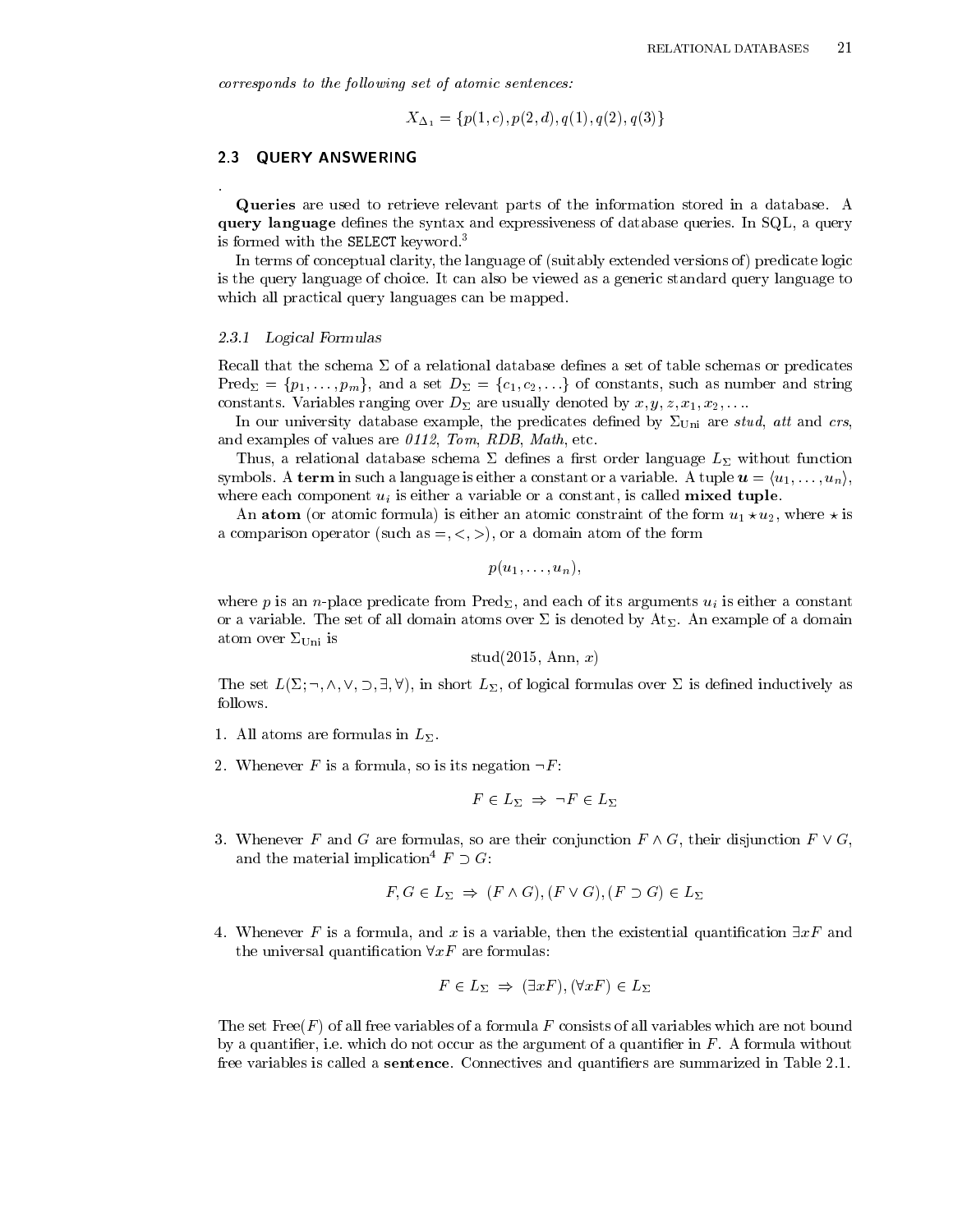| negation               |           | <b>NOT</b>     |  |
|------------------------|-----------|----------------|--|
| conjunction            |           | AND            |  |
| disjunction            |           | OR.            |  |
| material implication   | $\supset$ | <b>IMPLIES</b> |  |
| existential quantifier | Ε         | <b>EXISTS</b>  |  |
| universal quantifier   |           | FOR ALL        |  |

Connectives and Quantifiers. Table 2.1

#### 2.3.2 Database Queries as Logical Formulas

We distinguish between two types of queries: if-queries and open queries.

An if-query is used to check if something is the case. In a relational database, it is answered by yes or no, while in a non-standard database or knowledge base it may be also answered by unknown or by other non-standard if-answers. If-queries are logical sentences which may or may not hold in a certain database state. When an if-query  $F$  holds in a database state  $X$ , this is expressed by means of the database **inference relation** as  $X \vdash F$ . For instance,

 $X_{\text{Uni}}$   $\vdash$  stud(0112, Susan, Math)

The answering of if-queries is defined by

$$
\operatorname{Ans}(X, F) = \begin{cases} \text{ yes } & \text{ if } X \vdash F \\ \text{ no } & \text{ if } X \vdash \neg F \end{cases}
$$

In general, a query may ask for all entities satisfying some property. For instance, the query

Who attends both the math course 'Logic' (223) and the computer science course 'RDB' (104) ?

corresponds to the logical formula

$$
att(x, 223) \wedge att(x, 104)
$$

with the free variable  $x$  standing for student numbers. We call this type of query an open **query.**<sup>5</sup> An answer to an open query formula  $F[x_1,\ldots,x_k]$  with free variables  $x_1,\ldots,x_k$  is a constant tuple  $\langle c_1,\ldots,c_k \rangle$ , such that the resulting instantiation  $F[c_1,\ldots,c_k]$  holds in the current database state:

$$
X \vdash F[c_1, \ldots, c_k]
$$

Notice that each variable occurring in a query formula corresponds to an attribute (or to several attributes sharing the same domain). Thus, the notation  $F[x_1,\ldots,x_k]$  implies two things:

- 1. that  $x_1,\ldots,x_k$  are all free variables in F, i.e.  $Free(F) = \{x_1,\ldots,x_k\}$ , and
- 2. that the variable sequence  $\langle x_1,\ldots,x_k \rangle$  reflects the lexicographical order of the corresponding attributes and not the order of occurrence in F .

If  $F$  is an atomic query, both orderings agree. If  $F$  is a complex formula, the variable occurrence order reflects the syntactic composition of  $F$  while the lexicographical order is independent of

In the university database example, the lexicographical order of attributes is  $\langle$  stud.StudNo, stud.Name, stud.Major, att.StudNo, att.CourseNo, crs.CourseNo, crs.CourseName, crs.Departmenti. Thus, the query

$$
F \equiv \mathrm{crs}(x, y, \mathrm{Math}) \land \mathrm{att}(z, x)
$$

is denoted by  $F[z, x, y]$ .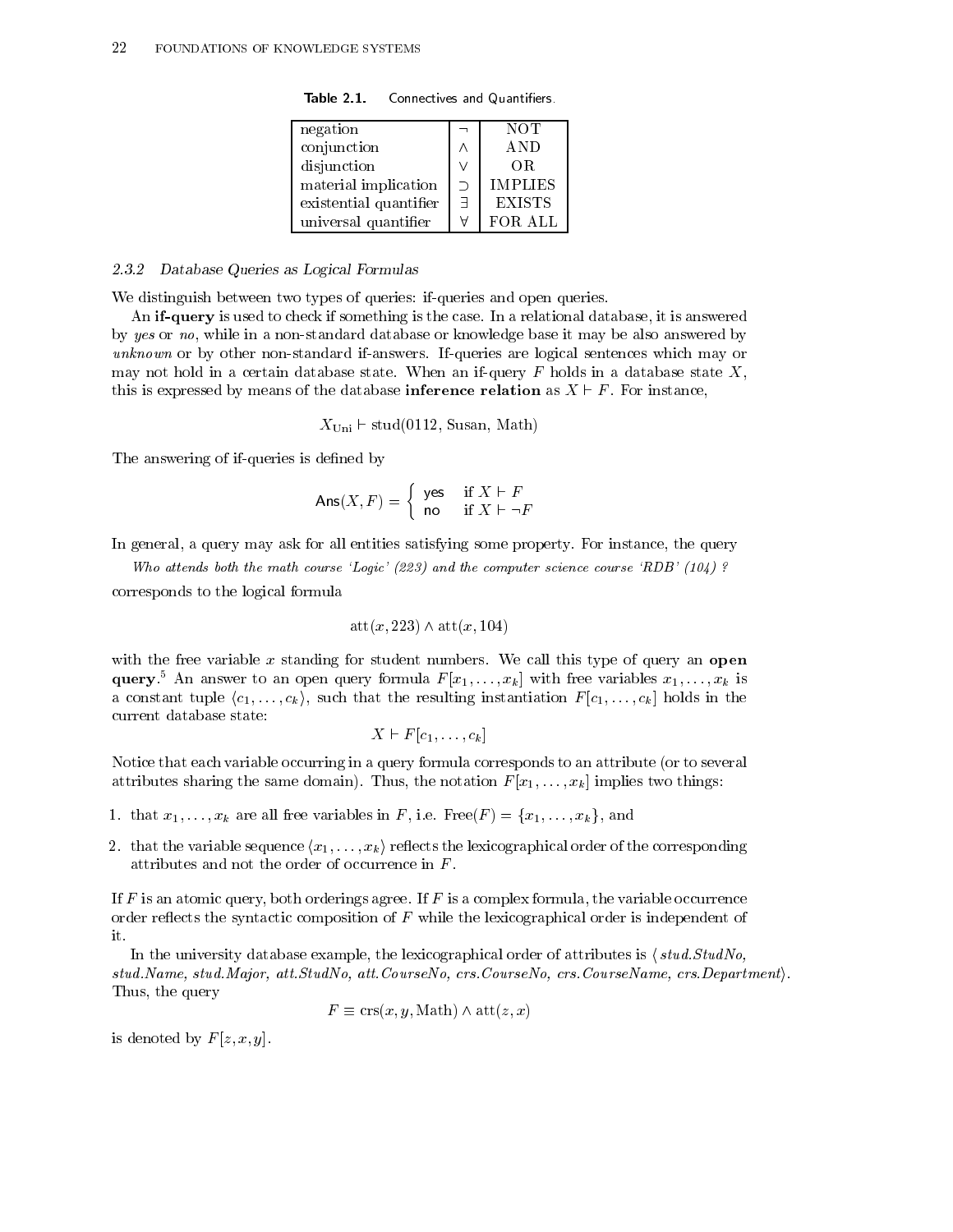The set of all answer tuples resulting from answering an open query  $F$  on the basis of  $X$  is  $\alpha$  ,  $\alpha$  ,  $\alpha$  ,  $\alpha$  ,  $\alpha$  ,  $\alpha$  ,  $\alpha$  ,  $\alpha$  ,  $\alpha$  ,  $\alpha$  ,  $\alpha$  ,  $\alpha$  ,  $\alpha$ cans $(X, F)$ . Formally,<br>CAns $(X, F[x_1, \ldots, x_k]) = \{(c_1, \ldots, c_k) \in D_{\Sigma}^k \mid X \vdash F[x_k, \ldots, x_k]\}$ 

$$
\text{CAns}(X, F[x_1,\ldots,x_k]) = \{ \langle c_1,\ldots,c_k \rangle \in D_{\Sigma}^k \mid X \vdash F[c_1,\ldots,c_k] \}
$$

An answer  $\langle c_1,\ldots,c_k \rangle$  to an open query  $F = F[x_1,\ldots,x_k]$  can also be viewed as an answer substitution

$$
\sigma = \{x_1/c_1, \ldots, x_k/c_k\}
$$

since it determines the values  $c_i$  to be substituted for the free variables  $x_i$  such that the resulting instantiation  $F\sigma \equiv F[c_1,\ldots,c_k]$  can be inferred from the database. Thus, we also write

$$
CAns(X, F) = \{ \sigma \in D_{\Sigma}^{\operatorname{Free}(F)} \mid X \vdash F\sigma \}
$$

where  $D_{\Sigma}$  are denotes the set of all functions from Free(F) to  $D_{\Sigma}$ , i.e. the set of all suitable substitutions replacing the free variables of F with values from  $D_{\Sigma}$ .

For computing the answer set  $\text{CAns}(X, F)$ , it would not be very efficient to guess potential answers  $\sigma$  and then check if they are valid, i.e. if  $X \vdash F\sigma$ , as the definition of CAns may seem to suggest. Rather one would like to have a compositional deterministic computation method. We will see in the following sections that **relational algebra** is such a method to implement an **answer operation** Ansthat captures CAns in the case of relational databases.

#### $2.4$ **CONJUNCTIVE QUERIES**

In practice, most natural queries correspond to **conjunctive formulas**, i.e. logical formulas involving only conjunction and existential quantification.

An example of such a conjunctive query is the following: 'which computer science students attend a mathematics course ?', or, as a formula,

$$
\exists z_1 \exists z_2 (\text{stud}(x, y, \text{CompSc}) \land \text{att}(x, z_1) \land \text{crs}(z_1, z_2, \text{Math}))
$$

Formally, the set  $L(\Sigma; \wedge, \exists)$  of conjunctive formulas over a database schema  $\Sigma$  is defined inductively as follows.

- 1.  $L(\Sigma; \wedge, \exists)$  includes all atoms.
- 2. It includes conjunctions:  $(F \wedge G) \in L(\Sigma; \wedge, \exists)$  whenever  $F, G \in L(\Sigma; \wedge, \exists)$ .
- 3. And it includes existential quantifications:  $(\exists x F) \in L(\Sigma; \wedge, \exists)$  whenever  $F \in L(\Sigma; \wedge, \exists)$ .

#### 2.4.1 Inference-Based Answering of Conjunctive Queries

A database X implies a positive answer to an if-query  $F$ , if the sentence  $F$  can be inferred from  $X$ , or, in other words, if F holds in X. This is formally expressed by means of the **natural inference** relation  $\vdash$  which is defined inductively over the composition of sentences.

An *atomic* sentence  $p(c_1,\ldots,c_n)$  holds in a database X, if the tuple  $\langle c_1,\ldots,c_n \rangle$  is an element of the database table P associated with p, or equivalently, if  $p$  (c1;::;  $\frac{1}{r}$ ) is contained in  $\frac{1}{r}$ : se table P associated with p, or equivalently, if  $p(c_1,\ldots,c_n)$  is contained in X:<br>(a)  $X \vdash p(c_1,\ldots,c_n) \iff p(c_1,\ldots,c_n) \in X \iff \langle c_1,\ldots,c_n \rangle \in P$ 

(a) 
$$
X \vdash p(c_1, \ldots, c_n) \iff p(c_1, \ldots, c_n) \in X \iff \langle c_1, \ldots, c_n \rangle \in P
$$

A conjunction of two sentences holds, if both sentences hold:

(A)  $X \vdash F \wedge G \iff X \vdash F$  and  $X \vdash G$ 

An existential sentence  $\exists x H[x]$  holds, if there is an answer to the open query  $H[x]$ :<br>
( $\exists$ )  $X \vdash \exists x H[x] : \iff$  CAns $(X, H[x]) \neq \emptyset$ 

$$
(\exists) \quad X \vdash \exists x H[x] \iff \text{CAns}(X, H[x]) \neq \emptyset
$$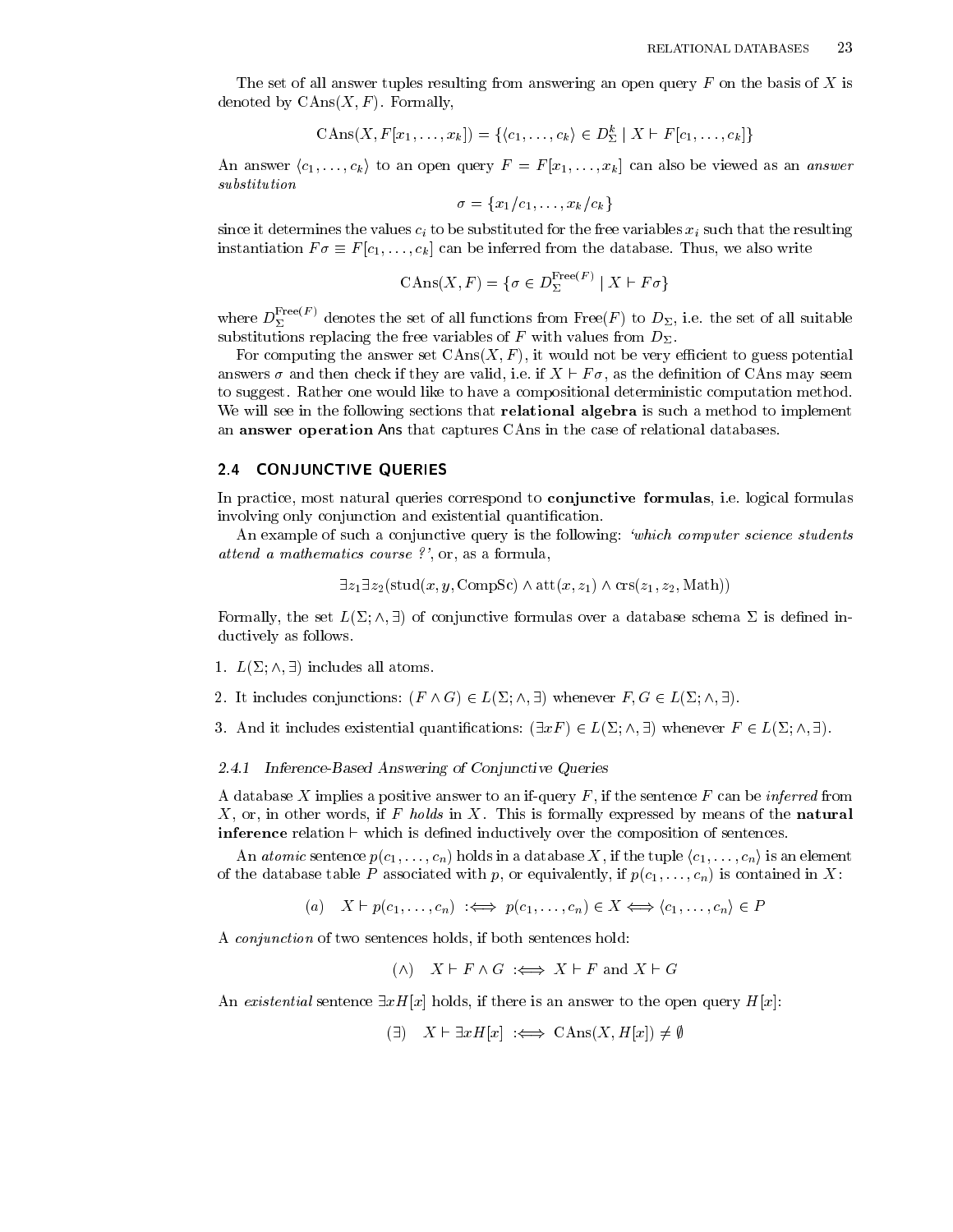Table 2.2. Natural Inference for Conjunctive If-Queries.

| (a)         |  | $X \vdash p(c_1, \ldots, c_n) \iff p(c_1, \ldots, c_n) \in X$                                  |
|-------------|--|------------------------------------------------------------------------------------------------|
| $(\wedge)$  |  | $X \vdash F \land G \iff X \vdash F$ and $X \vdash G$                                          |
| $(\exists)$ |  | $X \vdash \exists x H[x] \quad :\Longleftrightarrow \quad \text{CAns}(X, H[x]) \neq \emptyset$ |
| (CAns)      |  | CAns $(X, H)$ = $\{\sigma \in D_{\Sigma}^{\text{Free}(H)} \mid X \vdash H\sigma\}$             |

### 2.4.2 Compositional Evaluation of Conjunctive Queries

In order to 'implement' the computation of answer sets, an **answer operation** Ans is defined now inductively over the composition of conjunctive query formulas using the relational algebra operations selection, projection and Cartesian product or join. If  $P$ : p represents an n-place predicate, then

$$
\mathsf{Ans}(X,p(x_1,\ldots,x_n))=P
$$

that is, the answer to an atomic query  $p(x_1,...,x_n)$  is the extension P of predicate p in the database state  $X$ . For instance, in the case of the university database,

Ans
$$
(X_{\text{Uni}}, \text{stud}(x, y, z)) = Student
$$

Requiring Specific Attribute Values by Means of Selection. The selection operation selects specific rows of a given table. We define two kinds of atomic selection conditions: the attribute equality constraint  $i = \frac{1}{2}$  denotes the requirement that columns i and j must have the same value, while the attribute value constraint \$i = c means that column i must have the specific value  $c$ . be *attribute value constraint*  $i = c$  means that column *i*:<br> $\text{Sel}(\$i = \$j, P) = \{ \langle c_1, \ldots, c_n \rangle \in P \mid c_i = c_j \}$ 

$$
\text{Sel}(\$i = \$j, P) = \{ \langle c_1, \dots, c_n \rangle \in P \mid c_i = c_j \} \n\text{Sel}(\$i = c, P) = \{ \langle c_1, \dots, c_n \rangle \in P \mid c_i = c \}.
$$

Any finite sequence of such atomic selections with value and equality constraints  $C_i$  can be equivalently expressed by a single selection condition consisting of their conjunction:

$$
Sel(C_1, Sel(C_2, \ldots Sel(C_k, P) \ldots)) = Sel(C_1 \wedge C_2 \wedge \ldots \wedge C_k, P)
$$

Atomic selection is used to process partially instantiated atoms like, for instance, the query  $p(x, c, x)$ :

Ans
$$
(X, p(x, c, x))
$$
 = Sel $(\$1 = \$3, \text{Sel}(\$2 = c, P))$   
= Sel $(\$1 = \$3 \land \$2 = c, P)$ 

Existential Quantification and Projection. Projection can be used to discard and/or permute the columns of a table. Let  $\{j_1,\ldots,j_k\} \subseteq \{1,\ldots,n\}$ . Then,<br> $\text{Proj}(\langle j_1,\ldots,j_k\rangle, P) = \{\langle c_{j_1},\ldots,c_{j_k}\rangle \mid \langle c_1,\ldots,c_n\rangle \in P\}$ 

$$
Proj(\langle j_1, \ldots, j_k \rangle, P) = \{ \langle c_{j_1}, \ldots, c_{j_k} \rangle \mid \langle c_1, \ldots, c_n \rangle \in P \}
$$

Existential quantification in query formulas is evaluated by means of projection. Let  $F =$  $F[x_1,\ldots,x_k]$ , and  $1 \leq i \leq k$ . Then,

Ans
$$
(X, \exists x_i F)
$$
 = Proj $((1, \ldots, i-1, i+1, \ldots, k),$  Ans $(X, F)$ )

Notice that after discarding certain columns of a table the resulting projection may contain fewer rows than the original table since the projection may lead to duplicates which are removed.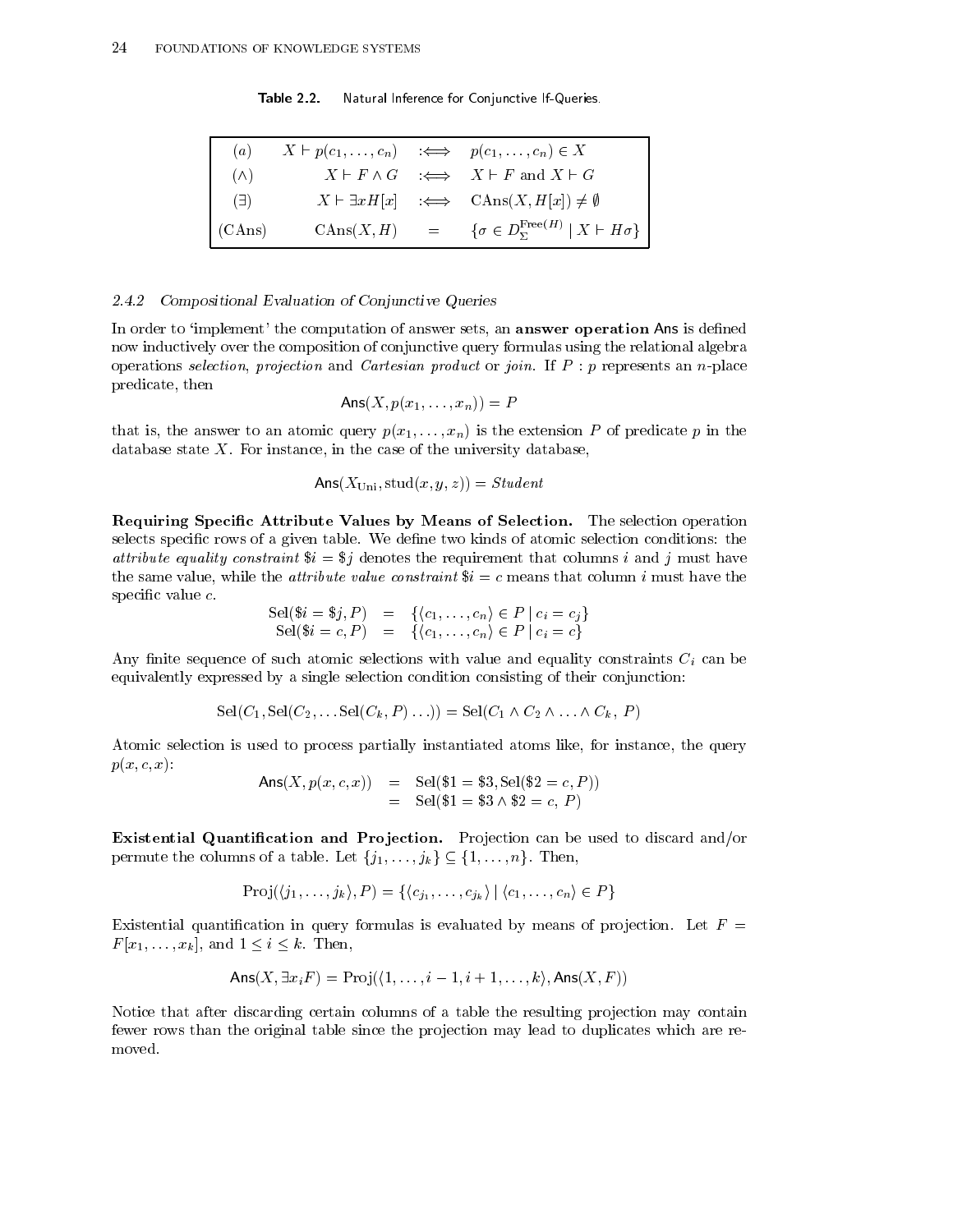Conjunction and Join. The algebraic basis of evaluating conjunction is the Cartesian product of two tables defined as follows: as follows:<br> $Q = \{ \langle c_1,\ldots,c_m, d_1,\ldots,d_n \rangle \mid \pmb{c} \in P \ \& \ \ \pmb{d} \in Q \}$ 

$$
P \times Q = \{ \langle c_1, \ldots, c_m, d_1, \ldots, d_n \rangle \mid \mathbf{c} \in P \& \mathbf{d} \in Q \}
$$

If two query formulas F and G do not share any free variable, i.e.  $Free(F) \cap Free(G) = \emptyset$ , then their conjunction can be evaluated by the Cartesian product of their answer sets:

$$
Ans(X, F \wedge G) = Ans(X, F) \times Ans(X, G)
$$

If F and G share all of their free variables,  $Free(F) = Free(G)$ , then their conjunction corresponds to the intersection of their answer sets:

$$
\mathsf{Ans}(X,F\wedge G)=\mathsf{Ans}(X,F)\cap\mathsf{Ans}(X,G)
$$

Since the conjuncts of natural conjunctive queries often share some but not all variables, it is convenient to have an operator capable of handling this: the join operation which can be defined by Cartesian product, projection and atomic selection. Let  $i = 1, \ldots, m$  and  $j =$  $1,\ldots,n$ . Then,

$$
P \overset{i=1}{\bowtie} Q = \text{Proj}(\langle 1,...,m+j-1,m+j+1,...,m+n \rangle, \text{Sel}(\$i = \$j, P \times Q))
$$

For instance,

 $\omega = \omega$ 

 $\sim$ 

$$
Ans(XUni, stud(x, y, Math) \land att(x, z))
$$
  
= Ans(X<sub>Uni</sub>, stud(x, y, Math)) <sup>1</sup> $\overline{R}$ <sup>1</sup> Ans(X<sub>Uni</sub>, att(x, z))  
= Proj(\langle x, y \rangle, Student) <sup>1</sup> $\overline{R}$ <sup>1</sup> Attends

yields the answer set to the query 'list the student number and name of all math students together with the course number of all courses they attend'.

Notice that the definition of  $\overrightarrow{M}$  can be easily generalized to the case of a conjunction with more than one shared variable. If all shared variables are treated in this way, the resulting operation  $\bowtie$  is called *natural join*. It is used to evaluate general conjunctions:

$$
Ans(X, F \wedge G) = Ans(X, F) \bowtie Ans(X, G)
$$

For instance,

$$
Ans(X, p(x, y, z) \land q(x, z, u)) = Ans(X, p(x, y, z)) \bowtie Ans(X, q(x, z, u))
$$

is the set of all tuples  $\langle c_1, c_2, c_3, c_4 \rangle$  such that  $\langle c_1, c_2, c_3 \rangle \in P$  and  $\langle c_1, c_3, c_4 \rangle \in Q$ .

#### 2.4.3 Correctness and Completeness of the Answer Operation

In the previous section, we have 'implemented' the answer operation Ans inductively by providing an algebraic evaluation clause for each alternative of forming a conjunctive query. In order to show that this definition adequately captures the inference-based evaluation of conjunctive queries we have to prove that

1. every answer provided by Ans leads to an inferable instance of the conjunctive query formula, or, in other words,

$$
(\text{correctness}) \qquad \text{if } \sigma \in \text{Ans}(X, F), \text{ then } X \vdash F\sigma
$$

2. every valid instantiation of an open conjunctive query formula is contained in the answer set provided by Ans:

(completeness) if  $X \vdash F\sigma$ , then  $\sigma \in \text{Ans}(X, F)$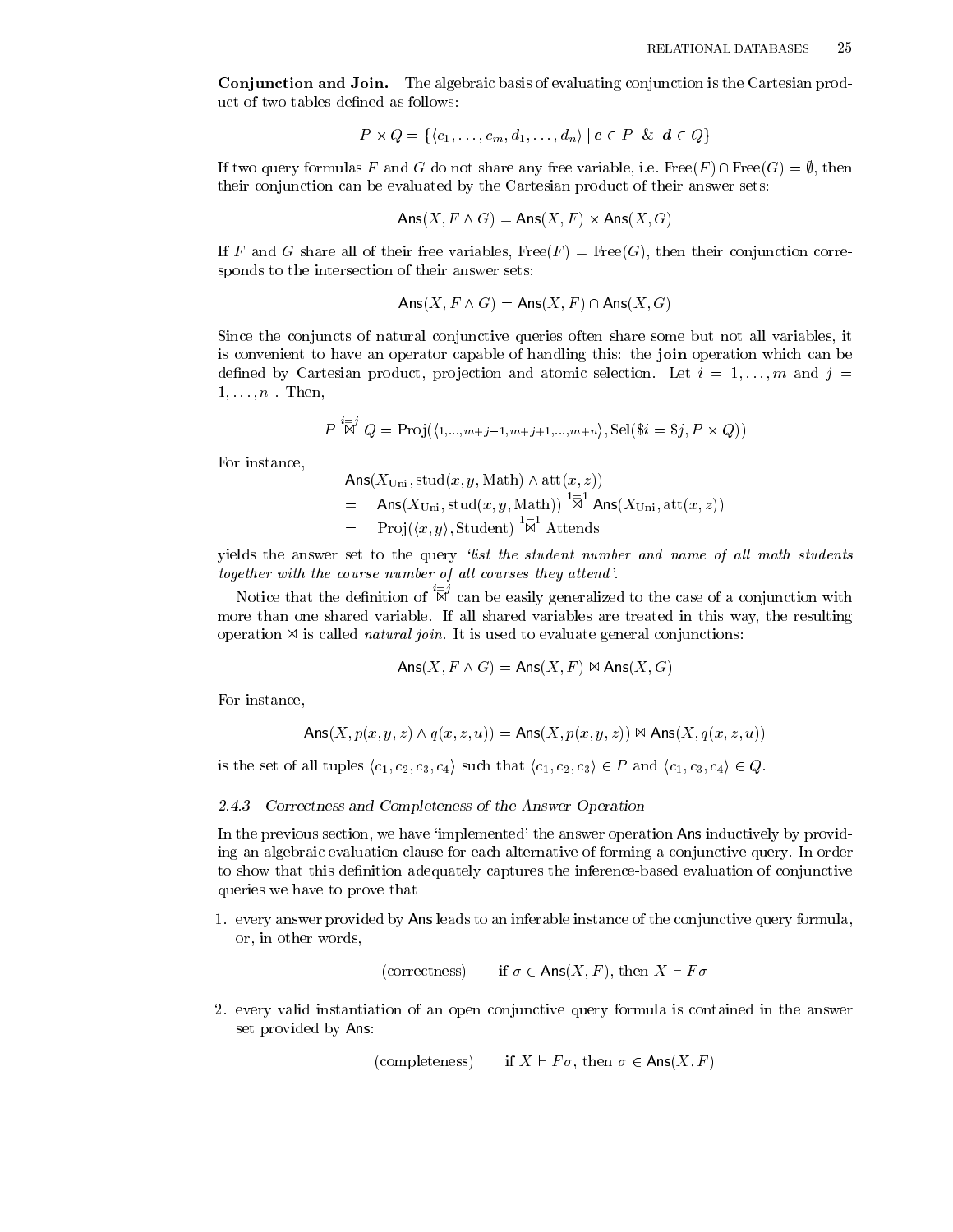**Proof of Correctness.** The proof advances by induction on the complexity of conjunctive formulas. Let P : p and Q : q be tables in X. In the base case of a free atom F = p(x1;:::;xn), **Proof of Correctness.** The proof advances by induction on the complexity of conjunctive formulas. Let  $P : p$  and  $Q : q$  be tables in  $X$ . In the base case of a free atom  $F = p(x_1, \ldots, x_n)$ , since  $\text{Ans}(X, p(x_1, \ldots, x_n)) = P$ , the and hence,  $F \sigma = p(c_1, \ldots, c_n)$ , and by definition,  $X \vdash p(c_1, \ldots, c_n)$ .

Now, let  $F = p(u)$  be a partially instantiated atom, where u is a mixed tuple. Then, F can be rewritten as a conjunction of the free atom  $p(x_1,...,x_n)$  and a conjunction of atomic selection conditions C such that

$$
Ans(X, p(u)) = Ans(X, p(x_1, \ldots, x_n) \wedge C) = Sel(C, P)
$$

The elements of this answer set are the rows  $c \in P$  satisfying C, that is, for each equality constraint  $(x_i = x_j) \in C$ , it holds that  $c_i = c_j$ , and for each value constraint  $(x_i = c) \in C$ , it holds that  $c_i = c$ . Clearly, each such row represents a valid answer substitution  $\sigma =$  ${x_1/c_1,\ldots,x_n/c_n}$  for  $p(\boldsymbol{u})$  in the sense that  $X \vdash (p(\boldsymbol{u}))\sigma$ .

Let  $F = \exists x G(x)$  be an existentially quantified conjunctive formula. Assume that all answers to G are valid instantiations, i.e.  $X \vdash G\sigma$  for all  $\sigma \in \text{Ans}(X, G)$  (this is the induction hypothesis). We have to show that F inherits this property from G. By definition, each  $\sigma' \in \text{Ans}(X, F)$  is the projection of som sis). We have to show that F inherits this property from G. By definition, each  $\sigma' \in \text{Ans}(X, F)$ sequently,  $G\sigma = (G(c))\sigma'$ , and hence,  $X \vdash F\sigma'$ , since there exists c such that  $X \vdash (G(c))\sigma'$ .

Finally, let  $F = G \wedge H$  be a conjunction of two conjunctive formulas G and H. Let  $\sigma \in \text{Ans}(X, G \wedge H)$  and let  $\sigma_1, \sigma_2$  be the restrictions of  $\sigma$  to Free(G) and Free(H). By definition,  $\sigma_1 \in \text{Ans}(X, G)$  and  $\sigma_2 \in \text{Ans}(X, H)$ . Hence, by the induction hypothesis,  $X \vdash G\sigma_1$  and  $X \vdash H\sigma_2$ , implying that  $X \vdash G\sigma_1 \wedge H\sigma_2$ , and consequently,  $X \vdash (G \wedge H)\sigma$ , that is  $X \vdash F\sigma$ .

The proof of completeness for Ans is left as an exercise.

#### 2.4.4 Conjunctive Queries and SQL

SQL queries are expressed with the keyword SELECT. The basic form of the SELECT statement is

SELECT [DISTINCT] attributes FROM tables WHERE condition

involving projection (by means of SELECT attributes), selection (by means of WHERE condition), and Cartesian product (by means of FROM tables). Notice that SQL database systems, by default, treat tables as multi-sets rather than sets. Consequently, SQL database tables and answer sets may contain duplicate rows. This can be suppressed by using the optional keyword DISTINCT.

We briefly explain the meaning of SQL queries with the help of some illustrating examples. For instance, the SQL expression

SELECT Name, Major FROM stud

corresponds to the projection

 $Proj(\langle Name, Major \rangle, Student)$ 

evaluating the query 'list the name and major of all students', or

$$
\exists x (\text{stud}(x, y, z)).
$$

In SQL, the answer set contains all attributes if a '\*' is specified instead of a particular attribute list in the SELECT clause. Thus,

SELECT  $*$  FROM stud WHERE Major = 'CompSc'

corresponds to the selection

```
Sel(Major = 'CompSc', Student),
```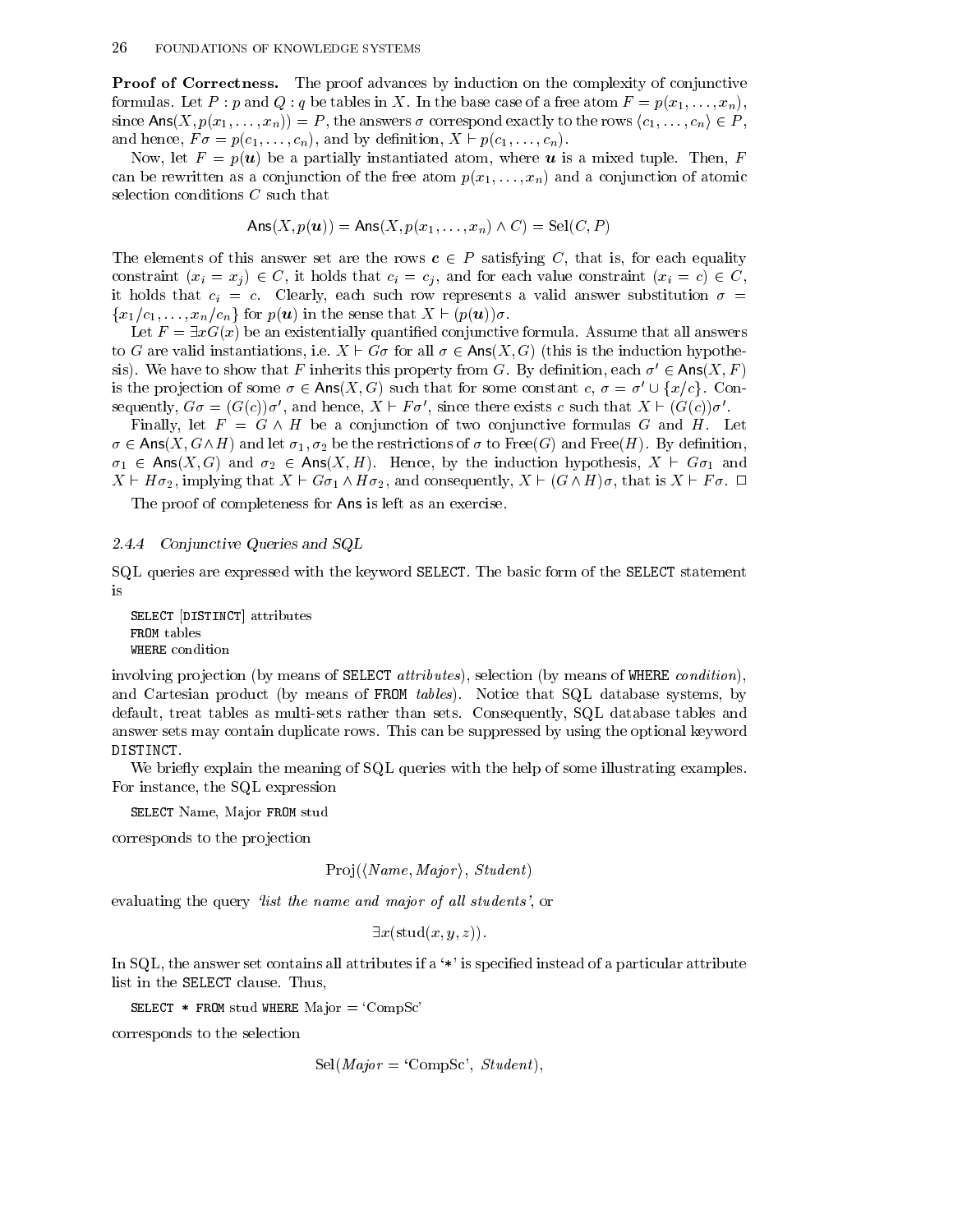evaluating the query 'list all attributes of computer science students', or

$$
stud(x, y, z) \wedge z = 'CompSc').
$$

Finally, if more than one table is specified in the FROM clause, the selection and projection refers to their Cartesian product or join, if the WHERE clause specifies join conditions. The following SQL query contains a row constraint and a join condition:

SELECT CourseName FROM stud, att, crs WHERE  $Major = 'CompS'$  $\texttt{AND} \ \texttt{stud}. \texttt{StudNo} = \texttt{att}. \texttt{StudNo}$ AND att.CourseNo = crs.CourseNo

It corresponds to the relational algebra expression

 $Proj(\langle CourseName \rangle, Sel(Major = 'CompSc', Student \bowtie Attends \bowtie Course))$ 

#### $2.5$ **GENERAL QUERIES** 2.5 GENERAL QUERIES

Conjunctive queries, although capturing most cases of natural queries in practice, do not allow for indefinite or negative query conditions such as

1. `Who attends the logic or the algebra course ?'

2. 'Who attends the RDB but not the logic course?'

In addition to conjunction  $(\wedge)$  and existential quantification  $(\exists)$ , general query formulas may also be composed of negation  $(\neg)$ , disjunction  $(V)$ , material implication  $(\neg)$ , and universal quantification  $(\forall)$ .

The **negation**  $\neg p(c_1, \ldots, c_n)$  or an atomic sentence holds in X, if  $\langle c_1, \ldots, c_n \rangle$  is not in P, equivalently, if X does not contain  $p(c_1, \ldots, c_n)$ :<br> $(\neg a) \quad X \vdash \neg p(c_1, \ldots, c_n) \iff p(c_1, \ldots, c_n) \notin X \iff \langle c_1, \ldots, c_n \rangle \notin P$ or equivalently, if X does not contain  $p(c_1,\ldots,c_n)$ :

$$
(\neg a) \quad X \vdash \neg p(c_1, \ldots, c_n) : \iff p(c_1, \ldots, c_n) \notin X \iff \langle c_1, \ldots, c_n \rangle \notin P
$$

A disjunction of two sentences  $F$  and  $G$  holds, if one of them holds:

(v)  $X \vdash F \lor G : \Longleftrightarrow X \vdash F$  or  $X \vdash G$ 

A material implication holds, if its premise does not hold, or its conclusion holds: (ds, if its premise does not hold, or its conclusion holds<br>( $\supset$ )  $X \vdash F \supset G$ ;  $\Longleftrightarrow X \vdash \neg F$  or  $X \vdash G$ 

$$
\Box) \quad X \vdash F \supset G : \Longleftrightarrow X \vdash \neg F \text{ or } X \vdash G
$$

A universally quantified sentence  $\forall x H[x]$  holds, if there is no answer to the open query  $\neg H[x]$ :<br> $(\forall)$   $X \vdash \forall x H[x] : \iff \text{CAns}(X, \neg H[x]) = \emptyset$  $\neg H[x]$ :

$$
(\forall) \quad X \vdash \forall x H[x] : \iff \text{CAns}(X, \neg H[x]) = \emptyset
$$

This inductive definition is completed by the following rewrite rules for the negation of complexes  $\mathcal{L}$ formulas: finition is completed by the following rewrite rules for the negation of com<br>  $\neg(F \lor G) \longrightarrow \neg F \land \neg G \qquad \neg(F \land G) \longrightarrow \neg F \lor \neg G$ 

$$
\neg (F \lor G) \quad \longrightarrow \quad \neg F \land \neg G \qquad \neg (F \land G) \quad \longrightarrow \quad \neg F \lor \neg G
$$
  
\n
$$
\neg \exists x F(x) \quad \longrightarrow \quad \forall x \neg F(x) \qquad \neg \forall x F(x) \quad \longrightarrow \quad \exists x \neg F(x)
$$
  
\n
$$
\neg \neg F \quad \longrightarrow \quad F
$$

For each rewrite rule  $LHS \longrightarrow RHS$ , it holds by definition that

$$
X \vdash LHS \quad :\iff \quad X \vdash RHS
$$
  

$$
CAns(X, LHS) \quad = \quad CAns(X, RHS)
$$

 $N$  . That for each relational database  $N$  is each if-query F in the language of  $N$  in the language of  $N$  in the language of  $N$  $\text{Cans}(X, LHS)$  =  $\text{Cans}(X, RHS)$ <br>Notice that for each relational database X, and for each if-query F in the language of X, either<br> $X \vdash F$  or  $X \vdash \neg F$  (see Exercise 2.17.2). Therefore, in relational databases, an if-query F i answered by either yes or no. There is no third if-answer, such as unknown or yes-and-no.

As an example of a non-conjunctive query, consider the query 'which q-tuples do not occur in p ?' to the database  $\Delta_1$  from example 1, resulting in the singleton answer set<br>CAns $(X_{\Delta_1}, q(x) \wedge \neg \exists y(p(x, y))) = \{\{x/3\}\}\$ 

$$
CAns(X_{\Delta_1}, q(x) \wedge \neg \exists y(p(x, y))) = \{\{x/3\}\}\
$$

since  $X_{\Delta_1} \vdash q(3) \land \neg \exists y(p(3, y)).$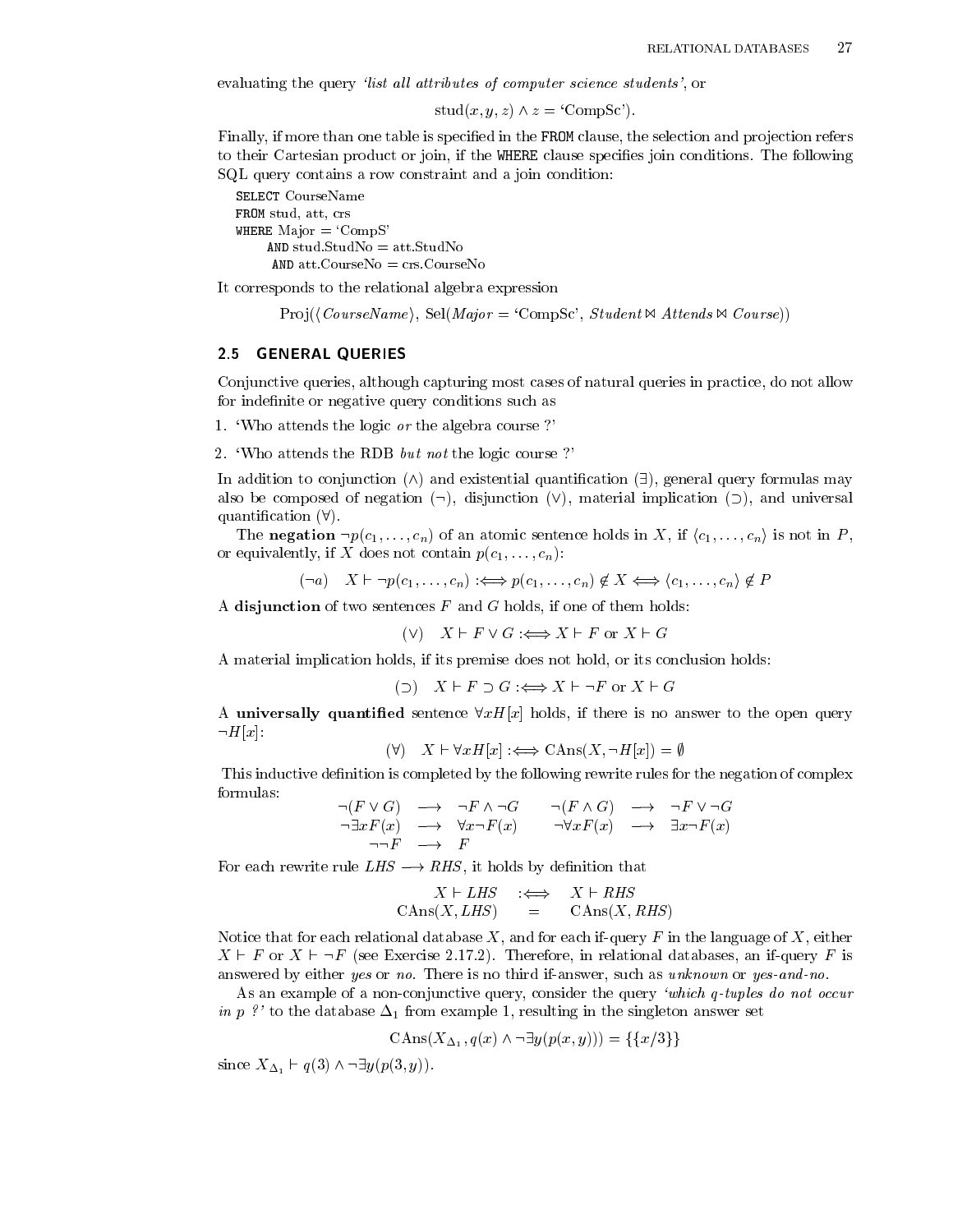| (a)         | $X \vdash p(c_1, \ldots, c_n) \iff p(c_1, \ldots, c_n) \in X$                                    |                                                                           |
|-------------|--------------------------------------------------------------------------------------------------|---------------------------------------------------------------------------|
| $(\neg a)$  | $X \vdash \neg p(c_1, \ldots, c_n) \quad \Longleftrightarrow \quad p(c_1, \ldots, c_n) \notin X$ |                                                                           |
| $(\wedge)$  | $X \vdash F \wedge G$                                                                            | $\iff X \vdash F$ and $X \vdash G$                                        |
| (V)         | $X \vdash F \wedge G$                                                                            | $\iff X \vdash F$ or $X \vdash G$                                         |
| $(\supset)$ | $X \vdash F \supset G$                                                                           | $\iff X \vdash \neg F \text{ or } X \vdash G$                             |
| $(\exists)$ | $X \vdash \exists x H[x]$                                                                        | $\iff$ $\text{CAns}(X, H[x]) \neq \emptyset$                              |
| (A)         | $X \vdash \forall x H[x]$                                                                        | $\iff$ CAns $(X, \neg H[x]) = \emptyset$                                  |
| (CAns)      | $\operatorname{CAns}(X,H)$                                                                       | $= \{ \sigma \in D_{\Sigma}^{\mathrm{Free}(H)} \mid X \vdash H\sigma \}.$ |

Table 2.3 Natural Inference in Relational Databases.

#### 2.5.1 Not All Queries Can Be Answered Sensibly

In a computational setting like that of relational databases, unlike in pure mathematics, ob jects have to be finite structures. This requirement concerns in particular the answer set  $\text{Can}(X, F)$ which turns out to be infinite for certain formulas  $F$ . A formula  $F$ , thus, is only admissible as a sensible query to a database  $X$ , if  $X$  provides at most finitely many answers in response to  $\boldsymbol{F}$  .

There are two remedies to this problem: one can either allow for arbitrary formulas as queries and introduce a form of non-standard answers (being finite representations of infinite sets), or one can exclude the problematic formulas from the set of admissible queries by restricting the query language in an appropriate way. While the first solution leads to a more general system, the latter one is easier to implement.

Consider again the university database  $X_{\text{Uni}}$ . In reply to the query 'list all entities not attending the Java seminar ?', the following infinite answer set would have to be returned:

 $\text{CAns}(X_{\text{Uni}}; \text{–att}(x, \text{CompSc}, \text{Java})) = \{0112, 1175, 1, 2, 3, ..., \text{anynumber}, ...\}$ 

Notice that this infinite answer set contains, besides finitely many sensible elements (viz actual student numbers of students not attending the Java seminar), an infinite number of values from the formal domain of the attribute  $StudNo$  (viz positive integers). The same problem may arise with universally quantified queries  $\forall x F(x)$ , because they are evaluated by checking the non-existence of answers for the negation  $\neg F(x)$ .

In the case of the  $-$  rather peculiar  $-$  disjunctive query, 'which courses are offered by the mathematics department or who attends the Java seminar  $?$ , we also obtain an infinite answer set consisting of an infinite number of values from the formal domains of the attributes crs.CourseNo and att.StudNo

| 223<br>$\overline{2}$<br>223<br>٠<br>٠<br>223<br>any<br>$\bullet$ | $\text{CAns}(X_{\text{Uni}}, \exists y(\text{crs}(x, y, Math)) \vee \text{att}(z, 107)) =$<br>1<br>0123 |  |        |
|-------------------------------------------------------------------|---------------------------------------------------------------------------------------------------------|--|--------|
|                                                                   |                                                                                                         |  |        |
|                                                                   |                                                                                                         |  |        |
|                                                                   |                                                                                                         |  |        |
|                                                                   |                                                                                                         |  |        |
|                                                                   |                                                                                                         |  |        |
|                                                                   |                                                                                                         |  |        |
| $\overline{2}$<br>0123                                            |                                                                                                         |  | ٠      |
|                                                                   |                                                                                                         |  |        |
|                                                                   |                                                                                                         |  |        |
| 0123<br>any                                                       |                                                                                                         |  | ٠<br>٠ |
|                                                                   |                                                                                                         |  |        |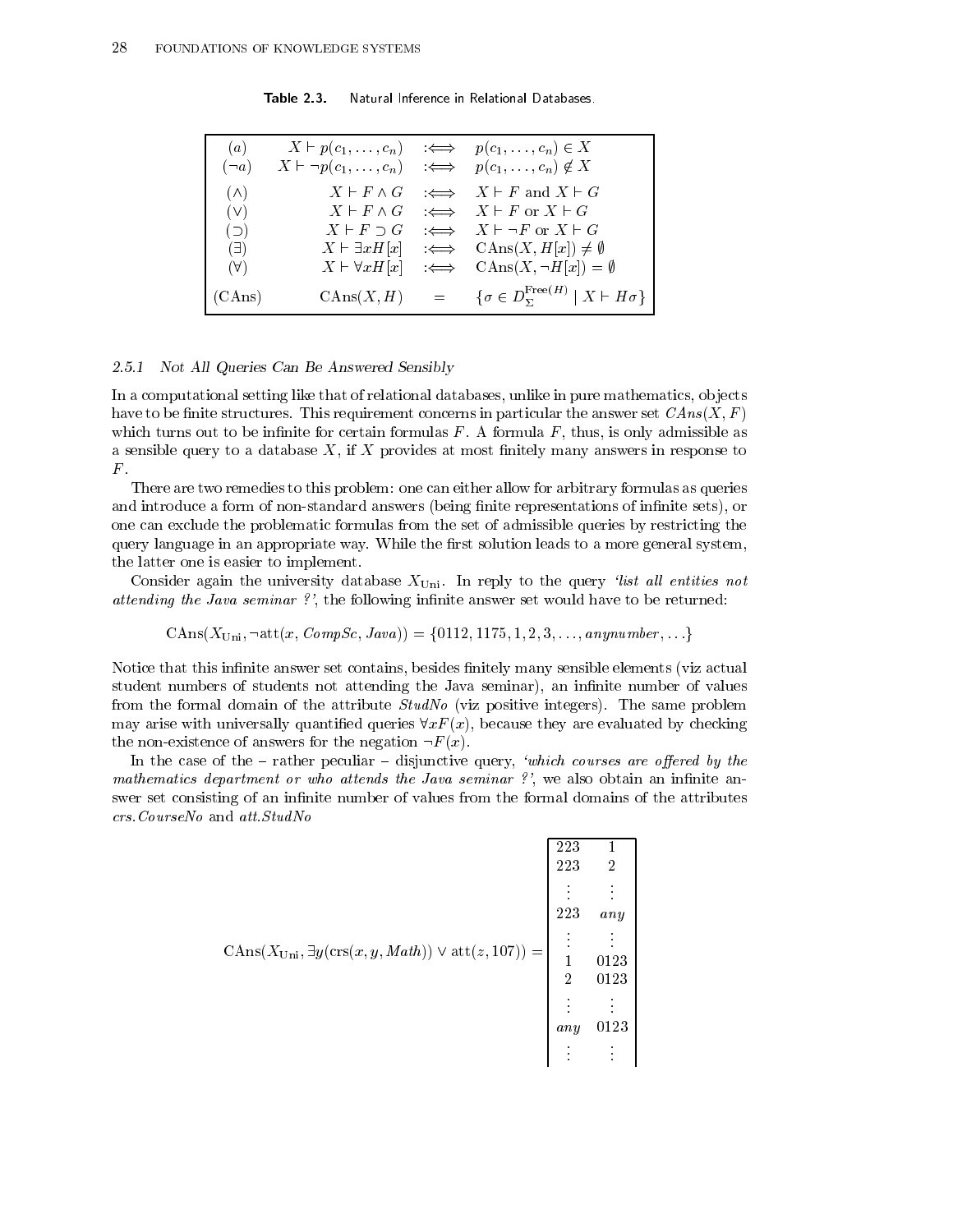These considerations show that certain formulas involving negation, universal quantication or disjunction are problematic. Although, formally, they may be interpreted as queries, they do not seem to express any natural query, and they may lead to infinite answer sets containing an infinite number of non-informative answers. This observation suggests the following characterization of `sensible answers':

Only attribute values that are known to (or, in other words, represented in) the database are of interest in queries about empirical entities. Thus, a sensible answer must come from the actual domain of the database.

This requirement is captured by the formal property of *domain independence* which we define now in a general way applying not only to relational databases but also to other types of knowledge bases. For this purpose, we need the auxiliary notion of a restricted answer set where answers are restricted to a subdomain  $D \subseteq D_{\Sigma}$ , defined as follows:

$$
\text{CAns}_D(X, F) = \{ \sigma \in D^{\text{Free}(F)} \mid X \vdash F\sigma \}
$$

**Definition 2.1 (Domain Independence)** Let  $\Sigma$  be a database schema. A formula  $F \in$  $L_{\Sigma}$  is called domain independent, if for each instance X over  $\Sigma$  and each subdomain  $D \subseteq D_{\Sigma}$ including the actual domain of X, adom $(X) \subseteq D$ , it holds that

$$
CAns_D(X, F) = CAns(X, F)
$$

requiring that, no matter how we choose D, the restricted answer set does not vary with the particular choice of D.

While domain independence is a natural requirement for sensible query formulas in relational databases and many other knowledge systems, it may be too restrictive for systems dealing with formal objects such as time points or spatial coordinates.

The question whether a given query formula is domain independent was proved to be undecidable in DiPaola, 1969. It is therefore not possible to capture the property of domain independence by an operational (i.e. algorithmic, or syntactic) definition. Thus, several weaker formula classes approximating the class of domain independent formulas have been defined in the literature for the practical purpose of testing the domain independence of a given query. The most general of these is the notion of an **evaluable** formula proposed in Demolombe, 1982; Van Gelder and Topor, 1991.

In order to get a flavor of the syntactic restrictions required for an evaluable formula, we now present a simplied set of test conditions guaranteeing evaluability and domain independence.

(a) Atomic formulas  $p(u_1,\ldots,u_m)$  are evaluable.

Whenever  $F$  and  $G$  are evaluable, then so is

- $(\wedge)$  their conjunction  $F \wedge G$
- ( $\exists$ ) the existential formula  $\exists x F$
- (v) their disjunction  $F \vee G$ , provided that  $F$ ree( $F$ ) = Free(G) ( $\exists$ ) the existential formula  $\exists x F$ <br>
( $\vee$ ) their disjunction  $F \vee G$ , provided that  $Free(F) = Fre$ <br>
( $\wedge \neg$ ) the conjunction with a negation,  $F \wedge \neg G$ ,
- provided that  $Free(G) \subset Free(F)$
- $(AC)$  the conjunction with a row constraint,  $F \wedge C$ ; provided that  $Free(C) \subseteq Free(F)$

**Observation 2.1** An answer to an evaluable query formula F consists of constants from the actual domain of the database X. More precisely,

if  $X \vdash F[c_1,\ldots,c_k]$ , then  $c_i \in \text{adom}(X) \cup \text{Const}(F)$ , for  $i = 1,\ldots,k$ 

where  $\text{Const}(F)$  denotes the set of constants occurring in F.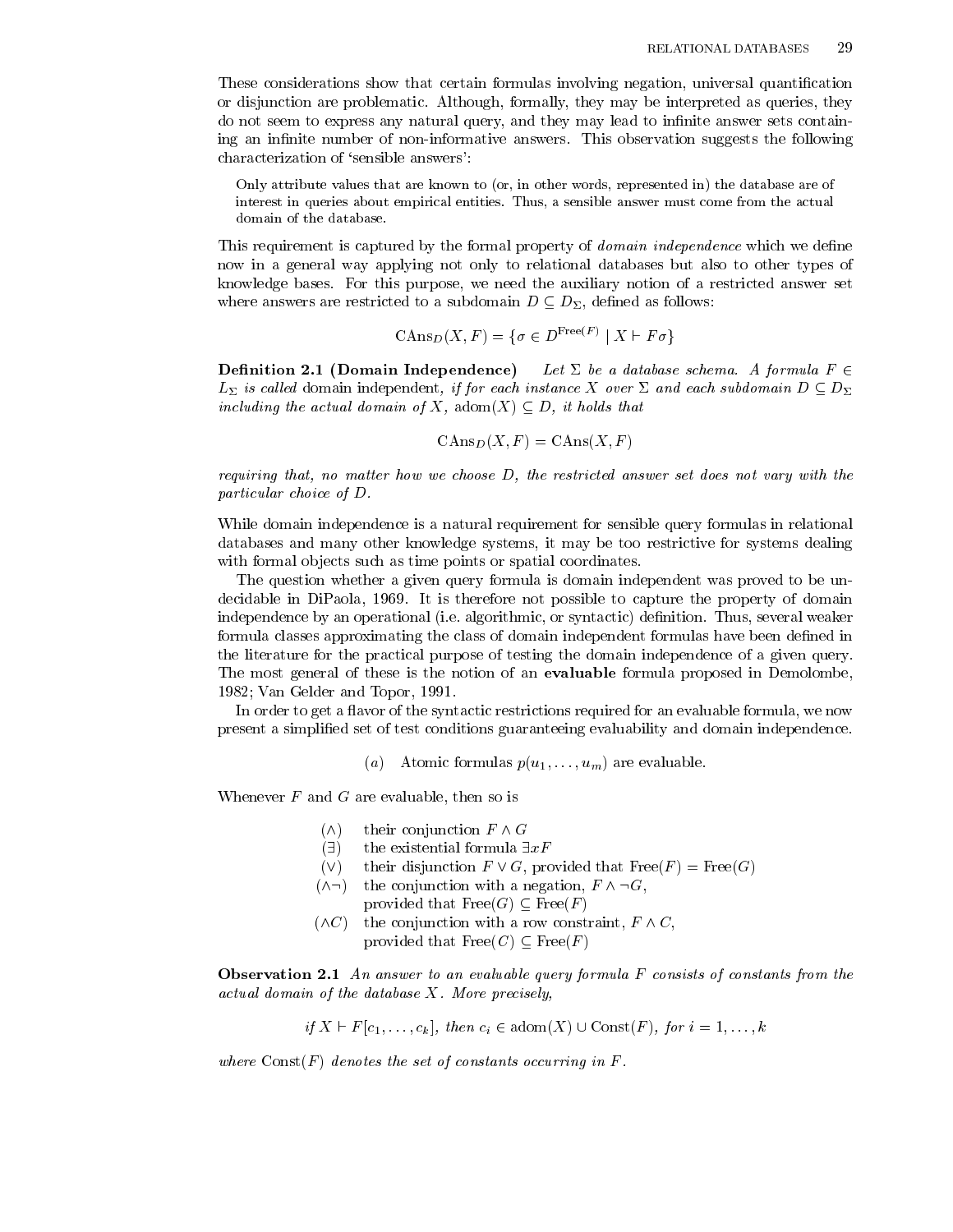### 2.5.2 Compositional Evaluation of Open Queries

As we have seen in Section 2.4.2, complex query formulas can be evaluated by mapping sentential connectives and quantifiers to their algebraic counterparts: existential quantification  $(\exists)$ to projection (Proj), and conjunction ( $\wedge$ ) to join ( $\vee$ ). We still have to say how  $\vee$ ,  $\neg$  and  $\forall$  are evaluated.

When its disjuncts agree on their free variables, a disjunction can be evaluated by means of set-theoretic union. For instance, the query 'who attends logic (223) or algebra (255) ?', can be answered as follows:

Ans(
$$
X_{\text{Uni}}
$$
, att( $x$ , 223)  $\vee$  att( $x$ , 255))  
\n= Ans( $X_{\text{Uni}}$ , att( $x$ , 223))  $\cup$  Ans( $X_{\text{Uni}}$ , att( $x$ , 255))  
\n=  $\boxed{0112 \quad \text{Susan}} \cup \boxed{0123 \quad \text{Peter}} = \boxed{0123 \quad \text{Peter}} \quad 0123 \quad \text{Peter}} \quad 1175 \quad \text{Tom}$ 

The base operations of relational algebra are selection, projection, join, union, and difference. Their correspondence to logical connectives and to SQL operators is summarized in Table 2.4.

————————————————————

Disjunction and Union. The union of two tables (of the same type) is exactly their settheoretic union:

$$
P \cup Q = \{c \mid c \in P \text{ or } c \in Q\}
$$

Union is the algebraic counterpart of disjunction:

$$
Ans(X, F \vee G) = Ans(X, F) \cup Ans(X, G)
$$

For forming the union of two type-compatible table expressions, SQL92 contains the operator UNION.

**Negation and Difference.** Let P and Q be tables with n and m columns. The difference of P and Q is defined only if  $m \le n$  and both tables agree on the types of their columns  $1, \ldots, m$ .<br>Then,<br> $P - Q = \{ \langle c_1, \ldots, c_n \rangle \in P \mid \langle c_1, \ldots, c_m \rangle \notin Q \}$ Then,

$$
P - Q = \{ \langle c_1, \ldots, c_n \rangle \in P \mid \langle c_1, \ldots, c_m \rangle \notin Q \}
$$

Negation in query formulas is only evaluable in conjunction with a positive choice to which the negative condition refers. Such a conjunction is evaluated by the dierence operation: Such a conjunction is evaluated by the difference<br> $\text{Ans}(X, F \land \neg G) = \text{Ans}(X, F) - \text{Ans}(X, G)$ 

$$
Ans(X, F \wedge \neg G) = Ans(X, F) - Ans(X, G)
$$

In SQL92, there is an operator EXCEPT which computes the difference of two type-compatible table expressions.

General Selection. While conjunctive queries allow only for atomic selection (see Section 2.4.2), general queries allow in addition for negative and disjunctive selection conditions. A general **row constraint**  $C$ , thus, is a Boolean combination of attribute comparison constraints of the form  $v \star w$ , where v and w are either attributes or constant values, and  $\star$  is one of the comparison operators =, <, >,  $\leq$ ,  $\geq$  or  $\neq$ . It is clear what it means to say that a table row  $c \in P$ satisfies a row constraint  $C$  (according to the standard evaluation of Boolean expressions). We can therefore define

$$
\text{Sel}(C, P) = \{ \boldsymbol{c} \in P \mid \boldsymbol{c} \text{ satisfies } C \}
$$

The selection operation is used to evaluate query formulas with general row constraints:

$$
Ans(X, F \wedge C) = Sel(C, Ans(X, F))
$$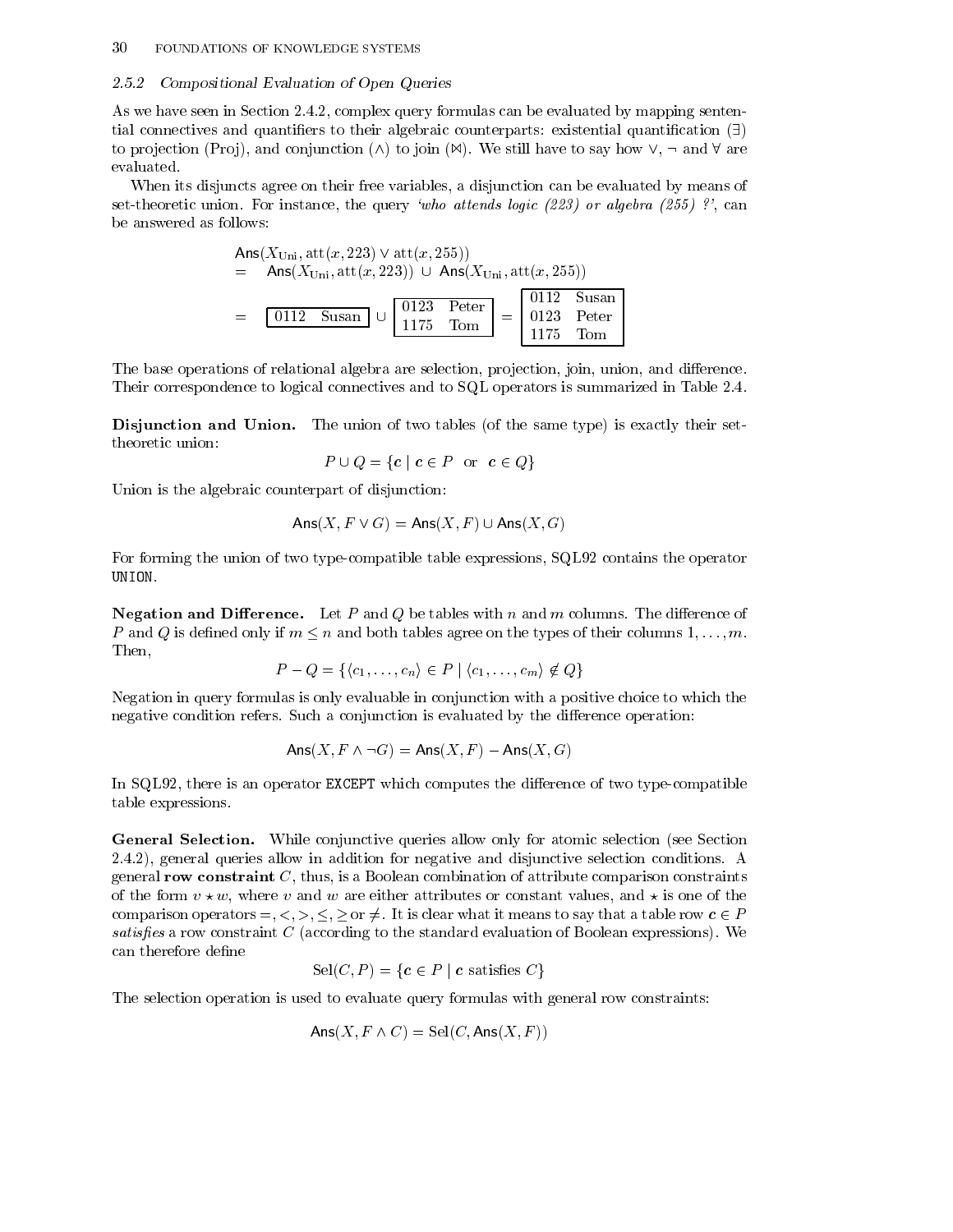| $F \wedge G$          | $A_F \bowtie A_G$              | $A_F$ NATURAL JOIN $A_G$        |
|-----------------------|--------------------------------|---------------------------------|
| $F \vee G$            | $A_F \cup A_G$                 | $A_F$ UNION $A_G$               |
| $F \wedge \neg G$     | $A_F - A_G$                    | $A_F$ EXCEPT $A_G$              |
| p(x, c)               | $\text{Sel}(\$2 = c, P)$       | SELECT \$1 FROM $p$ where \$2=c |
| $\exists y(p(x,y,z))$ | $Proj(\langle 1,3 \rangle, P)$ | SELECT $$1, $3$ FROM $p$        |
|                       |                                | $\cdot$ $\cdot$ $\cdot$         |

Table 2.4. Logic, algebra and SQL.

 $A_F$ ,  $A_G$  denote the answer tables for the queries F, G.

#### 2.5.3 Correctness and Completeness of the Answer Operation

After providing an algebraic evaluation clause for each alternative of forming an evaluable query, we can state the correctness and completeness of the answer operation:

1. Every answer  $\sigma$  provided by the answer operation Ans corresponds to an inferable instance  $F\sigma$  of the query formula F, or, in other words,

$$
(\text{correctness})
$$
 if  $\sigma \in \text{Ans}(X, F)$ , then  $X \vdash F\sigma$ 

2. Every valid instantiation  $\sigma$  of an evaluable query formula F is contained in the answer set provided by Ans:

(completeness) if  $X \vdash F\sigma$ , then  $\sigma \in \text{Ans}(X, F)$ 

#### 2.5.4 The Database Completeness Assumption

Usually, relational databases are assumed to be complete representations of their domain. That is, each database table  $P$  is assumed to contain the complete extension of the corresponding domain predicate p, and therefore it is inferred that the sentence p(c) is false in X, i.e. its is, each database table P is assumed to contain the complete extension of the corresponding<br>domain predicate p, and therefore it is inferred that the sentence  $p(c)$  is false in X, i.e. its<br>negation holds:  $X \vdash \neg p(c)$ , if table P, i.e. if  $c \notin P$ . This database completeness assumption is the basic semantic principle for defining negative answers and the evaluation of negation in query formulas in  $\mathbf{f}$ for the diffusion of the condition of higher<br>diffusion in the based on it:<br> $X \models \neg p(c) \iff p(c) \notin X$ 

$$
X \vdash \neg p(c) \quad :\iff \quad p(c) \notin X
$$
\n
$$
\text{Ans}(X, F) \quad = \quad \left\{ \begin{array}{ll} \text{yes} & \text{if } X \vdash F \\ \text{no} & \text{otherwise} \end{array} \right.
$$
\n
$$
\text{Ans}(X, G \land \neg H) \quad = \quad \text{Ans}(X, G) - \text{Ans}(X, H)
$$

The database completeness assumption was proposed under the name *Closed-World Assump*tion (CWA) as a general principle for knowledge representation in Reiter, 1978. In the AI literature it is often identified with the nonmonotonic logic meta-inference rule  $\mathcal{T} \vdash \neg \phi$  if  $1\,$   $\sigma$   $\varphi$  . This rule, however, leads to inconsistent conclusions if I represents indefinite informaliterature it is often identified with the nonmonotonic logic meta-inference rule " $\Gamma \vdash \neg \phi$  *if*  $\Gamma \not\models \phi$ ". This rule, however, leads to inconsistent conclusions if  $\Gamma$  represents indefinite information. This is easy tion. This is easy to see: since  $\{p \lor q\} \not\vdash p$  and  $\{p \lor q\} \not\vdash q$ , the CWA rule allows to conclude both  $\neg p$  and  $\neg q$ , and hence,  $\{p \lor q\} \vdash \neg p \land \neg q$  which is a contradiction. Consequently, the CWA inference rule is not the right formalization of the underlying intuitive principle and does not properly capture the database completeness assumption.

While the database completeness assumption is plausible in many administrative and business domains where complete information is available in a single database, it is inadequate in other domains where information is distributed among a number of databases and local tables are therefore incomplete, or where the information about predicates denoting empirical concepts is naturally incomplete. Examples of such empirical domains are space exploration, medicine, criminology, and all natural science domains.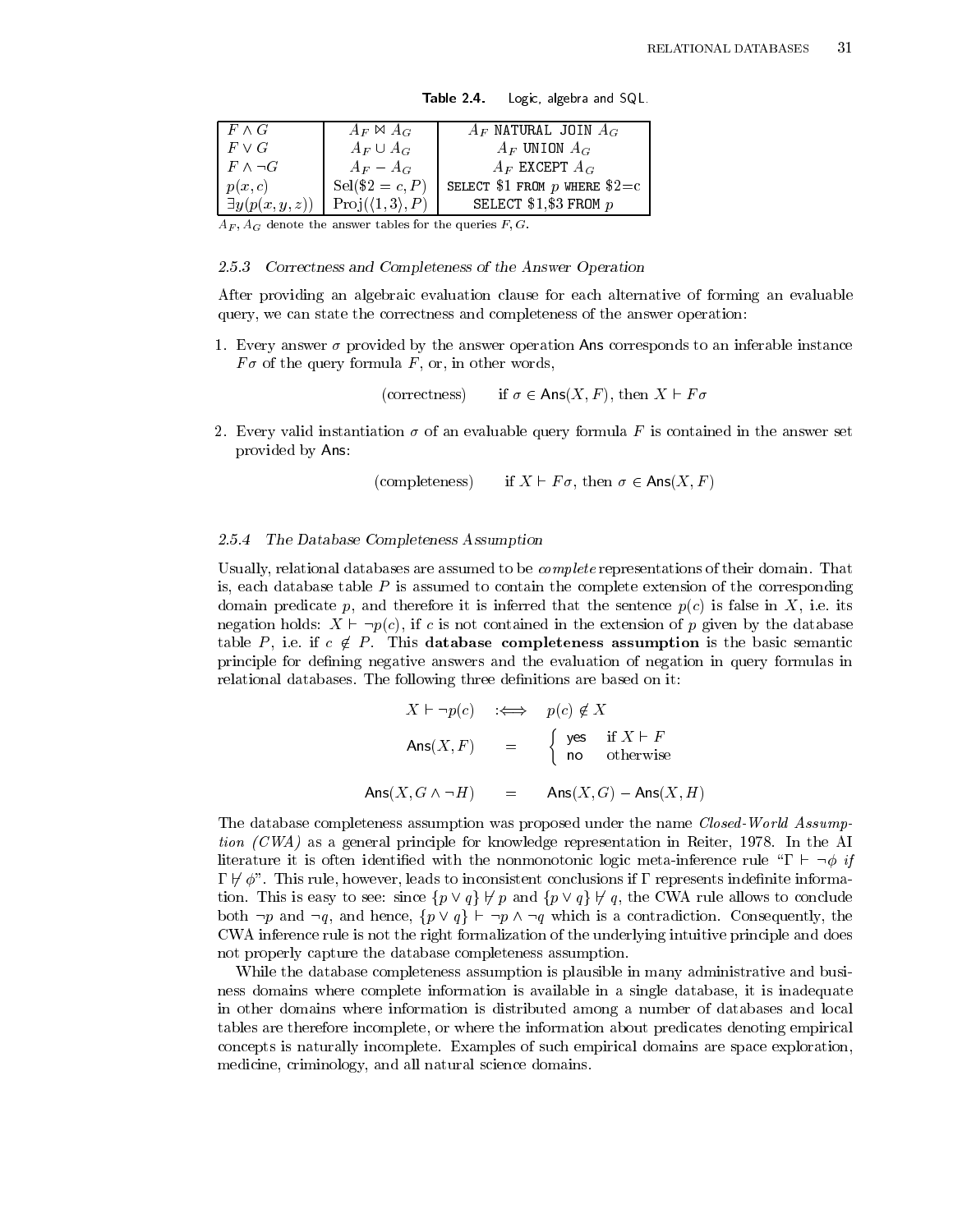#### 32 FOUNDATIONS OF KNOWLEDGE SYSTEMS

But in practice, even in simple domains, there may be pieces of information which are incomplete and which can therefore not be represented in a pure relational database. In particular, there may be the case of missing information for certain attributes of some tuple. The relational database model proposed by Codd, and the SQL database standard, has a special concept for this type of incompleteness: null values which are discussed in Section 2.10. In the sequel, if not otherwise stated, relational databases are assumed to be `pure', i.e. to have no null values.

#### 2.5.5 Relational Database Queries Cannot Express Transitive Closure

We have seen that, in practice, most natural queries to relational databases are conjunctive for mulas. The more general evaluable formulas can, in addition, express negative and disjunctive conditions. But one could want to ask still more involved queries such as asking for the transitive closure of a binary relationship. Take for example the relationship  $DirectlyContents(x, y)$ which holds between two companies x and y if x owns y or has a majority share in y. Then, one could be interested in the set of all companies controlled by some company, that is, in the set of all companies that are either directly controlled by it, or that are directly controlled by a company that is controlled by it. If the database contains the following table,

|                       | ControlingCompany  | ControlledCompany |
|-----------------------|--------------------|-------------------|
|                       | BMW                | Rover             |
|                       | BMW                | Rolls Royce       |
| $Directly Controls =$ | IBM                | Lotus             |
|                       | Rolls Royce        | OES Ltd           |
|                       | Rolls Royce        | TurboDrive        |
|                       | ${\rm OES\,\,Ltd}$ | K1 Ltd            |

then the answer to the query 'Which companies are controlled by  $BMW$  ?' would be {Rover, Rolls Royce, OES, TurboDrive, K1}

Unfortunately, this particular query, and transitive closure queries in general, cannot be expressed by a first order logic formula, nor by a  $SQL92$  statement. However, they can be expressed by  $ADT$  queries (see 3.1.4) and by means of **recursive deduction rules** (see 5.1.1). In SQL3, transitive closure queries can be expressed with the help of the RECURSIVE UNION operation:

SELECT ControlledCompany FROM DirectlyControls WHERE ControlingCompany  $=$  'BMW' RECURSIVE UNION temp ( ControlingCompany, ControlledCompany) SELECT ControlledCompany FROM DirectlyControls AS dc WHERE  $dc$ . Controling Company = temp. Controlled Company

#### 2.5.6 Views

A view is defined by a query and is stored in the database under a specific name. It may be used in queries like a table name. A view may be materialized or virtual. The content of a virtual view, i.e. the answers to the query associated with it, is computed on demand. The content of a materialized view is stored and maintained in the database like a derived table.

Logically, a view is a named query defining an intensional predicate. For instance, referring to the extensional predicate pers( Name, Sex, Father, Mother) represented by the base table *Person*, one may define the view

 $\text{sibl}(x, y) \equiv x \neq y \land \exists z_1 \exists z_2(\exists z_3(\text{pers}(x, z_3, z_1, z_2)) \land \exists z_4(\text{pers}(y, z_4, z_1, z_2))$ 

for determining the siblings among all Persons.

In SQL, views are not materialized. A view definition in SQL, such as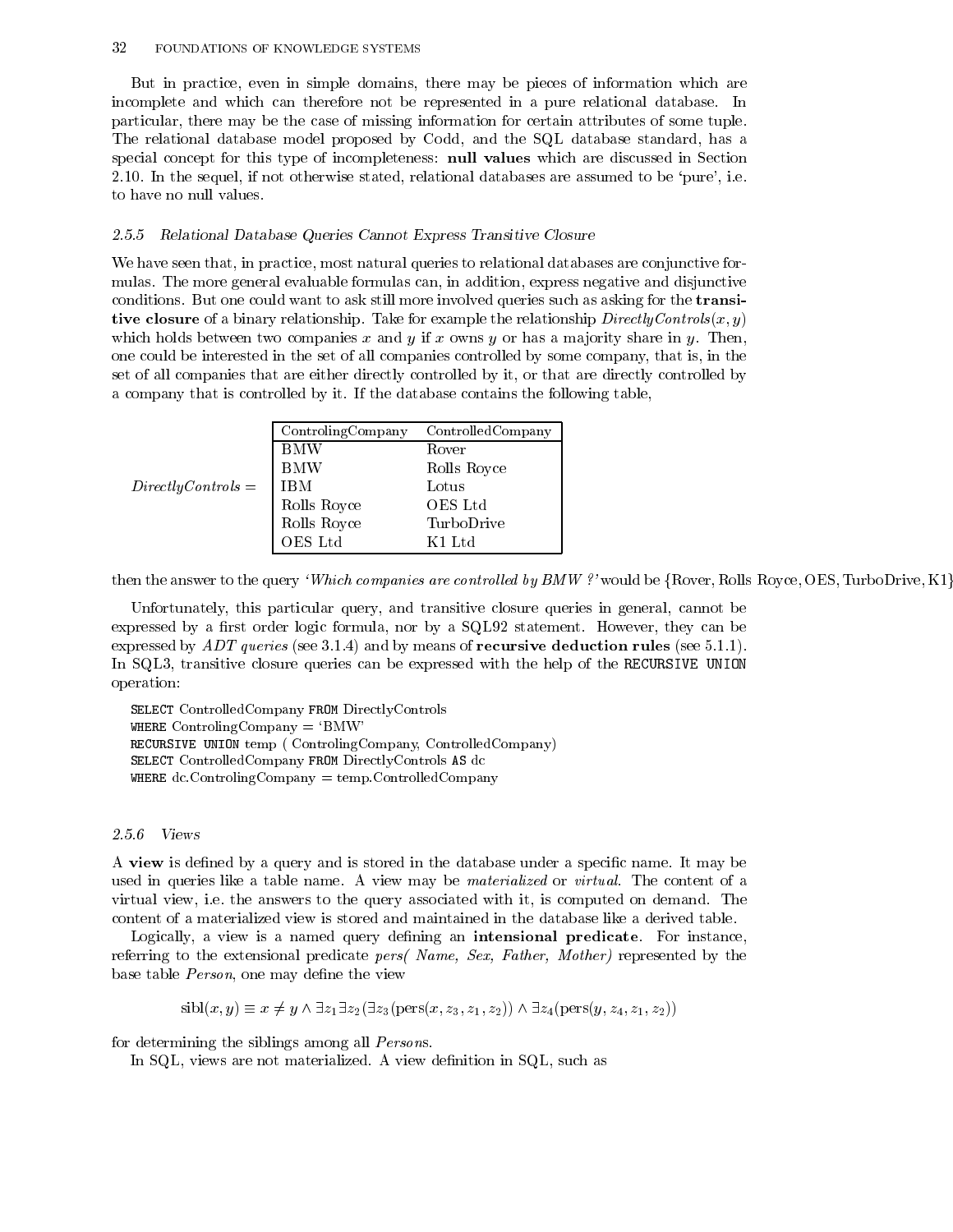CREATE VIEW sibl( Person1, Person2) SELECT p1.Name, p2.Name FROM pers AS p1, pers AS p2 WHERE p1. Name  $\neq$  p2. Name AND p1. Father = p2. Father AND p1. Mother = p2. Mother

can be used in queries like a table. Thus, the following query,

SELECT s.Person2, p.Sex FROM sibl AS s, pers AS p

WHERE s. Person1 =  $'M$ . Jackson' AND p. Name = s. Person2

asks for the name and sex of all siblings of M. Jackson.

A view definition in SQL may also refer to other views. However, recursive or cyclic view definitions are not allowed.

#### 2.6 INTEGRITY CONSTRAINTS

Integrity constraints are logical sentences that express certain conditions on the admissible states of a database or knowledge base. For instance, they may restrict the possible values of an attribute. Or they may require the presence of certain tuples in an associated table for each tuple of some table.

The following are natural examples of integrity constraints:

- 1. There is at most one course in a room at a given time.
- 2. Only medicine students may attend the pathology course.
- 3. Either the mathematics or the computer science department has to offer a FORTRAN programming course.

A set of integrity constraints  $IC_{\Sigma}$  is defined as a component of the database schema  $\Sigma$ . All integrity constraints of  $\Sigma$  have to be satisfied by every admissible database state X:

for all 
$$
F \in IC_{\Sigma}
$$
,  $X \vdash F$ .

Thus, whenever an update attempt leads to the violation of an integrity constraint, it is rejected (`rolled back'), or triggers an automated assimilation (see 2.9.5).

Among the most important types of integrity constraints in relational databases are keys and foreign keys (or *referential integrity* constraints). They are particular examples of functional and inclusion dependencies.

#### 2.6.1 Functional Dependencies

A table P satisfies a functional dependency  $U \to V$  between two attribute sets  $U, V \subset$  $Attr(P)$ , symbolically

$$
P \models U \rightarrow V
$$

if for each pair of tuples  $c_1, c_2 \in P$ :

$$
\boldsymbol{c}_1[V] = \boldsymbol{c}_2[V], \text{ whenever } \boldsymbol{c}_1[U] = \boldsymbol{c}_2[U]
$$

requiring that any two tuples of  $P$  agree on their values for the attributes V whenever they agree on U. Expressed as a logical sentence, this corresponds to the corresponds to the corresponds to the corresponds to the corresponds to the corresponds to the corresponds to the corresponds to the corresponds to the sed as a logical sentence, this corresponds to<br>  $X \vdash \neg \exists x \exists y_1 \exists y_2 \exists z (p(x, y_1, z) \land p(x, y_2, z) \land y_1 \neq y_2)$ 

$$
X \vdash \neg \exists x \exists y_1 \exists y_2 \exists z (p(x, y_1, z) \land p(x, y_2, z) \land y_1 \neq y_2)
$$

where the variables x correspond to the attributes U, and  $y_1, y_2$  correspond to V.

A key  $K \subset \text{Attr}(P)$  of table P, see Section 2.2.2, represents a particular type of functional dependency:

$$
P \models K \rightarrow \text{Attr}(P)
$$

For instance,

$$
\mathit{Student} \models \mathit{StudNo} \rightarrow \langle \mathit{Name}, \mathit{Major} \rangle
$$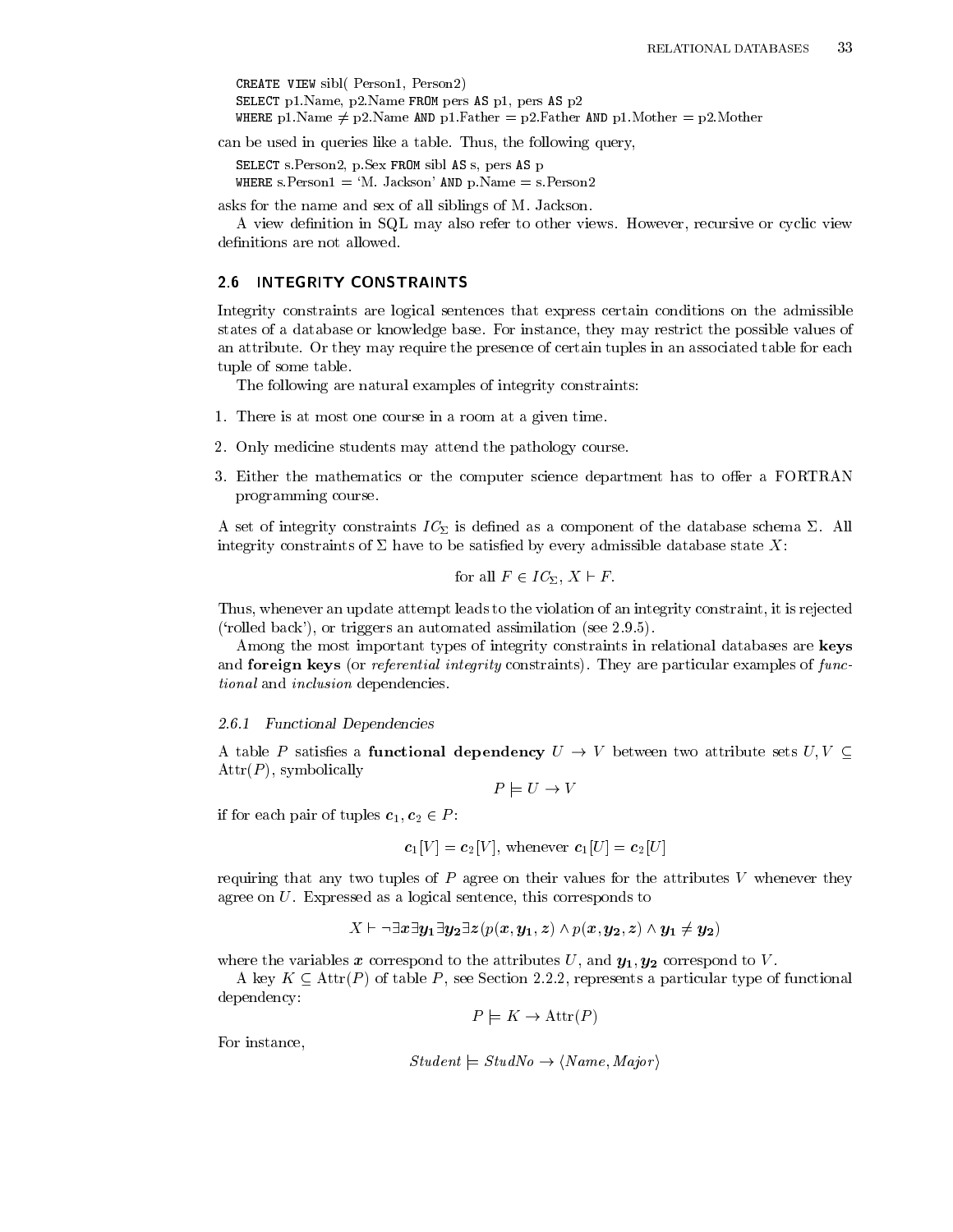#### 2.6.2 Inclusion Dependencies

A database X satisfies an inclusion dependency between two tables  $P : p$  and  $Q : q$  with respect to the two compatible attribute sets  $U \subseteq \text{Attr}(P)$  and  $V \subseteq \text{Attr}(Q)$ , if the projection of P to U is included in the projection of Q to V, symbolically

$$
X \models p[U] \subseteq q[V] \iff \operatorname{Proj}(U, P) \subseteq \operatorname{Proj}(V, Q)
$$

Expressed in the form of a logical sentence, this corresponds to cal sentence, this corresponds to<br>  $X \vdash \neg \exists x(\exists w(x, y) \land \neg \exists zg(x, z))$ 

$$
X \vdash \neg \exists x (\exists y p(x, y) \land \neg \exists z q(x, z))
$$

where  $x$  corresponds both to the attribute sets  $U$  and  $V$ .

The most important type of an inclusion dependency in relational databases is called referential integrity constraint or foreign key dependency. It requires that every tuple of a dependent table  $P$  refers to an entity tuple in some other table  $Q$  by including the corresponding primary key values in its own attribute values:

$$
p[U] \subseteq q[K_1(q)]
$$

For instance, in our university database example it holds that

```
att[Stu dNo] \subseteqstud[Stu dNo]
```
This is expressed in  $SQL$  in the schema definition of the dependent table *att* in the following way:

```
CREATE TABLE att(
::: FOREIGN KEY (StudNo) REFERENCES stud
)
```
2.6.3 Integrity Constraints in SQL

In SQL92, three types of integrity constraints are distinguished according to their scope and the way they are naturally defined:

- 1. Column constraints are defined together with the respective columns. In addition to single attribute key dependencies (by means of the UNIQUE qualifier), SQL92 allows to define value restrictions (by means of specifying DOMAINs and specic CHECKs) and single attribute foreign keys (by means of REFERENCES).
- 2. Row and table constraints are defined after the attribute list in the table schema. Multiple attribute keys and multiple attribute foreign keys are dened by means of UNIQUE and FOREIGN KEY  $(\ldots)$  REFERENCES. Other row or table constraints are defined by specifying appropriate CONSTRAINT clauses.
- 3. General integrity constraints, referring to more than one table, are not assigned to a particular table. They are defined by CREATE ASSERTION statements as part of the general database schema.

For efficient integrity maintenance, it is possible to bind the satisfaction test for an integrity constraint to the update events of a specic table by declaring

```
CHECK Condition AFTER UPDATE ON Table [FOR EACH ROW]
```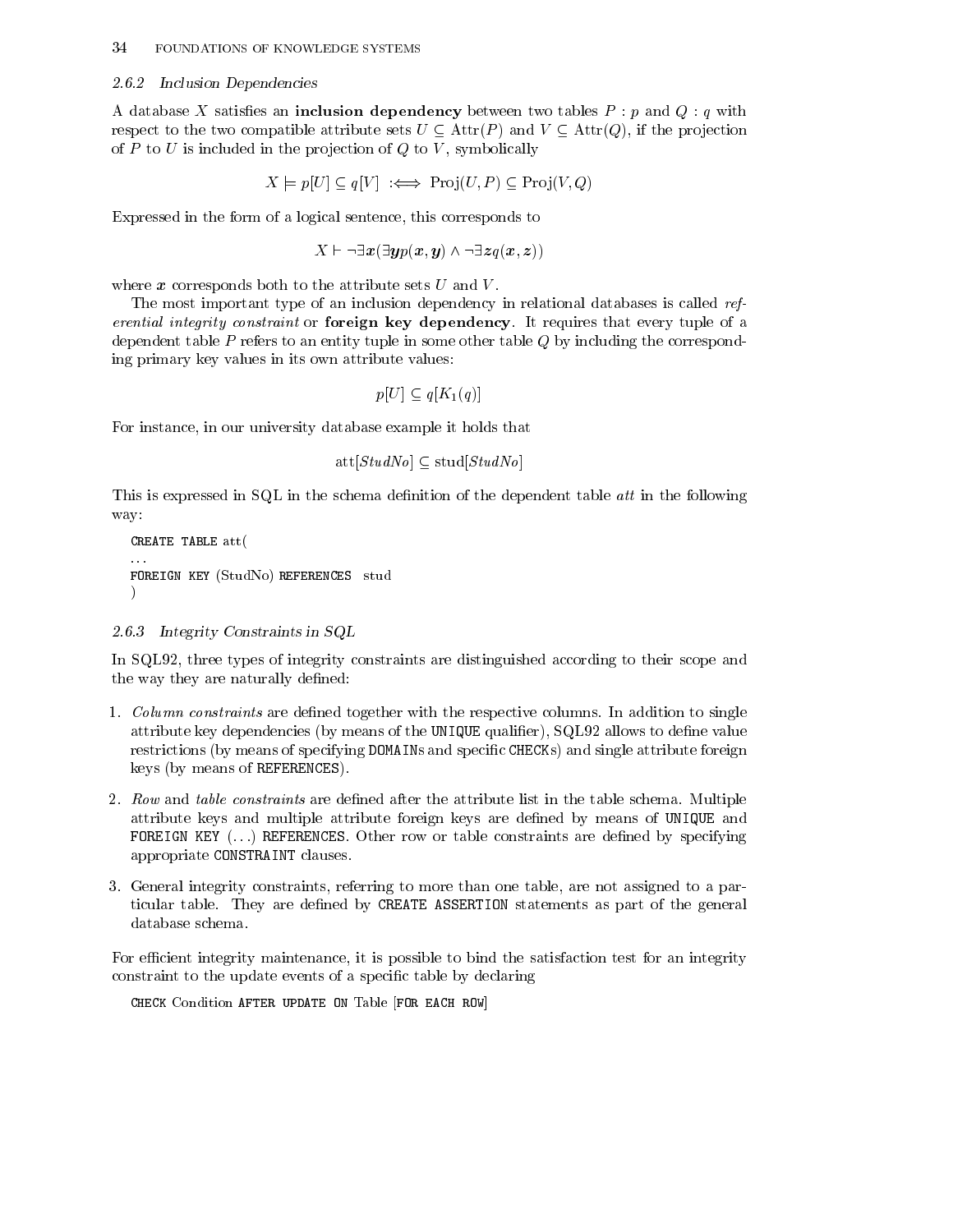The ER modeling method is the standard design methodology for relational databases. Each entity type and each many-to-many relationship type is implemented as a separate table. A relationship table combines the primary key attributes of the participating entity tables.

Tables resulting from good ER models have a number of desirable properties such as

- 1. A table does not contain any column representing unrelated information.
- 2. There is no redundancy: one and the same fact is represented only once.

Tables satisfying these properties are called *normalized*. There are several *normal forms*, the most important one, introduced in Codd, 1974, is called Boyce-Codd normal form (BCNF).

**Definition 2.2** A table P satisfies **Boyce-Codd normal form (BCNF)**, if every nontrivial functional dependency is a (super)key dependency, i.e. if  $P \models U \rightarrow \text{Attr}(P)$  whenever  $P \models U \rightarrow V$  for some  $V \not\subseteq U$ .

An entity type e is transformed into a table schema  $e(A_1,\ldots,A_n,\ldots)$  that includes all of its attributes  $A_1, \ldots, A_n$  and satisfies BCNF. Further attributes may have to be added to the schema if the attributes of the entity type do not contain a natural primary key or if some of them have complex-valued domains. The latter case is related to the design decision of Codd, the author of the relational database model, that attributes in relational database tables can only assume elementary values from base data types such as numbers and character strings.6

A many-to-many relationship type is transformed into a table schema consisting of the primary key attributes of the participating entity tables. Let  $K_1$  and  $K_2$  be the primary keys of entity types  $e_1$  and  $e_2$ . Then, the many-to-many relationship type r between  $e_1$  and  $e_2$  is represented as the schema  $r(K_1, K_2)$ .

A functional (one-to-one or many-to-one) relationship type r from  $e_1$  to  $e_2$  is realized by one or more additional columns in the  $e_2$  entity table for the primary key of  $e_1$  provided that it is more or less total, i.e. if almost every  $e_2$  entity is related to one or more  $e_1$  entities. If instead only some  $e_2$  entities are related to one or more  $e_1$  entities, then it is preferable to implement the relationship type as a separate table  $r(K_1, K_2)$ .

For each relationship table, the corresponding foreign key dependencies have to be defined:

$$
r[K_1] \subseteq e_1[K_1] r[K_2] \subseteq e_2[K_2]
$$

Over time the content or state of a database changes. In some cases, the information content of a database may grow, in other cases it may shrink. Information content is a relative notion. It can only be defined as a comparison relationship  $\leq$  between two databases, called **information** order. A relational database  $\Delta'$  contains at least as much information as  $\Delta$ , if the propositional representation of  $\Delta$  is a subset of the propositional representation of  $\Delta'$ :

$$
\Delta \leq \Delta' : \iff X_{\Delta} \subseteq X_{\Delta'}
$$

The information order is a theoretical concept that plays an important role in the definition of other concepts and in the semantics of databases and knowledge bases. In particular, the notions of persistent queries and ampliative updates, to be introduced below, depend on it.

Query formulas formed with conjunction, disjunction and existential quantiers, are called positive. Obviously, the class of positive queries includes the class of conjunctive queries.

Observation 2.2 (Persistent Queries) Positive queries are persistent, i.e. if  $X \leq X'$  and  $F \in L(\wedge, \vee, \exists)$ , then

$$
X \vdash F \;\Rightarrow\; X' \vdash F
$$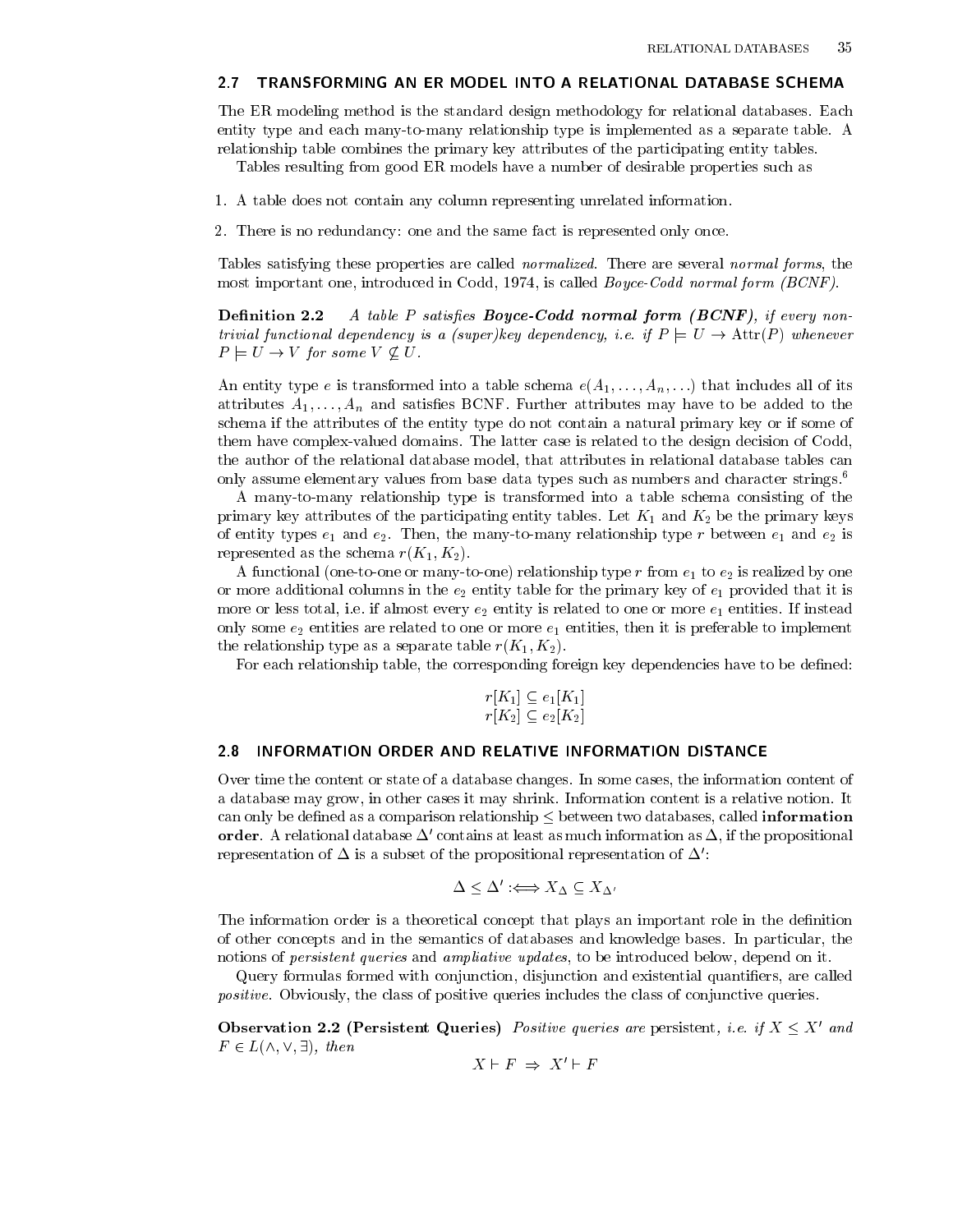expressing that the inferability of a positive if-query from a relational database is preserved under growth of information. Correspondingly for an open positive query  $G$ , all answers are preserved under growth of information:

$$
\mathsf{Ans}(X,G) \subseteq \mathsf{Ans}(X',G)
$$

It is easy to see that queries involving  $\neg$ ,  $\ni$  or  $\nforall$  are, in general, not persistent. Notice that persistent queries are also called monotonic in the literature.

The relative information distance with respect to some database state  $X$  is a partial order  $\leq_X$  that compares the 'information distance' to X. Intuitively,  $Y \leq_X Z$  expresses the fact that Y is informationally less distant from  $X$  than  $Z$ . The notion of relative information distance is important for determining the minimal mutilation of a database when it is updated, see Section 2.9.4.

A natural definition of  $\leq_X$  for comparing different states of a relational database is obtained by using the symmetric difference operation from set theory:

$$
Y \leq_X Z \quad \Longleftrightarrow \quad (Y - X) \cup (X - Y) \subseteq (Z - X) \cup (X - Z)
$$

This definition measures the relative information distance by comparing the sets of atoms to be added or deleted in order to obtain the state  $X$ . As an example, consider

$$
X = \{p(1, c), p(2, d), q(1), q(2), q(3)\}
$$
  
\n
$$
Y = \{p(2, d), q(1), q(2), q(3)\}
$$
  
\n
$$
Y' = \{p(1, c), p(1, d), p(2, d), q(1), q(2), q(3)\}
$$
  
\n
$$
Z = \{p(1, d), p(2, d), q(1), q(2), q(3)\}
$$

Both Y and Y' are less distant from X than Z, that is,  $Y \leq_X Z$  and  $Y' \leq_X Z$ . Y and Y' are not comparable according to this definition of relative information distance.

In the database literature, there are also other definitions of  $\leq_X$ . For instance, a less restrictive definition compares just the numbers of atoms to be added or deleted. And in Lobo and Trajcevski, 1997, it is argued that the relative information distance should be measured by an asymmetric difference giving more weight to the sets of atoms to be deleted resulting, e.g., in  $Y' \leq_X Y$ .

#### $2.9$ 2.9 UPDATING RELATIONAL DATABASES

A database is updated in three ways: new pieces of information are inserted into it, and already-stored pieces may have to be modified or deleted. In our abstract framework, these changes are performed by an update operation Upd that takes an input sentence  $F$  and, if possible, assimilates it into the database  $X$  producing the updated database

$$
X' = \mathsf{Upd}(X, F)
$$

In SQL, there are three commands for performing database updates: INSERT, DELETE and **UPDATE.** Together, they form the *data modification* sublanguage of SQL.

#### 2.9.1 Insertion

An atomic sentence  $p(c_1,\ldots,c_n)$  is inserted into a database by simply adding the sentence to the propositional representation X, or by adding the tuple  $\langle c_1, \ldots, c_n \rangle$  to the database table<br>  $P$ :<br>  $\text{Upd}(X, p(c_1, \ldots, c_n)) = X \cup \{p(c_1, \ldots, c_n)\}\$  $P$  :

$$
\mathsf{Upd}(X, p(c_1, \ldots, c_n)) = X \cup \{p(c_1, \ldots, c_n)\}\
$$

For instance, if there is a new psychology student, Ann, with student number 2015, this leads to the following update:

 $Upd(X<sub>Uni</sub>, stud(2015, Ann, Psych))$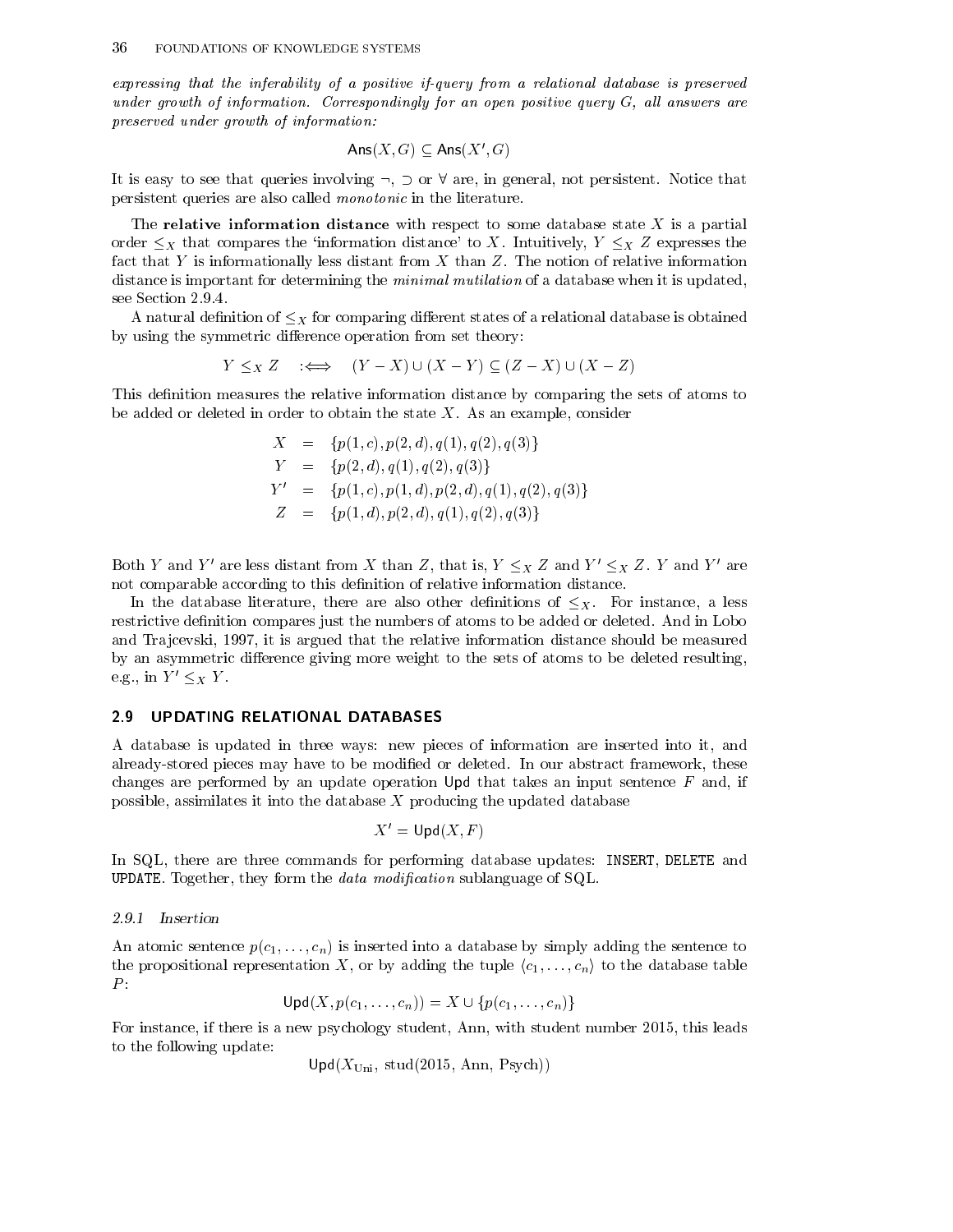corresponding to the SQL command

INSERT INTO stud VALUES ( 2015, `Ann', `Psych')

#### 2.9.2 Deletion

A new piece of information may also deny a previously valid fact  $p(c_1,\ldots,c_n)$ . This is expressed by its negation,  $\neg p(c_1,\ldots,c_n)$ . In a relational database, it is not possible to insert a negation. Instead, the sentence (or table row) which is denied has to be deleted: : table row) which is denied has to be deleted:<br> $\textsf{Upd}(X, \neg p(c_1,\ldots,c_n)) = X - \{p(c_1,\ldots,c_n)\}$ 

$$
\mathsf{Upd}(X,\neg p(c_1,\ldots,c_n))=X-\{p(c_1,\ldots,c_n)\}\
$$

This method to process negative information isbased on a fundamental assumption: the database completeness assumption which is discussed in 2.5.4.

When Peter, for instance, leaves the university, this may be expressed by the sentence

$$
\neg
$$
stud(0123, Peter, CompSc)

whose assimilation into  $\Delta_{\text{Uni}}$  leads to the deletion of the row (0123, Peter, CompSc) from the current extension of stud.

In SQL, one has to form the corresponding deletion command by referring to the table and to the concerning row with the help of its primary key value:

DELETE FROM stud WHERE  $StudNo = 0123$ ;

#### 2.9.3 Non-Literal Inputs

Atoms and negated atoms are called literals. The assimilation of literal inputs is implemented by the insertion and deletion of table rows. However, there are also more complex input sentences expressing more complex updates.

In order to change the value of an attribute, deletion and insertion may be combined: first the sentence with the old value is deleted, then the modified sentence with the new value is inserted. This can be expressed by the conjunction of a negative and a corresponding positive literal. When Ann, for instance, decides to change her major from psychology to philosophy, this requires the following update to the university database:

 $X'_{\text{Uni}} = \text{Upd}(X_{\text{Uni}}; \neg \text{stud}(2015, \text{Ann}, \text{Psych}) \land \text{stud}(2015, \text{Ann}, \text{Phil}))$ 

In SQL there is a special operation for this type of database change called UPDATE which can be used to modify certain attribute values of already stored tuples:

UPDATE stud SET Major = 'Phil' WHERE  $StudNo = 2015$ 

In general, any consistent conjunction of literals can be admitted as an input sentence expressing an update. The assimilation of such a conjunction into a relational database is implemented by some sequence of insertions and deletions of corresponding table rows. Obviously, disjunction and quantiers cannot be admitted in input sentences since they cannot be compiled into atomic sentences.

#### 2.9.4 On the Semantics of Updates

There is a close relationship between inference and update. The main principle for relating update to inference is the success postulate:

$$
\mathsf{Upd}(X,F) \vdash F
$$

This postulate requires that after assimilating an input  $F$  into a database  $X$ , this input should be inferable from the update result. It implies the assumption that all information sources are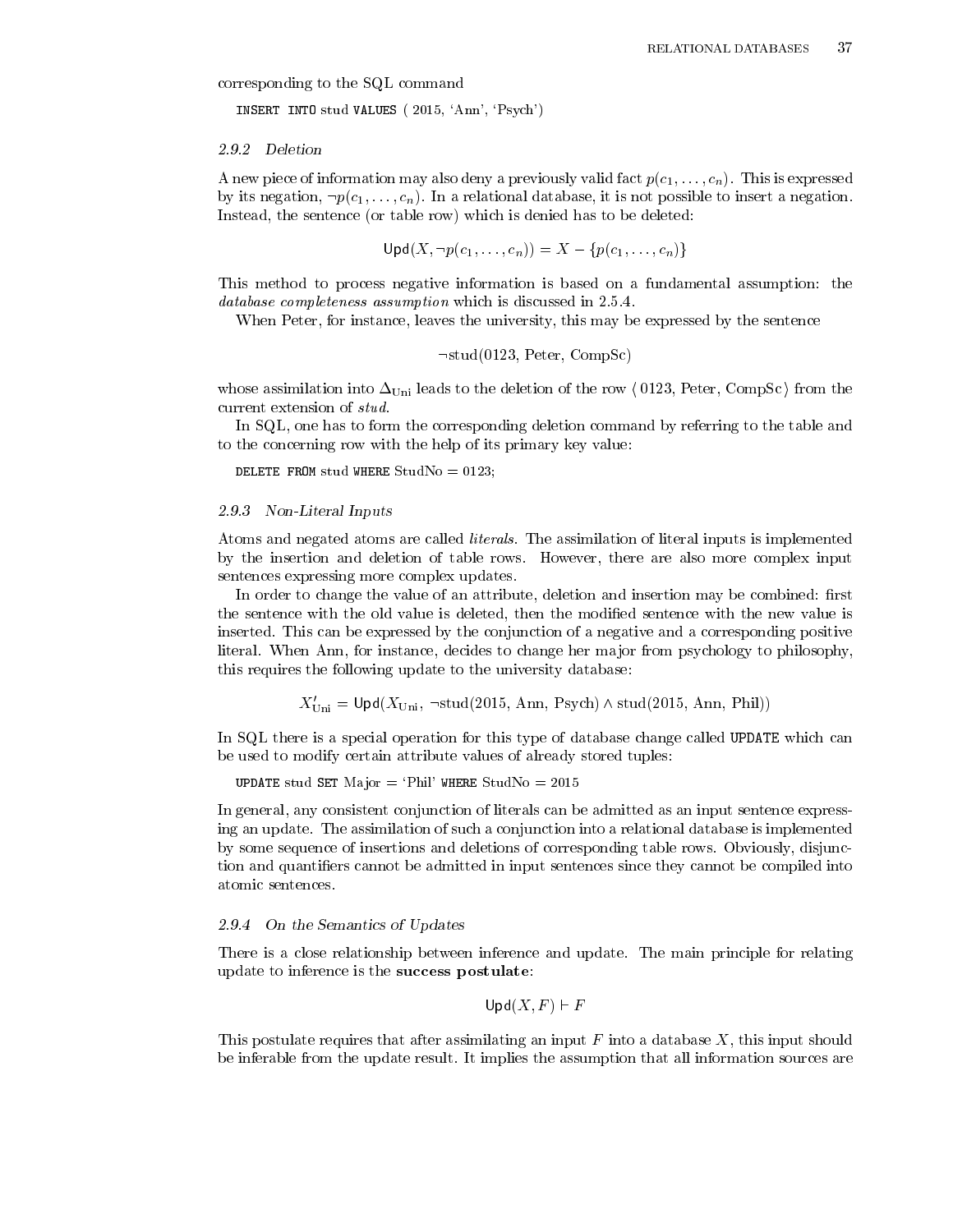competent, reliable and honest, and therefore the database should accept any new input, or, in other words, it should believe what it is told.

In an ideal world (such as the world of mathematical truths), a knowledge base  $X$  would only be expanded by newly established facts and since the truth of these facts is eternal, no previously established fact would ever have to be retracted. In this ideal world, the information (or knowledge) content of  $X$  is steadily growing, that is, all updates are *ampliative* and satisfy the permutation principle according to which the succession (and, hence, the timepoints) of intermediate updates has no influence on the final result of a successive update.

Observation 2.3 (Ampliative Inputs) In a relational database without integrity constraints, atomic sentences are ampliative inputs, i.e. for an atom  $p(c)$ ,

$$
X \leq \mathsf{Upd}(X, p(c))
$$

In general, however, inputs are not ampliative. They may be reductive, if they cause a deletion or retraction, or they may be neither ampliative nor reductive, if they lead both to insertions and to deletions.

Observation 2.4 (Permutation) If only ampliative updates are allowed in a relational

$$
\mathsf{Upd}(\mathsf{Upd}(X,F),G) = \mathsf{Upd}(\mathsf{Upd}(X,G),F)
$$

It is easy to see that, in general, this principle is violated in relational databases (e.g. for  $F = p(c)$  and  $G = \neg p(c)$ .

For relational databases without integrity constraints, the success postulate is realized in a straightforward manner by the above definitions of update, that is, by simple insertions and deletions. Its realization becomes much more involved for relational databases with integrity constraints, and for more advanced types of knowledge bases.

In general, a database schema contains integrity constraints and the result of an update has to respect them. A database has two choices how to deal with update requests that violate its integrity: either they are rejected, or, if possible, the delivered input is assimilated into the database in such a way that eventually all integrity constraints are satisfied by the update result. The assimilation of conflicting inputs may require the deletion or insertion of other information, and it may be done automatically by the system or interactively under the guidance by the user.

The general intuitive principle to be satisfied by any knowledge assimilation procedure is called minimal mutilation. It has been proposed in Belnap, 1977, and also in the philosophical theory of *theory change* as presented in Gärdenfors, 1988. The minimal mutilation principle requires that update, or knowledge assimilation, is done in suchaway that the information content of the underlying database, or knowledge base, is only minimally changed. That is, nothing is added or deleted without being enforced by the requirement that the result of assimilating the input F into the database X over  $\Sigma$  is a database instance X' over  $\Sigma$  such that

1.  $X' \vdash F$ , and

2.  $X' \vdash G$  for all  $G \in IC_{\Sigma}$ ,

i.e. the information content of  $X'$  differs only minimally from that of  $X$  among all databases that satisfy F and  $IC_{\Sigma}$ . Notice that such an instance need not exist in all cases. For example, there is no instance satisfying both F and  $IC_{\Sigma}$ , if the new input F violates a value restriction in  $IC_{\Sigma}$ . In that case, the new input has to be rejected (SQL systems produce an error message), and the success postulate is violated.

We use the expression  $\textsf{Upd}(X:\Sigma,F)$  to denote the update operation that takes the schema  $\Sigma$  into account when assimilating F into X. The expression  $\text{Upd}(X, F)$  is an abbreviation for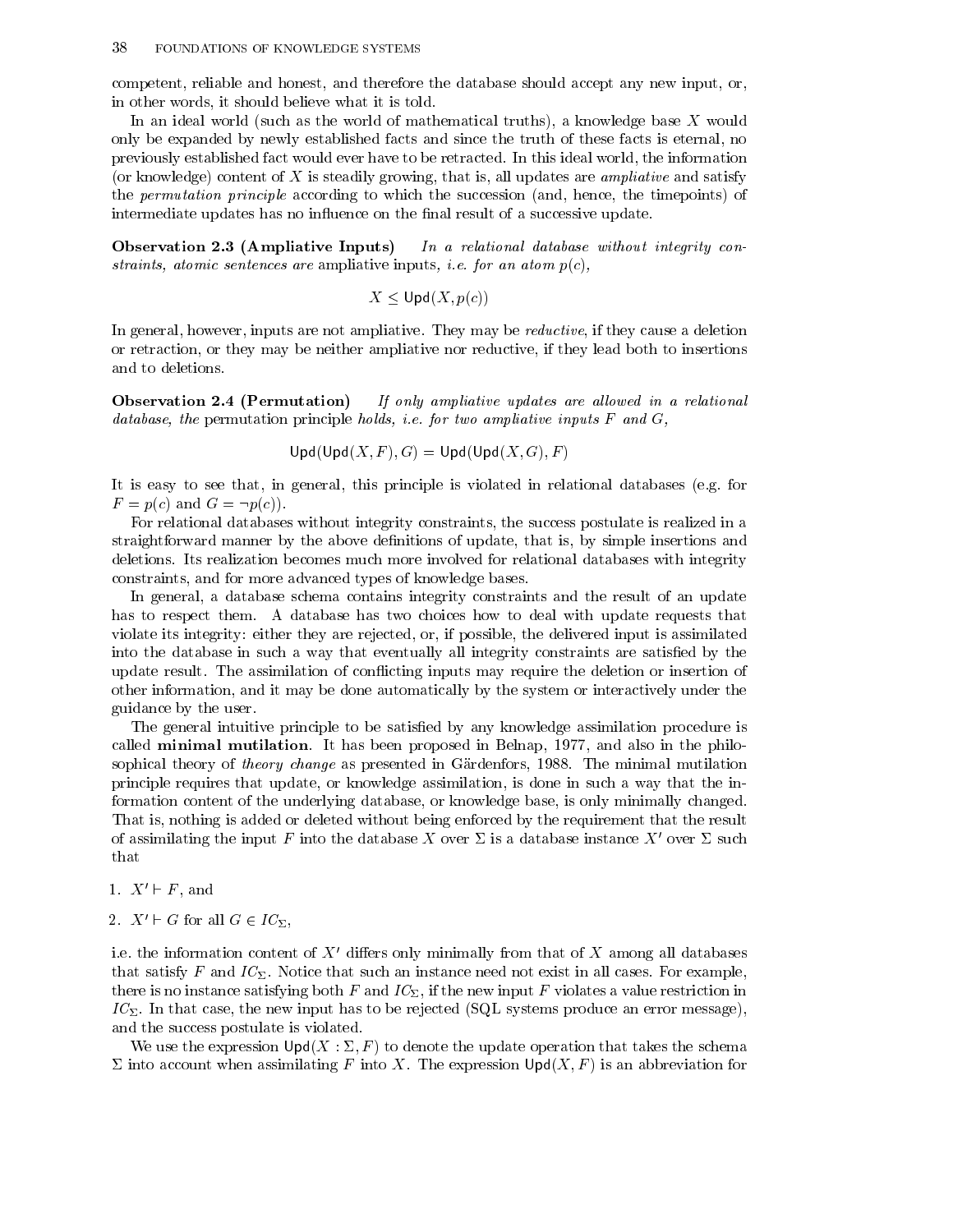the special case of  $IC_{\Sigma} = \emptyset$ , i.e. if there are no integrity constraints. The requirements for Upd can be formally summarized as follows:

$$
\mathsf{Upd}(X:\Sigma,F)\in\mathrm{Min}_{\leq x}\{Y\mid Y\vdash F\And Y\vdash IC_{\Sigma}\}
$$

expressing that the result of updating  $X : \Sigma$  by F is a minimal mutilation of X such that F and all integrity constraints of  $\Sigma$  hold. The minimal mutilation is defined via the notion of relative information distance  $\leq_X$ .

#### 2.9.5 Updates in the Presence of Integrity Constraints

We now briefly discuss updates in connection with key dependencies and referential integrity constraints (foreign key dependencies). We restrict our considerations to literal inputs, i.e. atoms and negated atoms, corresponding to insertions and deletions.

Our first observation is that a key dependency may be violated by an insertion but not by a deletion. Consider the input

$$
stud(2015, Ann, Phil)
$$

to the above database  $\Delta_{\text{Uni}}$ . It violates the key  $StudNo$  of table schema stud since there is already a tuple in the table *Student* with a *StudNo* value of 2015. Obviously, if this tuple is removed and the new tuple  $\langle 2015, \text{Ann}, \text{Phil} \rangle$  is added, then we obtain an updated instance satisfying all of the above conditions: the result is a minimal mutilation of the original database instance such that the new input can be inferred and all integrity constraints are satisfied. Thus, instead of requesting explicitly a combined deletion and insertion for changing an attribute value like in

$$
X'_{\text{Uni}} = \text{Upd}(X_{\text{Uni}}, \neg \text{stud}(2015, \text{Ann}, \text{Psych}) \land \text{stud}(2015, \text{Ann}, \text{Phil}))
$$

one could simply request to assimilate the new input (not bothering about any old items that are outdated by it) as follows:

$$
X'_{\text{Uni}} = \text{Upd}(X_{\text{Uni}} : \Sigma_{\text{Uni}}, \text{stud}(2015, \text{ Ann}, \text{ Phil}))
$$

The schema-based update operation, then, takes the key dependency on, then, takes the key depender<br> $Stu dNo \rightarrow \langle Name, \, \, \rangle$ 

$$
StudNo \rightarrow \langle Name, Major \rangle
$$

of the schema  $\Sigma_{\text{Uni}}$  into account, thus, deleting the outdated tuple when inserting the new one. Notice, however, that this assimilation procedure is not supported by SQL which requires that the user is aware of possible key violations whenever inserting new tuples, and any insertion attempt violating a key dependency is rejected.

The second important case, besides the violation of a key dependency through the insertion of a tuple with a duplicate key, is the violation of referential integrity through the deletion of a tuple while there are still references to it, or through the insertion of a tuple with references to a non-existing tuple. The first of these two problems has a natural solution: all other tuples in the database that still refer to the tuple to be deleted are deleted as well. This step may have to be recursively iterated ('cascaded') if there are, in turn, references to tuples with invalidated references. The result of this procedure is a 'smaller' database where the original deletion request has been satised and where, through the recursive deletion of all tuples with invalidated references, referential integrity is maintained. This type of automated knowledge assimilation is supported in SQL through the possibility to specify a `delete rule' along with the foreign key dependency in the schema definition of the referenced table.

We illustrate the problem with the help of our university database example where we have two foreign key dependencies,

$$
att[StudNo] \subseteq stud[StudNo]
$$
  

$$
att[CourseNo] \subseteq crs[CourseNo]
$$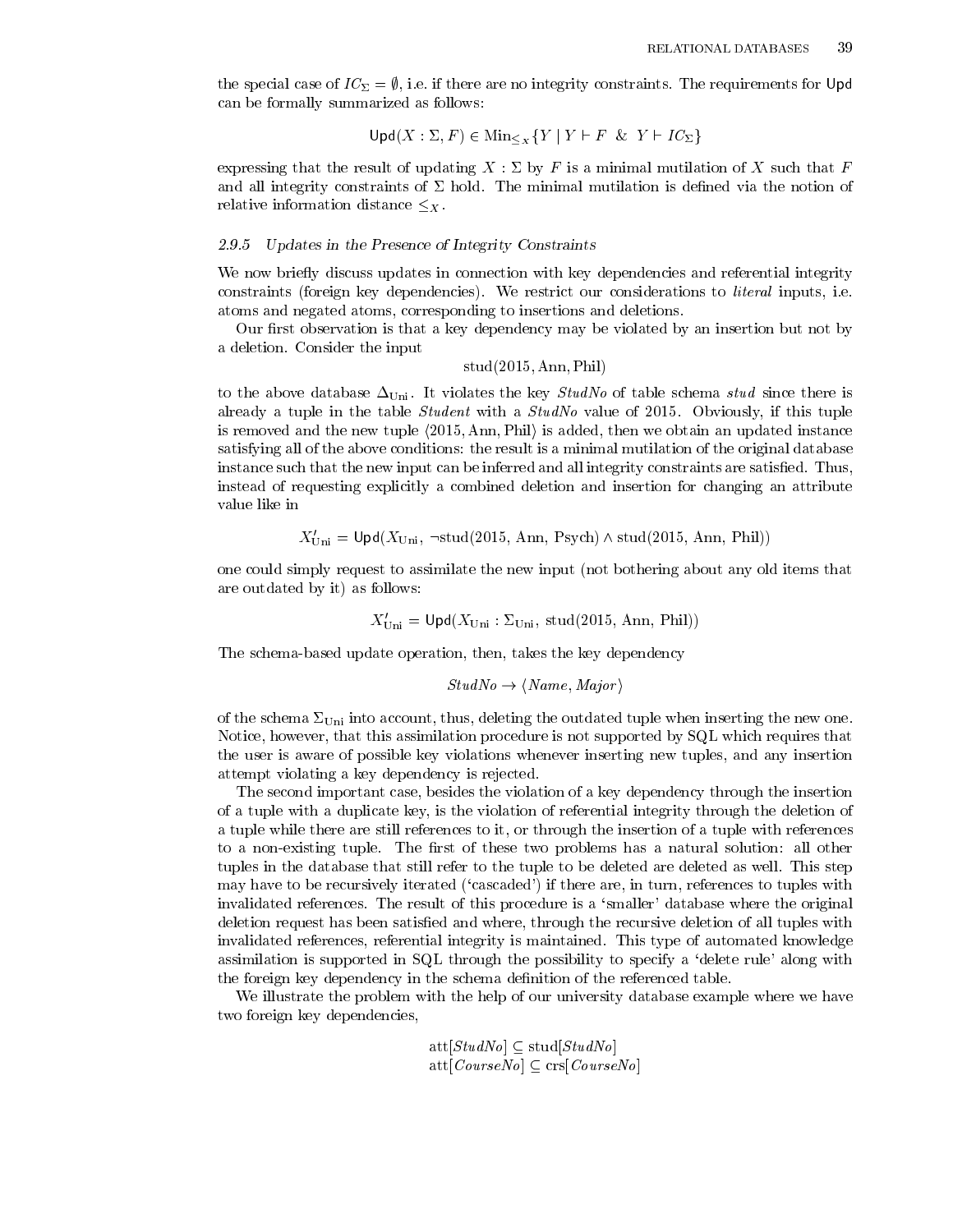which are defined in the table schema  $att$  along with the rule  $ON$  DELETE CASCADE for maintaining referential integrity:

```
CREATE TABLE att(
StudNo INTEGER,
CourseNo INTEGER, FOREIGN KEY (StudNo) REFERENCES stud ON DELETE CASCADE
FOREIGN KEY (CourseNo) REFERENCES crs ON DELETE CASCADE
)
```
These definitions cause the database management system to automatically delete all entries in the att table that refer to a deleted student or to a deleted course. Thus, if the input sentence  $\neg$ stud (0112; Susan; Math) is to express the update that Susan is no longer a student, then the update result

 $X'_{\text{Uni}} = \text{Upd}(X_{\text{Uni}} : \Sigma_{\text{Uni}}, \neg \text{stud}(0112, \text{Susan}, \text{Math}))$ 

does no longer contain any *Attends* facts involving Susan's student number 0112, that is, the facts  $att(0112, 104)$  and  $att(0112, 223)$  are deleted.

We conclude our discussion of knowledge assimilation in relational databases with two observations. The first one concerns the logical characterization of update results by the minimal mutilation principle, and the second one concerns the impossibility to recover the information lost in certain types of updates.

According to the above characterization of update results based on minimal information distance, there is another possibility for assimilating

 $\neg$ stud $(0112, S$ usan, Math)

In this second possibility, the fact  $stud(0112, Susan, Math)$  is deleted, and some other *Student* tuple with the same student number, say

$$
{\rm stud}(0112,{\rm James},{\rm Math})
$$

is added preventing the violation of referential integrity. Obviously, this kind of update, introducing new unwarranted pieces of information for maintaining integrity, although legitimate according to the above logical characterization of update results, is not intended. This problem points to an inadequacy in the propositional representation of entities by a single predicate grouping several property attributes along with the primary key attribute. If entities are represented instead by a special entity existence predicate such as  $stud(StudNo)$  for expressing the existence of an entity with a specific standard name together with other predicates representing their properties, such as  $stud(StudNo, Name, Major)$ , then the deletion of an entity would be expressed by

$$
X'_{\text{Uni}} = \textsf{Upd}(X_{\text{Uni}} : \Sigma_{\text{Uni}}, \neg \text{stud}(0112))
$$

Now, the only way to maintain referential integrity by a minimal change of  $X_{\text{Uni}}$  is the intended one which requires the deletion of all other tuples referring to student 0112.

**Observation 2.5 (No Recovery)** It is not possible to recover the information lost by a deletion that triggers the automated referential integrity maintenance procedure, that is, in general,

$$
Upd(Upd(X:\Sigma,\neg p(c)), p(c)) \neq X
$$

### 2.10 INCOMPLETE INFORMATION IN RELATIONAL DATABASES

A knowledge base X is called *complete*, if for every if-query F, either  $X \vdash F$  or  $X \vdash \neg F$ . There are various types of information violating this condition. Incompleteness may result, for instance, from

Existential information such as 'Bob has a mobile phone, but its number is unknown.'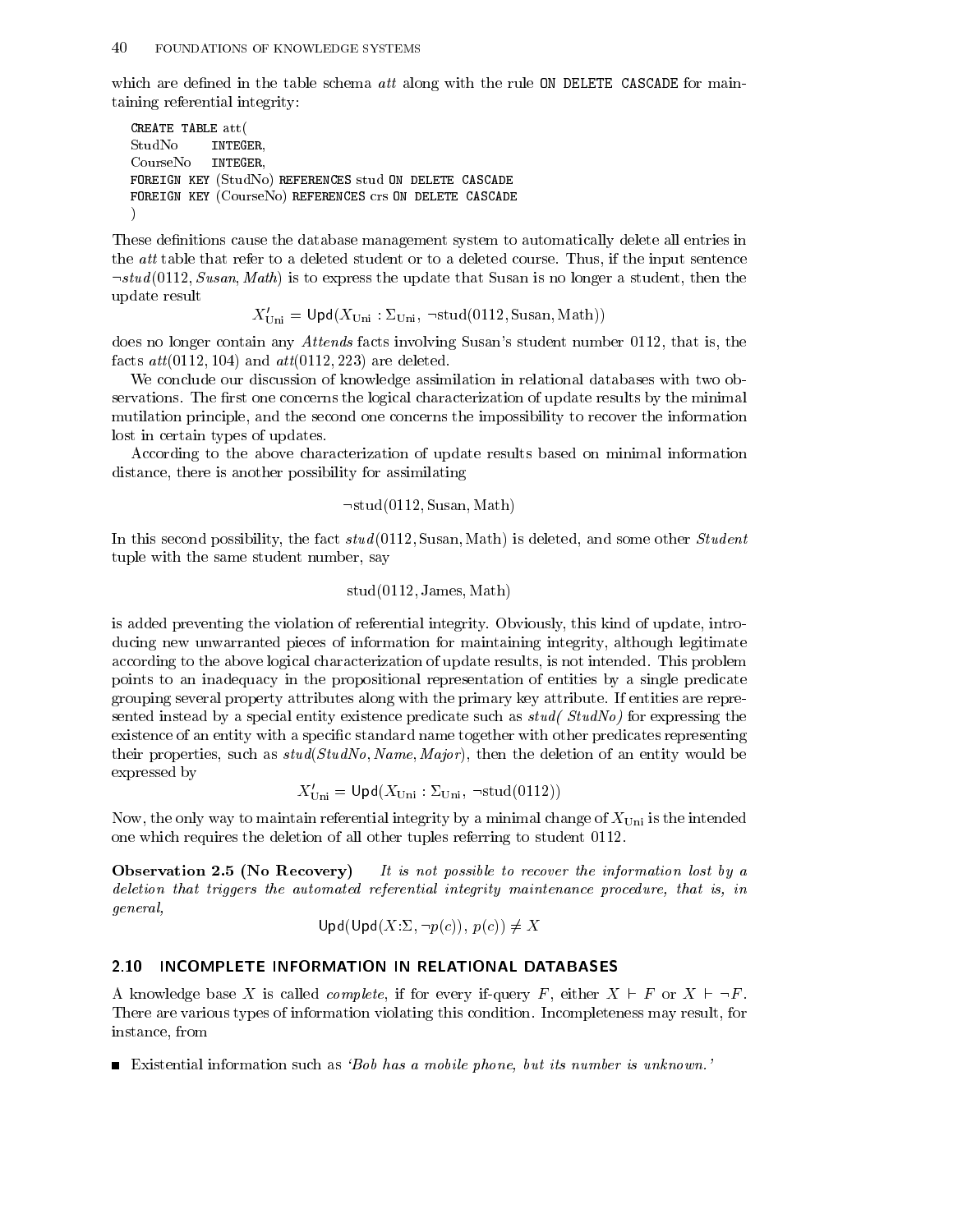- Incomplete predicates such as *likes*, to which the 'Closed-World Assumption' does not apply. See Section 11.3.
- Disjunctive information such as *'The patient has hepatitis A or B.'* See Section 9.3.
- **Uncertain information such as** 'It is very likely that the patient has hepatitis B. 'See Chapter 8.

Relational databases do neither allow to represent incomplete predicates, nor disjunctively imprecise, nor gradually uncertain information. However, they allow the representation of existential information in the form of *null values*.

#### 2.10.1 The Null Value UNKNOWN

Only in the idealized pure relational database model do tuples have the form  $\langle c_1,\ldots,c_n \rangle$  such that all attributes have definite values:  $c_i \in \text{dom}(A_i)$  for all  $i = 1, \ldots, n$ . In practice, however, there may be the case of incomplete tuples with unknown attribute values. For instance, the telephone number of some person may be unknown. In relational databases with nulls, as proposed in Codd, 1979, attributes may have the pseudo-value `?' standing for `value currently unknown'.

A Codd table consists of tuples  $\langle c_1,\ldots,c_n \rangle$  such that  $c_i \in \text{dom}(A_i) \cup \{? \}$  for all  $i = 1,\ldots,n$ . A relational database with nulls is a finite set of Codd tables.

Consider the database  $\Delta_1 = \langle P, Q \rangle$  with the Codd table<br> $P \subset \{a, b, c, \dots, z\} \times \{1, 2, 3, ?\}$ 

$$
P \subseteq \{a, b, c, ..., z\} \times \{1, 2, 3, ?\}
$$

and the normal table  $Q \subseteq \{1, 2, \ldots, 9\}$  with

$$
P = \begin{bmatrix} a & 3 \\ b & ? \\ d & 2 \end{bmatrix} \qquad Q = \begin{bmatrix} 7 \\ 9 \end{bmatrix}
$$

Obviously, the intended meaning of the tuple  $\langle b, ? \rangle \in P$  is captured by the sentence  $\exists x(p(b, x))$ , expressing that the value of the second component is unknown. This logical interpretation of Codd null values has been proposed in Biskup, 1981. The propositional representation  $Y_{\Delta}$  of a database with nulls  $\Delta$ , thus, consists of domain atoms and existentially quantified domain atoms. For instance,

$$
Y_{\Delta_1} = \{p(a,3), p(d,2), \exists x(p(b,x)), q(7), q(9)\}
$$

Notice that whenever the domain of an attribute is finite, a Codd null value for this attribute represents the disjunction over all possible values. Thus, instead of interpreting  $p(b,?)$  by the existential sentence  $\exists x (p(b, x))$ , we could also use the disjunction  $p(b, 1) \vee p(b, 2) \vee p(b, 3)$  and abbreviate it by  $p(b, \{1, 2, 3\})$ . This consideration shows that in the case of finite domains, Codd tables correspond to OR tables which are treated in 9.3.

The presence of existential information in the database complicates many concepts that have been elegant and simple in the pure relational database model. In particular, we have to redefine the natural inference relation whose simple direct definition is no longer possible. we been elegant and simple in the pure relational database model. In particular, we have to<br>lefine the natural inference relation whose simple direct definition is no longer possible.<br>A Codd table  $P \subseteq D_1 \cup \{? \} \times \ldots \times D_n \$ 

its *instantiation*, formally defined as

$$
Inst(P) = \{Q \subseteq D_1 \times \ldots \times D_n | Q \text{ can be matched with } P\}
$$

where we say that a normal table  $Q$  can be matched with a Codd table  $P$ , if both have the same cardinality, and for all tuples  $\langle c_1,\ldots,c_n \rangle \in Q$  there is a tuple  $\langle d_1,\ldots,d_n \rangle \in P$ , such that  $d_i = ?$  or  $d_i = c_i$  for all  $i = 1, \ldots, n$ .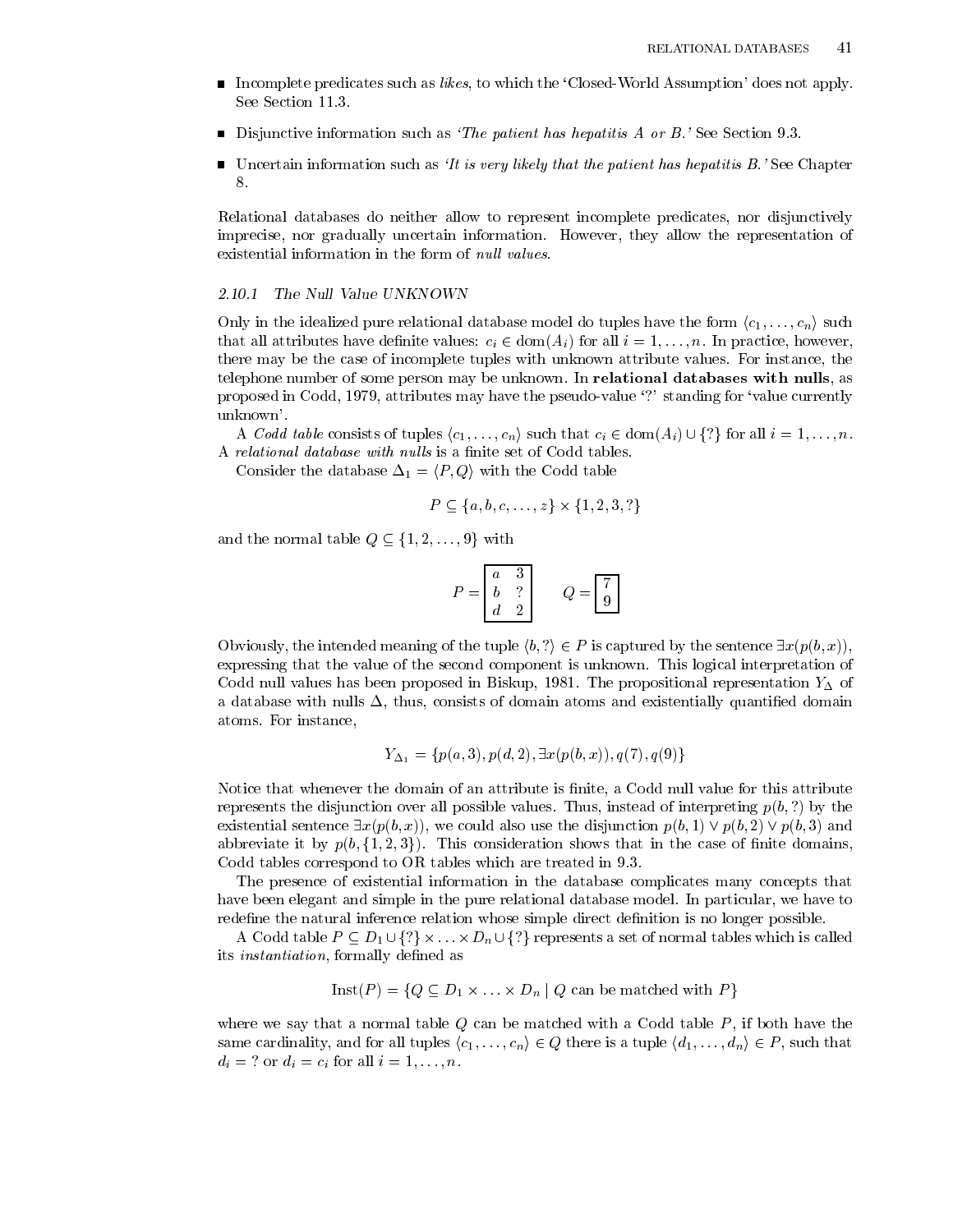Likewise, a database with nulls  $\Delta = \langle P_1, \ldots, P_m \rangle$  represents a set of pure relational databases, i.e. a set of alternative table sequences each representing a possible state of affairs:

$$
Inst(\Delta) = Inst(P_1) \times \ldots \times Inst(P_m)
$$

Thus, in the above example, the instantiation of  $\Delta_1$  consists of three normal databases:

$$
Inst(\Delta_1) = Inst(P) \times Inst(Q) = \begin{Bmatrix} \langle \begin{bmatrix} a & 3 \\ b & 1 \\ d & 2 \end{bmatrix}, \begin{bmatrix} 7 \\ 9 \\ 1 \end{bmatrix} \rangle, \\ \langle \begin{bmatrix} a & 3 \\ b & 2 \\ d & 2 \end{bmatrix}, \begin{bmatrix} 7 \\ 9 \\ 1 \end{bmatrix} \rangle, \\ \langle \begin{bmatrix} a & 3 \\ b & 2 \\ d & 2 \end{bmatrix}, \begin{bmatrix} 7 \\ 9 \\ 9 \end{bmatrix} \rangle \end{Bmatrix}
$$

Inference from such a collection of relational databases is defined elementwise:

$$
\Delta \vdash F \quad :\Longleftrightarrow \quad X \vdash F \text{ for all } X \in \text{Inst}(\Delta)
$$

Since it may be the case now that neither the sentence F nor  $\neg F$  can be inferred, a third if-answer, unknown, has to be introduced:

Ans(
$$
\Delta
$$
,  $F$ ) =  $\begin{cases} \n\text{yes} & \text{if } \Delta \vdash F \\ \n\text{no} & \text{if } \Delta \vdash \neg F \\ \n\text{unknown} & \text{otherwise} \n\end{cases}$ 

For instance,

$$
Ans(\Delta_1, p(b, 2)) = unknown
$$

Several questions arise. How should open queries against a Codd database be evaluated ? Is there a simple redefinition of relational algebra which provides an adequate query evaluation ? May answers to open queries also contain null values ?

It can be shown by a simple consideration that the direct extension of projection, selection, join, union and difference, as proposed by Codd, for evaluating  $\exists$ ,  $\wedge$ ,  $\vee$  and  $\neg$  in the presence of nulls leads to a correct but incomplete answer operation. Take the query

$$
F[x, y] \equiv (p(x, y) \land y \le 2) \lor (p(x, y) \land y > 2)
$$

Clearly,  $\Delta_1 \sqsubset F |a, b|$  and  $\Delta_1 \sqsubset F |a, z|$ . Since also

Since also  

$$
\Delta_1 \vdash \exists x F[b, x]
$$

i.e.  $\Delta_1 \vdash F[b, ?]$ , the answer set should be

$$
\{\langle x, y \rangle \mid \Delta_1 \vdash F[x, y]\} = \begin{bmatrix} a & 3 \\ b & ? \\ d & 2 \end{bmatrix}
$$

But by applying selection and union, we get

$$
Ans(\Delta_1, F[x, y]) = Ans(\Delta_1, p(x, y) \land y \le 2) \cup Ans(\Delta_1, p(x, y) \land y > 2)
$$
  
= Sel(\$2 \le 2, P)  $\cup$  Sel(\$2 > 2, P)  
=  $\frac{d}{d} 2 \cup \frac{a}{d} 3$   
=  $\frac{a}{d} 3$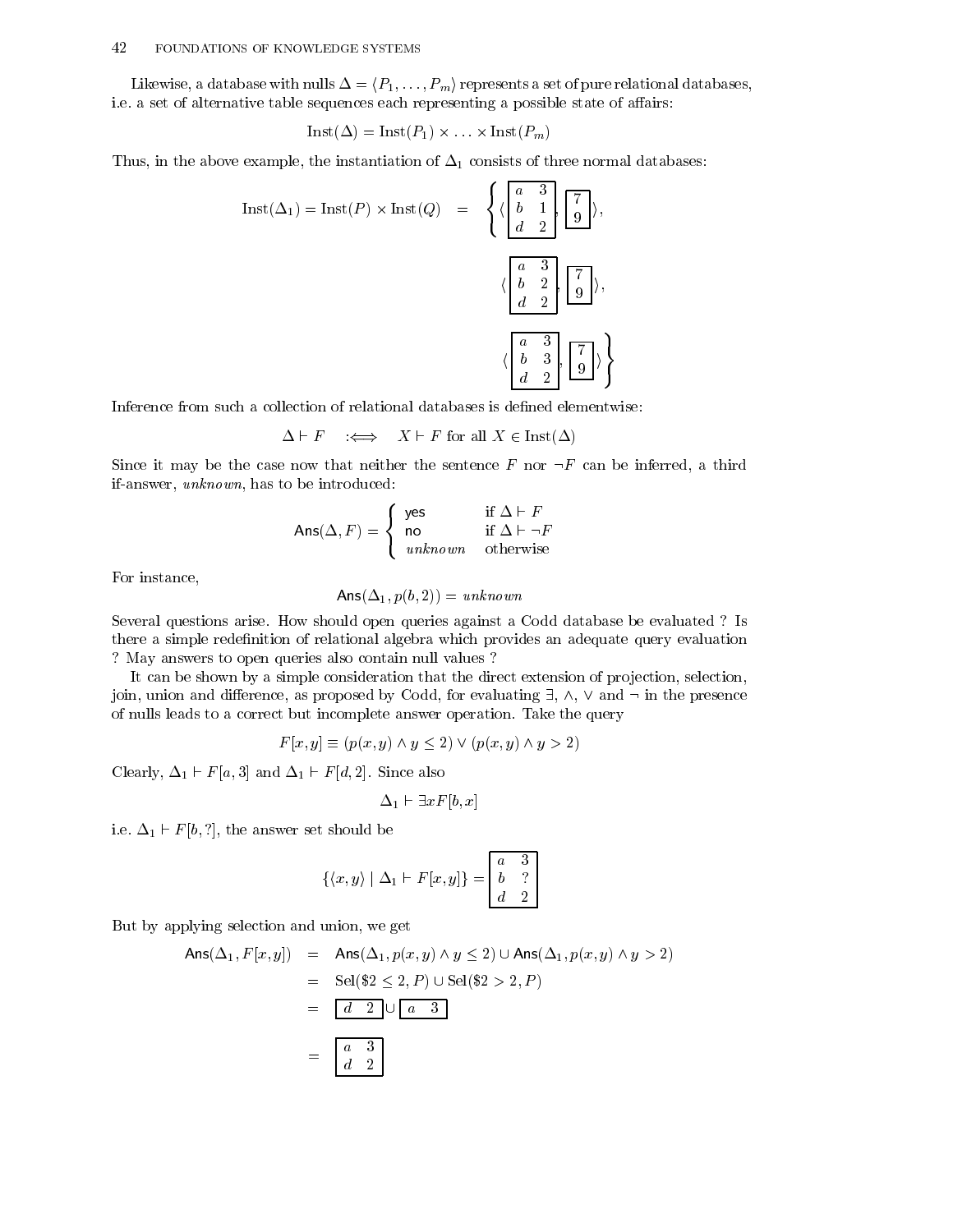Mainly because of this incompleteness, there has been much criticism of Codd's null value proposal. This criticism seems to overlook the nature of the problem: there is no simple adequate treatment of incomplete information. And there is no escape from dealing with Codd null values. They are there  $-$  in our cognitive practice, and in any practical information system.

#### 2.10.2 The Null Value INAPPLICABLE

There is yet another type of null value needed in practice, namely *'attribute inapplicable'*. This inapplicability null is used as a special symbol to indicate for some tuple that the respective attribute has no meaning for it. For instance, if someone has no telephone, this is expressed by the null value inapplicable, as opposed to the case where someone's telephone number is not available which is expressed by the null value unknown. The logical semantics of inapplicable is much simpler than that of unknown. All terms and formulas that refer to the null value *inapplicable* are evaluated to *undefined*. Notice that in principle one can avoid the use of the inapplicable null value by designing the database schema in such a way that attributes are always applicable. This may require an appropriate vertical decomposition of certain entity tables.

#### 2.10.3 Null Values in SQL

In SQL89 and SQL92, null values are assigned automatically by the system whenever a new tuple is inserted without providing values for all attributes. This can be avoided for specific attributes by declaring the column constraint NOT NULL for them in the table schema, leading to the rejection of incompletely specied new tuples. Null values are not allowed in attributes participating in a primary key.

Null values in SQL89 and SQL92 are used ambiguously for unknown, inapplicable, and undefined. Various inconsistencies and differences in query evaluation between different  $SQL$ database systems result from this built-in ambiguity. In SQL3, there will be different types of null values in order to distinguish between these different meanings.

# 2.11 A RELATIONAL DATABASE WITHOUT NULLS REPRESENTS A HERBRAND  $\vert$  **INTERPRETATION**  $\vert$  pure  $\lambda$ ogic

A relational database  $\Delta : \Sigma$  without null values can be viewed as a finite Herbrand interpretation  $\mathcal{I}_\Delta$  of the formal language  $L_\Sigma$ , such that  $\mathcal{I}_\Delta$  is a model of the propositional representation of  $\Delta$  in the sense of predicate calculus. The notions of a Herbrand interpretation and a satisfaction (or model) relation are defined in Appendix A.

#### 2.11.1 The Language  $L_{\Sigma}$

A database schema  $\Sigma = \langle \langle p_1, \ldots, p_m \rangle, IC \rangle$  defines a predicate logic signature  $\langle Const_\Sigma, Pred_\Sigma \rangle$ without function symbols, consisting of a set of predicate symbols

$$
\operatorname{Pred}_{\Sigma} = \{p_1, \ldots, p_m\}
$$

with associated arities, and a set of constant symbols Const $\Sigma = D_{\Sigma}$  where constants are identified with the values of the formal domain  $D_{\Sigma}$ .

The predicate logic language  $L_{\Sigma} = L(\Sigma; \neg, \wedge, \vee, \supset \exists, \forall)$  based on this signature is defined in the usual way (see 2.3.1).

#### 2.11.2 The Interpretation  $\mathcal{I}_{\Delta}$

A database  $\Delta : \Sigma$  defines an interpretation  $\mathcal{I}_{\Delta}$  of the language  $L_{\Sigma}$ .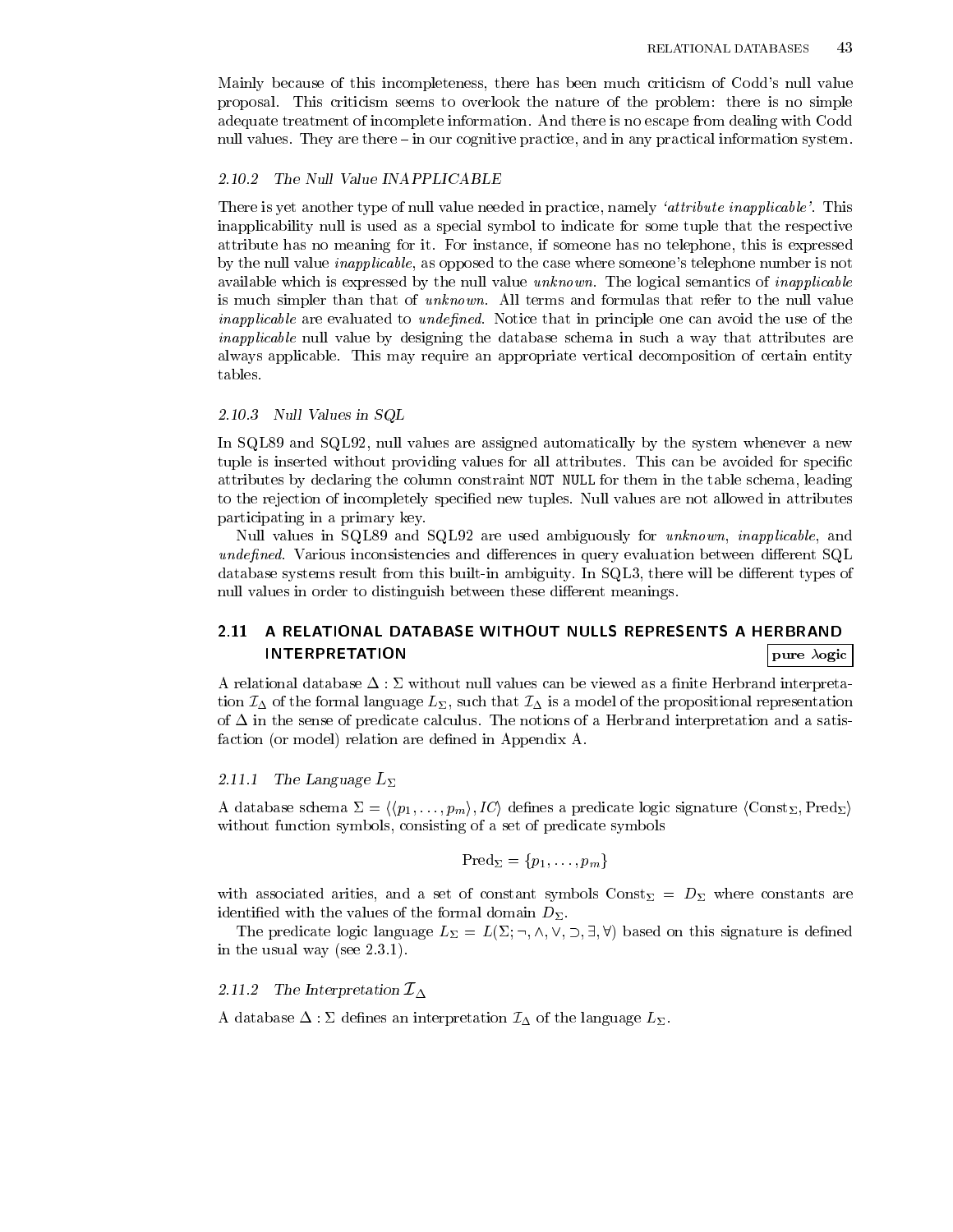#### 44 FOUNDATIONS OF KNOWLEDGE SYSTEMS

1. The universe of  $\mathcal{I}_{\Delta}$  is equal to the formal domain  $D_{\Sigma}$  of  $\Delta$ , i.e. it is identified with the set of constant symbols:

$$
U_{\mathcal{I}_\Delta} = D_\Sigma = \textrm{Const}_\Sigma
$$

This means that, unlike in the standard model-theoretic semantics of predicate logic, there is no distinction between domain values and constant symbols in the semantics of databases and knowledge systems.

2. Constant symbols are interpreted by themselves, that is,

$$
{\cal I}_\Delta(c)=c
$$

for all  $c \in$  Consts.

3. Predicate symbols  $p_i$  are interpreted by their extension  $P_i$  contained in  $\Delta$ :

$$
\mathcal{I}_\Delta(p_i)=P_i
$$

for  $i = 1, \ldots, m$ .

Thus, the satisfaction of atomic sentences is obtained by

$$
\mathcal{I}_{\Delta} \models p(c_1, \ldots, c_n) \quad \Longleftrightarrow \quad \langle \mathcal{I}_{\Delta}(c_1), \ldots, \mathcal{I}_{\Delta}(c_n) \rangle \in \mathcal{I}_{\Delta}(p) \n \Longleftrightarrow \quad \langle c_1, \ldots, c_n \rangle \in P
$$

The interpretation  $\mathcal{I}_{\Delta}$  is a model of the propositional representation of  $\Delta$ :

$$
\mathcal{I}_\Delta\models X_\Delta
$$

In fact,  $\mathcal{I}_{\Delta}$  is the least Herbrand model of  $X_{\Delta}$ , and a sentence F can be inferred from  $X_{\Delta}$  iff<br>it is satisfied by  $\mathcal{I}_{\Delta}$ :<br> $X_{\Delta} \vdash F \Longleftrightarrow \mathcal{I}_{\Delta} \models F$ 

$$
X_{\Delta} \vdash F \Longleftrightarrow \mathcal{I}_{\Delta} \models F
$$

#### 2.12 REITER'S DATABASE COMPLETION THEORY  $|$  pure  $\lambda$ ogic

An interesting question arises: which sentences have to be added to the propositional representation  $X_{\Delta}$  in order to get the same sentences satisfied by  $\mathcal{I}_{\Delta}$  (and inferable from  $X_{\Delta}$ ) also as valid conclusions by means of classical 2-valued entailment  $\models_2$ , i.e. for which set  $\Gamma_{\Delta}$  of sentences the following holds:

$$
X_{\Delta} \vdash F \Longleftrightarrow X_{\Delta} \cup \Gamma_{\Delta} \models_2 F
$$

Reiter, 1984, has shown that such a completion of  $X_{\Delta}$  can be achieved in three steps:

1. A set  $Comp_{\Delta}$  of **completion axioms** restricts the extension of all predicates p to  $\mathcal{I}_{\Delta}(p)$  = P. That is,  $Comp_{\Delta}$  contains for each predicate  $p \in Pred_{\Sigma}$  having the extension  $P =$  ${c_1,\ldots,c_k}$ , the sentence

$$
\forall \pmb{x}(p(\pmb{x}) \supset \pmb{x} = \pmb{c}_1 \vee \pmb{x} = \pmb{c}_2 \vee \ldots \vee \pmb{x} = \pmb{c}_k)
$$

2. A set  $UNA_{\Delta}$  of unique name axioms requires that distinct names denote distinct objects. That is, for each pair of distinct constant symbols c and c from the actual domain of  $\Delta$ ,  $UNA_{\Delta}$  contains the sentence

$$
c \neq c'
$$

3. A domain closure axiom  $DCA_{\Delta}$  requires that there are no other objects except those mentioned in  $\Delta$ :

$$
\forall x (x = c_1 \lor x = c_2 \lor \dots \lor x = c_l)
$$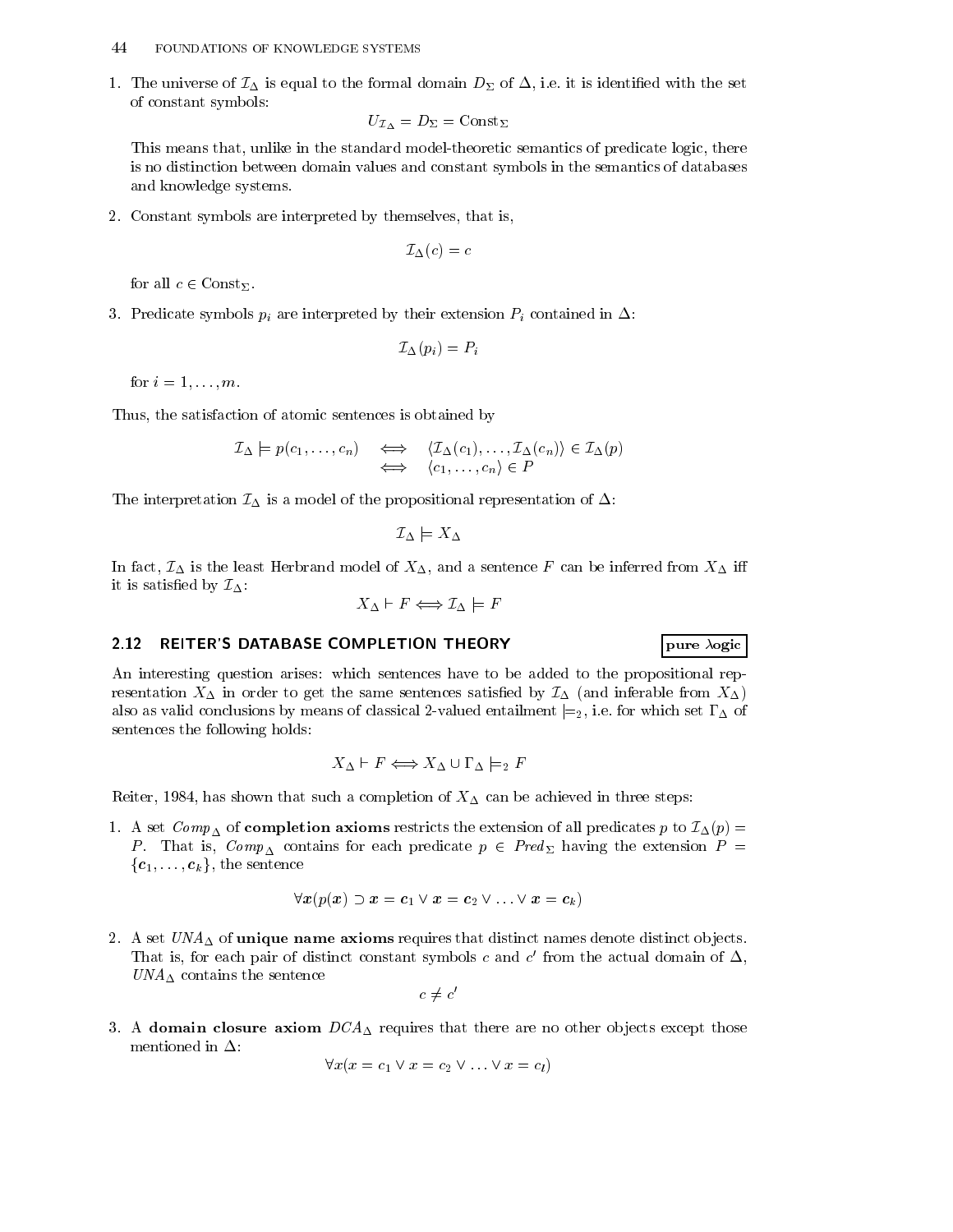where  $\{c_1,\ldots,c_l\}$  is the actual domain of  $\Delta$ , i.e. the set of all constant symbols occurring in  $\Delta$ .

It is easy to see that the completion axioms together with the unique name axioms lead to the database completeness assumption (see 2.5.4):

$$
X_\Delta \cup \textit{Comp}_\Delta \cup \textit{UNA}_\Delta \models_2 \neg p(\textbf{c}) \quad \Longleftrightarrow \quad \textbf{c} \not\in P
$$

The effect of the unique name axioms and the domain closure axiom is that only finite Herbrand interpretations whose universe is the actual domain of  $\Delta$  are accepted as models since  $\Gamma_{\Delta}$  can only be satised by such interpretations. As a consequence of the domain closure axiom, universally quantified sentences are already entailed if they are satisfied by  $\mathcal{I}_{\Delta}$ . However, the underlying assumption that there are no other ob jects except those mentioned in the database is rather questionable (clearly, new objects are dynamically included in the actual domain of a database as soon as they become known to it).

We illustrate Reiter's completion theory with an example. For the database  $\Delta : \Sigma = \langle P : P \rangle$  $p, Q : q$  with the tables

$$
P = \begin{bmatrix} 1 \\ 2 \end{bmatrix} \quad Q = \begin{bmatrix} c & d \end{bmatrix}
$$

the propositional representation is  $A_\Delta = \{p(1), p(2), q(c, a)\}\;$  and

itional representation is 
$$
X_{\Delta} = \{p(1), p(2), q(c, d)\}\)
$$
 and  
\n
$$
Comp_{\Delta} = \{ \forall x(p(x) \supset x = 1 \lor x = 2), \forall x, y(q(x, y) \supset \langle x, y \rangle = \langle c, d \rangle) \}
$$
\n
$$
UNA_{\Delta} = \{1 \neq 2, 1 \neq c, 1 \neq d, 2 \neq c, 2 \neq d, c \neq d \}
$$
\n
$$
DCA_{\Delta} = \forall x(x = 1 \lor x = 2 \lor x = c \lor x = d)
$$

Clearly:  $\mathcal{I}_{\Delta} \models \neg p(c)$ , and also  $X_{\Delta} \vdash \neg p(c)$ . But  $X_{\Delta} \not\models_2 \neg p(c)$ . To see this, consider the interpretation  $\mathcal{I}_1 = \{p(1), p(2), p(c), q(c, d)\}\$  which is a model of  $X_\Delta$  but does not satisfy  $\neg p(c)$ . Since it violates the completion axiom for p, the interpretation  $\mathcal{I}_1$  is no model of the completion  $\Gamma_{\Delta}$ . As desired,<br> $X_{\Delta} \cup Comp_{\Delta} \cup UNA_{\Delta} \cup \{DCA_{\Delta}\} \models_2 \neg p(c)$  $\Gamma_{\Delta}$ . As desired,

# 2.13 DATABASE INFERENCE AS PREFERENTIAL ENTAILMENT BASED ON MINIMAL MODELS  $\vert$  pure  $\lambda$  ogic

Inference in relational databases corresponds to preferential entailment based on minimal models (see the Appendix A.2 for the notion of minimal models). Relational databases, being finite sets of tables the rows of which represent atomic sentences, are viewed as finite models in database theory (see, e.g., Abiteboul et al., 1995). On this account, answering a query  $F$  in a database  $\Delta$  is rather based on the model relation,  $\mathcal{I}_{\Delta} \models F$ , where  $\mathcal{I}_{\Delta}$  is the finite interpretation corresponding to  $\Delta$ , and not on an inference relation. However, especially with respect to the generalization of relational databases (e.g. in order to allow for incomplete information such as null values), it seems to be more adequate to regard a relational database as a set of sentences  $X_{\Delta}$ , and to define query answering on the basis of the natural inference relation  $\vdash$  which captures preferential entailment based on the unique minimal model of  $X_{\Delta}$ . Inference in relational databases is not correct with respect to standard logical entailment  $(=_2)$ , but rather with respect to the minimal entailment relation  $\left(\equiv_{m}\right)$  of semi-partial logic, the strong-negation-free fragment of partial logic.

Since negation in relational databases does not behave like classical negation (expressing falsity) but rather like weak negation (expressing non-truth) in semi-partial logic, we adopt partial logic as a general logical framework for database semantics. Unlike classical logic, partial logic has a natural notion of information order among interpretations since it allows to distinguish between falsity and non-truth. This notion, and the related notion of a minimal model, are essential for the semantics of databases and knowledge bases.

In the logic programming literature, the notions of an information order and a minimal model have also been defined in the framework of classical 2-valued logic by treating falsity and truth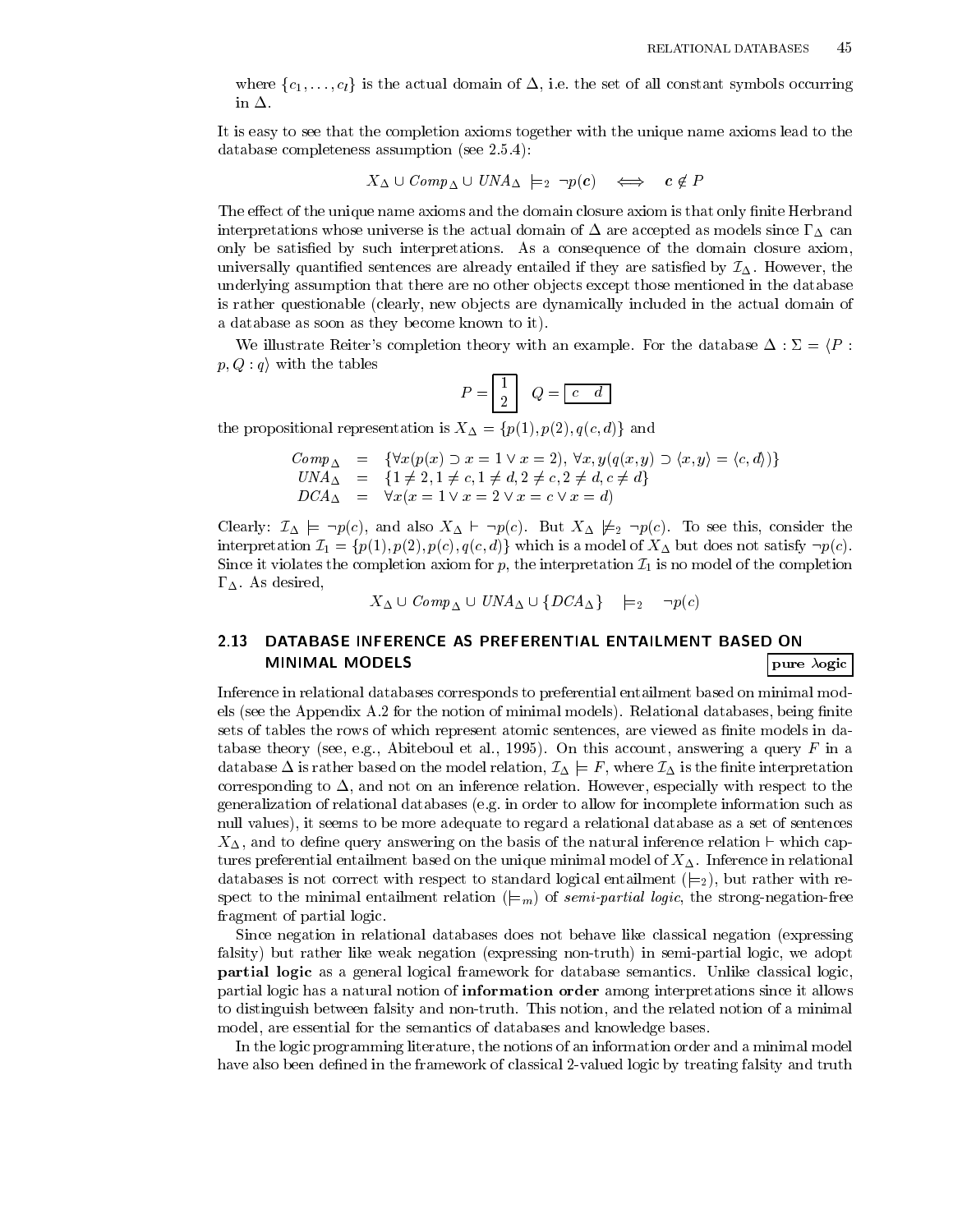asymmetrically. This approach ignores the fact that there is no philosophical justification for such an asymmetry in classical logic. In fact, it even contradicts the philosophical and model-theoretic principles of classical logic as dened in the works of Frege and Tarski.

Apparently, in the fields of logic programming and artificial intelligence, classical logic is sometimes confused with semi-partial logic, and falsity is confused with non-truth. Since the entailment relation of semi-partial logic is isomorphic to that of classical logic (see Appendix A), this confusion does not lead to any difficulties in the formalism itself. But it may block researchers in getting a clear conceptual view of databases in accordance with basic intuitions derived from practical experience.

**Observation 2.6** Let X be (the propositional representation of) a relational database. Then, for any if-query  $F$ ,

$$
X \vdash F \Longleftrightarrow X^* \models_m F^*
$$

where  $F^*$  denotes the translation replacing the classical negation symbol  $\neg$  by the weak negation symbol  $\sim$ , and  $\models_m$  denotes minimal entailment in semi-partial logic (see Section A.2).

Although relational databases represent a ma jor breakthrough in the history of information processing, they still have a number of deficiencies calling for extensions and improvements. This concerns, in particular, the problems of entity identity and of complex-valued attributes and attribute functions. Also, as a requirement from conceptual modeling, the subclass (and inheritance) relationship between entity types should be supported. Furthermore, practical applications require base type extensibility and support for large data objects. And finally, for incorporating more semantics into databases and for knowledge management the support of rules is required. For expressing procedural knowledge in the database schema independently of specific application programs, the concept of *reaction rules* has to be supported. For representing terminological and heuristic knowledge, there should be support for deduction rules.

Besides these general purpose issues, there are several special purpose extensions of relational databases that are required to handle *qualifications* (such as valid time, security and reliability) and various forms of incompleteness (such as incomplete predicates and disjunctive information).

### 2.14.1 General Purpose Extensions

Adequate Support for Standard Names. In SQL92 databases, entities are identied with the help of primary keys. This requires that for any entity table, one of its keys is designated as primary and used as the standard name of the entities represented by the rows of that table. There are, however, cases where no natural key is available at all, and therefore an artificial primary key has to be introduced. Even more troublesome is the problem that an attribute participating in a primary key is, like any other attribute, modiable. If such an attribute is, for some reason, modied, this leads to a change of the entity identity which is clearly undesirable. A standard name should be a unique identifier which is associated with an entity throughout its entire life cycle implying that it must be immutable.

Complex-Valued Attributes. For simplicity, Codd has banned complex-valued attributes from the relational database model (this requirement has been called `1. normal form'). Since in practice, many attributes have complex values, such as sets or tuples, this restriction leads to rather unnatural representations.

Attribute Functions. There are attributes whose values are not explicitly stored in the database but rather have to be computed in some way. These virtual attributes are associated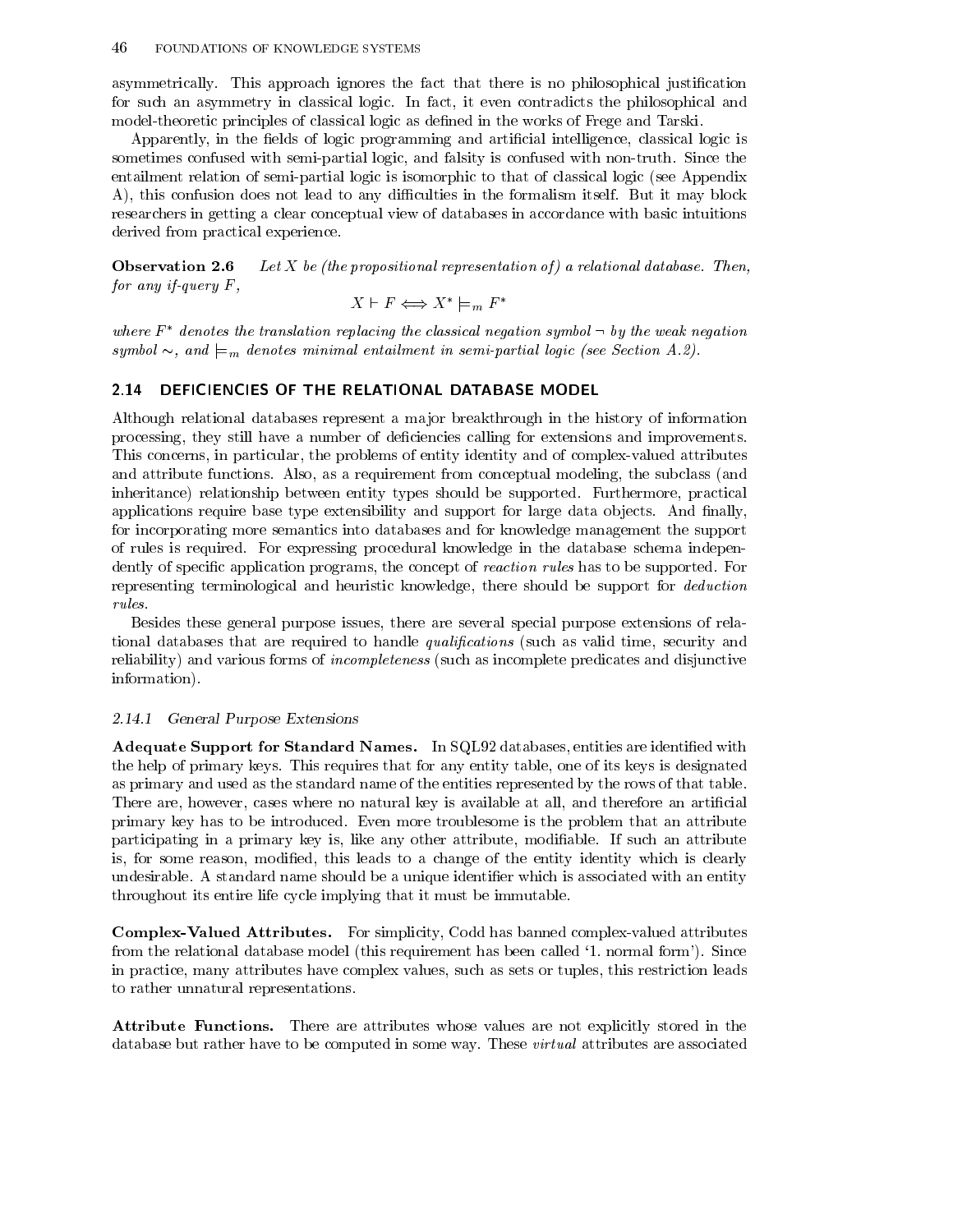with a specific function that is invoked whenever their value is queried. Relational databases, and SQL92, do not provide any means to define attribute functions.

Subclass Hierarchy and Inheritance. In the conceptual model of an application domain, one often obtains hierarchical subclass relationships between entity types. Such a subclass relationship implies that entities of the subclass inherit all attributes from the superclass entities by means of subtyping. However, this mechanism is not supported in relational databases.

User-Defined Types and Large Objects. Since much of the information processed by human beings is of an audio-visual nature, there is a growing tendency to include pictures, sound samples and videos in the characterization of entities. Also, advanced software applications create and manipulate complex documents such as spreadsheets, project plans or hypertext documents, which may have to be included in the characterization of entities as well. So, there is a need for special attributes associated with user-dened data types of arbitrary length that can be queried with the help of user-defined functions and predicates. The BLOB ('binary large object') data type offered by most commercial database systems is only an ad-hoc solution to this problem, since it is not well-integrated with the other data types in the query language

Reaction Rules. SQL databases support a restricted form of reaction rules, called triggers. Triggers are bound to update events. Depending on some condition on the database state, they may lead to an update action and to system-specic procedure calls. In Chapter 4, we propose a general form of reaction rules which can be used to specify the communication in multidatabases and, more generally, the interoperation between *cooperative knowledge bases*.

**Deduction Rules.** Deduction rules may be used for defining intensional predicates and for representing heuristic knowledge. Intensional predicates express properties of, and relationships between, entities on the basis of other (intensional and extensional) predicates. Heuristic knowledge is typically represented in the form of default rules which are most naturally expressed using the weak and strong negation from partial logic. While relational databases allow to define non-recursive intensional predicates with the help of views, they do not support default rules or any other form of heuristic knowledge.

#### 2.14.2 Special Purpose Extensions

We list a number of special purpose extensions of relational databases.

Valid Time and Belief Time. In certain applications, it is essential to deal with temporally qualied information. This includes both the time span during which a sentence (or piece of information) is valid, and the time span during which a sentence is believed and recorded in the database. The addition of valid time and belief time requires special query capabilities which cannot be achieved by using the temporal data types of SQL92.

Spatial and Geographic Information. Spatial information is related to geometric concepts like points, lines, rectangles, polygons, surfaces, and volumes. Spatial database systems include direct support of these concepts. They are used for realizing *geographic information* systems.

Incomplete Predicates. There are domain predicates, especially in empirical domains, for which the database completeness assumption is not justified. For these incomplete predicates the falsity extension is not simply the set-theoretic complement of the truth extension, and therefore both positive as well as negative cases have to be treated on par. An ad-hoc solution for incomplete predicates in relational databases would be to represent them in two tables: one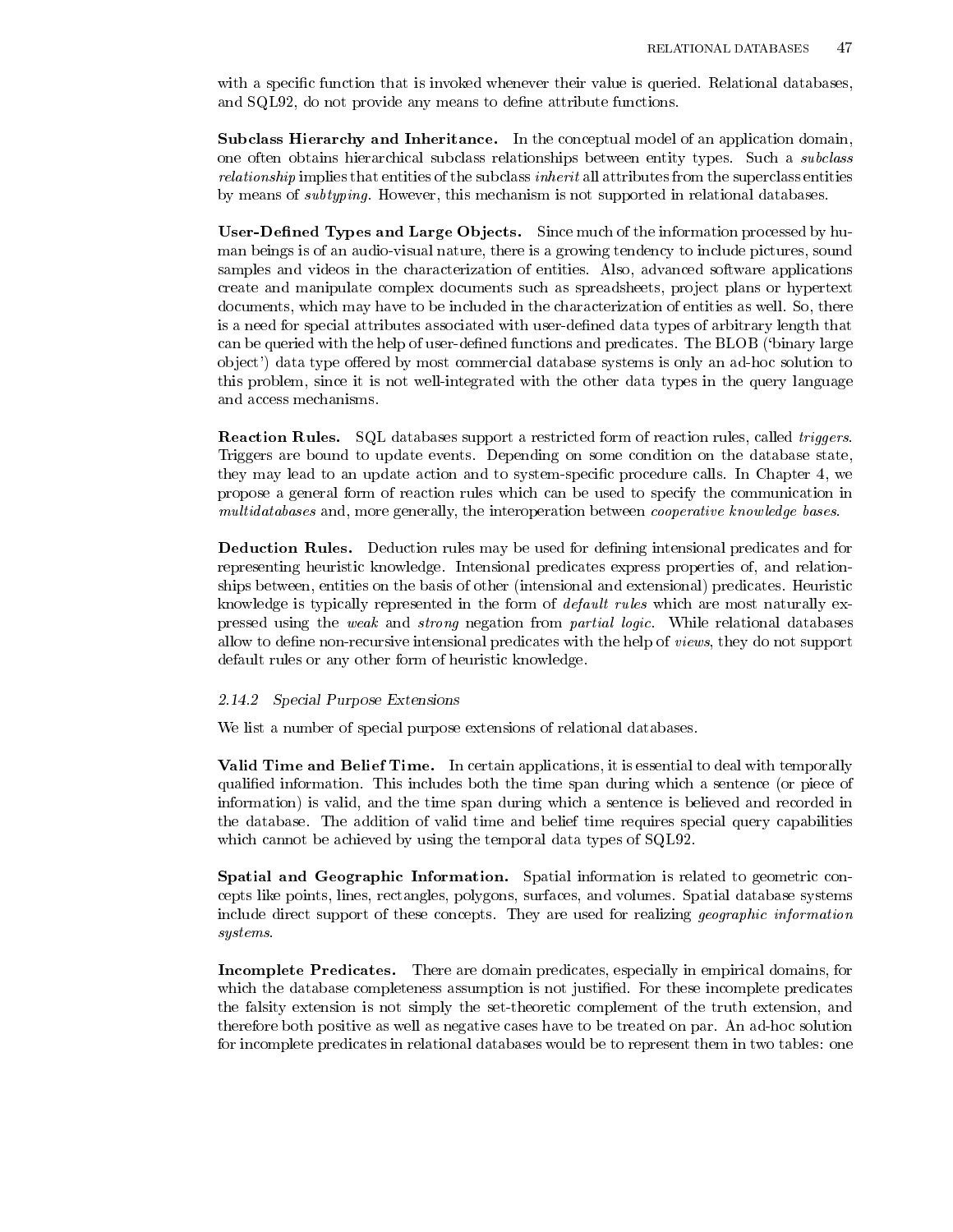### 48 FOUNDATIONS OF KNOWLEDGE SYSTEMS

for their truth and another one for their falsity extension. But there would still be no support of this concept in the query and update mechanisms.

Security. SQL databases only support security requirements at the schema level, that is, user-specific access restrictions can be defined for entire tables or for sensitive columns which are then non-modiable or non-observable for unauthorized users. In practice, these possibilities are not sufficient to protect confidential information. Rather, one needs contents-based access restrictions preventing unauthorized users to query or update sensitive tuples of a table.

Uncertainty and Reliability. There are domains where information is typically uncertain, or where the information sources are not completely reliable. In these cases, it is necessary to assign degrees of uncertainty to new pieces of information, or to label them with their source which may be associated with a degree of reliability.

Disjunctive Information. The most difficult extension of databases and knowledge bases concerns the integration of disjunctive information. While the kind of incompleteness created by disjunctive information is an important characteristic of commonsense knowledge representation and reasoning, theoretical investigations have not succeeded yet in establishing convincing semantics and efficient computation methods for storing and retrieving disjunctive information. Questions about the right semantics arise when disjunctive information is combined with negation (on the basis of the database completeness assumption) and rules. Efficiency problems arise from the combinatorial explosion created by disjunctive information.

## 2.15 SUMMARY

The system of relational databases represents the most fundamental case of a knowledge system. Consisting of elementary-valued tables, a relational database is restricted to atomic sentences. More complex tables and more complex sentences, such as negated, disjunctive or qualied sentences, which are needed to represent various forms of incomplete and qualified information, are not admitted. They require specific extensions of relational databases leading to objectrelational, temporal, fuzzy, deductive, and other advanced database and knowledge systems.

### $2.16$ **FURTHER READING**

Classical text books on the relational database model are Date, 1986; Ullman, 1988; Ullman, 1989; Korth and Silberschatz, 1991. An in-depth presentation of database theory, focusing on dependency theory and on issues of expressive power and complexity, is Abiteboul et al., 1995.

### 2.17 EXERCISES

2.17.1 A Further Example: The Library Database

Let

 $\Delta_{\text{Lib}}$  =  $\langle Book : b, \, \textit{EditedBook} : eb, \, \textit{AuthoredBook} : ab,$  $Client : \text{cli}, \; IsLentOutTo : \text{ilt}$ 

be a relational database with the following tables:

| BOOK  |                    |      | <b>IsLentOutTo</b> |        |          |
|-------|--------------------|------|--------------------|--------|----------|
| InvNo | Title              | Year | InvNo              | Name   | Date     |
| 880   | Vivid Logic        | 1994 | 880                | Wagner | 2.12.96  |
| 988   | Formal Methods     | 1995 |                    |        |          |
| 284   | Intentionality     | 1983 | 988                | Fisher | 15.11.96 |
| 921   | In Contradiction   | 1987 | 284                | Kim    | 1.4.95   |
| 903   | <b>Brainstorms</b> | 1978 | 903                | Wagner | 20.9.96  |
|       |                    | 1993 | 926                | Simon  | 12.10.96 |
| 926   | Sofie's World      |      |                    |        |          |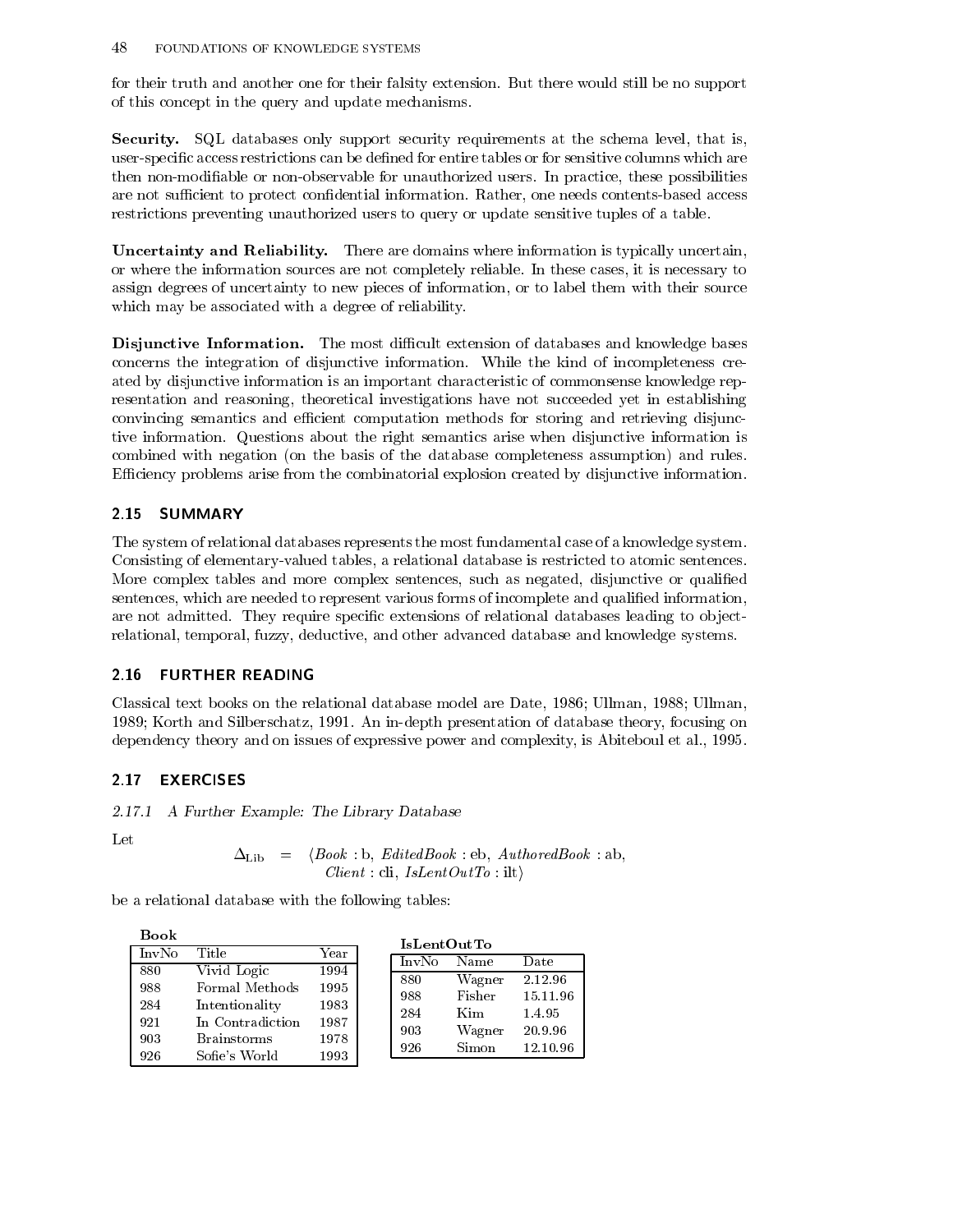Simon student

| <b>EditedBook</b> |         | <b>Authored Book</b> |        | <b>Client</b> |      |        |          |  |
|-------------------|---------|----------------------|--------|---------------|------|--------|----------|--|
| InvNo<br>Editor   |         | InvNo                | Author |               | Name | State  |          |  |
|                   |         |                      |        |               |      | Fisher | student  |  |
| 988               | Bowen   |                      | 880    | Wagner        |      |        |          |  |
| 921               | Priest  |                      | 284    | Searle        |      | Wagner | lecturer |  |
|                   |         |                      |        |               |      | Kim    | student  |  |
| 903               | Dennett |                      | 926    | Gaarder       |      | Simon  | student  |  |

Let  $X_{\text{Lib}}$  be the propositional representation of  $\Delta_{\text{Lib}}$ .

**Problem 2-1.** Which keys do the five library tables have?

Problem 2-2. Which inclusion dependencies are there ?

**Problem 2-3.** Define the schema of  $\Delta_{\text{Lib}}$  in SQL by means of CREATE TABLE statements including all keys and foreign key dependencies.

**Problem 2-4.** Does  $X_{\text{Lib}} \vdash \exists x \exists y (\text{ilt}(x, y, 11.11.96))$  hold ? Express this if-query in natural language.

Problem 2-5. Express the following natural language queries both as logical formulas and as SQL statements:

- 1. Which books have already been in the library before 1990 ?
- 2. Which edited books have been added to the library after 1990 ?
- 3. Which books are currently not lent out ?
- 4. List all students who have borrowed an edited book.
- 5. Are there books that are neither authored nor edited ?
- 6. Who is both an author and a client of the library ?

Problem 2-6. Compute the answers to these queries by means of relational algebra operations:

$$
Ans(X_{\text{Lib}},Query) = ?
$$

 $P$  -7. Are the following formulas evaluation  $P$  ,  $P$  ,  $P$  ,  $P$  ,  $P$  ,  $P$  ,  $P$  ,  $P$  ,  $P$  ,  $P$  ,  $P$  ,  $P$  ,  $P$  ,  $P$  ,  $P$  ,  $P$  ,  $P$  ,  $P$  ,  $P$  ,  $P$  ,  $P$  ,  $P$  ,  $P$  ,  $P$  ,  $P$  ,  $P$  ,  $P$  ,  $P$  ,  $P$  , **Problem 2-7.** Are the following formulas of<br>1.  $\exists x(b(x, y, 1991)) \lor \exists x(b(x, y, 1992))$ 

- 
- 2. eb $(x, \text{Bowen}) \vee \text{ab}(y, \text{Bowen})$
- 2. eb(x, Bowen)  $\lor$  ab(y, Bowen)<br>3.  $\exists x(b(x, y, z)) \land \neg \text{ilt}(x, \text{Wagner}, 11.11.96)$ ) 3.  $\exists x(b(x, y, z)) \land \neg \text{ilt}(x, \text{Wagner}, 11.11)$ <br>4. cli(x, lecturer)  $\land \neg \exists y(\text{ab}(y, x))$
- 

Problem 2-8. Express the following integrity constraints as logical sentences:

- 1. A book cannot be lent out before its year of appearance.
- 2. Only lecturers are entitled to borrow more than one book.

**Problem 2-9.** How can you express the if-query  $\exists x \exists y(\text{ilt}(x, y, 11.11.96))$  in SQL such that the result is 'yes' or 'no' ? Notice that SQL allows statements of the form SELECT 'yes' AS Answer FROM ... WHERE ...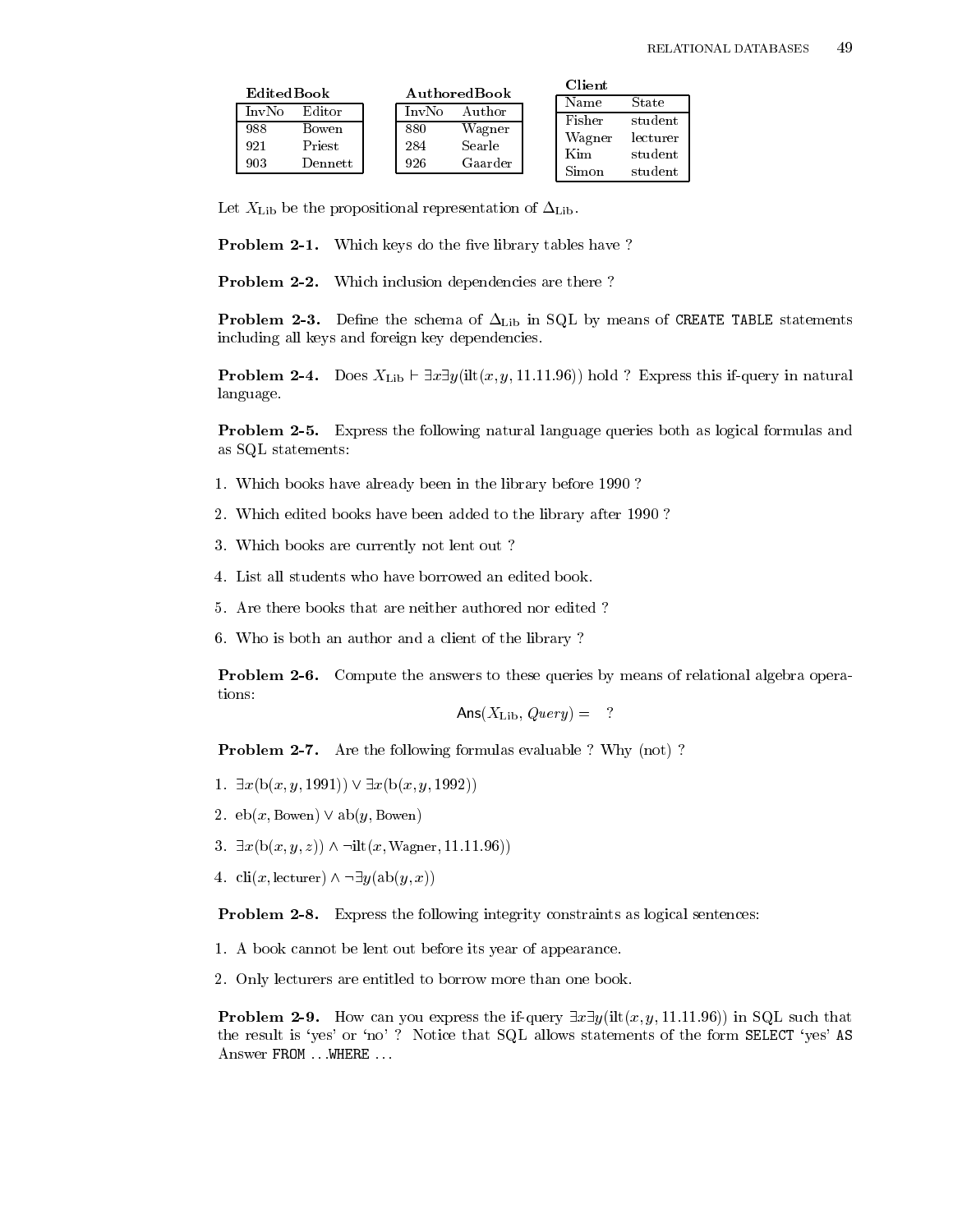### 50 FOUNDATIONS OF KNOWLEDGE SYSTEMS

### 2.17.2 Database Completion

**Problem 2-10.** Let  $X_{\Delta} = \{q(d), p(c, 1), p(d, 2)\}\$ . Formulate  $Comp_{\Delta}$ ,  $UNA_{\Delta}$  and  $DCA_{\Delta}$ .

Problem 2-11. Prove by induction that for each relational database X, and for each if-query **Problem 2-11.** Prove by induction that for each relational  $F$  in the language of  $X$ , either  $X \vdash F$  or  $X \vdash \neg F$ .

### 2.17.3 Miscellaneous

Problem 2-12. Prove by induction on the complexity of formulas that all conjunctive queries are satisfiable: if  $F$  is a conjunctive if-query, there exists a database instance  $X$  such that

 $X \vdash F$ ,

and correspondingly, if  $G$  is an open conjunctive query, there exists a database instance  $X$  such that

Ans $(X, G) \neq \emptyset$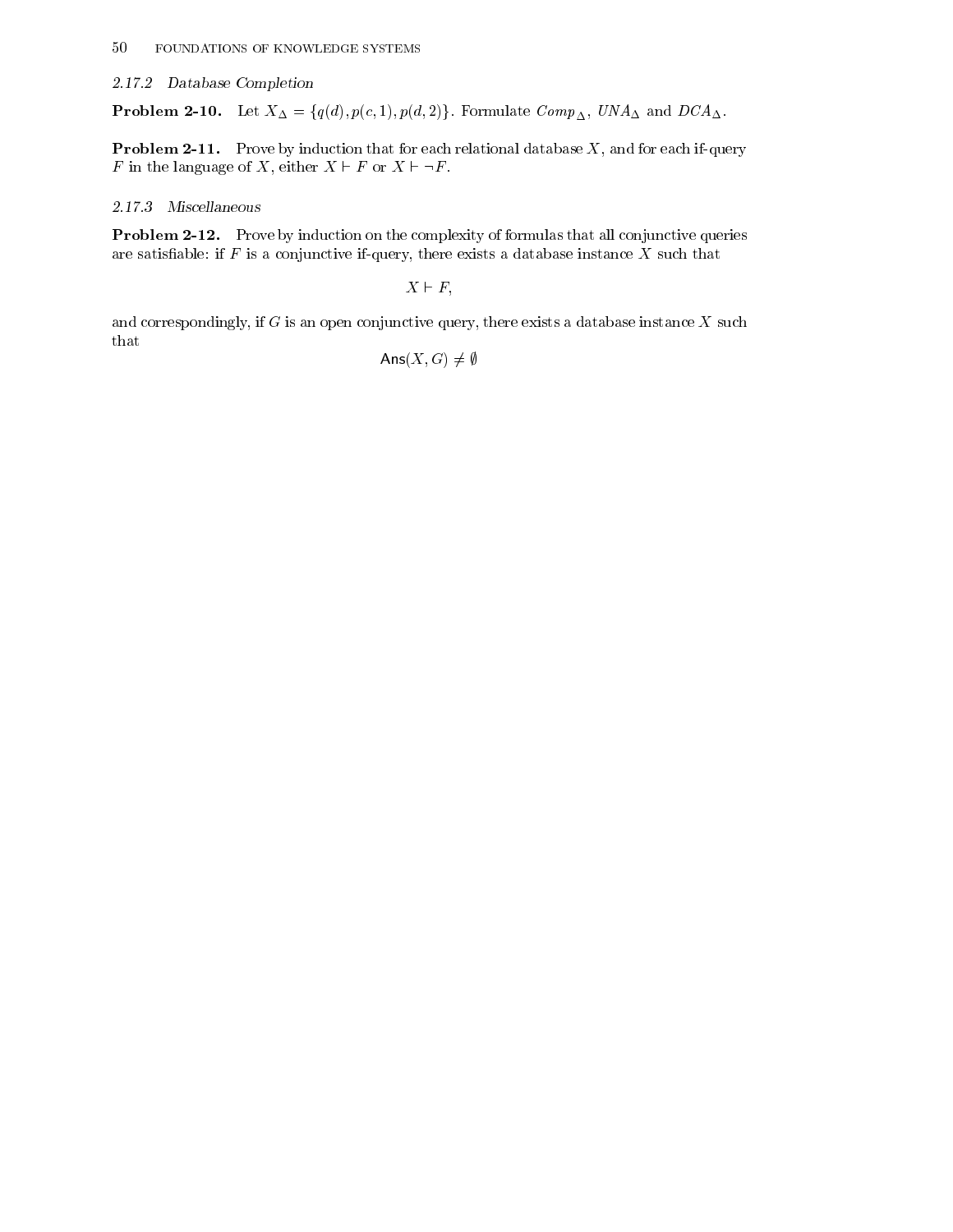### Notes

1. Keys should not be confused with indices which are a purely technical device used for sorting and fast secondary storage access.

2. In the database literature, the actual domain of a database is also called its 'active' domain.

3. Other SQL statements (not beginning with SELECT) do not correspond to queries but to update or to schema definition commands.

4. The classical connective ' $\supset'$  is called 'material implication' in order to distinguish it from genuine implications in intuitionistic and other intensional logics. Genuine implications are not truth-functional and cannot be defined by other connectives. They are conceptually and computationally highly complex operations and therefore usually not included in knowledge systems.

5. Open queries are sometimes called wh-queries since in natural language they are formed by means of the interrogatives who, what, when, where.

6. This requirement has been called `First Normal Form'. It is nowadays questioned as unnecessarily restrictive, sometimes leading to unnatural and inefficient representations.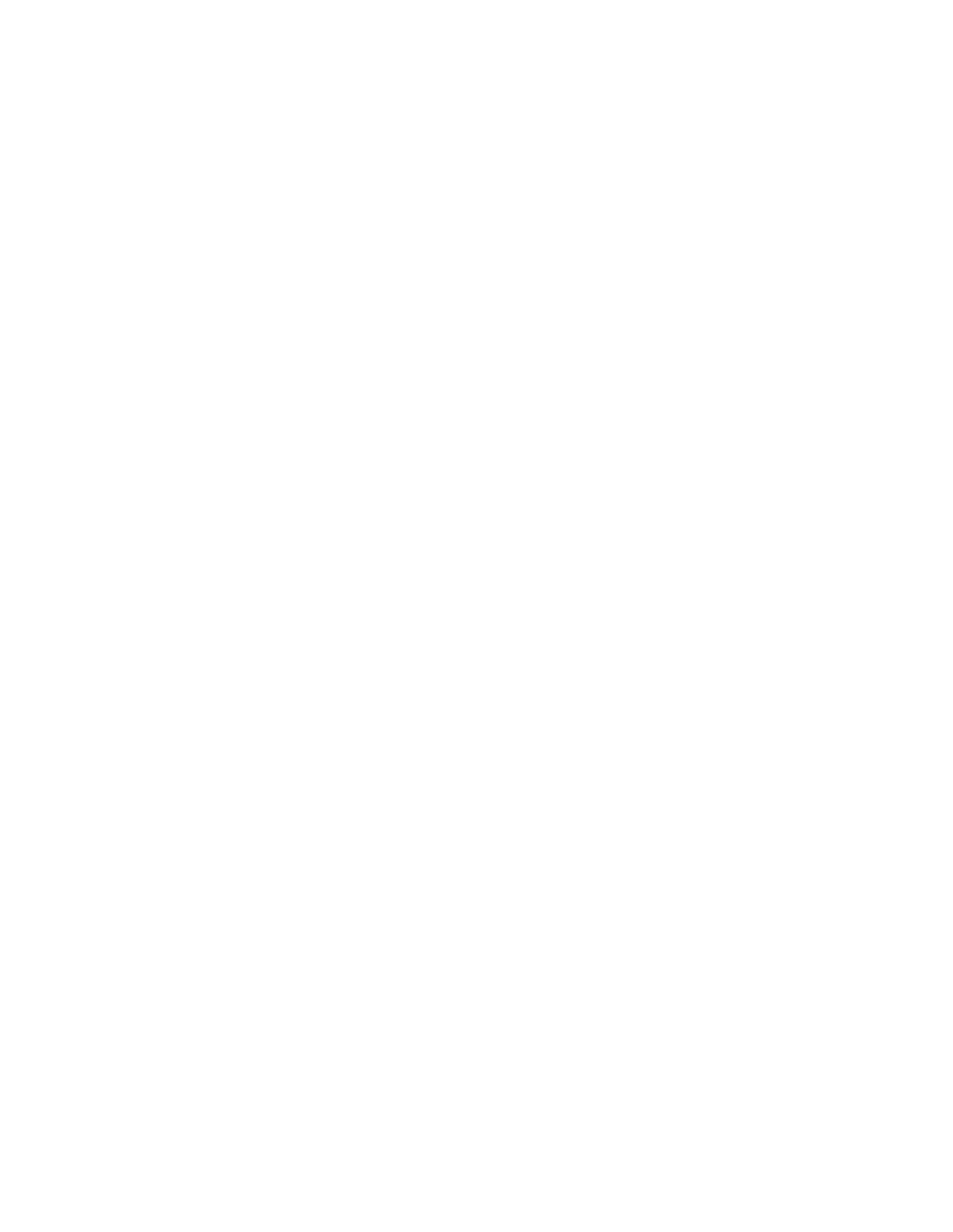# **OBJECT-RELATIONAL DATABASES** <sup>3</sup> OBJECT-RELATIONAL DATABASES

Ob ject-relational databases (ORDBs) have evolved from relational databases by adding several extensions derived from conceptual modeling requirements and from object-oriented programming concepts. It is expected that the application of ORDBs will outnumber that of relational databases in the near future because they allow the seamless integration of multimedia data types and large application objects such as text documents, spreadsheets and maps, with the fundamental concept of database tables. Many ob ject-relational extensions will be included in SQL3, the successor to SQL92.

Historically, the successful application of ob ject-oriented programming languages such as Smalltalk,  $C++$  and Java, has led to the development of a number of *object-oriented database*  $(OODB)$  systems which support the storage and manipulation of *persistent objects*. These systems have been designed as programming tools to facilitate the development of ob ject-oriented application programs. However, although they are called `database systems', their emphasis is not on knowledge representation but rather on persistent object management. Any database concept which is intended as an implementation platform for information systems and knowledge representation must support tables as its basic representation concept on which query answering is based. Tables correspond to extensional predicates, and each table row corresponds to a sentence or proposition. This correspondence is a fundamental requirement for true database systems. If it is violated, like in the case of OODBs, one deals with a new notion of 'database system', and it would be less confusing to use another term instead (e.g. `persistent ob ject management system') as proposed by Kim, 1995.



Figure  $3.1$ . From  $C++$  to object-oriented databases.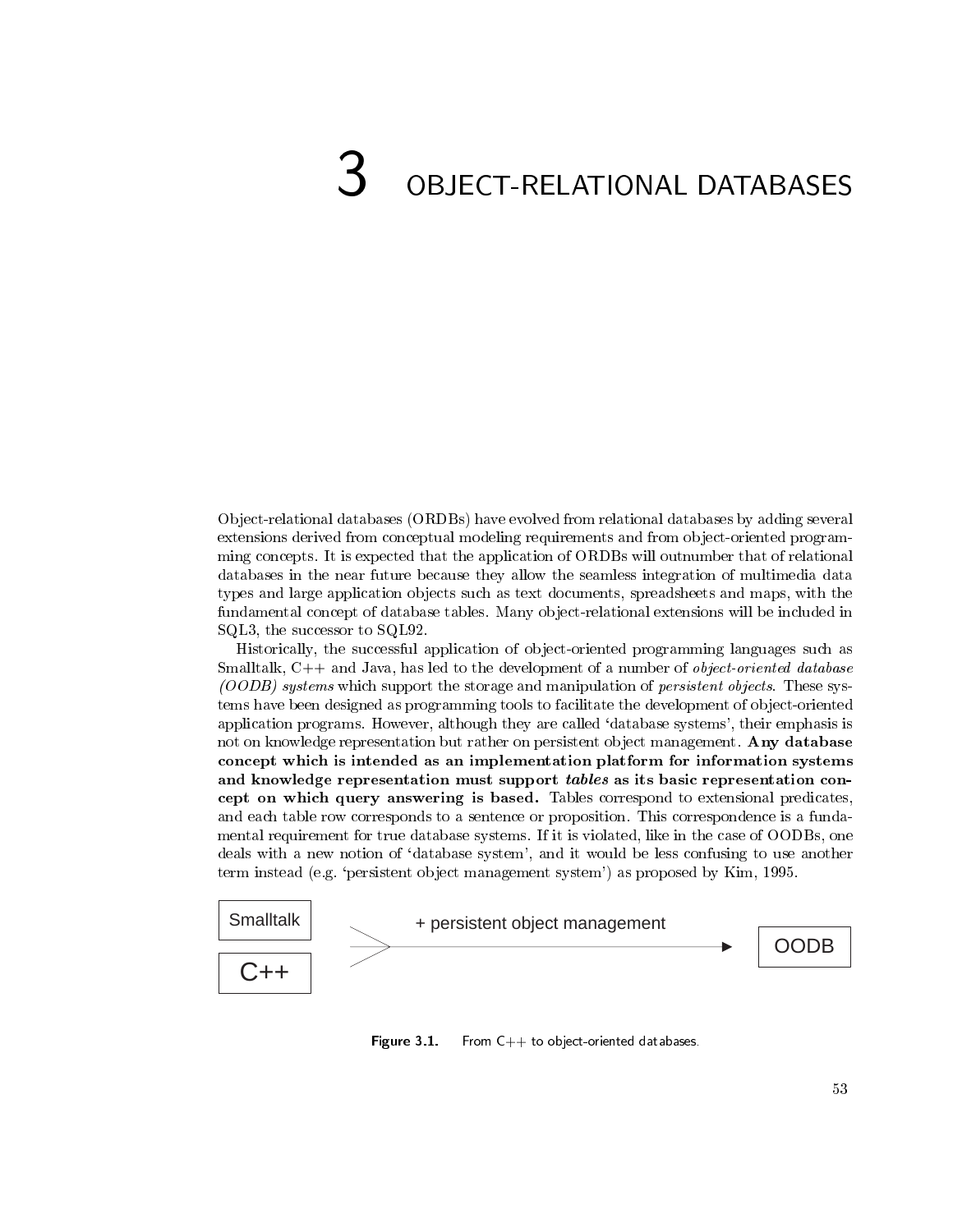### 54 FOUNDATIONS OF KNOWLEDGE SYSTEMS

One can view the evolution of relational to object-relational databases in two steps:<sup>1</sup>

- 1. The addition of *abstract data types (ADTs)* leads to ADT-relational databases consisting of complex-valued tables. ADTs include *user-defined base types* and *complex types* together with user-defined functions and type predicates, and the possibility to form a type hierarchy where a subtype of a tuple type inherits all attributes defined for it.
- 2. The addition of *object identity, object references* and the possibility to define *subtables* within an extensional *subclass hierarchy* results in object-relational databases consisting of complexvalued tables and object tables.



Figure 3.2. From relational to object-relational via ADT-relational databases.

There are two notable differences between object-relational databases and object-oriented programming:

- 1. Object IDs in ORDBs are *logical* pointers. They are not bound to a physical location (like  $C++$  pointers).
- 2. In addition to the intensional subtype hierarchy of the type system, ORDBs have an extensional subclass (or subtable) hierarchy that respects the subtype relationships dened in their type system.

### 3.1 ADT-RELATIONAL DATABASES

In ADT-relational databases, attributes may be defined over base types or complex types. Base types may be standard types (such as INTEGER and CHAR) or **user-defined types** (such as DOCUMENT and SIGNATURE). While standard types come with standard functions (such as arithmetic operations and string functions) and with standard type predicates (such as equality and comparison operators), user-defined types come with user-defined functions (e.g. for extracting the initials of a signature or the key words of a document) and user-defined type predicates (e.g. for testing the equality or similarity of two signatures). Like in object-oriented programming, *polymorphism* is needed to use (or *overload*) the same symbol (such as '=' or ' $\in$ ') for different types. Polymorphism, however, is not a conceptual issue, but rather an ergonomic one since it just allows a more natural syntax.

For simplicity, in the following exposition of ADT-relational databases, we disregard userdefined and also most built-in functions and type predicates as well as attribute functions (although they play an important role in practical query languages such as SQL).

### 3.1.1 Complex Values and Types

In addition to elementary values, ADT-relational databases allow for *complex values* formed with the help of collection operators such as  $\{c_1,\ldots,c_k\}$  for sets and  $\langle c_1,\ldots,c_l\rangle$  for tuples (or rows). Collection operators may be arbitrarily nested. Thus,

$$
\langle 3,\{5,9\},\langle a,2\rangle,d,c\rangle
$$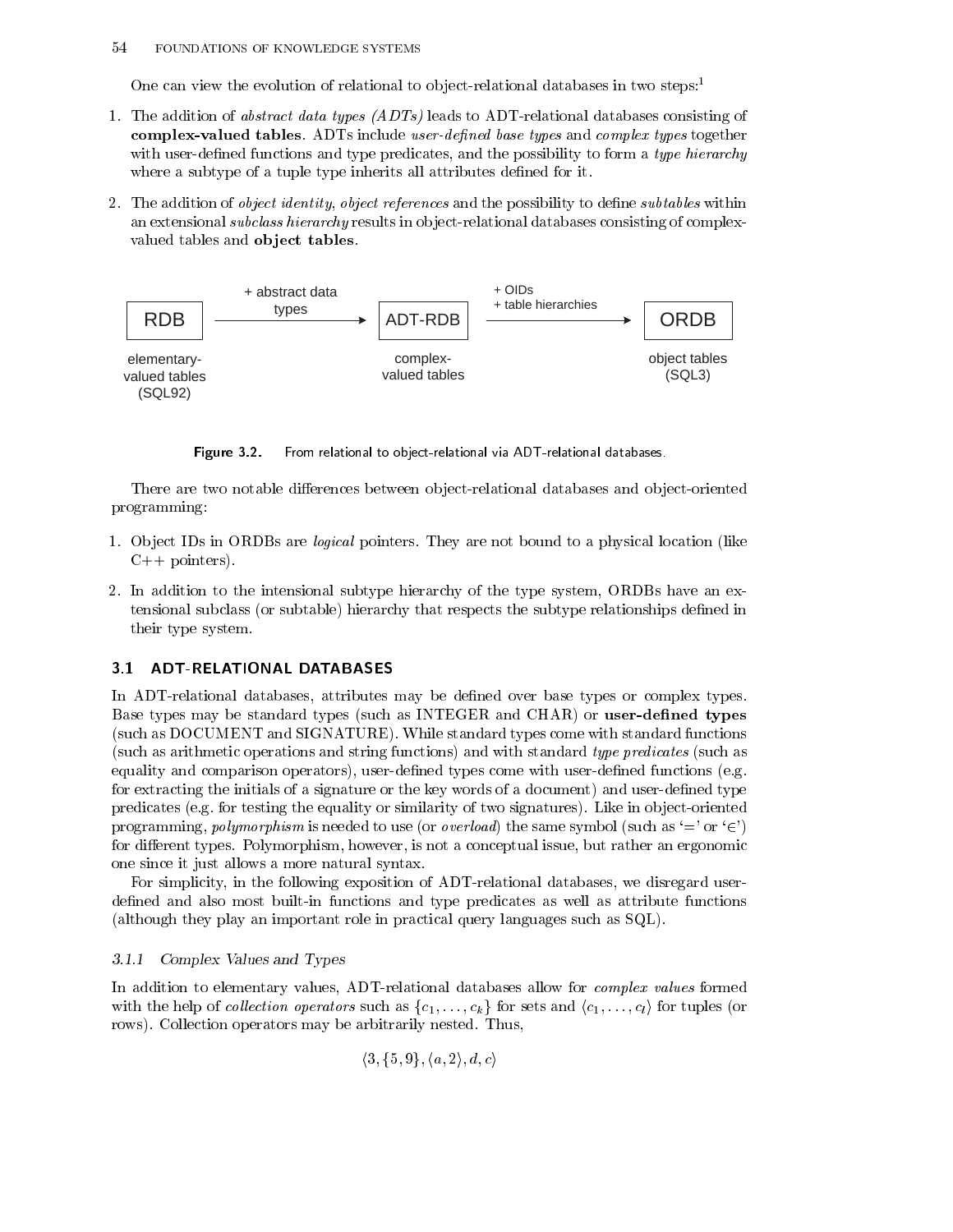is an example of a complex value. A table (as a set of tuples of the same type) is also a complex value.

We assume a finite number of base types  $T_1, T_2, T_3, \ldots$ , such as integers (INT), strings (CHAR), or SIGNATURE. Complex (or collection) types are formed with the help of collection operators such as  $\{... \}$  for set types and  $\langle... \rangle$  for tuple (or row) types. Whenever  $T, T_1, \ldots, T_k$ are types and  $A_1,\ldots,A_k$  are attribute names, then  $\{T\}$  and  $\{A_1 : T_1,\ldots,A_k : T_k\}$  are types. We sometimes omit attribute names in tuple types and write simply  $\langle T_1,\ldots,T_k\rangle$ . A named tuple type is a pair consisting of a type name T and a tuple type expression  $\langle A_1 : T_1, \ldots, A_k :$  $T_k$ ). It is also briefly denoted by  $T(A_1,\ldots,A_k)$ .

**Definition 3.1 (Subtype)** A tuple type  $\langle T_1,\ldots,T_k,\ldots,T_l\rangle$  is a subtype of  $\langle T'_1,\ldots,T'_k\rangle$  if  $T_i$ is a subtype of  $T'_i$  for  $i = 1, \ldots, k$ . Trivially, any type is a subtype of itself. A set type  $\{T\}$  is a subtype of  $\{T'\}$  if T is a subtype of T'. The subtype relationship is also denoted by  $\leq$ .

For instance, writing  $I$  for INT and  $C$  for CHAR,

$$
\langle I, \{ \langle I, C, I \rangle \}, \langle C, C \rangle, I \rangle \leq \langle I, \{ \langle I, C \rangle \}, \langle C \rangle \rangle
$$

In SQL3, we can declare the tuple type prof-type for professors as a subtype of  $emp\_type$  with the additional attribute  $\partial f \hat{h} c e$  by means of the key word UNDER:

```
CREATE ROW TYPE addr_type(
Street CHAR(20),
City CHAR(20),
);
CREATE ROW TYPE emp\_type(SSN
         INT,
Name CHAR(20),
Address addr_type
);
CREATE ROW TYPE prof_type UNDER emp\_type(Office
         ROW( Building CHAR(20), Room CHAR(10)),
)
```
The *extension* of a type is the set of all possible values of that type. For example, the extension of the base type INT2 (integers with 2 byte representation) is the set

$$
Ext(INT2) = \{-32768, \ldots, 32767\}
$$

The extension of a set type  $\{T\}$  is the set of all finite subsets of the extension of T:

 $\text{Ext}(\{T\}) = \text{Fin}(2^{\text{Ext}(T)}) = \{V \subseteq \text{Ext}(T) | V \text{ is finite}\}\$ 

The extension of a tuple type is the set of all suitable tuples:

ble type is the set of all suitable tuples:  

$$
Ext(\langle T_1, \ldots, T_k \rangle) = \{ \langle v_1, \ldots, v_k \rangle \mid v_i \in Ext(T_i) \}
$$

In the case of user-defined types, such as  $emp\_type$ , one can distinguish between their formal and their actual extension. The formal extension of  $emp\_type$  is the set of all  $INT/CHAR(20)/addr\_type$ triples, while its actual extension with respect to a database is the set of all employees recorded in that database.

### 3.1.2 ADT Tables

A complex-valued attribute is a pair  $\langle A, T \rangle$  such that A is the attribute name and T is its type which is also denoted type( $A$ ). The domain of an attribute  $A$  is the extension of its type:

$$
dom(A) = Ext(type(A))
$$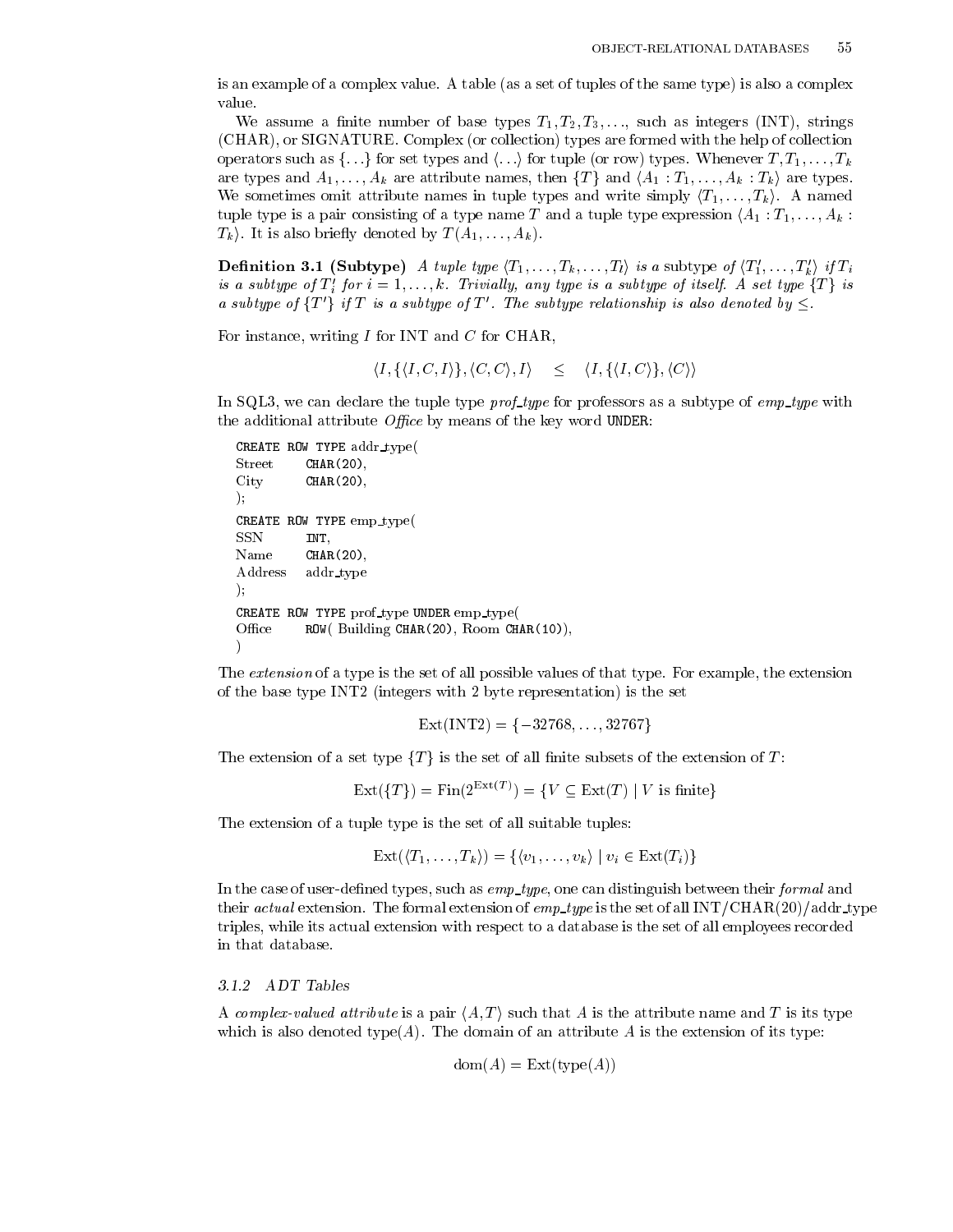An ADT table schema p consists of a sequence of complex-valued attributes  $A_1,\ldots,A_n$  and a set of integrity constraints. A set of tuples  $P$  is a table instance over  $p$  if

$$
P \subseteq \text{dom}(A_1) \times \ldots \times \text{dom}(A_n)
$$

and  $P$  satisfies all integrity constraints of  $p$ . Notice that this definition subsumes relational database tables as a special case.

As an example, we define a table schema for institutes characterized by the attributes  $Name$ , Address and Rooms. While Address is a tuple-valued attribute composed of Street and City, Rooms is a table-valued (i.e. set-of-tuple-valued) attribute composed of No and Floor. Thus, a suitable tuple type is

```
\langle C30, \langle C20, C20 \rangle, \{\langle C10, I \rangle\} \rangle
```
where  $Cn$  and I stand for CHAR(n) and INT. This is expressed in SQL3 as follows:

```
CREATE ROW TYPE inst\_type(Name CHAR(30),
Address addr type,
Rooms SET( ROW( No CHAR(10), Floor INT))
\mathbf{I} , and the set of \mathbf{I}
```
Finally, this type definition is used for declaring the institute table as

CREATE TABLE inst OF inst\_type

This ADT table schema may then be populated as in Table 3.1.

| Table 3.1 | An ADT table for representing institutes |  |
|-----------|------------------------------------------|--|
|-----------|------------------------------------------|--|

Institute

| Name       | Address             |               | Rooms          |       |
|------------|---------------------|---------------|----------------|-------|
|            | <b>Street</b>       | City          | N <sub>o</sub> | Floor |
| AI Lab     | Takustr. 3          | <b>Berlin</b> |                |       |
|            |                     |               | TΤ             |       |
|            |                     |               | 101            |       |
| Pathology  | Garystr. 1          | Berlin        | 102            |       |
|            |                     |               | 205            | 2     |
|            |                     |               |                | 5     |
| Geophysics | Clayallee 7 Potsdam |               | 2              | 5     |

### 3.1.3 ADT Terms and Formulas

ADT terms comprise

- 1. elementary constants  $c_1, c_2, \ldots$ , which are values from base types;
- 2. variables  $x, y, z, x_1, x_2, \ldots$ , which are typed; the (possibly complex) type of a variable x is denoted by type $(x)$ ;
- 3. set terms of the form  $\{u_1,\ldots,u_k\};$
- 4. tuple terms of the form  $\langle u_1,\ldots,u_k\rangle$ ; and
- 5. path terms of the form  $x.A$ ,

where  $u_1,\ldots,u_k$  are ADT terms, x is a tuple variable and A is an attribute of type(x). An example of a path term is *i. Address. City* where *i* is a variable of type *inst\_type* bound to a specific institute.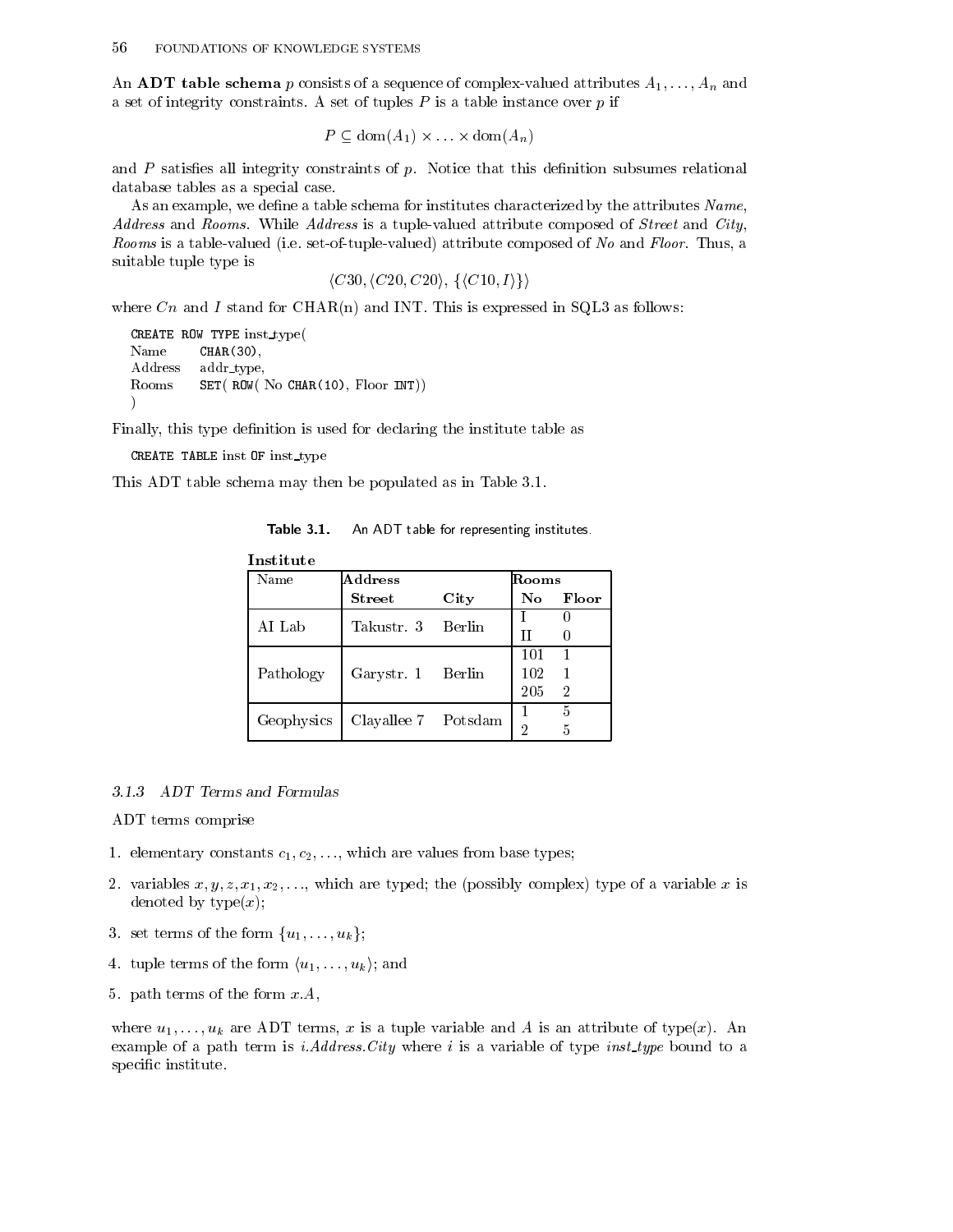Atomic formulas comprise

- 1. constraint atoms of the form  $u = u'$ ,  $u \in u'$  and  $u \subseteq u'$ ; and
- 2. domain atoms of the form  $p(u_1,\ldots,u_n)$ ,

where  $u, u', u_1, \ldots, u_n$  are ADT terms.

General ADT formulas are composed of atomic formulas, sentential connectives and quantifiers in the usual way. ADT if-queries are ADT sentences, and open ADT queries are ADT formulas with free variables. For instance,

$$
\exists y \exists z (\text{inst}(x, y, z) \land y. \text{City} = 'Berlin')
$$

asks for the names of institutes located in Berlin. The same query could be expressed as

$$
\exists y \exists z (inst(x, \langle y, 'Berlin' \rangle, z))
$$

All institutes with rooms on the ground  $\mathcal{O}(\mathcal{A})$  are retrieved by are retrieved by an are retrieved by an are retrieved by an are retrieved by an are retrieved by an are retrieved by an are retrieved by an are retri

the ground floor are retrieved by  

$$
\exists y \exists z (\text{inst}(x, y, z) \land \exists z_1 (\langle z_1, 0 \rangle \in z))
$$

### 3.1.4 ADT Queries Can Express Transitive Closure

In Section 2.5.5, we have seen that standard relational database queries (corresponding to SQL92 SELECT statements) cannot express the transitive closure of a binary predicate.

As shown in Abiteboul et al., 1995, the transitive closure of a binary relation Q referred to by the domain predicate q can be expressed by means of an ADT query formula  $p(x_1, x_2)$ which requires that the pair  $\langle x_1, x_2 \rangle$  is in any binary relation that is transitively closed and contains Q:  $p(x_1, x_2) \equiv \forall y (\forall z_1 \forall z_2 \forall z_3 (\langle z_1, z_2 \rangle \in y \land \langle z_2, z_3 \rangle \in y \supset \langle z_1, z_3 \rangle \in y))$ 

$$
p(x_1, x_2) \equiv \forall y (\forall z_1 \forall z_2 \forall z_3 (\langle z_1, z_2 \rangle \in y \land \langle z_2, z_3 \rangle \in y \supset \langle z_1, z_3 \rangle \in y)
$$
  
 
$$
\land \forall z_1 \forall z_2 (q(z_1, z_2) \supset \langle z_1, z_2 \rangle \in y)
$$
  
 
$$
\supset \langle x_1, x_2 \rangle \in y
$$

This shows that the addition of abstract data types leads to a much more complex and expressive framework.

#### $3.2$ INTRODUCING OBJECTS AND CLASSES

An object is an entity with an immutable standard name such that its identity is independent of its state (or value). More formally, an object is a pair  $\langle o, v \rangle$  where o is an object ID (OID) and v is a (possibly complex) value.

For instance, in the object-relational database management system Illustra, described in Stonebraker and Moore, 1996, OIDs are 64-bit identiers composed of a table ID and a tuple ID. Such an implementation scheme for OIDs, however, by binding the ID of an object to a specific table, makes it difficult for objects to 'migrate' from one table to another table with a related type (i.e. super- or subtype). Object migration is an important technical capability for supporting the implementation of *dynamic roles* such as, for instance, the roles of *engineer*, salesperson and salesengineer, which require that role changes (e.g., an engineer becoming a salesengineer) are straightforward. We assume therefore, that OIDs are assigned relative to the maximal supertype of the row type of an ob ject table (notice that every table has exactly one such supertype). This naming scheme allows that ob jects can freely migrate between all tables whose row type is a subtype of that maximal supertype.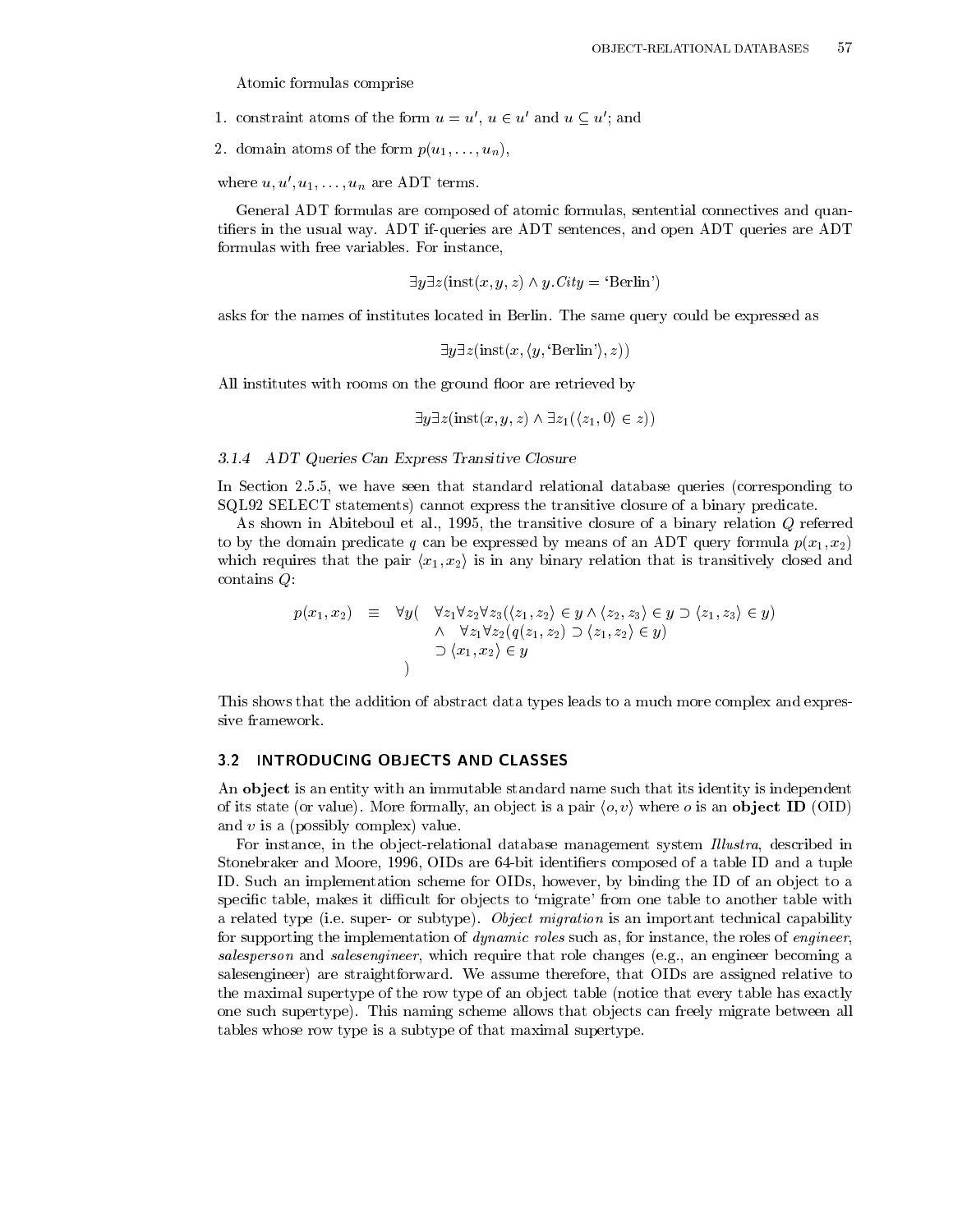### 3.2.1 Classes as Object Tables

In addition to the base types  $T_1, T_2, T_3, \ldots$  and to set and tuple types, in ORDBs there are reference types of the form  $\sharp T$  where T is the name of a tuple type. Let T, T' be two tuple types such that T is the maximal supertype of T'. An object reference of type  $\sharp T'$  consists of the type identifier T and an instance identifier relative to T. Thus, the formal extension of  $\sharp T'$ is

$$
Ext(\sharp T') = \{ \langle T, 1 \rangle, \langle T, 2 \rangle, \dots, \langle T, n_T \rangle \}
$$

where  $n<sub>T</sub>$  is the system-defined maximal cardinality of the maximal supertype T. In the sequel, we also use the notation ' $\sharp a1$ ' instead of  $\langle a, 1 \rangle$  for object IDs and references.

 $Object-relational attributes are defined in the same way as ADT attributes. An object$ table schema is a triple

$$
\langle p, T_p(A_1, \ldots, A_n), IC_p \rangle
$$

consisting of a table name p, a tuple type  $T_p(A_1,\ldots,A_n)$  specifying a sequence of objectrelational attributes  $A_1,\ldots,A_n$ , and a set of integrity constraints  $IC_p$ . A set of tuples P is an admissible object table instance over  $p$  if

$$
P \subseteq \operatorname{Ext}(\sharp T_p) \times \operatorname{dom}(A_1) \times \ldots \times \operatorname{dom}(A_n)
$$

such that the first column (called 'OID') is a key, and P respects all integrity constraints of p.

Notice that the first column of an object table instance is implicit and contains the object IDs of tuples. The tuples of an object table can be also called *objects* or *object tuples*, and ob ject tables can be also called classes.

In order to be able to obtain the OID of an object tuple and to *dereference* an OID two new kinds of terms are introduced. If a tuple term  $u$  is bound to a tuple from an object table, then the term  $\sharp u$  denotes the OID of that tuple. Conversely, if u is an OID-valued term of type  $\sharp T$ , and A is an attribute of the underlying tuple type T, then  $u \rightarrow A$  denotes the value of A for the tuple with OID  $u$ .

To illustrate the use of references we reconsider the tuple type for employees. Since particular items of an address (such as the phone number or the street name) may change over time, and such a change would affect all occurrences of that address, it is preferable to use object references to addresses instead of the addresses themselves. In SQL3, a reference type is defined with the key word REF. Thus, we can redefine the employee tuple type as

```
CREATE ROW TYPE \text{emp\_type}(SSN
         INT.
SSN INT, Name CHAR(20),
AddrRef REF(addr type)
)
```
This type definition is used below in the definition of the employee object table.

An object table can be declared as a **subtable** of another object table if its tuple type is a subtype of that table's tuple type. This means that a subtable *inherits* all attributes from its supertables. Intuitively, a subtable declaration  $p \lt q$  implies that p-objects are also q-objects. A table hierarchy is a set of object tables partially ordered by the subtable relationship  $\leq$ .

In SQL3, a subtable is declared with the key word UNDER. Using the row types  $prof\_type$  and  $emp\_type$  defined above, we can declare<sup>2</sup>

CREATE OBJECT TABLE emp OF emp\_type;

CREATE OBJECT TABLE prof OF prof type UNDER emp

These ob ject tables may then be populated as follows:

|  | <b>Employee</b> |
|--|-----------------|
|  |                 |

| OID  | SSN    | Name            | Addr Ref            |  |
|------|--------|-----------------|---------------------|--|
| e1   | 0H55C7 | Horn            | $\mu a3$            |  |
| He2  | 0B49B5 | <b>Bokowski</b> | $\lfloor a \rfloor$ |  |
| tle3 | 1S52C3 | Spiegel         | $\frac{1}{4}$       |  |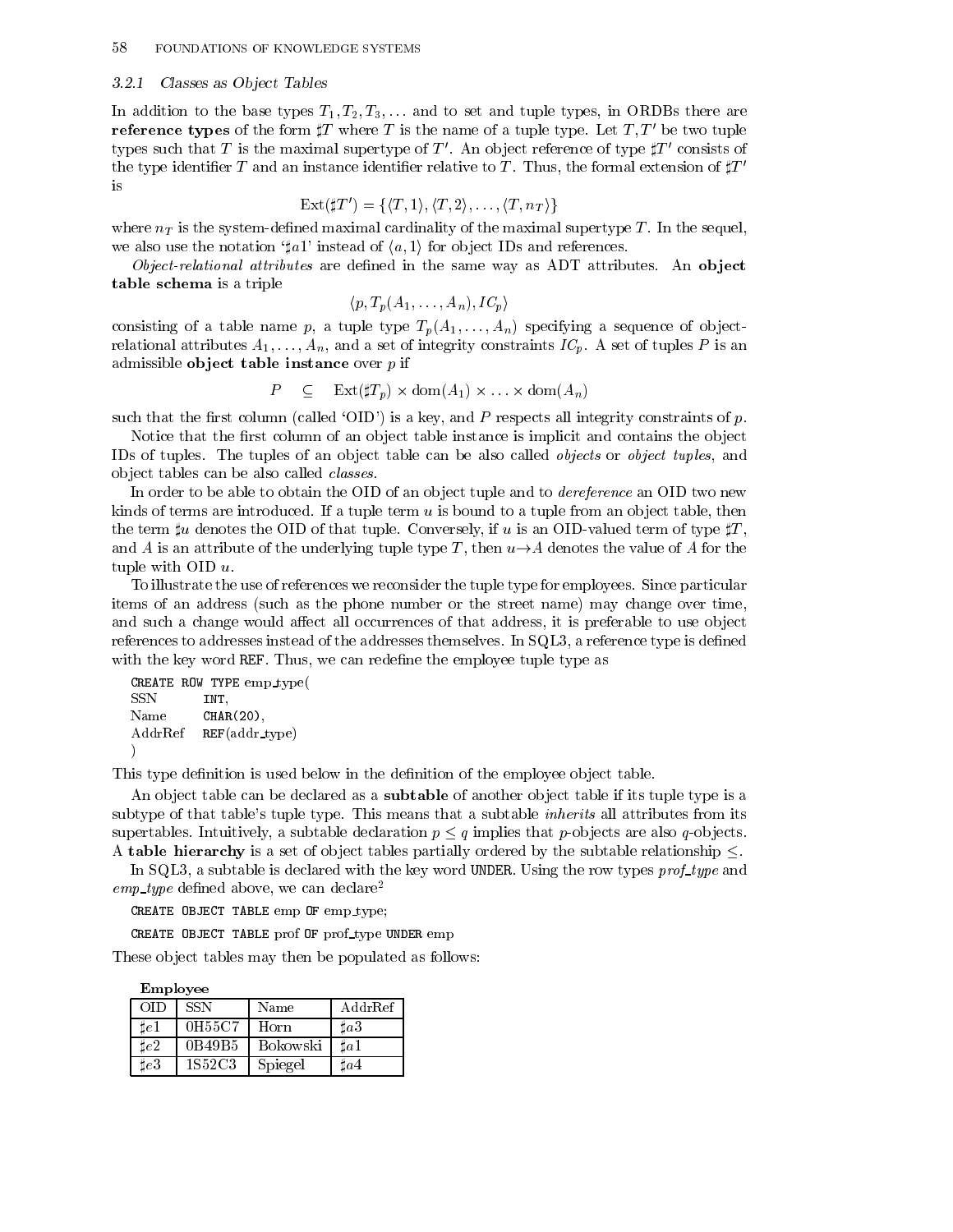| Professor      |                            |             |               |                        |      |
|----------------|----------------------------|-------------|---------------|------------------------|------|
| OID            | SSN                        | Name        | $\rm AddrRef$ | Office                 |      |
|                |                            |             |               | Building               | Room |
| He4            | $1\mathrm{H}66\mathrm{C}1$ | Hegenberger | 1a2           | Egon-Erwin-Kisch Inst. | 223  |
| $\parallel e5$ | 0W57I3                     | Wagner      | ta2           | Einstein Tower         |      |

Notice that the subclass relationship between professors and employees is not materialized extensionally in these base tables (in the sense of set inclusion). Rather, it is realized intensionally in the query answering operation where the **inclusive extension** of an object table is determined by recursively collecting all objects from all subtables. Thus, asking for the names of all employees by means of the SQL query

### SELECT Name FROM emp

results in the answer set  ${Horn, Bokowski, Spiegel, Hegenberger, Wagner}.$ 

Unlike in relational databases, asking for all employees living in Potsdam does not require a join between the *Employee* and the *Address* tables, but is achieved by means of dereferencing the address OID:

SELECT Name FROM emp WHERE  $\text{AddrRef-} > \text{City} = \text{`Potsdam'}$ 

Using references to access related data may be more efficiently implemented than the join operation. Notice that the join is still needed to evaluate general conjunctions.

### 3.2.2 Ob ject-Relational Databases

An **ORDB** schema comprises ADT table schemas, object table schemas together with the definition of subtable relationships among them, and integrity constraints, i.e. it is a 5-tuple

$$
\langle \Sigma, \langle p_1, \ldots, p_k; q_1, \ldots, q_l \rangle, \leq, I\mathcal{C} \rangle
$$

consisting of

- 1. a schema name  $\Sigma$ ,
- 2. a finite sequence of ADT table schemas  $\langle p_1, \ldots, p_k \rangle$ .
- 3. a finite sequence of object table schemas  $\langle q_1, \ldots, q_l \rangle$ ,
- 4. a partial order  $\leq$  of  $\{q_1,\ldots,q_l\}$ , such that  $type(q_i) \leq type(q_j)$  whenever  $q_i \leq q_j$ , and
- 5. a set of integrity constraints  $IC \subseteq L_{\Sigma}$ .

An ORDB instance  $\Delta$  over a schema  $\Sigma$  consists of a sequence of suitable ADT table instances and a sequence of suitable object table instances. More precisely, an ORDB instance  $\Delta$  over  $\Sigma$  is a pair of table sequences

$$
\langle P_1,\ldots,P_k;Q_1,\ldots,Q_l\rangle
$$

such that

- 1. each  $P_i$  is an ADT table instance over  $p_i$ , for  $i = 1, \ldots, k$ , and
- 2. each  $Q_j$  is an object table instance over  $q_j$ , for  $j = 1, \ldots, l$ .

 $\Delta$  is called an *admissible instance* over  $\Sigma$  if it satisfies all integrity constraints of  $\Sigma$ . Notice that object-referential integrity, i.e. the property that all OID values of reference attributes correspond to an existing ob ject tuple, must be enforced by stating the corresponding inclusion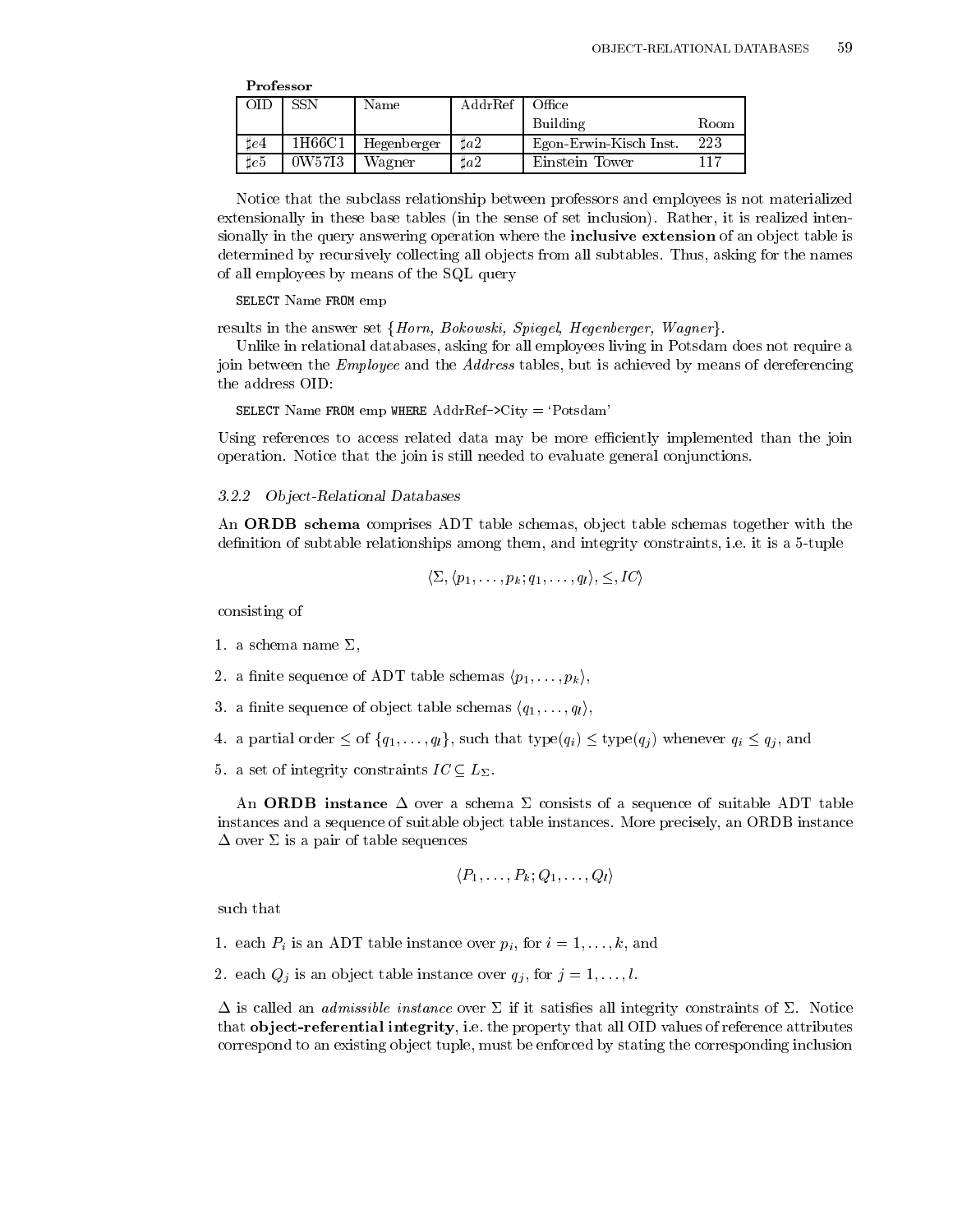dependencies in  $IC_{\Sigma}$ . For instance, in the employee table above, the values of the AddrRef attribute must be OIDs of existing addresses. This can be expressed by the inclusion dependency

$$
emp[AddrRef] \subseteq addr[OLD]
$$

or by means of the key word REFERENCES in SQL3,

```
CREATE ROW TYPE \text{emp\_type}(SSN INT,
Name CHAR(20),
AddrRef REF(addr type) REFERENCES addr
\mathbf{I} , and the set of \mathbf{I}
```
In order to characterize the correct answers to a query we need to define an inference relation between ORDBs and object-relational if-queries. For this purpose, we first explain how to represent an ORDB as a set of atomic sentences and a set of *deduction rules*. While ADT and object tables are represented by corresponding sets of atomic sentences, subtable relationships are represented by a simple form of deduction rules, called subsumption rules.

For example, the database  $\Delta = \langle P; Q_1, Q_2 \rangle$  over corresponding table schemas  $\langle p; q_1, q_2 \rangle$  with  $q_2 \leq q_1$ , and with table instances



corresponds to a pair  $\langle X_\Delta, K_{\overline \Delta} \rangle$  where  $X_\Delta$  represents the tables of  $\Delta$  and  $R_{\overline \Delta}$  contains the subsumption rules representing the subtable relationships of  $\Delta$ :

$$
X_{\Delta} = \{p(\{a,b\}), p(\{c\}), q_1(\sharp q_1, I, a), q_1(\sharp q_2, I, a), q_1(\sharp q_3, II, b),q_2(\sharp q_4, V, c, \sharp q_1), q_2(\sharp q_5, V, d, \sharp q_2)\}
$$
  

$$
R_{\Delta}^{\leq} = \{q_1(x, y_1, y_2) \leftarrow q_2(x, y_1, y_2, y_3)\}
$$

The deduction rule  $q_1(x, y_1, y_2) \leftarrow q_2(x, y_1, y_2, y_3)$  expresses the subsumption of  $Q_2$  under  $Q_1$ : every  $q_2$ -object is a  $q_1$ -object. Its application to a table instance of  $q_2$  derives a set of corresponding  $q_1$ -tuples, namely the projection of  $Q_2$  to th attributes of  $Q_1$ .

Whenever  $q \leq p$  and Q is the subtable instance containing the inclusive extension of q, then the exhaustive application of a subsumption rule

$$
r: p(x, y_1, \ldots, y_m) \leftarrow q(x, y_1, \ldots, y_m, \ldots, y_n),
$$

to the subtable instance  $Q$  generates the inclusive extension of  $p$  as the closure of  $P$  under the rule r,

$$
P' = P \cup r(Q) = P \cup \mathrm{Proj}(\langle x, y_1, \ldots, y_m \rangle, Q)
$$

which materializes the supertable instance of  $p$  by adding all suitably projected tuples of its subtables. In this iterated bottom-up computation, starting with minimal subtables, each tuple of the subtable is projected to the attributes of the supertable and then added to it.

I mus, a set of subsumption rules  $R<sup>+</sup>$  can be viewed as a *closure operator*: its exhaustive application to the base facts in  $\Lambda$  generates a closure  $R-(\Lambda)$  which materializes the subtable hierarchy. The general concept of deduction rules is explained in the next chapter. Here, we only compute the closure of  $\Lambda_\Delta$  under  $R^-_\Delta$ :

e of 
$$
X_{\Delta}
$$
 under  $R_{\Delta}^{\leq}$ :  
\n
$$
R_{\Delta}^{\leq}(X_{\Delta}) = X_{\Delta} \cup \{q_1(\sharp q_4, V, c), q_1(\sharp q_5, V, d)\}
$$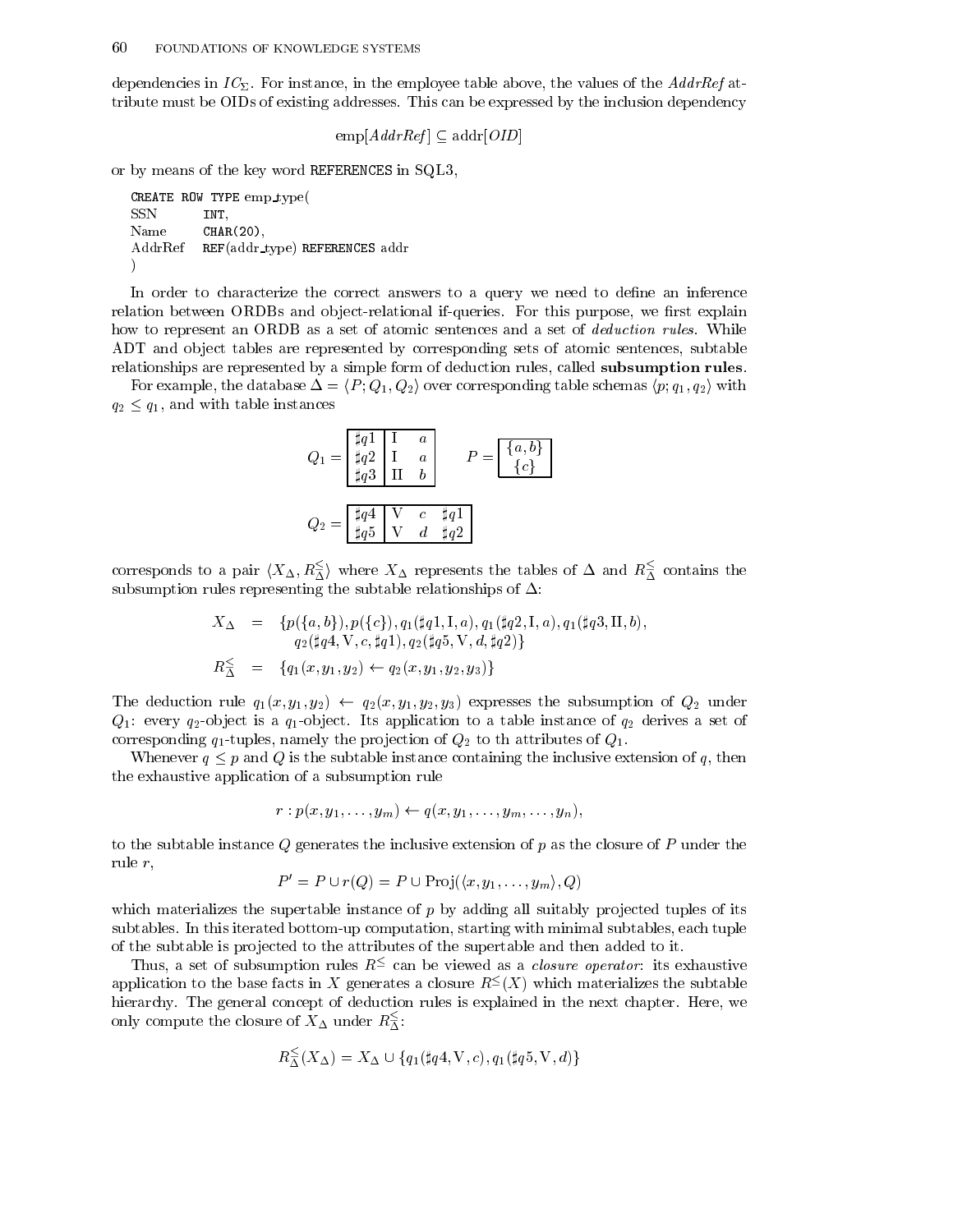We can now define that a sentence F can be inferred from an ORDB  $\Delta$  if it can be inferred from its subsumption closure:

$$
\Delta \vdash F \quad :\Longleftrightarrow \quad R^{\leq}_\Delta(X_\Delta) \vdash F
$$

This definition leads to the desired *inclusive* answer set as illustrated in the following example, where the 1-tuple angles  $\langle \ldots \rangle$  are omitted, for simplicity:<br>
Ans $(\Delta, \exists y_1 \exists y_2(q_1(x, y_1, y_2))) = \{i \mid \Delta \vdash \exists y_1 \exists y_2(q_1(i, y_1, y_2))\}$ 

Ans(
$$
\Delta
$$
,  $\exists y_1 \exists y_2 (q_1(x, y_1, y_2))$ ) = { $i | \Delta \vdash \exists y_1 \exists y_2 (q_1(i, y_1, y_2))$ }  
= { $\sharp q_1, \sharp q_2, \sharp q_3, \sharp q_4, \sharp q_5$ }

### 3.3 FURTHER READING

A theoretical presentation of ADT-relational and ob ject-oriented databases can be found in Abiteboul et al., 1995. A standards proposal for object-oriented databases is presented in Cattell and Barry, 1997. Object-relational databases are discussed from the practitioner's perspective in Stonebraker and Moore, 1996.

### 3.4 EXERCISES

Problem 3-1. Define an ORDB schema implementing the ER model of the university domain of problem 1-1.

Problem 3-2. Express the following queries as formulas and as SQL3 statements:

- 1. Which institutes of Table 3.1 have rooms on the second floor?
- 2. List all employees of the table on p. 58 having the same address.<sup>3</sup>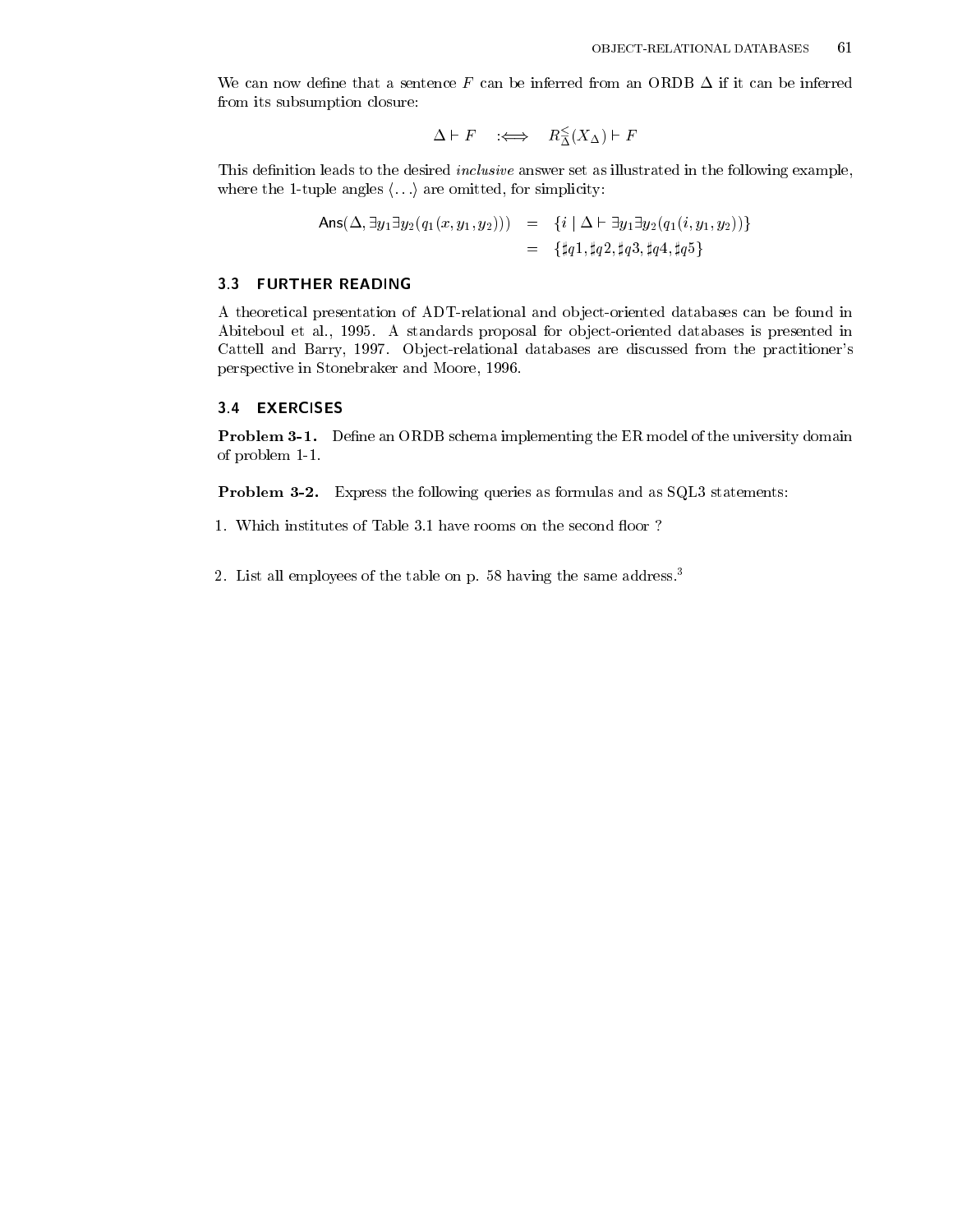### 62 FOUNDATIONS OF KNOWLEDGE SYSTEMS

### Notes

1. Historically, so-called 'non-first normal form' tables allowing for nested table-valued attributes have played an important role in the development of the concept of complex-valued tables.

2. We use CREATE TABLE for the definition of an ADT table schema, and CREATE OBJECT TABLE for the definition of an object table schema. SQL3 may not make this distinction.

3. Notice that there are two notions of equality in ORDBs. Intensional equality requires that all values and object references are equal, while extensional equality requires only that values are equal and object references refer to extensionally equal objects.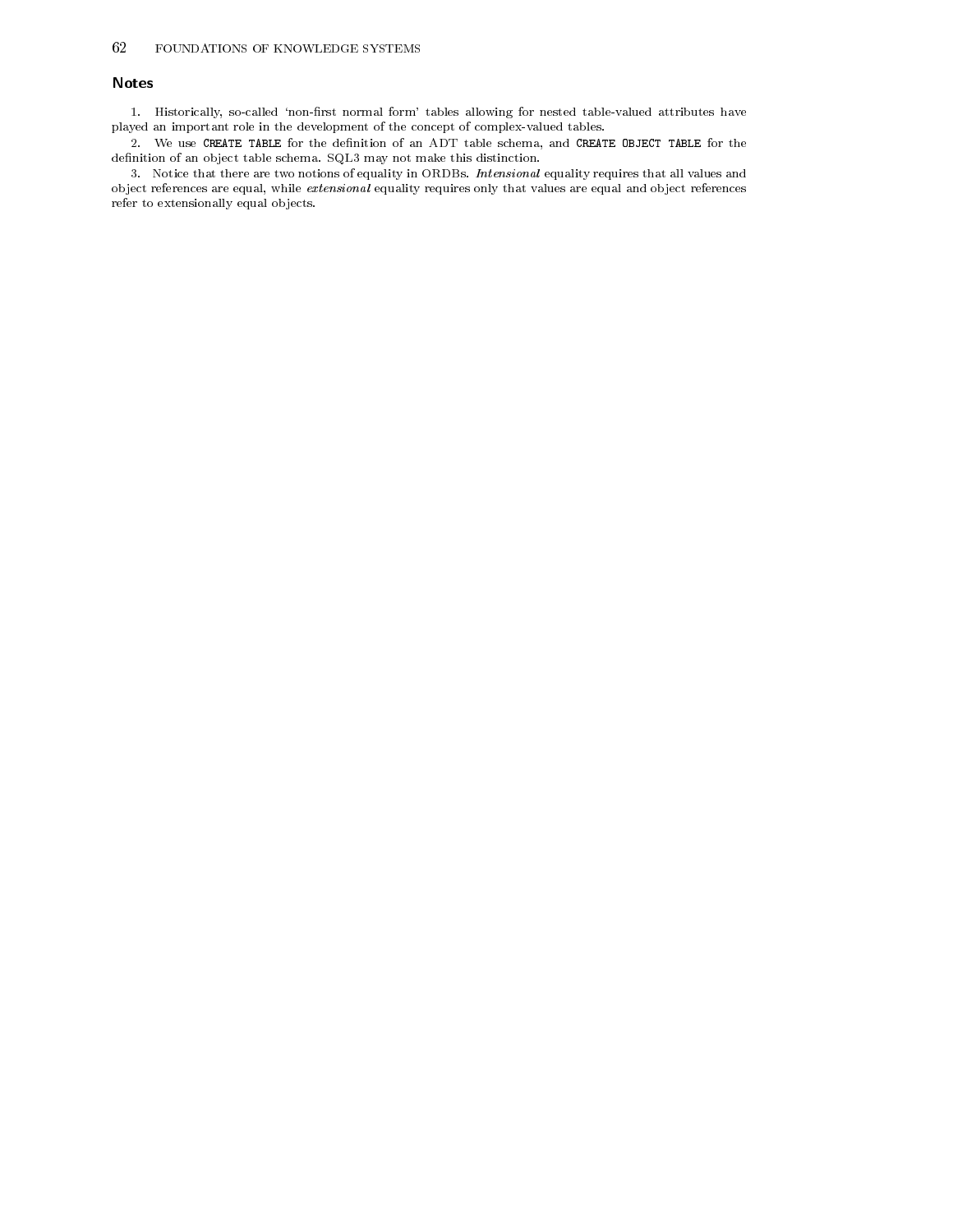II Adding Rules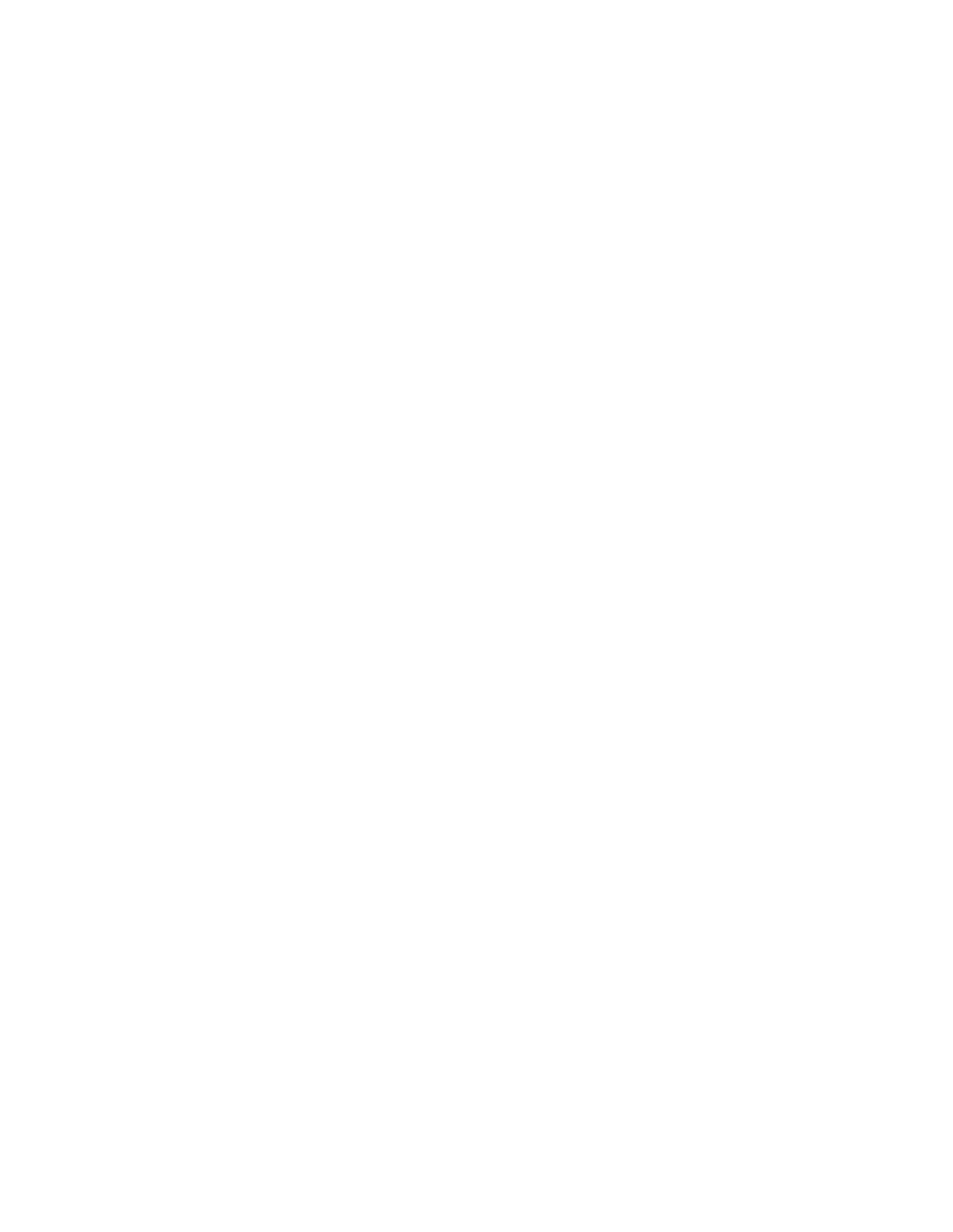# **REACTION RULES**

There are several types of rules playing an important role in knowledge and information processing systems. The most important ones are reaction and deduction rules. As opposed to simple database systems where the only reasoning service is query answering, more advanced systems offer in addition a number of advanced reasoning services such as deductive query answering by means of deduction rules, reactive input processing by means of reaction rules, and the abductive generation of explanations, diagnoses and plans (based on the ability to represent actions). In this chapter, we discuss the concept of *reaction rules* subsuming *production* rules and database triggers as special cases. We describe a simple model of communication events and show how the communicative behavior of a database can be specified with the help of reaction rules referring to incoming messages representing communication events. Finally, the communication between the member databases of a multidatabase system is discussed as a natural example for the application of reaction rules.

### 4.1 INTRODUCTION

Reaction rules can be used to specify the reactive behavior of a system in response to events. An event has to be 'perceived' by a system in order to react to it. Perceived events are represented by incoming messages. One may distinguish between environment events, related to changes in the (physical or virtual) environment, and communication events, related to communication acts of other systems.

While in traditional information systems, a large part of the procedural knowledge about the application domain is encoded in a multitude of application programs written in different programming languages by different programmers, reaction rules allow to specify procedural knowledge along with the schema in a central repository and independently of specic application programs. In this way, reaction rules help to capture more semantics of an application domain.

Reaction rules consist of a two-part body comprising an event (or perception) condition as<br>well as an epistemic condition, and a resulting action specification in the head. The perception condition refers to the current state of the event queue while the epistemic condition refers to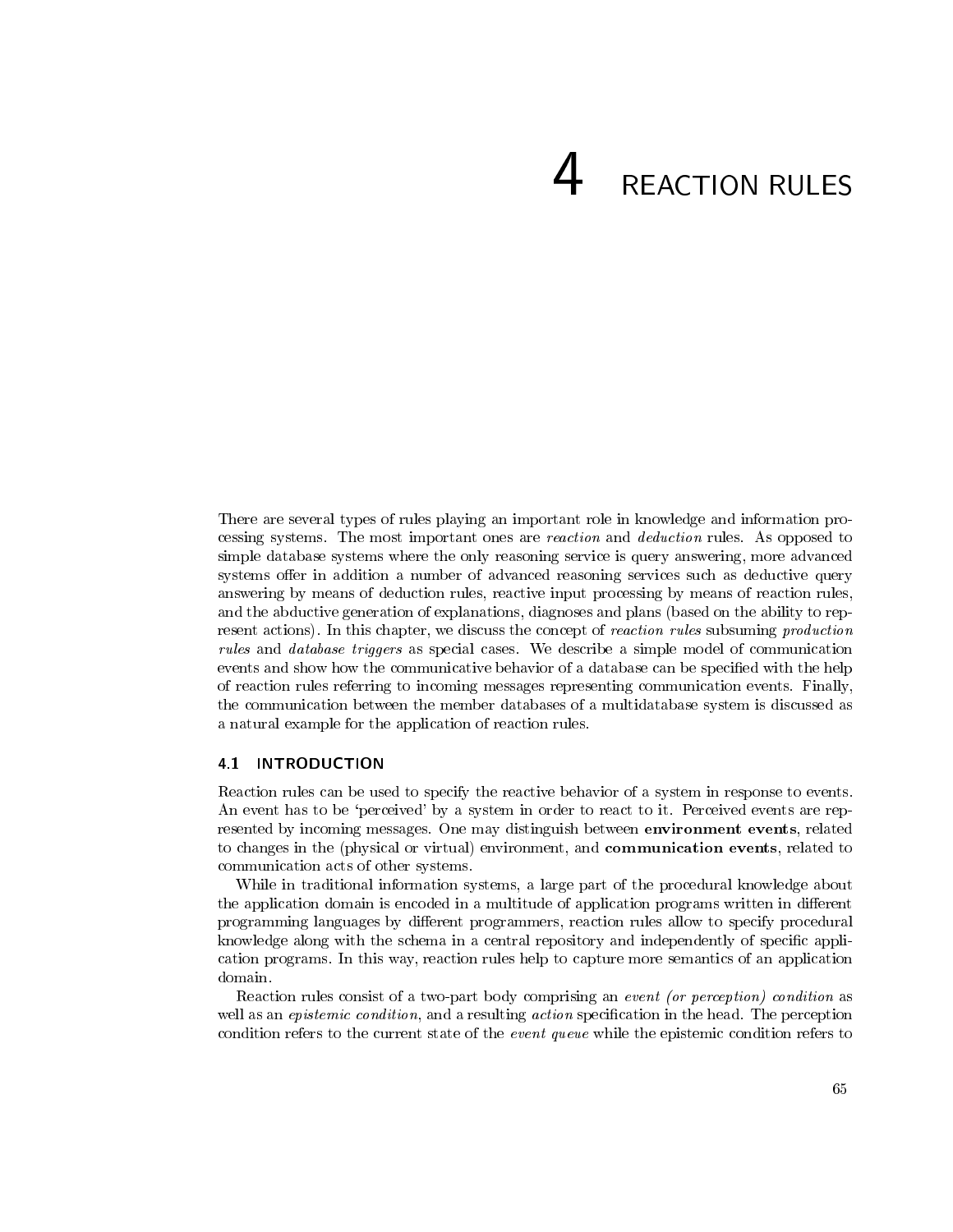the current state of the knowledge base (or database). Particular forms of reaction rules have been proposed under the names

- **•** 'production rules' in expert systems, such as in the paradigm-setting OPS5 (see Forgy, 1982);
- 'event-condition-action rules' or database triggers in (so-called 'active') database systems;
- **Commitment rules'** in the *agent-oriented programming (AOP)* proposal of Shoham, 1993.

### 4.1.1 Production Rules

In production rules, used for building 'expert systems', there is no explicit perception condition since the implicit triggering events of a rule are those updates affecting its epistemic condition. For example, the following rule (from Stefik, 1995),

IF the highway light is green AND the sensor shows a car waiting AND the traffic timer shows time up THEN turn the highway light yellow AND start the light timer

may be used to control a traffic light. Here, an epistemic condition referring to the information state of the controler, such as *'the highway light is green'*, is not distinguished from a perception condition referring to an external event, such as represented by the sensor reading 'car waiting'.

In order to capture more domain semantics and to obtain a more adequate system, however, it is necessary to make the fundamental conceptual distinction between the internal information (or knowledge) state and external events which, if they are noticed, change the perception state (realized, e.g., in the form of an event queue).

### 4.1.2 Database Triggers

Database triggers have also been called *event-condition-action* or *active* rules. They are useful for various purposes such as for

- 1. automated integrity maintenance,
- 2. maintaining derived attributes,
- 3. table replication in distributed databases,
- 4. implementing auditing and alert policies,
- 5. encoding `business rules' in enterprise information systems.

Database triggers will be included in SQL3 where triggering events are update events comprising INSERTs, DELETEs and UPDATEs. An epistemic condition can be any SQL condition, and an action can be any SQL statement (except schema definition statements).

For instance, the following SQL3 statement

```
CREATE TRIGGER auditSalary
AFTER UPDATE OF Salary ON emp
FOR EACH STATEMENT
INSERT INTO audit VALUES( USER, CURRENT DATE)
```
defines a trigger for auditing salary updates. It is triggered by any UPDATE of the salary attribute of the employee table creating an appropriate entry in the audit table.

Notice that database triggers have been defined as a practical extension to relational database systems. Lacking a firm semantic foundation including a theoretical account of actions and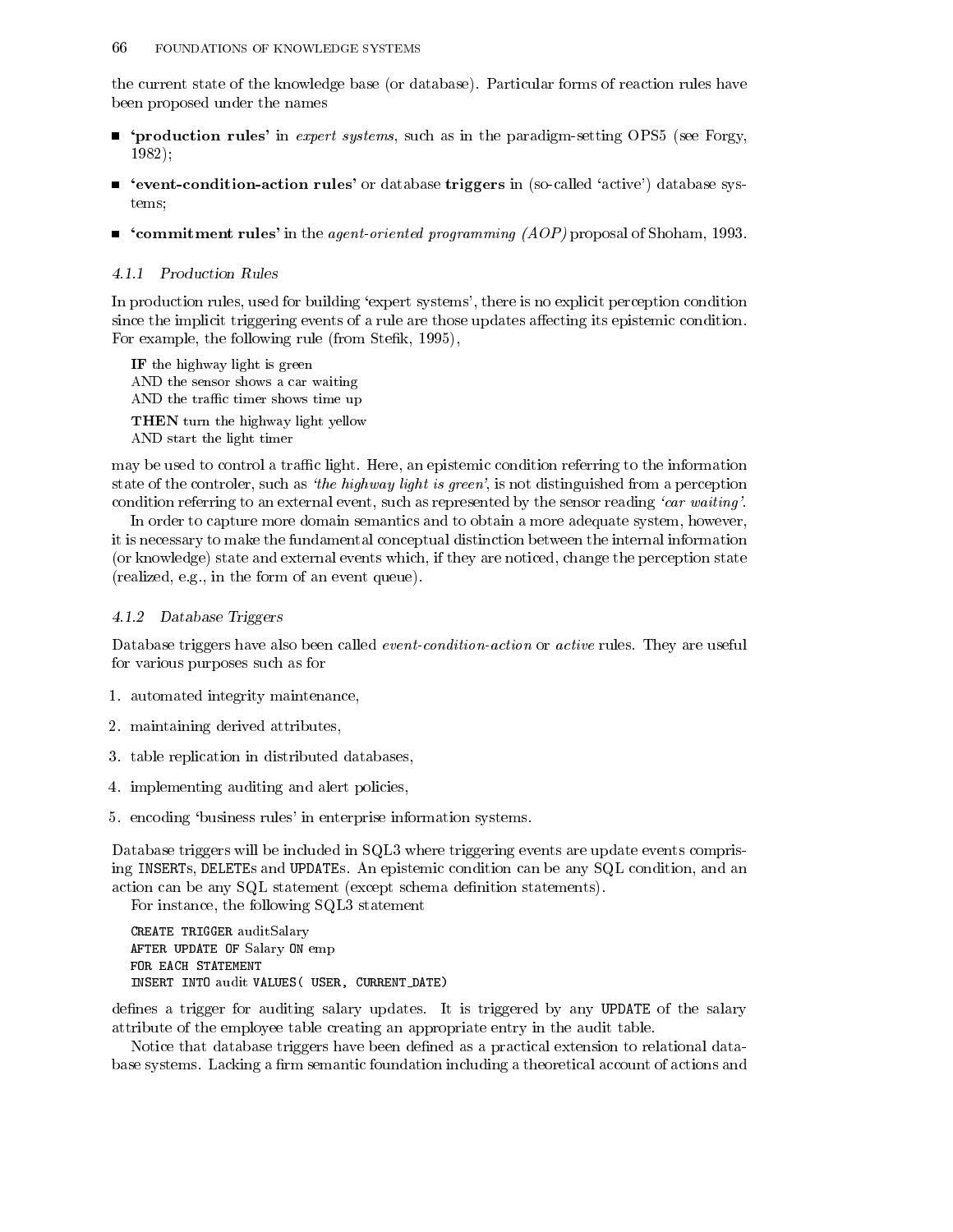events, it is no wonder that these systems run into several practical and theoretical problems. For instance, in some systems, if more than one rule is triggered by an event, the applicable rules are fired and reevaluated one by one in a certain (e.g., user-defined) order. This procedure, which was already used in the production rule system OPS5, leads to the successive execution of possibly conflicting rules with incompatible effects. It is not based on a logically justified method of conflict resolution and inconsistency handling. Also, SQL3 triggers may activate each other, thus creating the problem of possibly non-terminating sequences of rule activations. Since there are different proposals and implementations of database triggers, it is difficult to find a unifying operational semantics for them that can be related to a logical semantics of rules.

Instead of further discussing the specific problems of database triggers we prefer to present a more general concept of reaction rules together with a logical and operational semantics for them. Events, in this more general approach, are *external stimuli* such as incoming messages from human users and other systems representing communication events, or incoming data from perception subsystems if the environment is sensed in some way (e.g. for monitoring changes in the file system or for measuring the temperature of a room). We will show that the SQL3 triggering event types, which are limited to data modification commands, can be viewed as special cases of the communication event type TELL. This will also raise the question why SQL3 does not consider other event types such as ASK corresponding to SQL queries. Another important event type not available in SQL3 triggers is REPLY which is needed, for instance, in any interactive (or joint) query answering procedure such as in multidatabases or cooperative knowledge bases.

### 4.1.3 AGENT-0 Commitment Rules

In the agent-oriented programming language prototype AGENT-0, proposed in Shoham, 1993, the behavior of an agent is specified by *commitment rules* of the form

```
IF MessageCondition AND MentalCondition
THEN COMMIT Action TO Agent
```
While *message conditions* refer to incoming messages representing communication events, *men*tal conditions refer to the mental state of the agent, that is, to its knowledge base. If such a rule is fired, the result is a new commitment towards another agent.

Like the general form of reaction rules proposed below, commitment rules refer both to knowledge and perception (or incoming messages). However, in their THEN-part, they are very specific, creating only commitments but no other mental effects. We will show that for specifying general reactive behavior, it is essential to allow for various kinds of epistemic (or mental) effects and, in particular, for belief updates.

By referring to incoming messages, AGENT-0 commitment rules emphasize the importance of perception and communication.

#### 4.2 COMMUNICATION EVENTS 4.2

Reactive knowledge systems which are able to communicate in an application-independent language based on typed messages that represent communication acts are examples of knowledgeand perception-based agents (see Wagner, 1996b). In Genesereth and Ketchpel, 1994, an informal definition of software agents, emphasizing their ability to communicate with each other, is proposed:

An entity is a software agent if and only if it communicates correctly in an agent communication language  $(ACL)$   $[...]$ .

Such a language is based on typed messages. It is essential that the language contains message types for capturing all basic communication acts. In contrast to the application-specific messages in ob ject-oriented programming, ACL message types are application-independent and, in combination with standardized dictionaries defining the vocabulary of a domain (called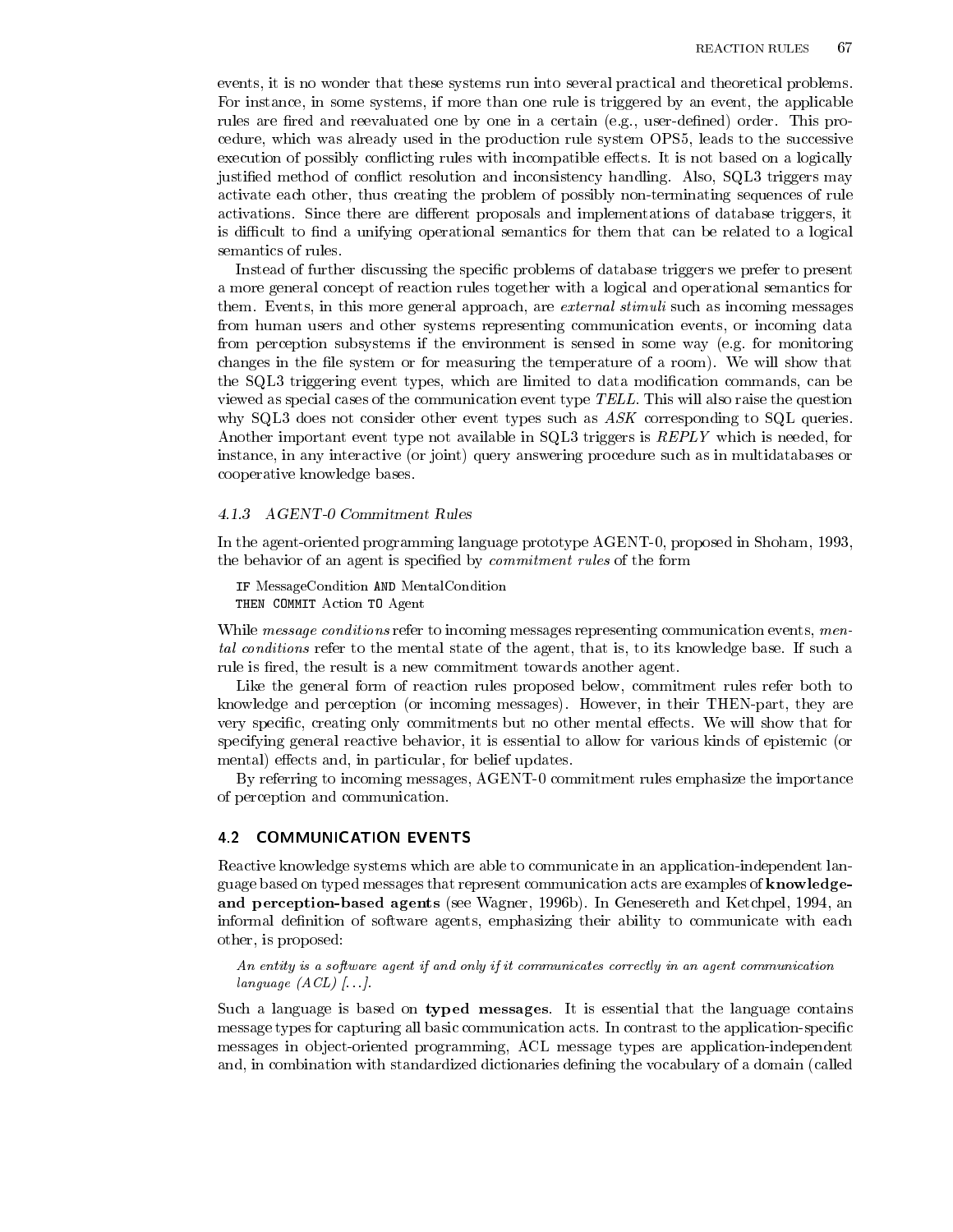`ontologies'), allow true software interoperability. The correspondence between ACL message types and SQL statements is described in table 4.1.

The set of possible communication acts includes *telling, asking, replying*, and more. As noted in Peirce, 1976, different communication acts may have the same propositional content:

One and the same proposition may be affirmed, denied, judged, doubted, inwardly inquired into, put as a question, wished, asked for, effectively commanded, taught, or merely expressed, and does not thereby become a different proposition.

High-level concepts of communication should be based on the *speech act theory* of Austin, 1962, and Searle, 1969, an informal theory within analytical philosophy of language. The essential insight of speech act theory is that an utterance by a speaker is, in general, not the mere statement of a true or false sentence, but rather an *action* of a specific kind (such as an assertion, a request, a promise, etc.).

For simplicity, we identify the communication act of a 'speaker' with the corresponding communication event which is perceived by the addressee of the communication act.<sup>1</sup> Communication events and environment events are represented by typed messages. In the sequel, we will restrict our attention to communication events. Message types for expressing those communication events needed in interactive query answering include TELL, ASK-IF/REPLY-IF and ASK-ALL/REPLY-ALL.

The use of TELL for supplying new information is related to the data modification commands of SQL. An SQL INSERT of a new row  $\langle a, b, c \rangle$  into the table p corresponds to sending a  $TEL(p(a,b,c))$  message with the atomic sentence  $p(a,b,c)$  as content. Sending a TELL( $\neg p(a, b, c)$ ) with the negated sentence  $\neg p(a, b, c)$  as content corresponds to an SQL DELETE of the respective row. The latter correspondence assumes, however, that the predicates involved are complete, like in a relational database.

Similarly,  $ASK-LL(p(x, y, z))$  corresponds to the SQL query statement SELECT  $x, y, z$ FROM p which delivers the collection of all answer substitutions in the form of a table. An ASK-IF leads to an if-answer such as yes, no, or unknown.

| A C L                       | S Q L                                 |
|-----------------------------|---------------------------------------|
| $\mathrm{TELL}(p(a, b, c))$ | INSERT INTO $p$ VALUES $(a, b, c)$    |
| $TELL(\neg q(a))$           | DELETE FROM $q$ WHERE $x = a$         |
| ASK-IF $(q(a))$             | SELECT 'yes' FROM q WHERE $x = a$     |
| ASK-IF $(\neg q(a))$        | SELECT 'yes' FROM q WHERE NOT EXISTS( |
|                             | SELECT * FROM q WHERE $x = a$ )       |
| ASK-ALL $(p(x, y, z))$      | SELECT $x, y, z$ FROM $p$             |

Table 4.1. Correspondences between communication acts and SQL.

The message content parameter of TELL is an input sentence, while that of ASK-IF is an if-query. REPLY-IF takes two parameters: the first one repeats the if-query to which the reply refers, and the second one is the corresponding if-answer (such as yes, no, etc.). Examples of communication events expressed with these message types are:

- $\blacksquare$  TELL( $\neg$ stud(0123, Peter, CompSc)), that is, the system tells (or is told) that Peter does no longer study computer science;
- $\blacksquare$  ASK-IF( $\exists x(\text{att}(0123, x))),$ that is, the system asks (or is asked) if the student with number 0123 attends any course;
- REPLY-IF( $\exists x(\text{att}(0123, x))$ , no), that is, the system replies (or is replied to) that 0123 does not attend any course.

We will only consider elementary events. From the perspective of an external observer, a communication event is fully specified by a receiver i, a sender j and a message  $m(c)$  with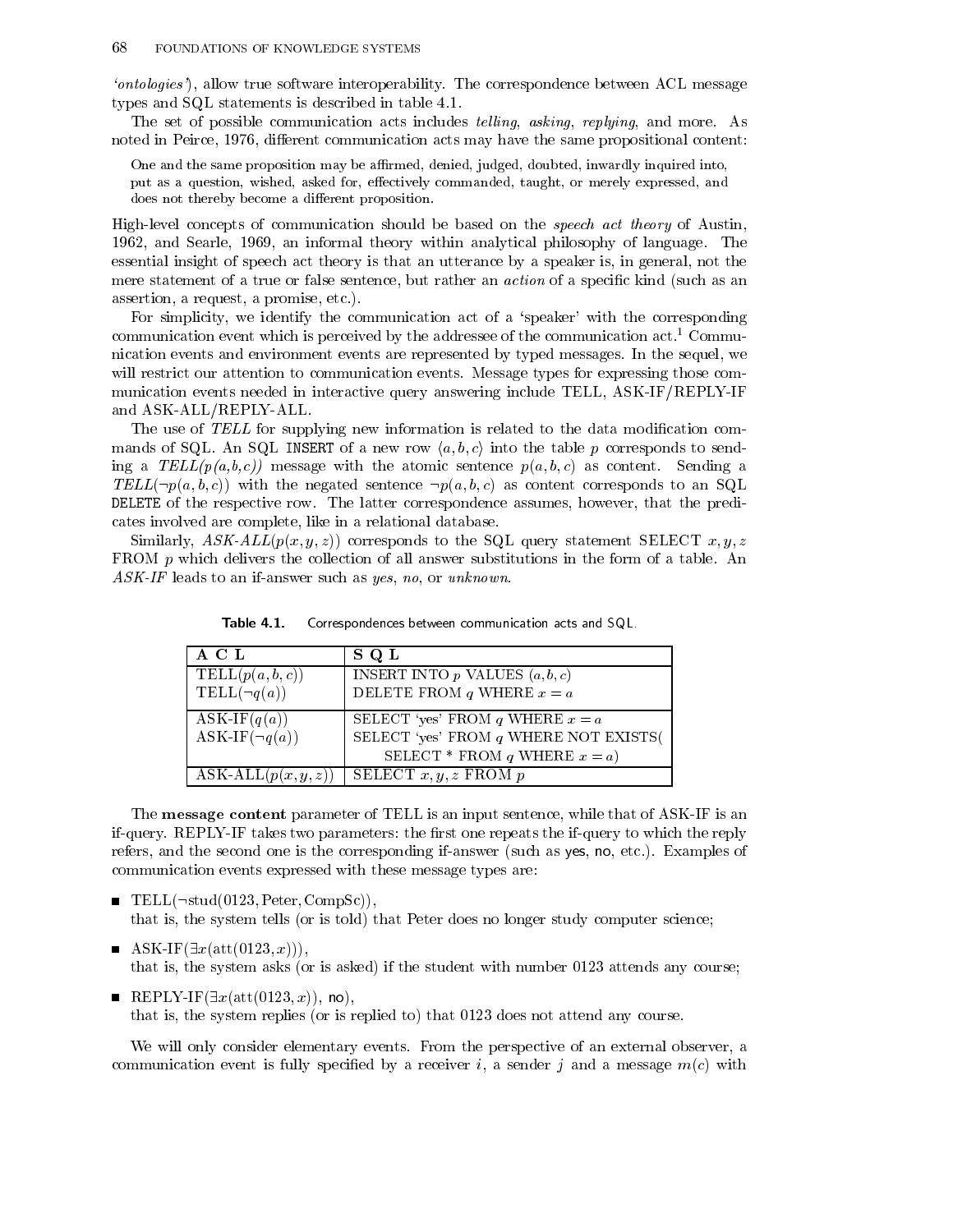message type m and content c, i.e. as a triple  $\langle i, m(c), j \rangle$ . However, by default, we will assume the perspective of a reactive system which views a perceived communication event as a pair  $\langle m(c), j \rangle$  consisting of a message  $m(c)$  and a sender j, and its own communication acts as pairs  $\langle m(c), i \rangle$  composed of a message  $m(c)$  and an addressee i.

### 4.3 EPISTEMIC AND COMMUNICATIVE REACTIONS

Reaction rules encode the behavior of a reactive knowledge system in response to perception events created by its perception subsystems, and to communication events created by com munication acts of other systems. We consider two forms of reaction rules: one for epistemic reactions where the action in response to an event consists only of an update of the information or knowledge state, and another one for communicative reactions where the action in response to an event consists of a communication act (realized by sending a message) and an associated update. In both cases, the update is specified by a logical formula  $E$  which is called the  $\sim$  $epistemic$  effect of the reaction.

An epistemic reaction rule is a triple of the form

$$
Eff \leftarrow \text{recvMsg}(m(c), j), Cond
$$

consisting of an epistemic condition Cond, an event condition recv $\mathsf{Msg}(m(c), j)$ , and an epistemic effect Eff. The epistemic condition  $Cond$  is an evaluable query formula referring to the knowledge state of the reactive system. The event condition recvMsg $(m(c), j)$  is a test whether the event queue contains the message  $m(c)$  sent by j. The epistemic effect Eff is an input formula which has to be assimilated into the knowledge base of the reactive system implying that its free variables are all among the free variables of Cond. The epistemic condition may be omitted (technically, this is equivalent to setting  $Cond = true$ ).

Similarly, a communicative reaction rule is a 4-tuple of the form

$$
\mathsf{sendMsg}(m'(c'), i), \mathit{Eff} \leftarrow \mathsf{recvMsg}(m(c), j), \mathit{Cond}
$$

consisting, in addition to the components of an epistemic reaction rule, of an expression sendivisg(m  $(c_1, i)$  specifying the communication act of sending the message  $m$  (c) to  $i$ . There may be no epistemic effect in a communicative reaction (technically, this is equivalent to setting  $\mathit{Eff}\,$  = true).

In SQL-style syntax, a communicative reaction rule may be expressed as follows:

ON IncomingMessage FROM Sender

IF Condition

THEN  $\langle$  data modification statements  $\rangle$ SEND OutgoingMessage TO Addressee

In general, reactions are based both on perception and on knowledge. Immediate reactions do not allow for deliberation (by evaluating queries). They are represented by rules without an epistemic condition, i.e. where  $Cond =$  true. Timely reactions can be achieved by guaranteeing fast response times for checking the precondition of a reaction rule. This will be the case, for instance, if the precondition can be checked by simple table look-up such as in relational databases. It will be more difficult in knowledge systems with deduction rules.

Before presenting the operational semantics of reaction rules, we discuss a number of fundamental examples related to communication.

4.3.1 TELL

The following epistemic reaction rule expresses a straightforward reaction in response to a TELL communication event:

 $F \leftarrow \text{recvMsg}(\text{TELL}(F), j)$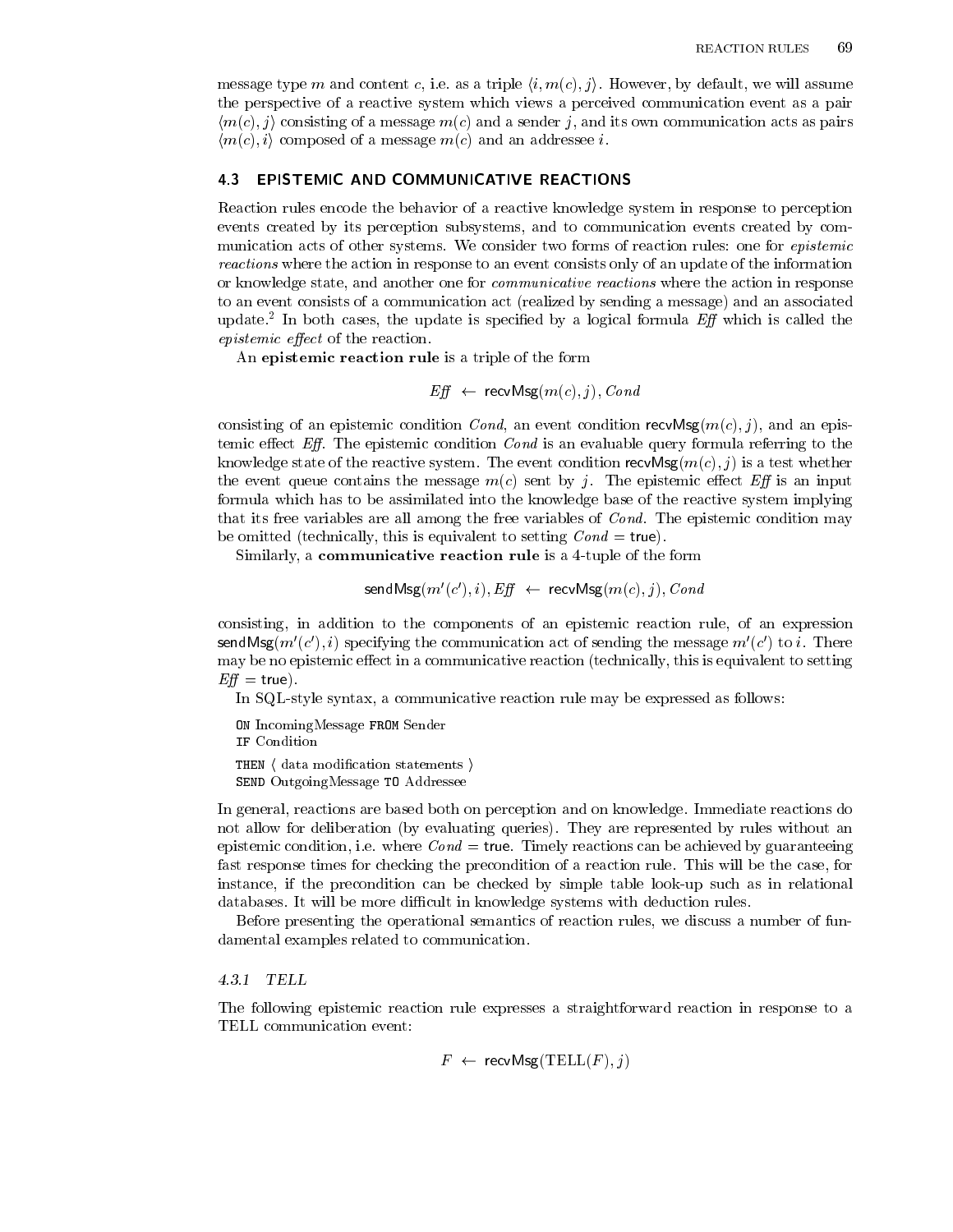Here,  $F$  is a meta-variable for input sentences. This rule expresses the policy that each new piece of information  $F$ , no matter by whom it is told, will be accepted and assimilated into the database or knowledge base. Such a policy may be justied by the assumption that all information suppliers are authorized `users' that are competent, honest and reliable. If one cannot make this assumption, more involved rules, taking the competence and reliability of information suppliers into account, are needed. Notice that information suppliers may be human users, application programs or other communicating systems. The concept of agent systems provides a suitable abstraction for subsuming all these cases.

Two specific instances of the above rule are

$$
\neg \text{stud}(x, y, z) \leftarrow \text{recvMsg(TELL}(\neg \text{stud}(x, y, z)), j) \n\text{stud}(x, y, z) \leftarrow \text{recvMsg(TELL}(\text{stud}(x, y, z)), j)
$$

While the first of these rules takes care of requests to delete student tuples, the second one takes care of insert and modify requests. Instead of allowing users and application programs to directly execute the SQL data modification commands INSERT, DELETE and UPDATE, it seems to be more adequate to handle the interaction with them by means of speciable reaction rules.

A database trigger is a special case of a reaction rule. If, for instance, UPDATEs of student data are to be audited, this could be specified by the reaction rule

$$
audit(x, j) \leftarrow \text{recvMsg}(\text{TELL}(\text{stud}(x, y, z)), j), \exists u \exists v (\text{stud}(x, u, v))
$$

which inserts the number of the student concerned by the update together with the information source j into the *audit* table. Notice that the condition  $\exists u \exists v (\text{stud}(x, u, v))$  tests whether the TELL message corresponds to an update of an existing student record. If INSERTions of new student records into the *student* table are to be audited, the corresponding reaction rule would be

audit $(x, j) \leftarrow \text{recvMsg}(TELL(\text{stud}(x, y, z)), j), \neg \exists u \exists v(\text{stud}(x, u, v))$ 

The integration of general reaction rules into SQL would require to replace the current SQL client/server application programming interface by an event handling interface capable to handle general communication events. Similar to the SQL standardization effort, there is an attempt to standardize communication events: the FIPA'97 Agent Communication Language.<sup>3</sup>

### 4.3.2 ASK-IF

The general reaction pattern in response to an ASK-IF communication event is specified by means of several reaction rules, one for each possible if-answer:

$$
sendMsg(REPLY-IF(F, yes), j) \leftarrow revMsg(ASK-IF(F), j), F
$$
  

$$
sendMsg(REPLY-IF(F, no), j) \leftarrow revMsg(ASK-IF(F), j), \neg F
$$

where  $F$  is a meta-variable for if-queries

Notice that these two rules suffice to specify the reaction to ASK-IF only if the system has complete information about the items it is asked about. Otherwise, at least a third rule for the case of unknown information would be needed. We will show in section 11.3.1 how a rule condition can express the test if a sentence is unknown.

As in the case of TELL, the straightforward communicative behavior specied by these rules is only appropriate if certain assumptions can be made. In particular, it has to be assumed that the asker is sufficiently authorized to obtain the requested information. Like in the case of information suppliers, askers may be all kinds of agents such as human users and communication-enabled application programs or databases. Notice, however, that a reactive system with a standard relational database as its underlying knowledge system will never issue a query since it assumes to have complete information, and consequently, it immediately answers any if-query by either yes or no without checking with any other system. But in a multidatabase system, a local table of a member database need not contain the entire extension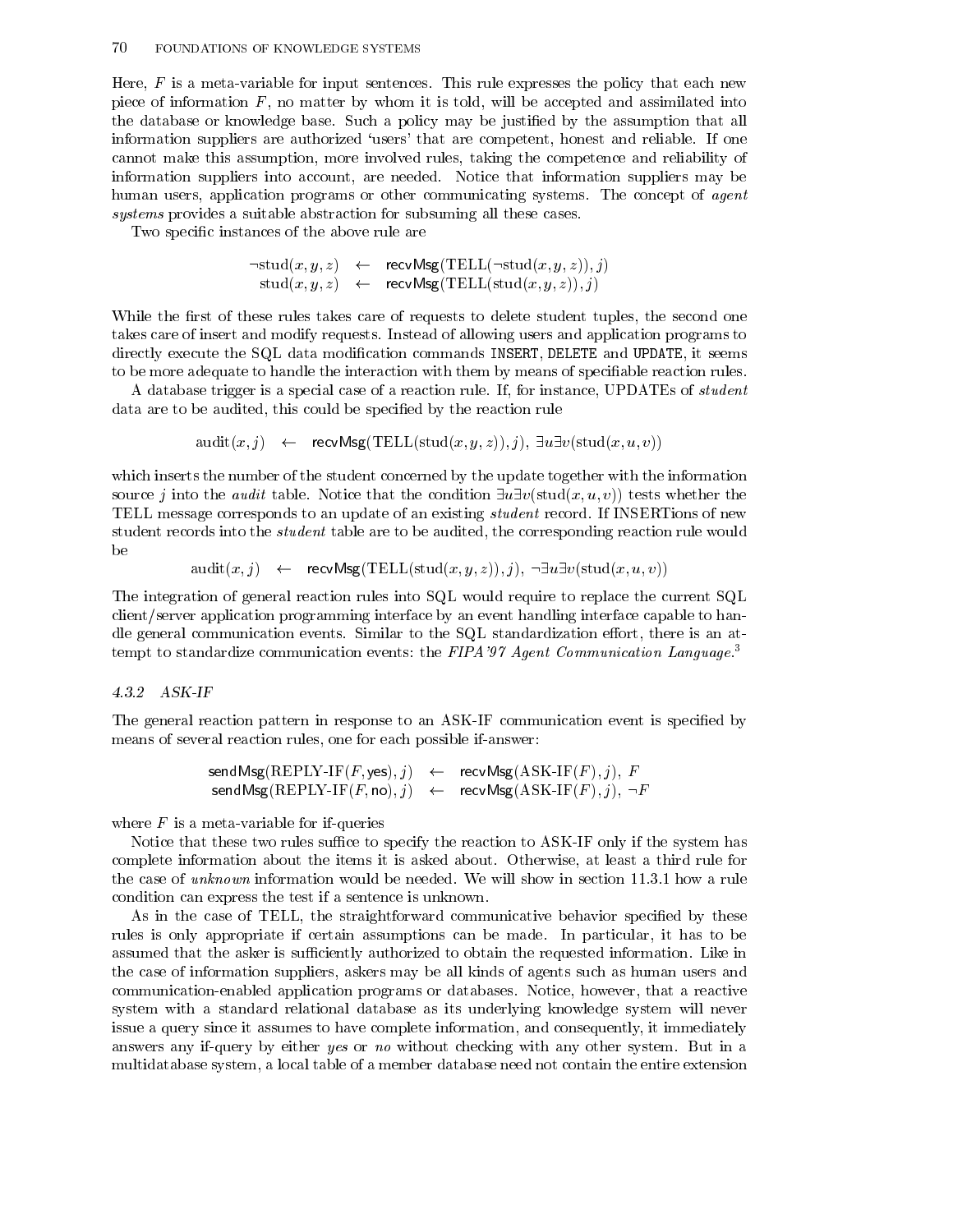of the corresponding predicate, and the global schema may specify predicates for which there is no local table. In both cases, the member database, on receiving a query involving such predicates, has to forward it to other members and wait for their reply.

Obviously, it may be desirable to audit not only data modications, as with SQL3 triggers, but also queries. The following reaction rule species such an audit rule for if-queries on the employee table:

audit $(x, j) \leftarrow$  recvMsg(ASK-IF(emp(x, y<sub>1</sub>, y<sub>2</sub>, y<sub>3</sub>)), j)

### 4.3.3 REPLY-IF

Receiving a REPLY-IF message implies that an ASK-IF has been issued to the sender of that message before. For instance, a reactive system may receive a reply from a human user it has asked something. Or in a multidatabase system, it may receive a reply from another system it has consulted before. It may then react in two ways. Either it stores the received answer in its knowledge base, or it just forwards it to another system (or to a human user) that has asked about it before.

Storing an if-answer is specified by the following two rules:

 $F \leftarrow \text{recvMsg}(\text{REPLY-IF}(F, \text{yes}), j)$  $\neg F \leftarrow \text{recvMsg}(\text{REPLY-IF}(F, \text{no}), j)$ 

Forwarding an if-answer is specified by

$$
sendMsg(REPLY-IF(F, A), Asker) \leftarrow recvMsg(REPLY-IF(F, A), j),
$$
  
ifquery(F, Asker)

where  $A$  is a meta-variable for an if-answer, *if query* is a system predicate for recording queries, and Asker is a variable to be instantiated with the ID of askers.

### 4.4 OPERATIONAL SEMANTICS OF REACTION RULES

A reactive database (or *reactive knowledge base*) is the result of adding suitable reaction rules to a database (or knowledge base). A reactive knowledge base may be viewed as a knowledgeand perception-based agent in the sense of Wagner, 1996b. This characterization is particularly appealing for a reactive knowledge base, if it masters inter-agent communication according to standards such as the FIPA agent communication language. The communication acts dened by FIPA can be implemented by means of reaction rules in a similar way as we have dened the communicative reactions to TELL, ASK-IF, and REPLY-IF events.

Conceptually, a reactive knowledge base consists of three components:

- 1. a database or knowledge base  $X$ ,
- 2. an event queue  $EQ$ , i.e. a buffer receiving messages from other systems or from perception subsystems running as concurrent processes,<sup>4</sup>
- 3. a set of reaction rules RR encoding the reactive and communicative behavior.

Reaction rules are triggered by incoming messages representing events. The event queue of the reactive system is continuously checked. If there is a new event message, it is matched with the event condition of all reaction rules, and the epistemic conditions of those rules matching the event are evaluated. If they are satisfiable in the current knowledge or database state, all free variables in the rules are instantiated accordingly resulting in a set of epistemic effects and a set of triggered communication acts with associated epistemic effects. All these communication acts are then executed (by sending messages to other agents), and the epistemic effects are assimilated into the knowledge base.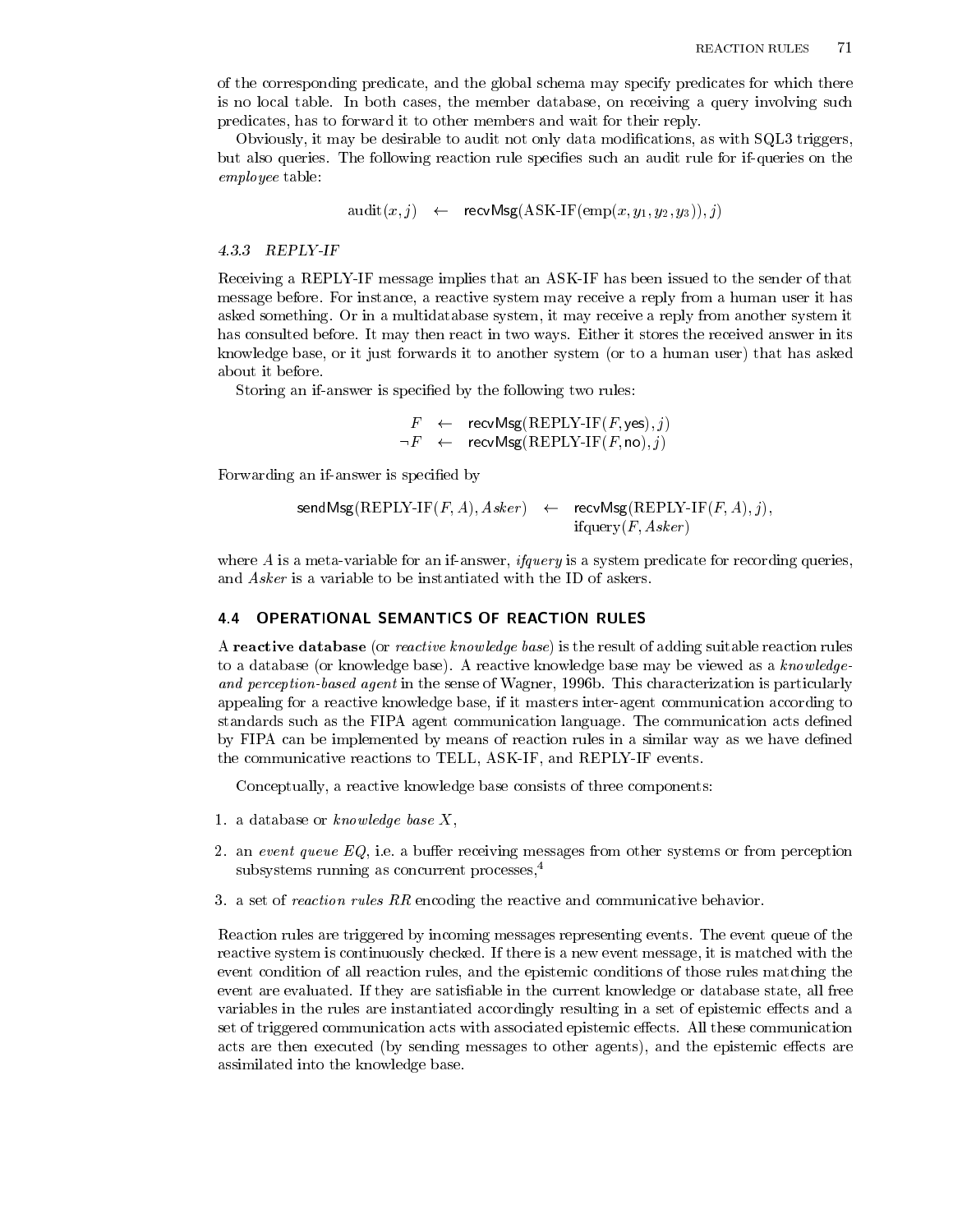### 72 FOUNDATIONS OF KNOWLEDGE SYSTEMS

Informally, the execution model of a reactive knowledge base consists of the following steps:

- 1. Get the next event from the event queue  $EQ$ , and check whether it triggers any reaction rules by matching it with the event conditions of all rules in RR. If it cannot be matched with any of these conditions, that is, if no rule is triggered, then repeat 1, else continue.
- 2. For each of the triggered reaction rules, evaluate its epistemic condition  $C$  like a query. For each answer substitution  $\sigma \in \text{Ans}(X, C)$ , form the corresponding action/effect pair by instantiating all free variables in the outgoing message term and in the effect formula  $E$ accordingly, and collect all such pairs in a candidate set (in the case of an epistemic reaction rule, the 'empty' action noAct is used to form the action/effect pair noAct/ $E\sigma$ ).

If this candidate set contains any actions with incompatible effects, apply some conflict resolution procedure (e.g., replace it by the intersection of all maximally consistent subsets of it).

- 3. For each of the resulting action/effect pairs, perform the communication act, if there is one, by sending the specified message to the specified addressee, and assimilate the epistemic effect  $E\sigma$  into the knowledge base X yielding  $\textsf{Upd}(X,E\sigma)$ .
- 4. Continue with step 1.

### 4.5 MULTIDATABASES

A multidatabase is an ensemble of (possibly inhomogeneous) databases with a global distribution schema known to each participating database. The distribution schema stipulates for each predicate (or table) of the global schema which member databases are competent to answer queries, or to perform updates, involving that predicate. By sharing a global schema, the participating databases form a logical unit and may be viewed as a single entity.

The databases participating in a multidatabase system are natural examples of reactive systems. They communicate with each other by passing messages over the links of a network. Their communicative behavior can be specied by means of reaction rules.

As an example, we consider a two-database system, where we assume that two relational databases  $\Delta_a$  and  $\Delta_b$ , e.g. of two different cities, form a multidatabase. Each of them knows about which predicates it has complete information by means of the system catalog table tanscomp (standing for *totally answer competent*) that contains all predicates for which the database completeness assumption holds locally. We consider only two predicates: r and m, standing for resident and married. Natural predicates are often *indexical*, that is, the confirmation that they apply to a specific tuple depends on the context in which they are used. Notice that while the one-place predicate resident is geographically indexical, the two-place predicate married is temporally indexical.

Since each city has complete information about its residents, both databases contain the meta-information tanscomp(r). However, this does not hold for m, since one can get married in any city, and this may be recorded only there.

The communication language used in this example consists of the two message types ASK-IF(F) and REPLY-IF(F, A), where F is an if-query and A is an if-answer. There are two possible originators of a query/message: a local user, or the other database. For simplicity, we restrict our attention to (existentially quantified) atomic if-queries, for which a database is answer competent, if it is answer competent for the involved predicate. The communication protocol for answering atomic if-queries in a two-database system consists of six common interaction rules which are listed in Figure 4.1.

Each of the two reactive databases forms a triple

$$
\langle X, EQ, \{r_1, \ldots, r_6\} \rangle,
$$

consisting of a database state  $X$ , an event queue  $EQ$ , and a reactive behavior program  ${r_1,\ldots,r_6}$ . For instance, rule 2 says that if a local user asks, if F, and the database is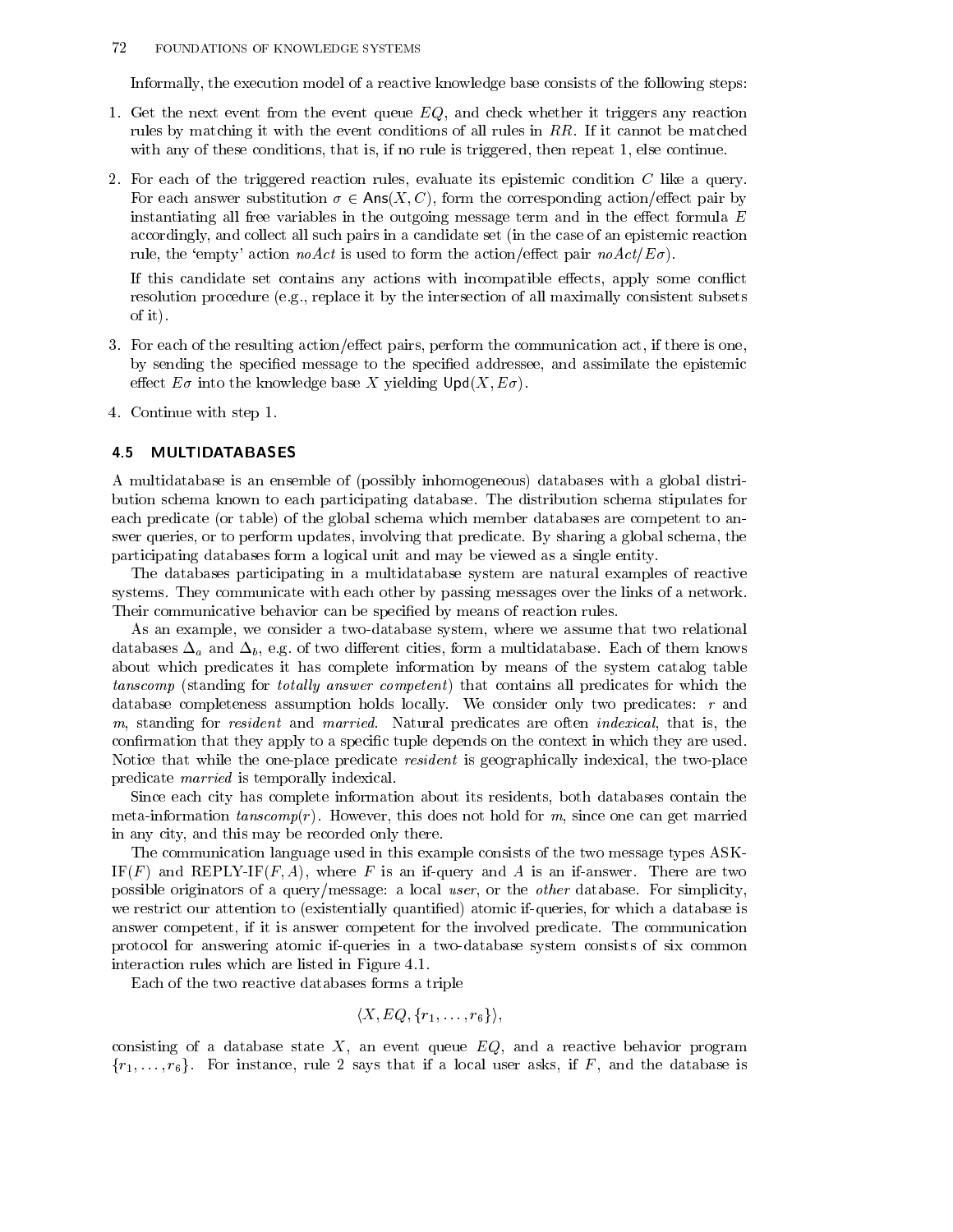$r_1$  : send Msg(REPLY-IF(F, yes), user)  $\leftarrow$  recvMsg(ASK-IF(F), user), F  $r_2$ : send Msg(REPLY-IF(F, no), user)  $\leftarrow$  recvMsg(ASK-IF(F), user),  $\neg F \wedge \text{tanscomp}(F)$  $r_3$ : send Msg(ASK-IF(F), other)  $\leftarrow$  recvMsg(ASK-IF(F), user),  $\neg F \wedge \neg \text{tanscomp}(F)$  $r_4$ : send Msg(REPLY-IF(F, yes), other)  $\leftarrow$  recvMsg(ASK-IF(F), other), F  $r_5$ : send Msg(REPLY-IF(F, no), other)  $\leftarrow$  recvMsg(ASK-IF(F), other),  $\neg F$  $r_6$ : send Msg(REPLY-IF(F, A), user)  $\leftarrow$  recvMsg(REPLY-IF(F, A), other)

Figure 4.1. Distributed query answering in a two-database system.

totally answer-competent about F and infers that  $\neg F$  holds, then it immediately replies with no. However, if it is not totally answer-competent about F and infers  $\neg F$ , then, according to rule 3, the database forwards the query to the other database (and waits for its reply).

For demonstrating a run of the system, we assume that in  $\Delta_a$ , Susan (S) and Peter (P) are residents, Peter is married to Linda (L) and Tom (T) is married to Susan; and in  $\Delta_b$ , Mary and Tom are residents, and Peter is married to Susan. A user at  $\Delta_b$  asks if Tom is married, i.e.  $\Delta_b$  receives the message ASK-IF( $\exists x(m(T,x))$ ) from user. This yields the following initial states:

$$
X_a^0 = \{\text{tanscomp}(r), r(S), r(P), m(P, L), m(T, S)\}
$$
  
\n
$$
EQ_a^0 = []
$$
  
\n
$$
X_b^0 = \{\text{tanscomp}(r), r(M), r(T), m(P, S)\}
$$
  
\n
$$
EQ_b^0 = [\langle ASK\text{-IF}(\exists x(m(T, x))), user \rangle]
$$

where the Prolog list notation is used for event queues.<sup>5</sup>

We obtain the following history of transitions:

1. The event  $\langle \text{ASK-IF}(\exists x(m(T,x))), user \rangle$  at  $\Delta_b$  triggers the rules  $r_1$ ,  $r_2$  and  $r_3$ . Only the condition of  $r_3$  holds:<br> $X_b^0 \vdash \neg \exists x(m(T,x)) \land \neg \text{tanscomp}(m)$ condition of  $r_3$  holds:

$$
X_b^0 \vdash \neg \exists x (m(T, x)) \land \neg \text{tanscomp}(m)
$$

and thus, only  $r_3$  is fired by sending the message ASK-IF( $\exists x(m(T, x))$ ) to the *other* database where it is buffered in the event queue  $EQ_a$  yielding

$$
EQ^1_a = [\langle \text{ASK-IF}(\exists x (m(T, x))), other \rangle]
$$

2. This triggers  $r_4$  and  $r_5$  at database a of which only  $r_4$  is applicable, since  $X_a^1 \vdash \exists x (m(T,x))$ . By applying  $r_4$ , a positive reply is sent to b:

$$
EQ_b^2 = [\langle \text{REPLY-IF}(\exists x (m(T,x)), \text{yes}), \text{other} \rangle]
$$

3. Finally,  $r_6$  is triggered at database b and the answer received from a is passed to the user.

Notice that in the general case of more than two databases, there has to be additional metainformation on which other database to ask about a specific predicate, that is, the global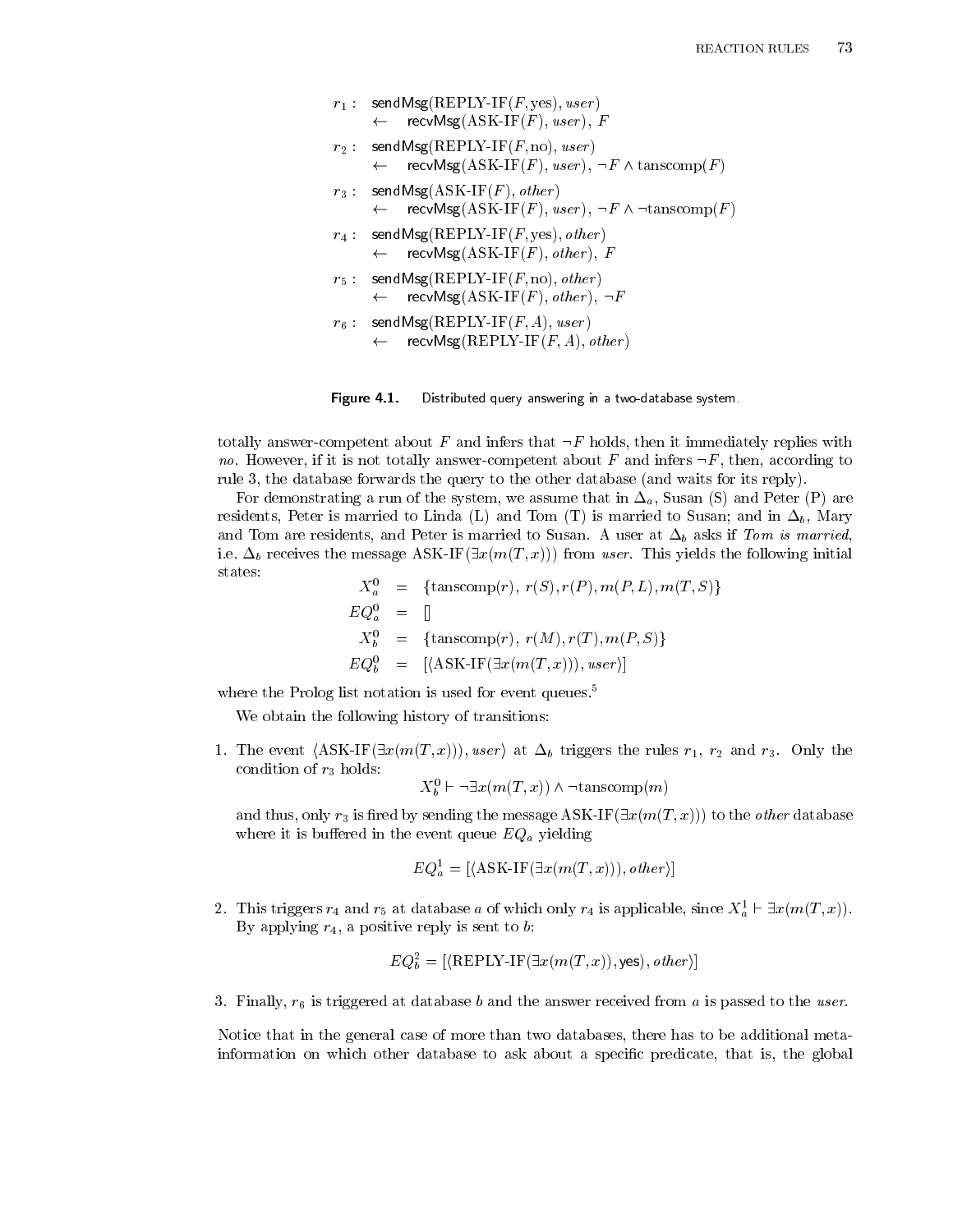distribution schema has to be represented more explicitly than achieved by the tanscomp metapredicate in the two-database system.

The main correctness property of the distributed query answering protocol specified by the rules  $r_1,\ldots,r_6$  is expressed by the following observation.

**Observation 4.1** After any update of one of the two databases  $\Delta_a$  and  $\Delta_b$  by a new fact  $F$ , no matter which of the two databases is asked if  $F$ , the answer must be yes.

For guaranteeing correct answers in a multidatabase system, the underlying distributed answering protocol should be formally verified. We show in Section 14.1 how the formal verification method of assertional reasoning can be applied to reactive knowledge systems such as multidatabases and cooperative knowledge bases.

### 4.6 SUMMARY

Reaction rules allow the declarative specification of reactive systems. In particular, they can be used to program the communication between knowledge bases in the form of a communication protocol, that is, a set of communicative reaction rules whose application depends both on incoming messages representing communication events, and on the current state of the database. Through their declarative character, reaction rules also facilitate the formal verification of correct behavior.

### 4.7 FURTHER READING

Triggers in so-called `active databases' are treated in Dayal et al., 1995; Zaniolo et al., 1997. In Brownston et al., 1985, production rules are used for programming `expert systems'.

### 4.8 EXERCISES

**Problem 4-1.** Given the library database schema of 2.17.1, add a table *BookReturned* over the schema  $br(InvNo, Date)$  for recording return events and write a reaction rule that takes care of book returns communicated by means of  $TELL(\text{br}(x, y))$  events.

Problem 4-2. Write a protocol (i.e. a set of reaction rules) that handles the distributed answering of open queries in the form of  $ASK-ALL(F)$  events in the two-database system where F is an open query. Describe the transitions resulting from submitting the query  $m(P, x)$ asking 'who is married to Peter ?', and compute the answer.

Problem 4-3. Write a set of reaction rules for modeling the communication taking place at R. Smullyan's Island of Knights and Knaves where knights always make true statements and knaves always make false statements (see Smullyan, 1987). Hint: imagine that you arrive at the island and have to ask questions. Write reaction rules for Knights and Knaves in response to ASK-IF events, and for yourself in response to REPLY-IF events. You may assume to know who is a Knight and who is a Knave.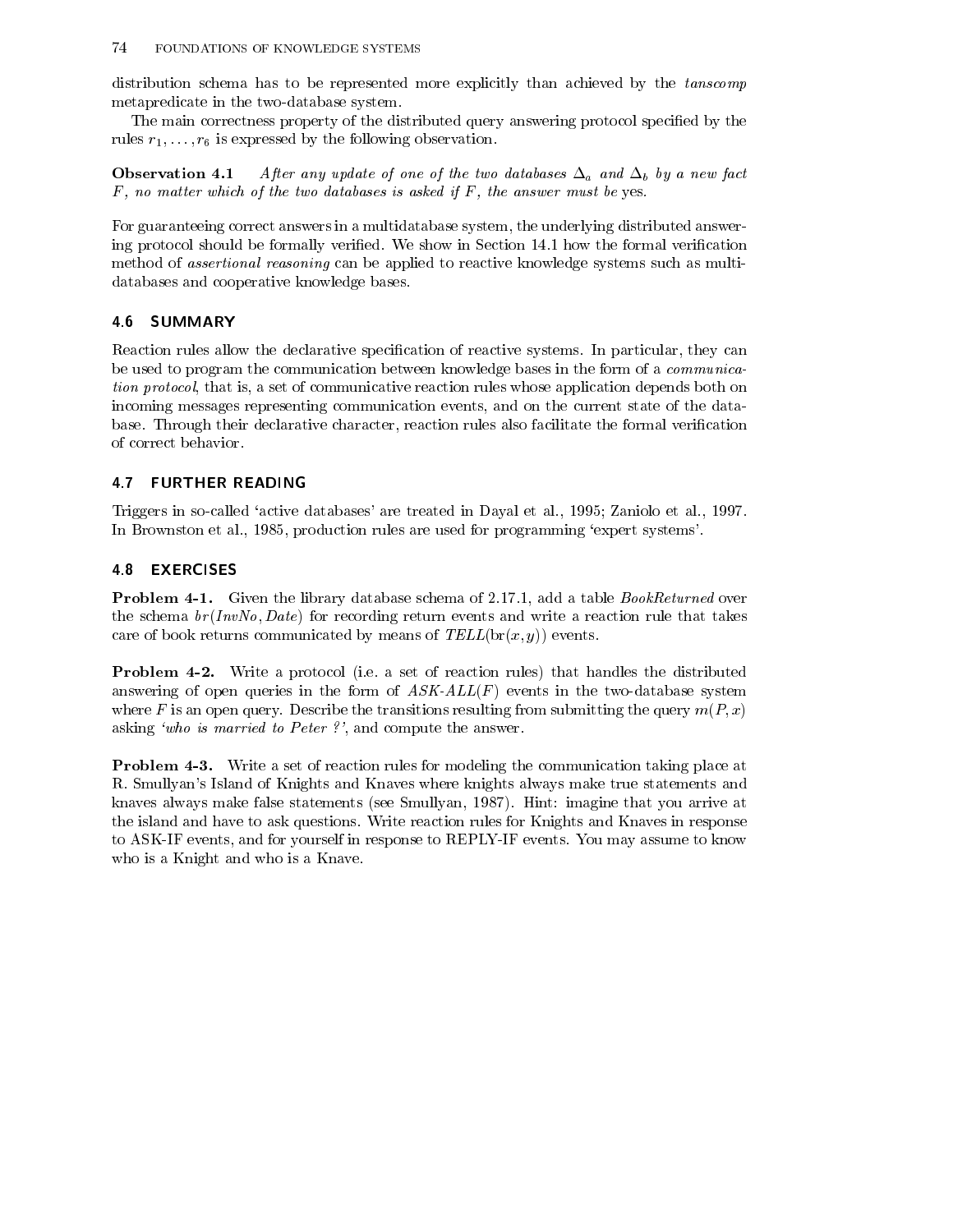### Notes

1. This simplifying assumption implies that we abstract away from the communication channel and the asynchronicity created by the message transport delay.

2. A third kind of reaction rule concerns physical reactions which are essential for robots and other physically embodied or embedded agents.

3. See http://drogo.cselt.stet.it/fipa/.

4. Such a perception subsystem may, for instance, be a UNIX process monitoring some part of the file system and providing information about relevant changes.

5. In Prolog,  $[$  denotes the empty list,  $[H|B]$  denotes a list with head H and body B, and  $[a_0, a_1, \ldots, a_n]$ denotes a list with head  $a_0$  and body  $[a_1, \ldots, a_n]$ .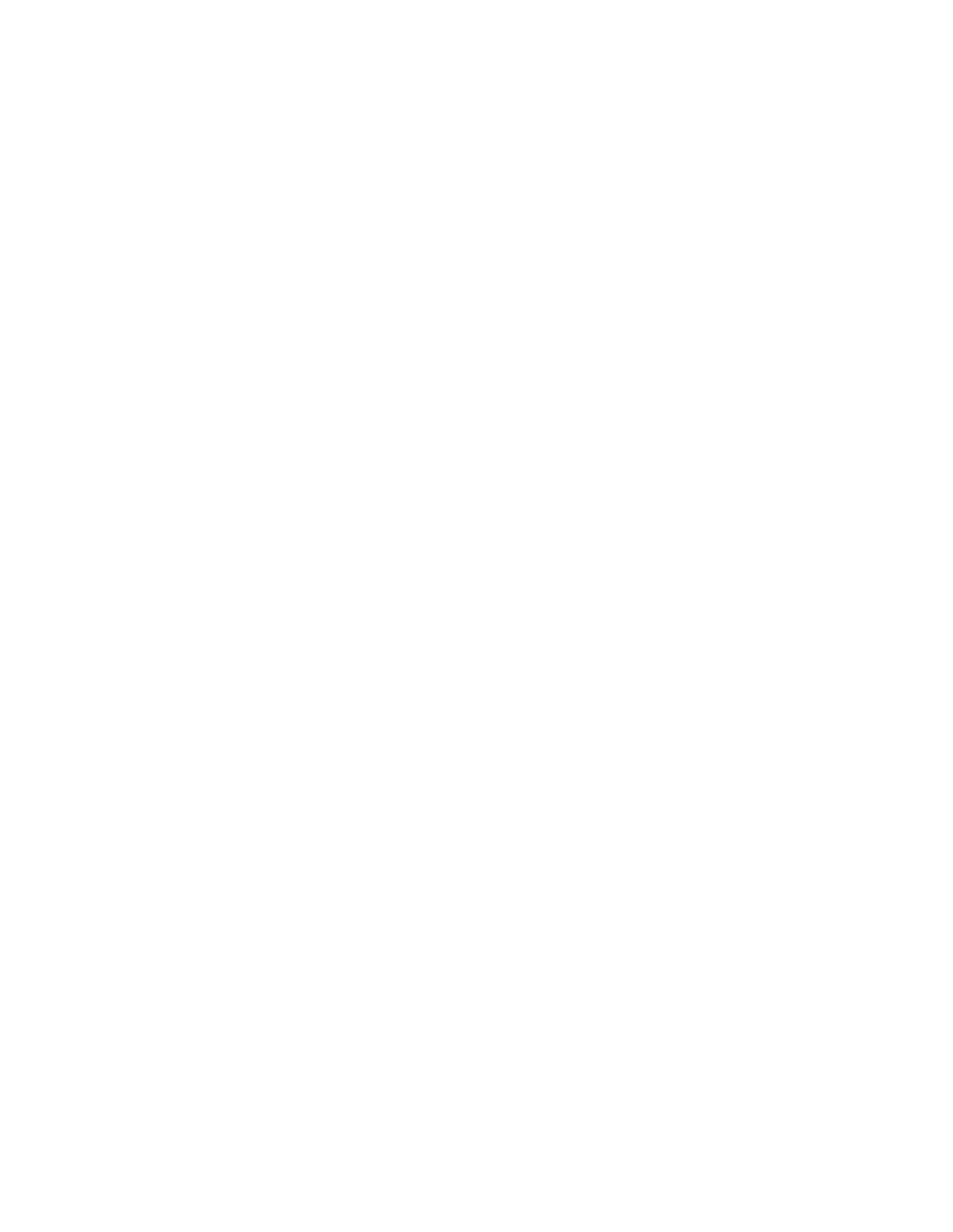III Positive Knowledge Systems: Concepts, Properties and Examples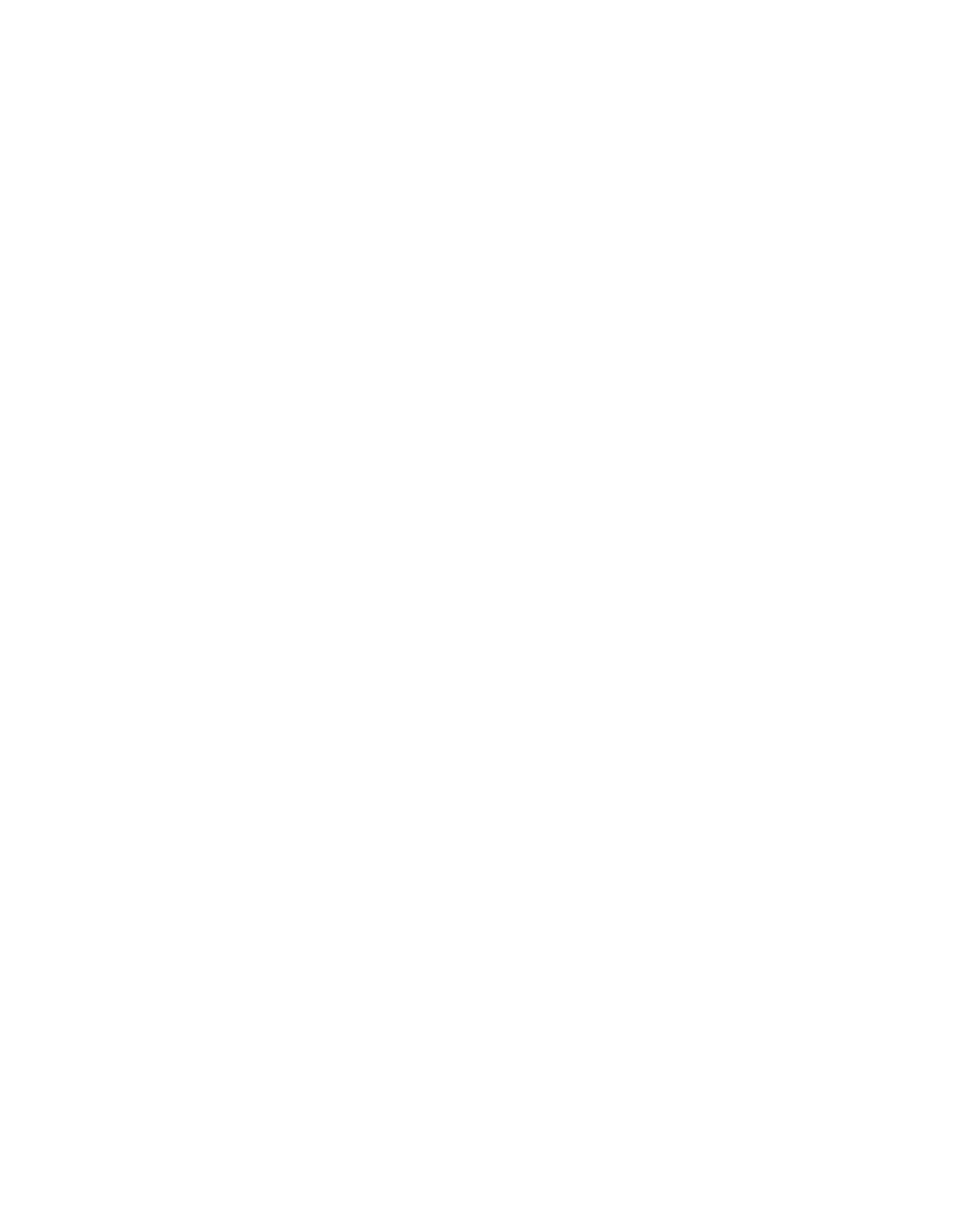# PRINCIPLES OF POSITIVE KNOWLEDGE **SYSTEMS**

In this chapter, we summarize the basic concepts of positive knowledge systems and call a knowledge system *vivid* if it is upward compatible with  $\boldsymbol{A}$ , the system of relational databases. We also discuss the difference between knowledge update and knowledge integration.

### 6.1 INTRODUCTION

A know ledge system (KS) consists essentially of two main components: an inference-based query answering and an update operation, forming the interface between knowledge bases and their 'users' who may be natural or artificial agents that ask questions and tell new facts.

In positive knowledge systems, information units are always consistent with each other, and therefore knowledge bases are inherently consistent, i.e. it is never the case that both a sentence F and its negation  $\neg F$  can be inferred from a positive knowledge base.

Prominent examples of positive knowledge systems are the systems of relational, objectrelational, temporal and deductive databases. A number of further important examples, including fuzzy, multi-level secure, lineage and disjunctive databases, are presented. All of them can be extended by admitting negative information in *bitables* leading to relational, objectrelational, temporal, fuzzy, etc. *factbases*. This extension is the subject of Part IV.

### 6.2 BASIC CONCEPTS

The language of positive knowledge systems contains the sentential connectives conjunction  $(\wedge)$ , disjunction  $(\vee)$ , negation  $(\neg)$ , material implication  $(\supset)$ , quantifiers  $(\exists, \forall)$ , and the truth constant true; predicates such as  $p, q, \ldots$ ; constant symbols such as  $c, d, \ldots$ ; and variables such as  $x, y, \ldots$  For simplicity, we do not consider functional terms but only variables and constants.

The schema  $\Sigma$  of a positive knowledge base consists of a finite sequence of predicates (or table schemas), a set of integrity constraints, and possibly further components:

$$
\Sigma = \langle \langle p_1, \ldots, p_m \rangle, IC, \ldots \rangle
$$

The formal domain (or *universe of discourse*)  $D_{\Sigma}$  associated with  $\Sigma$  is the union of all domains dom( $A_i$ ) of all attributes  $A_i$  of all predicates  $p_j$  in  $\Sigma$ . A schema  $\Sigma$  defines a predicate logic signature  $\langle Pred_{\Sigma}, Const_{\Sigma} \rangle$  without function symbols, and a corresponding formal language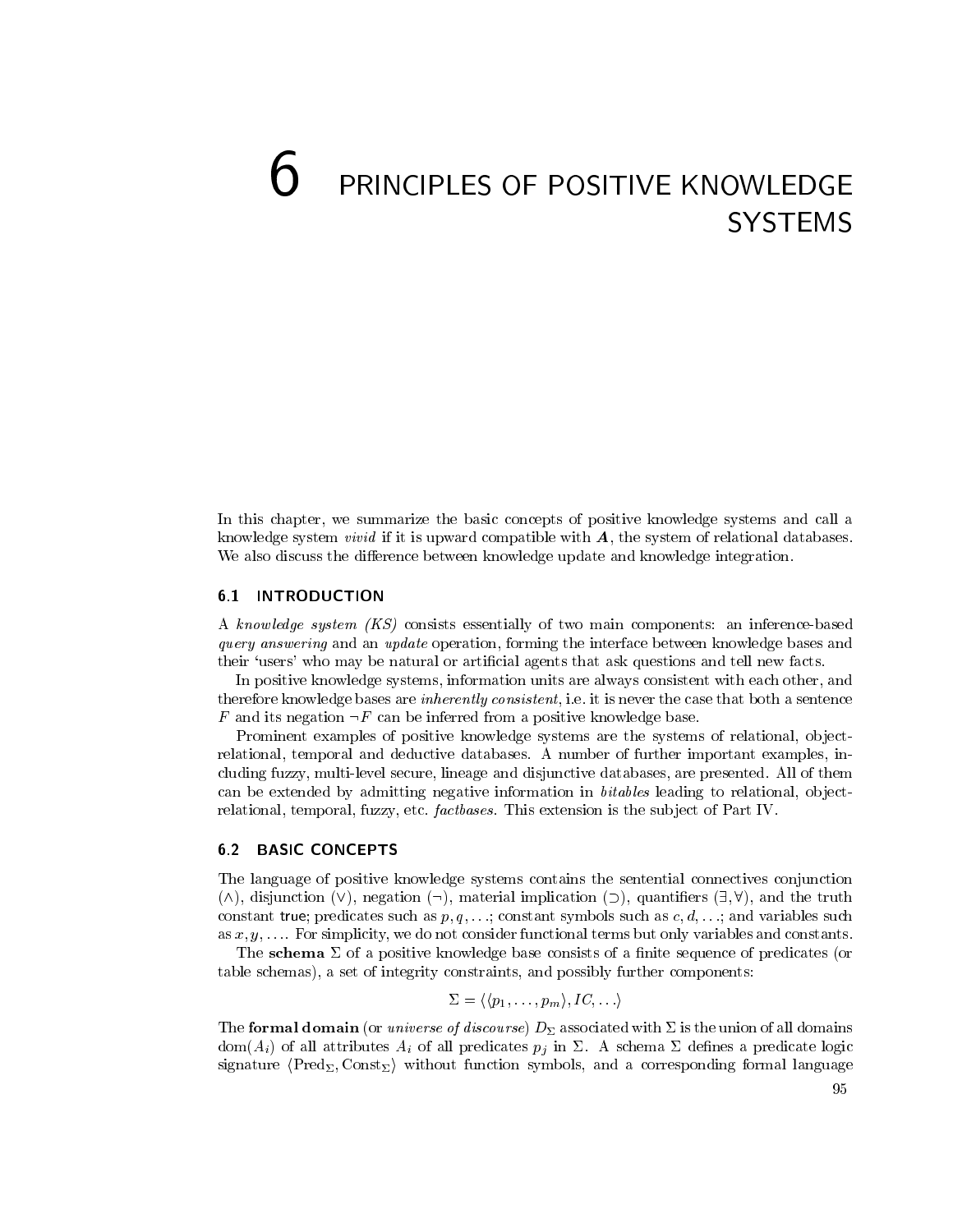$L_{\Sigma}$ , where  $\text{Pred}_{\Sigma} = \{p_1, \ldots, p_m\}$ , and  $\text{Const}_{\Sigma} = D_{\Sigma}$ , i.e. values are identified with constant symbols.

An atom a is an atomic formula, it is called *proper*, if  $a \neq$  true. We use  $a, b, \ldots$ , and  $F, G, H, \ldots$  as metavariables for atoms and well-formed formulas, respectively. A variable-free expression is called **ground**. The set of all proper atoms of a given language  $L_{\Sigma}$  is denoted by  $At_{\Sigma}$ , while  $Lit_{\Sigma} \subseteq L_{\Sigma}$  denotes the set of all **literals**, i.e. atoms a or negated atoms  $\neg a$ . If F is a set of connectives, say  $\mathcal{F} \subseteq \{\text{true}, \neg, \wedge, \vee, \supset, \exists, \forall, \dots\},\$  then  $L(\Sigma; \mathcal{F})$  denotes the corresponding set of well-formed formulas over  $\Sigma$ . For simplicity, we often omit the reference to  $\Sigma$  and write simply At, Lit, or  $L(\mathcal{F})$ . Where L is a language (a set of formulas),  $L^0$  denotes its restriction to closed formulas (sentences). Free $(F)$  denotes the set of free variables of a formula F.

On the basis of a schema  $\Sigma$ , four languages are formed: the set of all admissible knowledge  $\mathbf{h}_{\mathbf{D}}$  , the answer language LANs, and the answer language LANs, and the input language LANs, and the input language LANs, and the input language LANs, and the input language LANs, and the input language LANs, and  $L_{\rm Input}$ .  $L_{\rm Input}$  is the set of all admissible input sentences representing new information a knowledge base may be updated with. Elements of  $L_{\rm Query}$  are called **n-queries**, and elements of  $L_{\rm Ans}$  are called **ii-allswers**.

**Definition 6.1 (Knowledge System)** A knowledge system  $K$  is a septuple<sup>1</sup>

$$
\bm{K} \ = \ \langle L_{KB}, \ \vdash, \ L_{\rm Query}, \ \mathsf{Ans}, \ L_{\rm Ans}, \ \mathsf{Upd}, \ L_{\rm Input} \rangle
$$

 $K = \langle L_{KB}, \vdash, L_{\text{Query}}, \text{Ans}, L_{\text{Ans}},$ <br>where  $\vdash \subseteq L_{KB} \times L_{\text{Query}}^0$  is called inference relation,

$$
\mathsf{Ans} : L_{KB} \times L_{\mathrm{Query}} \rightarrow L_{\mathrm{Ans}}
$$

is called answer operation, and

$$
\mathsf{Upd} : L_{KB} \times L^0_{\text{Input}} \rightarrow L_{KB}
$$

is called update operation, satisfying for any  $X \in L_{KB}$ , ,

(KS0) 
$$
X \vdash
$$
 true, and  $Upd(X, true) = X$ .  
\n(KS1a)  $X \vdash F$  iff  $Ans(X, F) = yes$ .  
\n(KS1b)  $X \vdash G[c_1, ..., c_n]$  if  $\langle c_1, ..., c_n \rangle \in Ans(X, G[x_1, ..., x_n])$   
\n(KS2)  $L_{Input} \subseteq L_{Query}$   
\n(KS3)  $Upd(X, H) \vdash H$ 

where  $F \in L_{\text{Query}}$ ,  $G \in L_{\text{Query}}$ , and  $H \in L_{\text{Input}}^c$ . If elements of  $L_{KB}$  are finite sets (resp. structures),  $\boldsymbol{K}$  is called *finitary*.

(KS1b) expresses the soundness property of the answer operation, and (KS3) expresses the success postulate. Clearly, the converse of (KS1b), the completeness of Ans, is also desirable. But, on practical grounds, we allow the answer operation of a knowledge system to be incomplete (as in relational databases with nulls).

The set of all if-answers (i.e. answers to if-queries) is denoted by  $L_{\rm Ans}^*$ . It contains at least yes and no. On the basis of the inference relation, an inference operation  $C$  can be defined:

$$
C(X) = \{ F \in L^0_{\text{Query}} \mid X \vdash F \}
$$

In general, not all open query formulas can be answered sensibly. We therefore require that queries are *evaluable* (see 2.5.1). Answers to evaluable queries can be computed by means of algebraic operations on tables.

It is useful to be able to update a KB by a set of inputs and we therefore `overload' the symbol Upd to denote also this more general update operation

$$
\mathsf{Upd} : L_{KB} \times 2^{L^0_{\mathsf{Input}}} \rightarrow L_{KB}
$$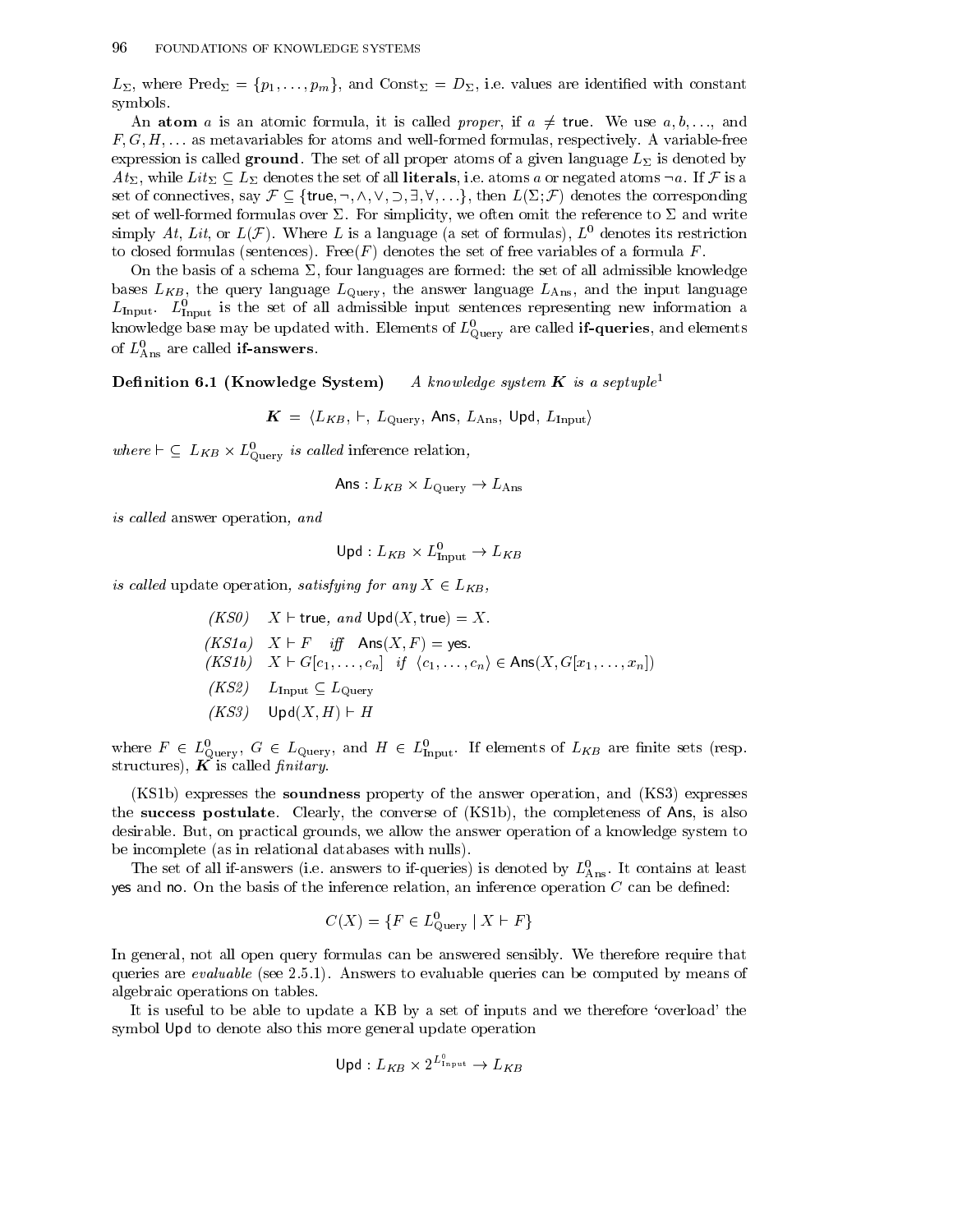which has to be defined in such a way that for any finite  $A \subseteq L_{\text{Input}}^{\cdot},$ 

$$
\mathsf{Upd}(X, A) = \mathsf{Upd}(X, \bigwedge A)
$$

We sometimes write  $X + F$  as an abbreviation of  $\text{Upd}(X, F)$ , resp.  $X - F$  as an abbreviation of  $\textsf{Upd}(X, \neg F)$ .

In the following chapters, we present several examples of basic positive knowledge systems. The simplest one is the knowledge system of relational databases where only ordinary predicates are allowed and complete information about them is required. Other knowledge systems allow qualified predicates, such as uncertainty or temporally qualified predicates, or incomplete information, such as in disjunctive databases.

The KS of relational databases, denoted by  $A$ , is defined as

$$
\bm{A}~=~\langle2^{\text{At}}, \vdash, L(\neg, \wedge, \vee, \exists, \forall), \mathsf{Ans}, \{\textsf{yes}, \textsf{no}\}, \mathsf{Upd}, \mathsf{Lit}\rangle
$$

We also describe a KS by means of its language table:

|     | $L_{KB}$           | $2^{\text{At}^0}$                        |  |
|-----|--------------------|------------------------------------------|--|
| $=$ | $L_{\rm Query}$    | $L(\neg, \wedge, \vee, \exists, \forall$ |  |
|     | Ans                | $\{yes, no\}$                            |  |
|     | $L_{\text{Input}}$ |                                          |  |

We denote the positive iragment of  $\bm{A}$  by  $\bm{A}$  :

$$
\bm{A}^+~=~\begin{array}{|c|c|} \hline L_{KB} & 2^{\text{At}^0} \\ \hline L_{\text{Query}} & L(\wedge, \vee, \exists) \\ \hline L_{\text{Ans}}^0 & \{\text{yes, no}\} \\ \hline L_{\text{Input}} & \text{At} \\\hline \end{array}
$$

The above definition of a knowledge system as a septuple does not yet contain all components needed. In order to compare knowledge bases in terms of their information (or knowledge) content we assume that there is an information order (or knowledge order)  $\leq$  between knowledge bases such that

 $X \leq Y$  if X contains at least as much information as Y.

The information order should be defined in terms of the structural components of knowledge bases and not in terms of higher-level notions (like derivability).<sup>2</sup> The *informationally empty* KB is denoted by 0. By definition,  $0 \leq A$  for all  $A \in L_{KB}$ , i.e. 0 is the least element of  $\langle LKB, \geq \rangle$ .

The information order also applies to answers. Notice that an if-answer  $a = \text{Ans}(X, F)$  to an if-query formula F can be used to transform F into a sentence  $F'$ . For this purpose we define a function

$$
\mathrm{val} : L^0_\mathrm{Query} \times L^0_\mathrm{Ans} \to L^0_\mathrm{Query}
$$

by setting

$$
\text{val}(F, a) = \begin{cases} F \text{ if } a = \text{yes} \\ \neg F \text{ if } a = \text{no} \\ F' \text{ such that } X \vdash F' \text{ iff } \text{Ans}(X, F) = a, \text{ otherwise} \end{cases}
$$

Similarly, an answer set  $A = \text{Ans}(X, F)$  to an open query formula F can be used to transform F into a set of sentences:

$$
val(F, A) = \{ F \sigma \mid \sigma \in A \}
$$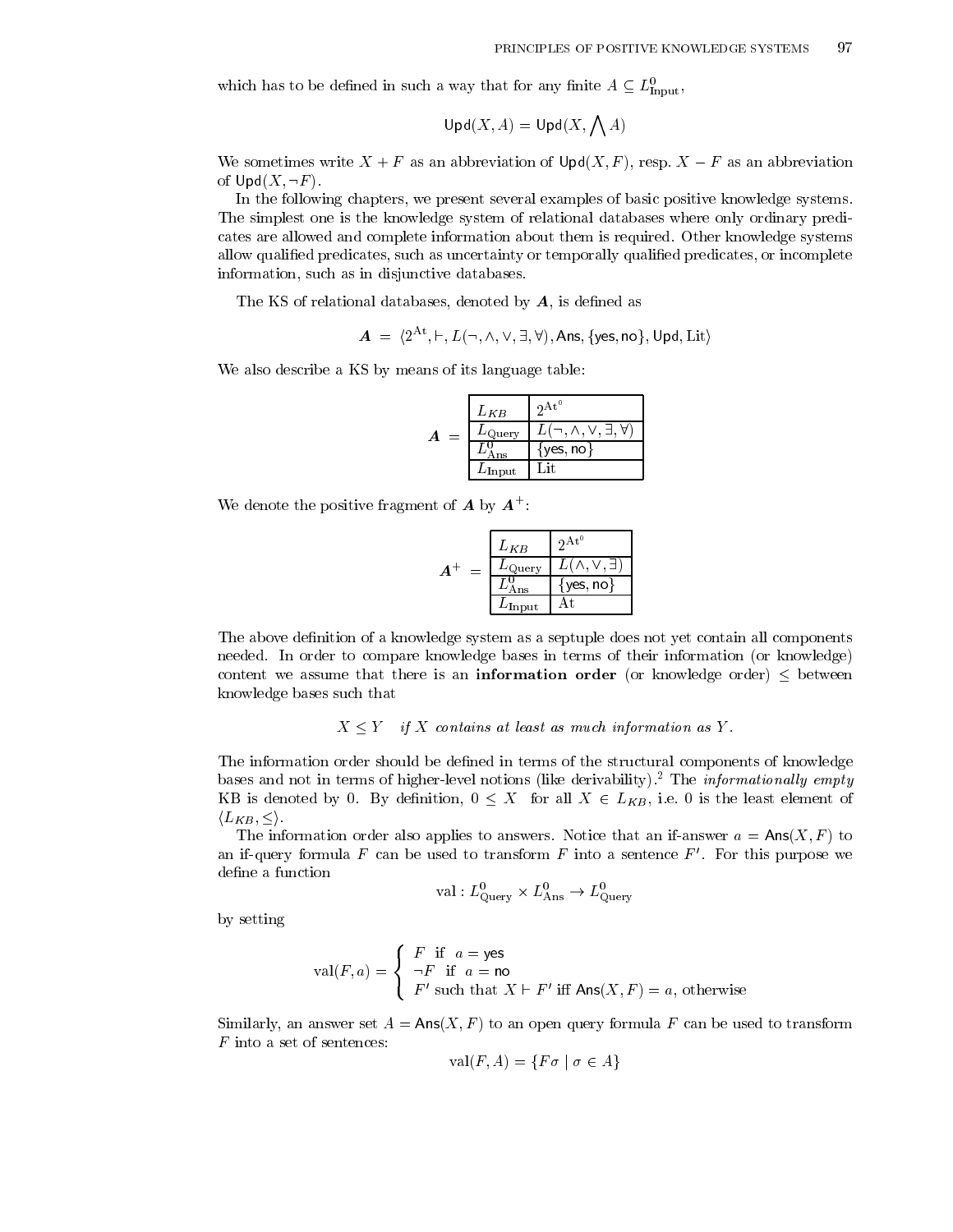We can then define that an answer (set)  $A_1$  to a query F is at least as informative as  $A_2$ , symbolically  $A_1 \leq A_2$ , by requiring that

$$
\mathsf{Upd}(0, \text{val}(F, A_1)) \leq \mathsf{Upd}(0, \text{val}(F, A_2))
$$

In general, more information does not mean more consequences. In other words: answers are not necessarily preserved under growth of information. Queries, for which this is the case, are called persistent.

**Definition 6.2 (Persistent Queries)** A closed, resp. open, query formula F is called persistent if for all  $X, Y \in L_{KB}$ ,  $X \sqsubset r$  implies  $Y \sqsubset r$ , resp. Ans $(X, F) \leq$  Ans $(Y, F)$ , whenever  $X \leq Y$ . If all  $F \in L_{\text{Query}}$  are persistent, the KS and its inference relation  $\vdash$  are called persistent. The set of all persistent query formulas is denoted by  $L_{\text{PersQ}}$ . A connective of the query language is called persistent, if every query formed with it and with persistent subformulas is again persistent.

Definition 6.3 (Ampliative Inputs)  $_{\text{Input}}$  is called (i) ampliative if  $X \leq \text{Upd}(X, F)$ , or (ii) reductive if  $X \geq \text{Upd}(X, F)$ . A KS and its update operation Upd are called ampliative, if all inputs  $F \in L_{\text{Input}}$  are ampliative. The set of all ampliative input formulas is denoted by  $L_{AmpI}$ .

In addition to the information order  $\leq$ , another preorder  $\leq_X$ , called **relative information** distance with respect to some given knowledge base  $X$  compares the 'information distance' to X. Intuitively,  $Y \leq_X Z$  expresses the fact that Y is informationally closer to X than (or as close to  $X$  as)  $Z$ . The notion of relative information distance is important for determining the minimal mutilation of a knowledge base when it is updated.

A certain subset  $L_{\text{Unit}} \subseteq L_{\text{Input}}$  designates those elementary expressions which are called information units, e.g. atoms, literals, or somehow qualified (labelled, or annotated) atoms, and the like. An information unit represents an elementary piece of information with a positive information content.

Definition 6.4 (Regular Positive Knowledge Systems) A positive knowledge system K over a schema  $\vartriangle$  is called regular, if there is a preorder  $\langle L_{KB}, \leq, 0 \rangle$  with least element 0, and for any  $\Lambda\in L_{KB},$  there is a preoraer  $\langle L_{KB}, \leq \chi\rangle$  with least element  $\Lambda$  , and there is a designated set  $L_{\text{Unit}} \subseteq L_{\text{Input}}$ , such that

- (KS4) Unit inputs are ampliative:  $X \leq \text{Upa}(X, u)$ , for any  $X \in L_{KB}$ , and for any  $u \in L_{\text{Unif}}^{\text{}}$ .
- (KS5) The information ordering is compatible with ampliative update and persistent inference: for all  $X, Y \in L_{KB}$ , ,

 $X \leq Y$  if  $Y$  is  $L_{A}$ <sub>mpi</sub>v $G \in L_{\text{PersG}}$ : Upd $(X, F) \sqsubset G$   $\Rightarrow$  Upd $(Y, F) \sqsubset G$ 

- (KS6) Ampliative inputs are persistent queries:  $L_{AmpI} = L_{\text{PersQ}} \cap L_{\text{Input}}$ .
- (KS7) Updates are minimal mutilations:

 $\textsf{Upd}(X : \Sigma, F) \in \textup{Min}_{\leq x} \{Y \in L_{KB} \mid Y \vdash F \& Y \vdash IC_{\Sigma}\}\$ 

A regular positive KS can be represented as a 9-tuple

 $\langle 0, \leq, L_{KB}, \leq_X, \vdash, L_{\text{Query}}, \mathsf{Upd}, L_{\text{Input}}, L_{\text{Unit}} \rangle$ 

Obviously,  $A$  is regular: the information order is given by set inclusion, the relative information distance is given by symmetric difference, the informationally empty database is the empty set, and the information units are atoms. Its positive fragment  $\boldsymbol{A}^+$  is persistent and ampliative.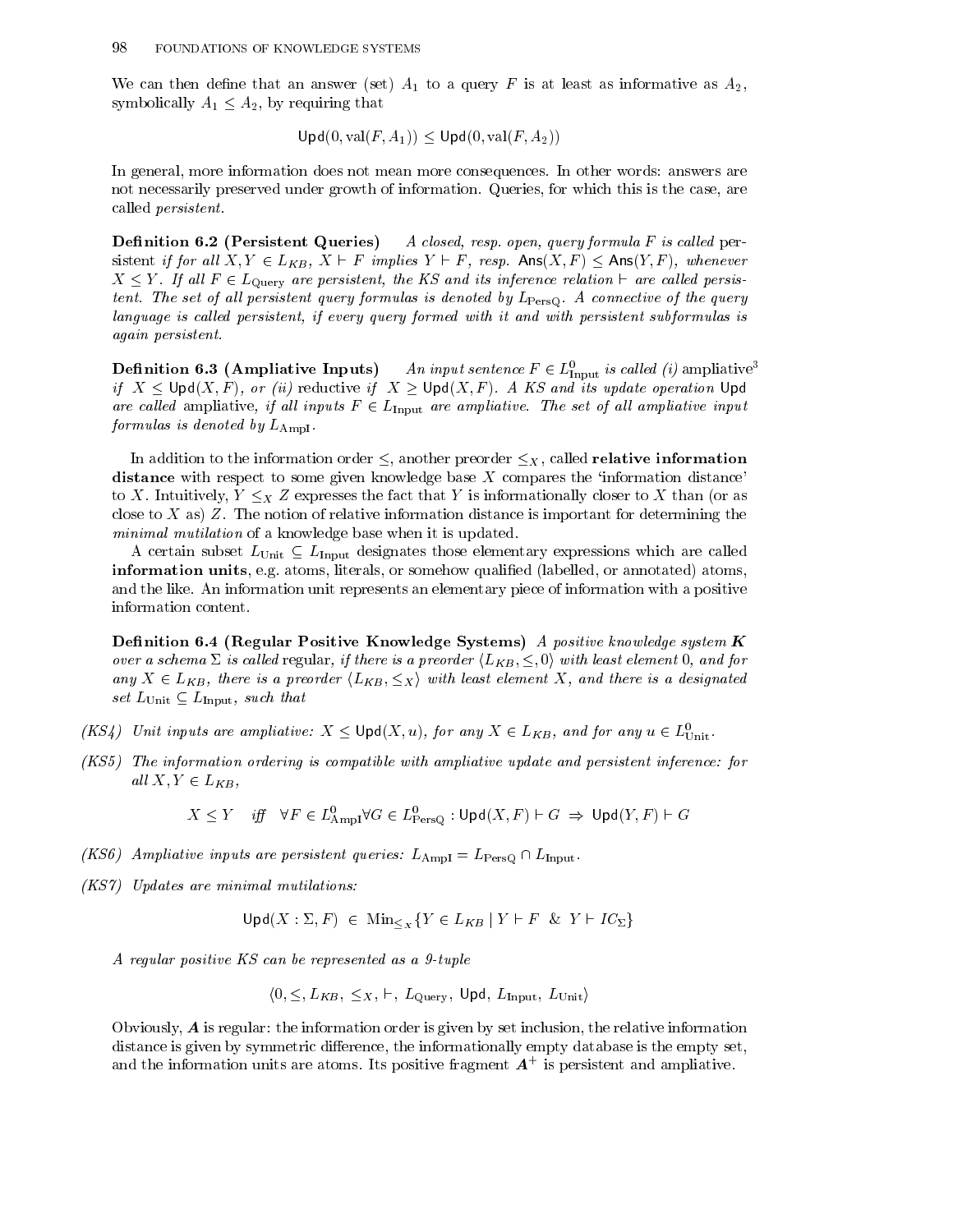### 6.3 FORMAL PROPERTIES OF KNOWLEDGE SYSTEMS

The following is a list of some fundamental properties a knowledge system may have. The first two conditions of Contraction and Permutation are well-known (as so-called structural rules) from Gentzen-style sequent systems. In a knowledge system, they describe the behavior of the update operation. Let  $A, D \subseteq L_{\text{Input}}^{\sim}$ .

(Contraction)

$$
\mathsf{Upd}(\mathsf{Upd}(X,A),A)=\mathsf{Upd}(X,A)
$$

(Permutation)

$$
\mathsf{Upd}(\mathsf{Upd}(X,A),B)=\mathsf{Upd}(\mathsf{Upd}(X,B),A)
$$

Both Contraction and Permutation follow from the property of

$$
(\textbf{Update Synchronous}) \qquad \text{Update}(X, A), B) = \text{Update}(X, A \cup B)
$$

which expresses the fact that two inputs in succession (i.e. at different time points) can be handled as one aggregated input implying that the order of inputs does not matter.

(Update Monotonicity)

$$
X \le Y \Rightarrow \mathsf{Upd}(X, A) \le \mathsf{Upd}(Y, A)
$$

(Lemma Redundancy) alias: Cut, Transitivity

$$
X \vdash F \And \mathsf{Upd}(X,F) \vdash G \;\Rightarrow\; X \vdash G
$$

(Lemma Compatibility) alias Cautious Monotonicity (due to Gabbay, 1985),

 $X \vdash F \& X \vdash G \Rightarrow \mathsf{Upd}(X,F) \vdash G$ 

Lemma Redundancy and Compatibility can be combined in the following condition of

(Cumulativity)  $X \vdash F \Rightarrow C(\text{Upd}(X, F)) = C(X)$ 

Even stronger than Cumulativity is the following property (proposed in Gärdenfors, 1988),

(Vacuity) 
$$
X \vdash F \Rightarrow \text{Upd}(X, F) = X
$$

**Definition 6.5 (Query Completeness)** A knowledge system is called query complete if for all  $\Lambda \in L_{KB}$ , for all  $F \in L_{\text{Query}}$ , and for all if-answers  $a \in L_{\text{Ans}}$ , there is an if-query  $F \in L_{\text{Query}}$ , such that

$$
X \vdash F' \quad \textit{iff} \quad \mathsf{Ans}(X, F) = a
$$

The following important property guarantees the freedom of knowledge base evolution.

**Definition 6.6 (Input Completeness)** A knowledge system is called input complete, if for an  $\Lambda, Y \in L_{KB}$ , there is some  $A \subseteq L_{Input}$ , such that  $Y = \text{Op}(A, A)$ .

**Observation 6.1** A KS is input complete iff KBs are both input constructible and input  $\emph{destructible}, \emph{that is, if both of the following conditions hold:}$ 

(i) 
$$
\forall X \in L_{KB} \exists A \subseteq L_{Input} : X = \text{Upd}(0, A)
$$
  
(ii)  $\forall X \in L_{KB} \exists A \subseteq L_{Input} : \text{Upd}(X, A) = 0$ 

Minimal Change for Unit Expansion. Let  $X, Y \in L_{KB}$ , and  $u \in L_{Unit}$ . If  $X \not\sqsubset u$ , then  $X + u = \text{Upd}(X, u)$  is the least extension of X such that u can be inferred, expressed by the conditions  $(+1)$  and  $(+2)$ :

$$
\begin{array}{ll}\n\text{(+1)} & X + u \ge X \\
\text{(+2)} & Y \ge X \& Y \vdash u \Rightarrow X + u \le Y\n\end{array}
$$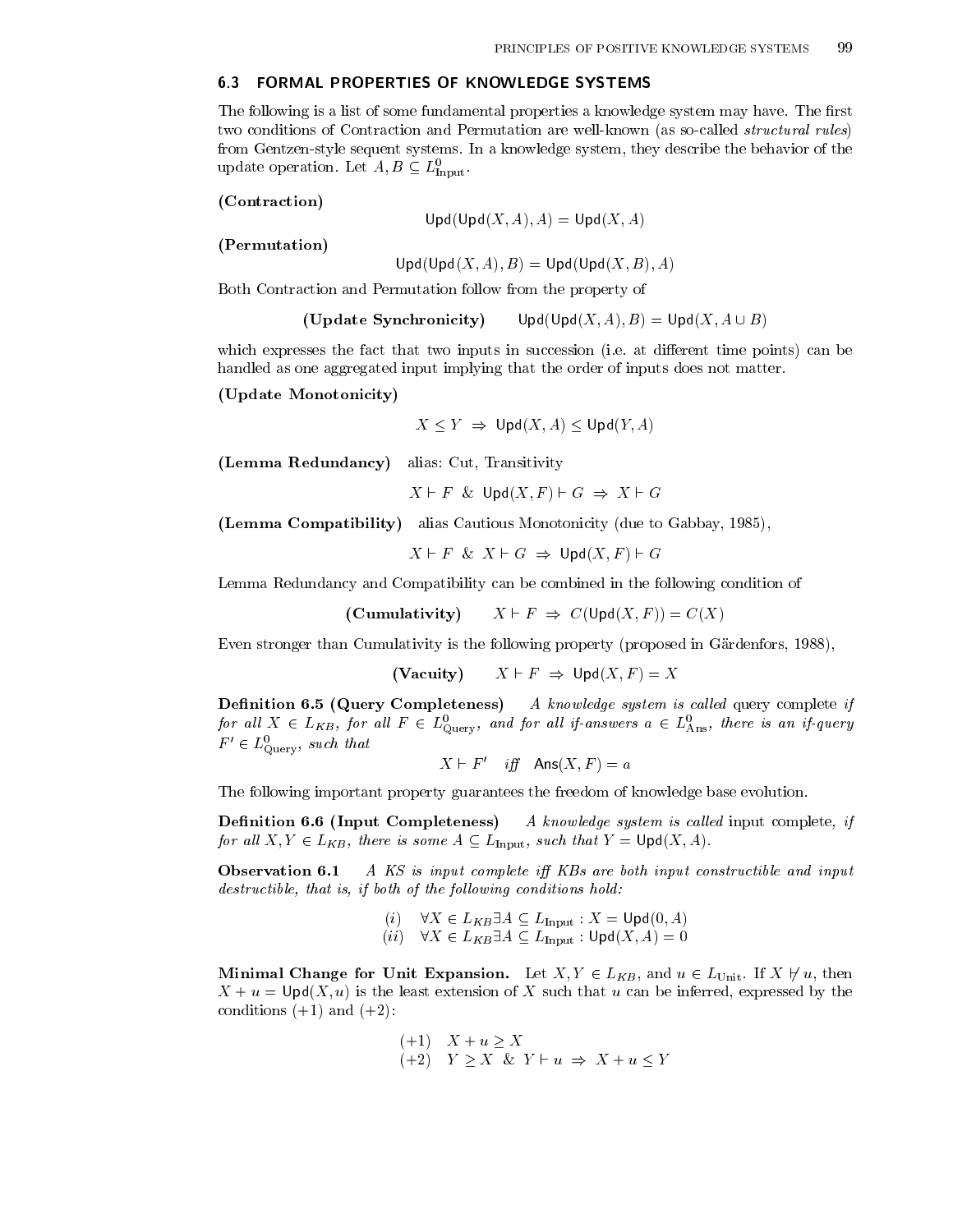Minimal Change for Unit Retraction. If  $X \vdash u$ , then  $X - u = \bigcup \text{pd}(X, \neg u)$  is the greatest KB smaller than X such that  $\neg u$  can be inferred, expressed by (-1) and (-2):

$$
(-1) \quad X - u \le X
$$
  

$$
(-2) \quad Y \le X \quad \& \quad Y \vdash \neg u \implies X - u \ge Y
$$

Notice that  $(+1)$  corresponds to  $(KS4)$ .

**Monotonicity.** The following definition captures the idea that a KS is considered *monotonic* if all consequences of a KB are preserved after any update by some new piece of information.

**Definition 6.7** A KS is called **monotonic** if for all  $X \in L_{KB}$ , and all  $F \in L_{\text{Input}}^c$ ,

$$
C(X) \subseteq C(\mathsf{Upd}(X,F))
$$

Though fundamental in the theory of consequence operations due to Tarski, this is too strong a requirement for knowledge systems, in general.

There are two 'parameters' on which Monotonicity depends: the update operation may be ampliative or not, and the inference relation may be persistent or not.

**Observation 6.2** A KS is monotonic if it is ampliative and persistent.<sup>4</sup>

Proof: For any  $\Lambda \in L_{KB}$ , and any  $F \in L_{Input}$ , we get  $\Lambda \leq \text{Upq}(\Lambda, F)$  by Amphative Update, and consequently  $C(X) \subseteq C(\text{Upd}(X, F))$ , by Persistent Inference.  $\Box$ 

Clearly, the knowledge system  $\bm A$  of relational databases is not monotonic. But  $\bm A^+$  is a monotonic KS, since it is persistent and ampliative.

In general, practical systems are nonmonotonic since they allow for non-persistent queries (e.g. by means of negation based on the completeness assumption) and for non-ampliative updates (by means of deletion, resp. contraction). In the AI literature, several systems of nonmonotonic reasoning with different motivations have been proposed. See Brewka, 1991, for an overview.

#### $6.4$

Positive knowledge systems extending  $A$  conservatively are called *vivid*.

Definition 6.8 A positive knowledge system

 $\mathbf{A}$  =  $\langle LKB, \sqsubset, L_{\text{Querv}}, \text{Upa}, L_{\text{Input}} \rangle$ 

is called **vivid** if there is a mapping

$$
h: L^0(\neg, \wedge, \vee, \exists, \forall) \to L^0_{\text{Query}},
$$

such that for all  $\Lambda \subseteq {\rm At}^-, l \in {\rm Lit}^-,$  and  $F \in L^{\circ}(\neg, \wedge, \vee, \exists, \triangledown),$ 

- (1) h maps At  $into$   $L_{\text{Unit}}$
- (1) h maps Lit into  $L_{\text{Input}}$
- $(2)$  Upd $_A(X, t) \sqsubset_A F$  iff Upd(Upd(0,  $h(X), h(t)) \sqsubset h(F)$

where  $\text{Upd}_A$  and  $\vdash_A$  are the update and inference operations of **A**, and  $h(X) = \{h(a) \mid a \in X\}$ .

Positive vivid knowledge systems are based on a general completeness assumption, whereas non-positive systems drop this assumption for specific predicates. For instance,  $\boldsymbol{A}$  can be extended to a non-positive vivid KS, called relational factbases, by allowing for literals instead of atoms as information units (see 11.2 and 11.3). Further important examples of positive vivid knowledge systems are temporal, fuzzy and disjunctive databases. All these types of knowledge bases can be extended to *deductive knowledge bases* by adding deduction rules of the form  $F \leftarrow G$  (see Chapter 15).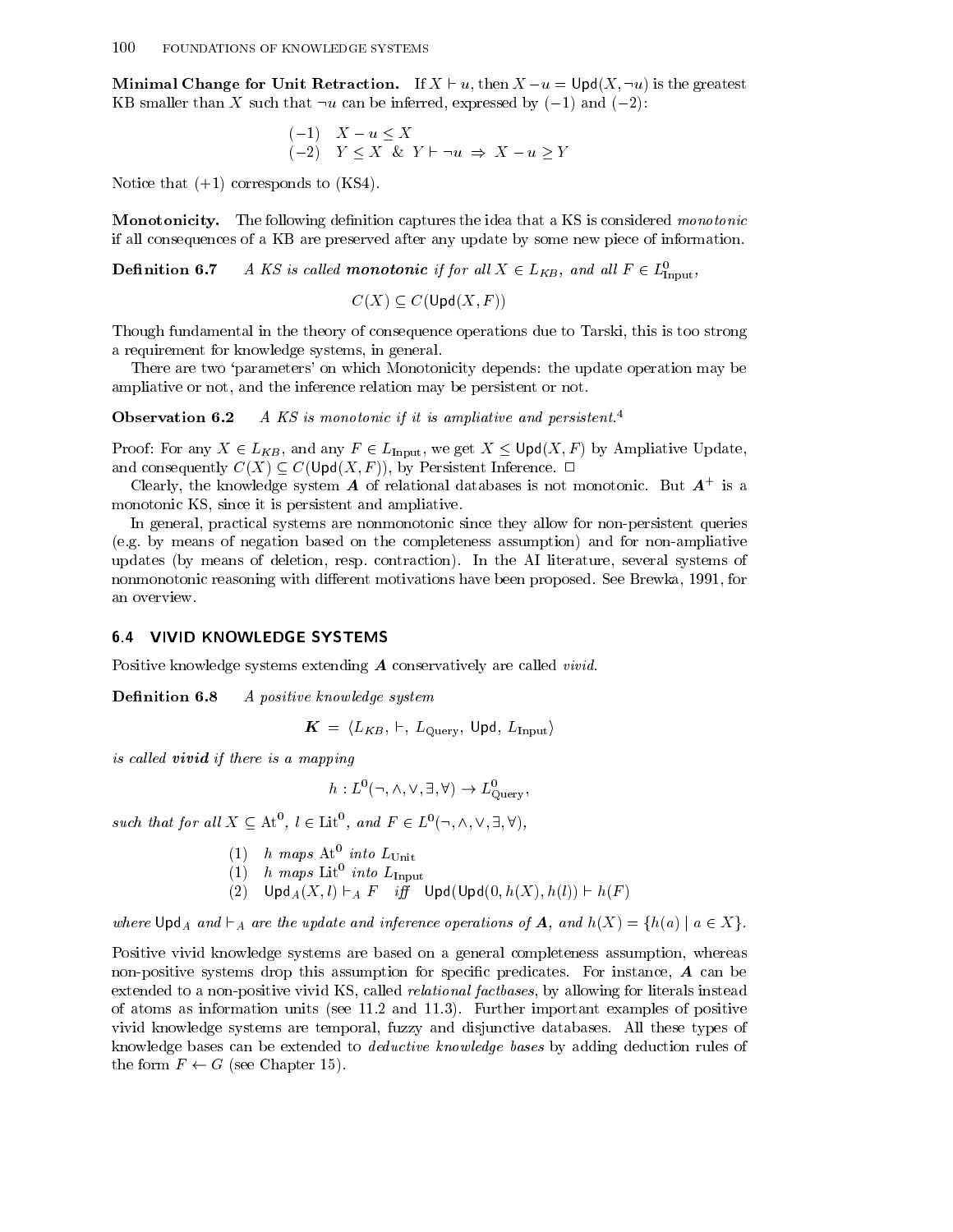#### 6.5 KNOWLEDGE UPDATE AND KNOWLEDGE INTEGRATION

Whenever knowledge bases are assumed to be complete, this requires that all information suppliers are *information competent* with respect to all predicates of the schema, that is, they are all assigned to the knowledge base as owners. Under this assumption, all input sentences can be treated as if they were delivered by a single *logical 'user'*, or agent, and there is no consideration of the supplier or source of an input. According to the success postulate, an update prefers the most recent input over any already-stored piece of information. This preference is justied by the assumption that, logically, there is only one `user' who is the owner, and when he enters a new input sentence, he is aware of the already-stored information representing his own out-dated information state.

Whenever a knowledge base may be incomplete, and there are more than one agent associated with it as information suppliers, one has to distinguish the change brought about through knowledge integration from that of update. Knowledge integration concerns the combination of *epistemically independent* pieces of information provided, e.g., by different agents. A knowledge base may represent the joint information state of all information supplier agents associated with it, and a knowledge integration operation is used instead of the update operation for assimilating new inputs that come from an epistemically independent source. The result of knowledge integration may differ from that of update when the new input affects some already-stored piece of information. An update always overrides the affected old information (as if it had not been there). An integration *combines* the affected old item with the new input leading to a relative *neutralization* (or consolidation) in the case of a conflicting input, and to a mutual *amplification* in the case of an affirmative input.

So, one has to distinguish between inputs delivered by an agent that is associated with a knowledge base as an owner from inputs by an epistemically independent agent. Formally, a knowledge integration operation

$$
\mathsf{Int}: L_{KB} \times L^0_{\mathsf{Input}} \rightarrow L_{KB}
$$

is, unlike an update operation, not idempotent. That is, it violates the Contraction principle:

$$
Int(int(X, F), F) \neq Int(X, F)
$$

And it also violates the Success postulate: the integration of a conflicting input sentence  $F$ into a knowledge base  $X$  results in a knowledge base where  $F$  does not hold, that is,

$$
Int(X, F) \not\vdash F
$$

#### 66 **SUMMARY**

Knowledge systems are based on two operations defining their logical user interface: an inference-based query answering and an update operation. Different knowledge systems allow to process different types of information that is represented in a particular form of knowledge base and queried by means of a particular query language. A number of formal properties and postulates are dened for characterizing knowledge systems. The violation of monotonicity through non-ampliative updates and non-persistent queries in all practical (or vivid) knowledge systems constitutes a ma jor departure from standard logics.

Although this is usually not made explicit, databases and knowledge bases may be viewed as knowledge- and perception-based agents that communicate with their human owners by accepting inputs corresponding to TELL communication events, and by accepting queries corresponding to ASK events. We have argued in Chapter 4, and come back to this point in Chapter 14, that it is desirable to make this communication interface more explicit, e.g. by including in SQL the possibility to specify communicative behavior in the form of reaction rules.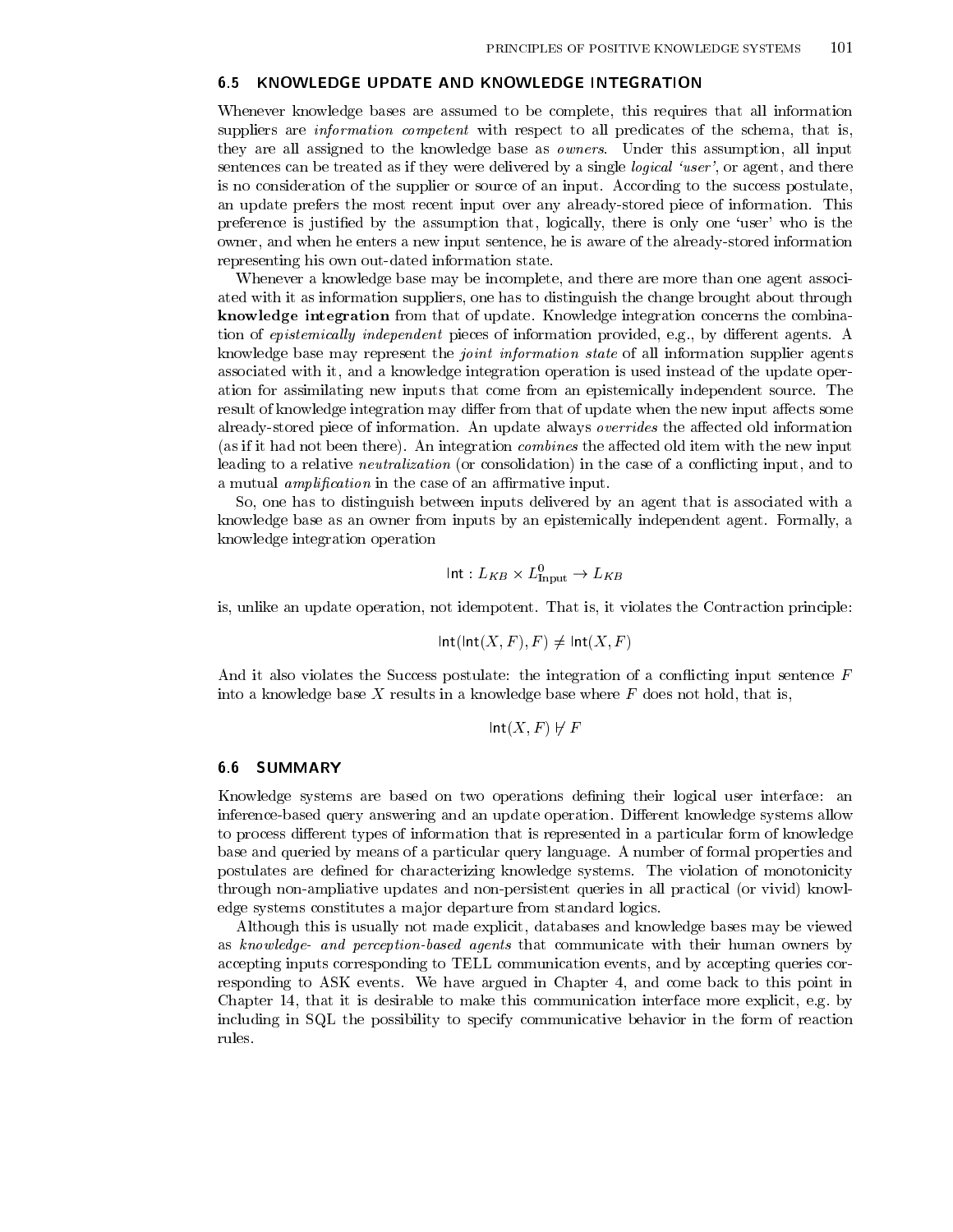$A+ A+ I A+ A+ 5A+ VA+ 5A+$  $\begin{array}{|c|c|c|c|c|c|c|c|c|}\hline & A^+ & A & TA & FA & SA & VA & 5A \ \hline \text{Contraction} & $\sqrt{\text{ }} & $\sqrt{\text{ }} & $\sqrt{\text{ }} & $\sqrt{\text{ }} & $\sqrt{\text{ }} & $\sqrt{\text{ }} & $\sqrt{\text{ }} & $\sqrt{\text{ }} & $\sqrt{\text{ }} & $\sqrt{\text{ }} & $\sqrt{\text{ }} & $\sqrt{\text{ }} & $\sqrt{\text{ }} & $\sqrt{\text{ }} & $\sqrt{\text{ }} & $\sqrt{\text{ }} & $\sqrt{\text{ }} & $\sqrt{\text{ }} & $\sqrt{\text{ }} & $\sqrt{\text{ }} & $\sqrt{\text{ }} & $\sqrt{\text{ }} & $\sqrt{\text{ }} & $\sqrt{\$ Permutation  $\sqrt{}$ Update Synchronicity  $\sqrt{}$ Update Monotonicity  $\vert \sqrt{\vert} \sqrt{\vert} \sqrt{\vert} \sqrt{\vert} \sqrt{\vert}$  ? ? ? ? Cumulativity  $\sqrt{\sqrt{\sqrt{}} \sqrt{\sqrt{}}$ ? ? Monotonicity  $\big| \sqrt$ Query Completeness  $\sqrt{\sqrt{2}} \sqrt{\sqrt{2}}$ Input Completeness  $\vert \vert \vert \sqrt{\vert} \vert \vert \sqrt{\vert} \vert \vert \vert \cdot \vert$ ? results the contract of the contract of the contract of the contract of the contract of the contract of the co

Table 6.1. Formal properties of some basic positive knowledge systems.  $TA =$  temporal databases,  $FA$  $=$  fuzzy databases,  $SA =$  secure databases,  $\mathit{VA} =$  disjunctive databases,  $5A =$  S5-epistemic databases.

? denotes open problem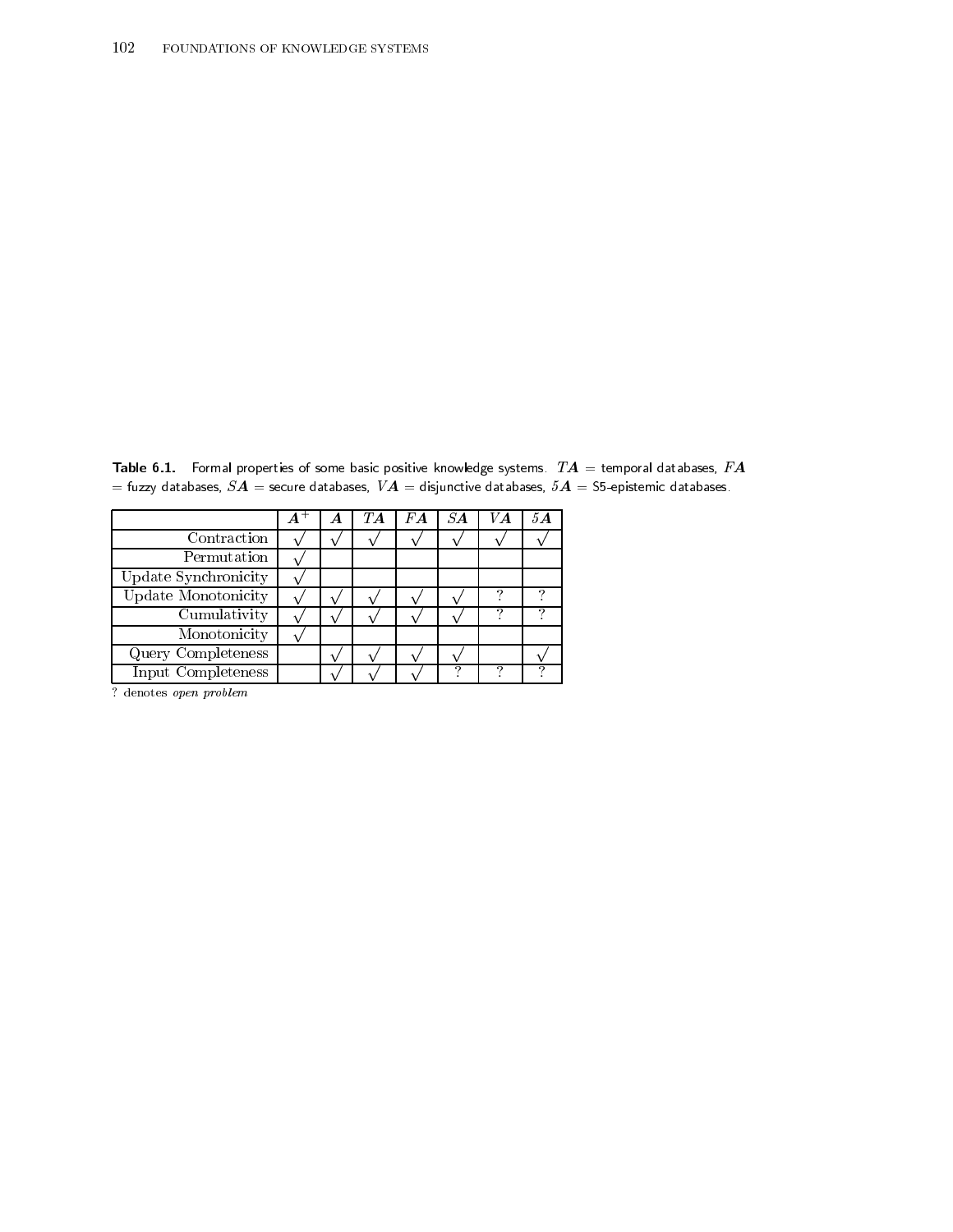#### Notes

1. The formulation of a knowledge system in terms of query and input processing was already implicit in Belnap, 1977. In Levesque, 1984 it was proposed as a 'functional approach to knowledge representation'. In Wagner, 1994b; Wagner, 1995 the concept of knowledge systems was further extended and used as an integrating framework for knowledge representation and logic programming.

2. The usual way to compare the information content of two knowledge bases in standard logic by checking the inclusion of consequences:  $X \leq Y$  if  $C(X) \subseteq C(Y)$ , does not work in a general (possibly nonmonotonic) setting.

3. The name is adopted from Belnap, 1977.

4. Or, rather exotically, if all inputs are reductive and all queries are `antipersistent', i.e. preserved under information decrease.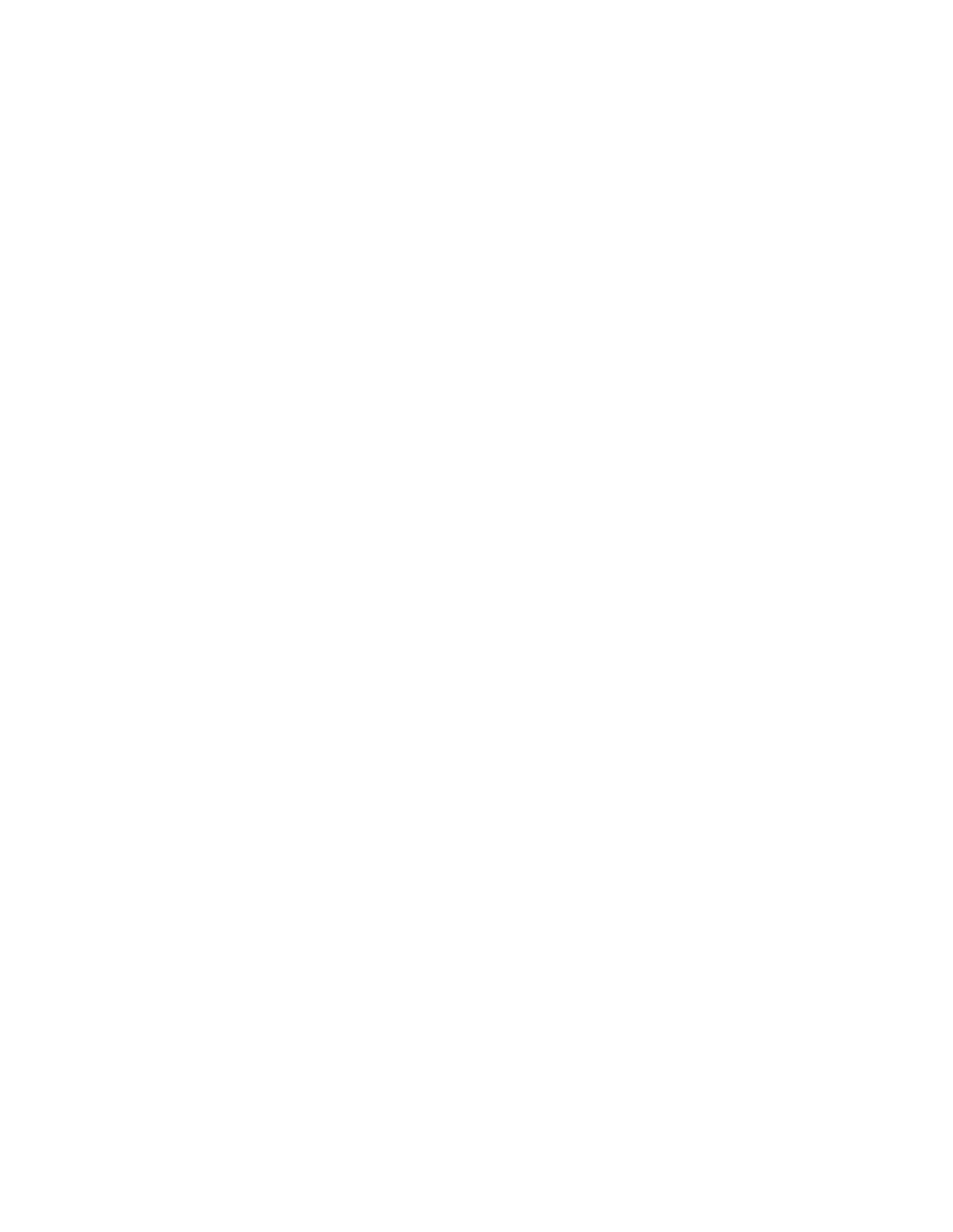# 7 TEMPORAL DATABASES DATABASES DATABASES DATA DI PERSONAL DATABASES DAN PERSONAL DAN PERSONAL DAN PERSONAL PERSONAL PERSONAL PERSONAL PERSONAL PERSONAL PERSONAL PERSONAL PERSONAL PERSONAL PERSONAL PERSONAL PERSONAL PERSONAL

Temporal databases represent the practically most important logical extension of relational databases since temporal information plays an essential role in many application domains. It is expected that the temporal database language standard TSQL2 proposed in Snodgrass, 1995 will be included in future versions of SQL. We show how the notions of a database table, of natural inference and of table operations have to be generalized in order to accommodate temporally qualied information.

#### 7.1 INTRODUCTION

We consider two types of temporal formulas corresponding to two types of temporal qualification. In order to say that Charles and Diana have been married from 1981 to 1996 we can use a collection of timepoint sentences of the form

 $m(C, D)$ @1981,  $m(C, D)$ @1982,...,  $m(C, D)$ @1996

Alternatively, we can state this fact more compactly using the timestamp sentence

 $m(C, D)$ <sup>(1981.1996)</sup>

Notice that the distinction between timepoints (or instants) and timestamps depends on the chosen granularity of time. With respect to the granularity of days, the formula  $m(C, D)$  @1981 is not a timepoint but a timestamp formula: it corresponds to  $m(C, D) \mathcal{Q}[01/01/81..31/12/81]$ .

For computational purposes, the most natural model of time is discrete linear time. Consequently, our temporal database model is based on a discrete linearly ordered set  $T$  of timepoints of atomic granularity which cannot be further refined.

Definition 7.1 A time domain is a discrete linear ordering

 $\langle \boldsymbol{T}, <, 0, s \rangle$ 

with least element 0 and successor function s.

In the continuous model of time, time points correspond to points on the real line, that is, to real numbers. With respect to the continuous model, the  $\mathfrak{t}$  timpoints' of  $\mathcal{T}$  are, in fact, no points but line segments.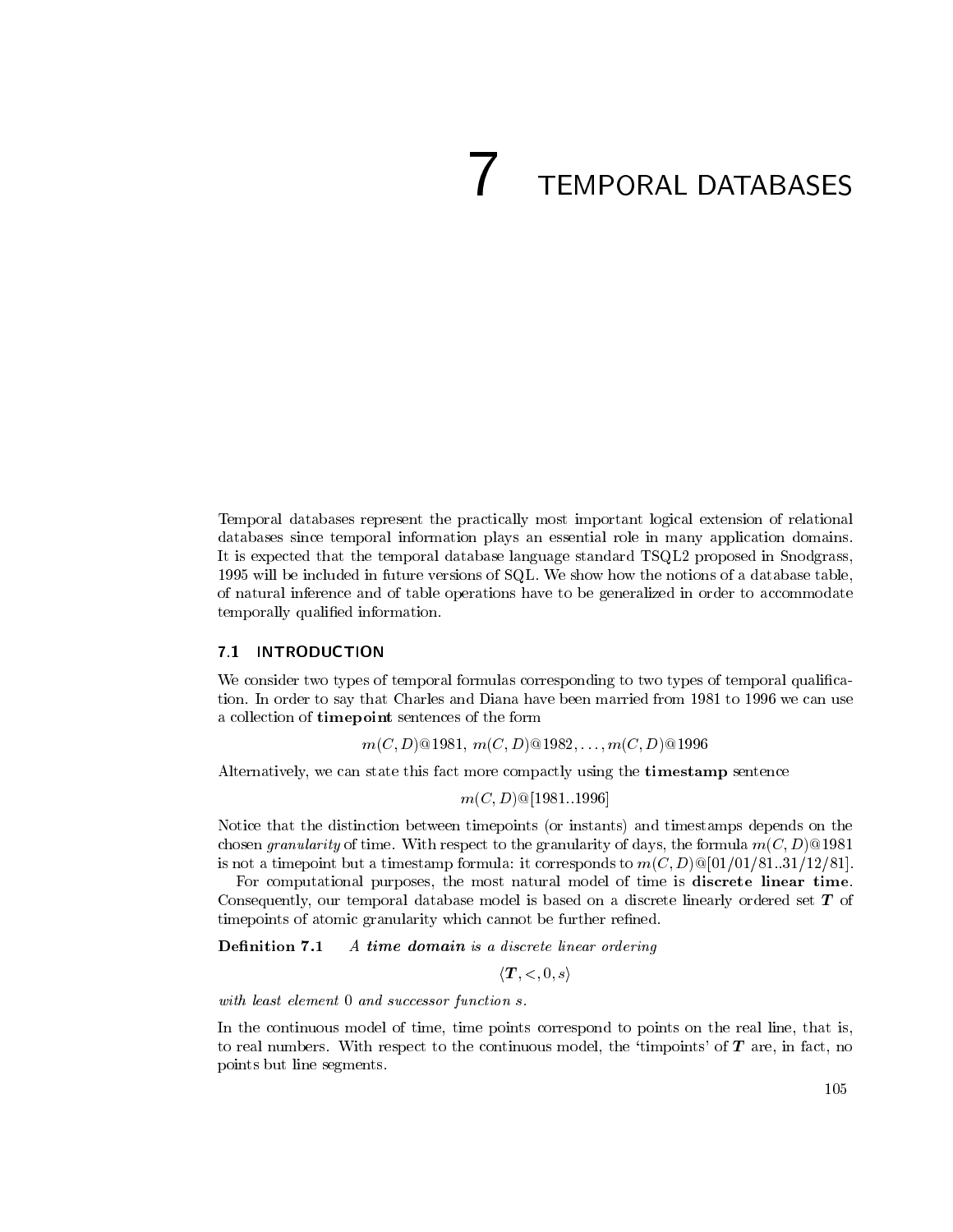#### 7.2 THE TIMESTAMP ALGEBRA

We define a timestamp as a sequence of disjoint timepoint intervals. This form of timestamps was proposed in Ben-Zvi, 1982; Gadia, 1988. A more general type of timestamps in the form of lambda expressions is defined in the Appendix C.

A timestamp is an expression

$$
[b_1..e_1,\ldots,b_n..e_n]
$$

where  $b_i, e_i \in \mathbf{T}$ ,  $b_i \leq e_i$ , and  $e_i \leq b_{i+1}$ . The last interval in a timestamp may also end with the special value  $\infty$  (standing for *ad eternum*). The set of all timestamps over a time domain **T** is denoted by  $\mathcal{T}$ .

For simplicity, we identify the singleton timepoint interval i.i with i, and write  $p(c)@i$ instead of  $p(c) \mathbb{Q}[i]$ . A timestamp  $T = [b_1..e_1,...,b_n..e_n]$  corresponds to the timepoint set

$$
T = \{ t \in T \mid b_i \le t \le e_i \text{ for some } i \le n \}
$$

Accordingly, we can define an inclusion ordering of timestamps by

$$
T_1 \subseteq T_2 \mathrel{:\!\!\iff} T_1 \subseteq T_2
$$

 $\mathcal{L}^{\mathcal{L}}$ 

and union, intersection and difference of timestamps, yielding the Boolean algebra

$$
\langle \mathcal{T}, \cup, \cap, - \rangle
$$

with least element  $[$ , greatest element  $[0..\infty]$ , and Boolean complement  $-T = [0..\infty] - T$ .

#### 7.3 TEMPORAL TABLES

A temporal table schema poral table schema possible schema poral time domain  $\mathbb{P}[\lambda]$ ..,  $A_n$ ) and a time domain<br>dom( $A_n$ )  $\rightarrow$   $\mathcal{T}$ ,

$$
P: \text{dom}(A_1) \times \ldots \times \text{dom}(A_n) \to \mathcal{T},
$$

assigning to a finite number of tuples  $\langle c_1,\ldots,c_n \rangle$  a nonempty valid time  $T \in \mathcal{T}$ , i.e. the set of timepoints at which the predicate p applies to  $\langle c_1, \ldots, c_n \rangle$ . The *snapshot* of P at timepoint t<br>is the ordinary table<br> $P^t = \{ \langle c_1, \ldots, c_n \rangle \mid t \in P(c_1, \ldots, c_n) \}$ is the ordinary table

$$
P^t = \{ \langle c_1, \ldots, c_n \rangle \mid t \in P(c_1, \ldots, c_n) \}
$$

A temporal table has a designated functional column containing the assigned timestamps.

A temporal database schema consists of a time domain, a sequence of table schemas and a set of integrity constraints. A temporal database  $\Delta$  over a schema

$$
\Sigma = \langle \bm{T}, \langle p_1, \ldots, p_m \rangle, IC \rangle
$$

is a sequence of temporal tables  $\langle P_1,\ldots,P_m \rangle$  over T, such that  $P_i$  is the temporal extension of the predicate  $p_i$  in  $\Delta$ . A temporal database  $\Delta$  can be propositionally represented as a set  $X_{\Delta}$  of timestamped atoms of the form  $a@T$  such that  $T \in \mathcal{T}$  is the timestamp assigned to the atomic sentence  $a$ . Its snapshot at timepoint  $t$  is the collection of the corresponding snapshots of its tables:

$$
\Delta(t)=\langle P_1^t,\ldots,P_m^t\rangle
$$

**Example 2** The following temporal table represents the salary history of certain employees:

|                              |                            | $Tom \quad 3600 \mid 199\overline{4.1995}$ |
|------------------------------|----------------------------|--------------------------------------------|
|                              | $Tom \quad 4100 \mid 1996$ |                                            |
| $Salary =   Tom 3900   1997$ |                            |                                            |
|                              |                            | $Bob$ 4400   19931994, 1997                |
|                              |                            | $Bob$ 4600 1995.1996                       |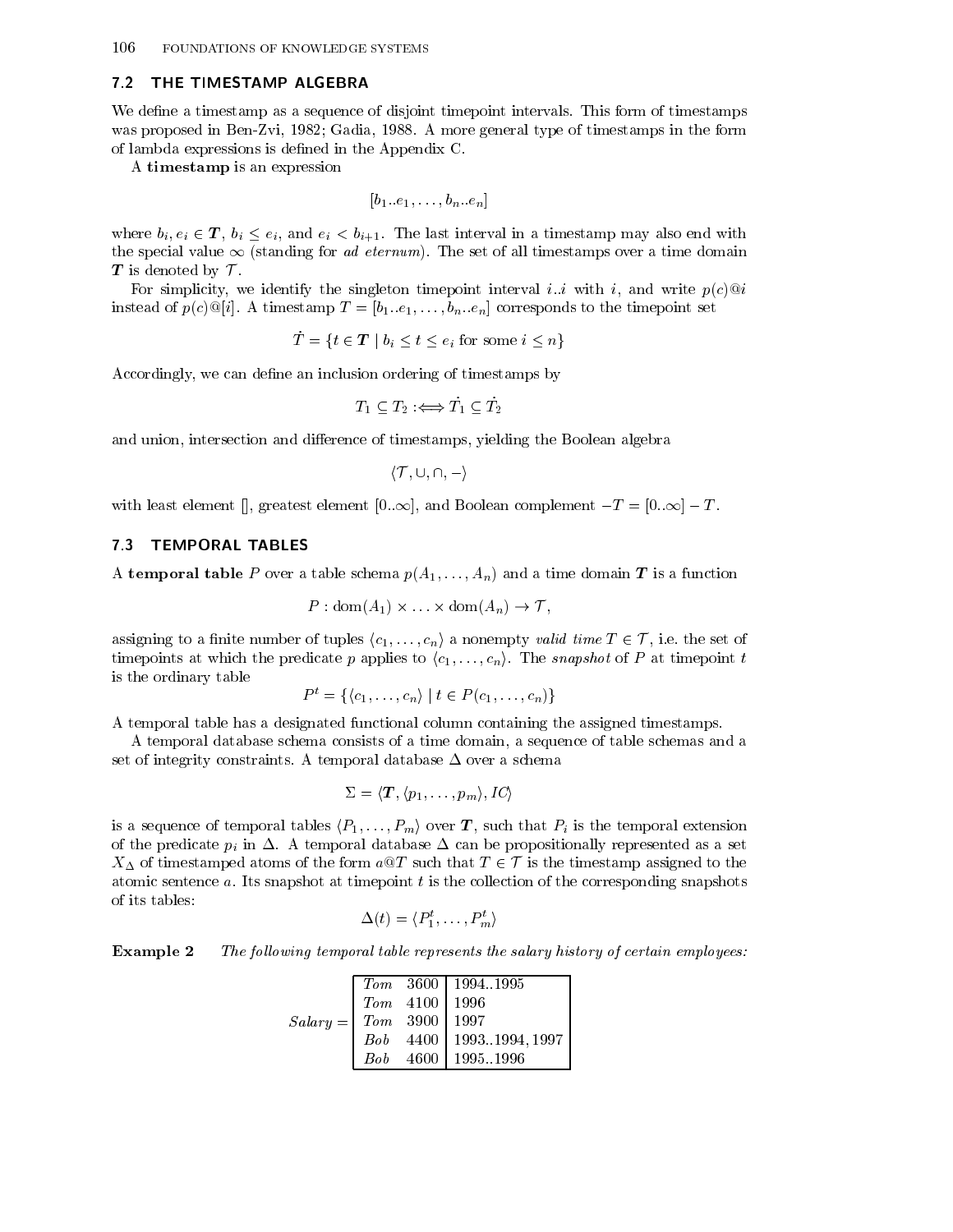Notice that, in practice, the end timepoint of a currently valid sentence is often not known. In order to represent this adequately, one needs the indexical null values now and until changed which are discussed below.

A temporal database  $\Delta$  over the schema  $\Sigma = \langle T, \langle p_1, \ldots, p_m \rangle, I\mathcal{C} \rangle$  can be propositionally represented as  $\{p_k(\boldsymbol{c})@T : \langle \boldsymbol{c}, T \rangle \in P_k\}$ 

$$
X_{\Delta} = \bigcup_{k=1}^{m} \{p_k(c) @ T : \langle c, T \rangle \in P_k \}
$$

For instance, let  $\Delta_2 = \langle S_{\alpha} \rangle$ . Then, writing  $X_2$  instead of  $X_{\Delta_2}$ ,

 $X_2 = \{ \text{sal}(\text{Tom}, 3600) \, \textcircled{a}[1994..1995], \, \text{sal}(\text{Tom}, 4100) \, \textcircled{a}[1996, \ldots] \}$ 

#### 7.4 NATURAL INFERENCE IN TEMPORAL DATABASES

A temporal database X over corresponds to a valid-time valuation a valid-time value<br> $\frac{0}{\Sigma} \rightarrow \mathcal{T}$ 

$$
T_X: L^0_\Sigma \to \mathcal{T}
$$

which is induced by  $X$  in a natural way:

ed by X in a natural way:  
\n(a) 
$$
T_X(a) = \begin{cases} T \text{ if } a@T \in X \text{ for some } T \in \mathcal{T} \\ \emptyset \text{ otherwise} \end{cases}
$$
  
\n $(\neg)$   $T_X(\neg F) = [0..\infty] - T_X(F)$   
\n $(\land)$   $T_X(F \land G) = T_X(F) \cap T_X(G)$   
\n $(\lor)$   $T_X(F \lor G) = T_X(F) \cup T_X(G)$   
\n $(\exists)$   $T_X(\exists xH[x]) = \bigcup \{T \mid c@T \in \text{CAns}(X, H[x])\}$   
\n $(\forall)$   $T_X(\forall xH[x]) = \bigcap \{T \mid c@T \in \text{CAns}(X, H[x])\}$   
\n(CAns)  $\text{CAns}(X, H[x]) = \{c@T \mid T = T_X(H[c]) \neq \emptyset\}$ 

Notice that we write  $c@T$  standing for a timestamped tuple  $\langle c, T \rangle$ .

Then, the natural inference relation between a temporal database X and a timestamped if-query  $F@T$  is defined as

$$
X \vdash F \t\t@ T \quad :\Longleftrightarrow \quad T \subseteq T_X(F)
$$

or, equivalently, if  $F$  holds in all corresponding snapshots of  $X$ ,

$$
X \vdash F \t\t@ T \iff X(t) \vdash F \t\tfor all t \in T
$$

For instance, according to the salary database there are employees who got less than 4000 in 1997:

$$
X_2 \vdash \exists x \exists y (\text{sal}(x, y) \land y < 4000) @ 1997
$$

since  $1997 \in T_{X_2}(\exists x \exists y (\text{sal}(x, y) \land y < 4000)) = [1994..1995, 1997]$ . In addition to if-queries with constant timestamps, we may allow for query formulas where the timestamp is a quantified<br>timepoint variable such as in<br> $X \vdash \exists t F @ t \iff T_X(F) \neq \emptyset$ timepoint variable such as in

$$
X \vdash \exists t F \mathbb{Q} t \quad :\iff \quad T_X(F) \neq \emptyset
$$
  

$$
X \vdash \forall t F \mathbb{Q} t \quad :\iff \quad T_X(\neg F) = \emptyset
$$

A complex temporal query is, e.g., `Are there persons who married the same person again ?', formally expressed as  $\exists t_1, t_2, t_3 \exists x, y : t_1 < t_2 < t_3 \land m(x, y) \mathbb{Q} t_1 \land \neg m(x, y) \mathbb{Q} t_2 \land m(x, y) \mathbb{Q} t_3$ 

$$
\exists t_1, t_2, t_3 \exists x, y : t_1 < t_2 < t_3 \land m(x, y) \mathcal{Q} t_1 \land \neg m(x, y) \mathcal{Q} t_2 \land m(x, y) \mathcal{Q} t_3
$$

Natural inference in temporal databases captures minimal entailment  $\mid =_m$  in temporal first order logic (see Appendix C.4).

Claim 1  $X \vdash F \mathbb{Q}T$  iff  $X \models_m F \mathbb{Q}T$ .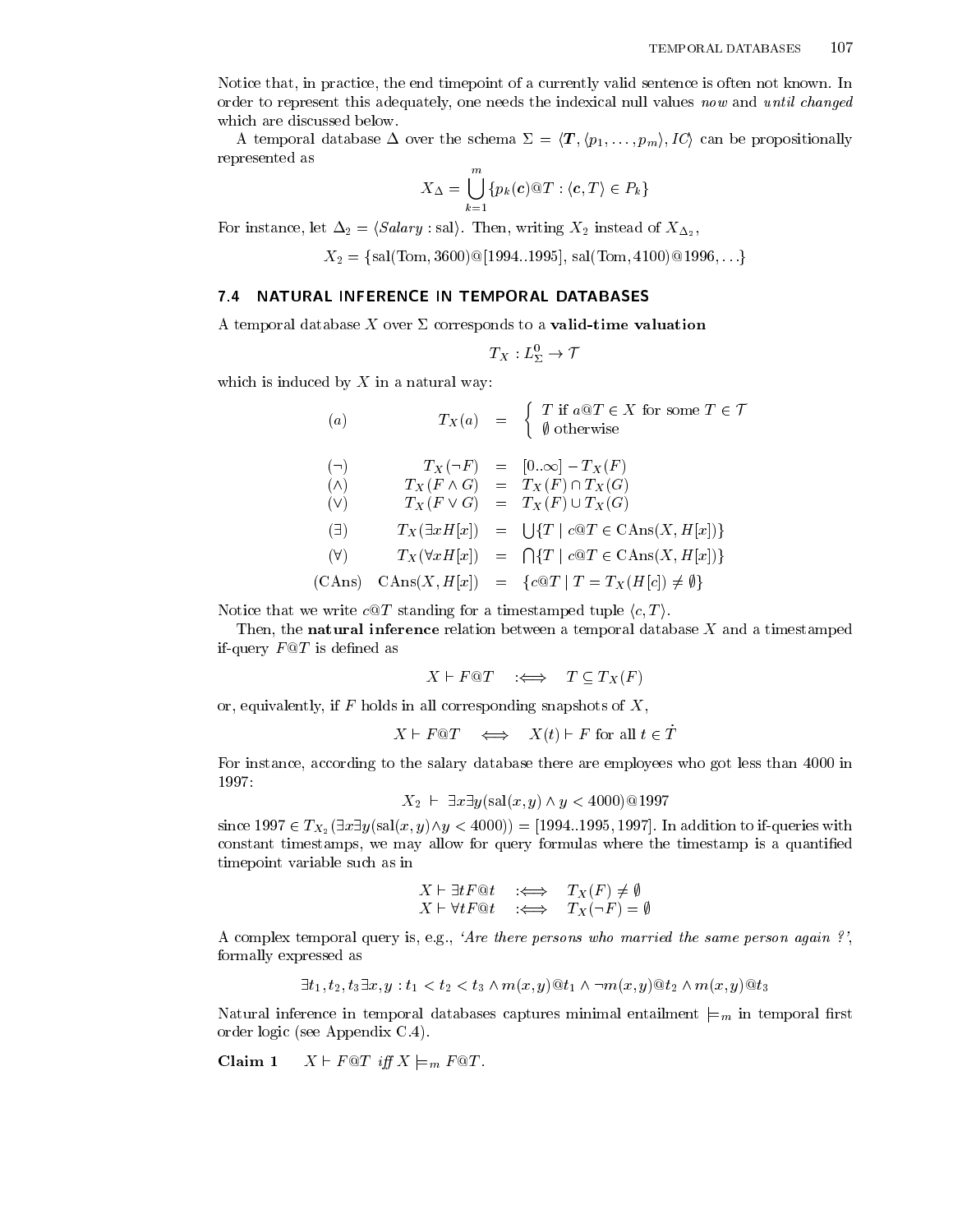#### 7.5 UPDATES AND INFORMATION ORDER

The basic inputs to a temporal database are timestamped ground literals:

$$
\begin{array}{rcl}\n\mathsf{Upd}(X, a @T') & = & \left\{ \begin{array}{lcl}\nX \cup a @T' & \text{if} & T_X(a) = \emptyset \\
X - \{a @T\} \cup \{a @[T \cup T']\} & \text{if} & T = T_X(a) \neq \emptyset\n\end{array} \right. \\
\mathsf{Upd}(X, \neg a @T') & = & \left\{ \begin{array}{lcl}\nX & \text{if} & T_X(a) \cap T = \emptyset \\
X - \{a @T\} \cup \{a @[T - T']\} \\
& \text{if} & T = T_X(a) \& T_X(a) \cap T' \neq \emptyset\n\end{array} \right. \\
\end{array}
$$

The knowledge system of temporal databases, denoted by  $TA$ , is then defined as

|        | $L_{KB}$           | $2^{\text{At}^0 \times \mathcal{T}}$                                                                      |
|--------|--------------------|-----------------------------------------------------------------------------------------------------------|
|        | $L_{\rm Query}$    | $L(\neg, \wedge, \vee, \exists, \forall) \cup L(\neg, \wedge, \vee, \exists, \forall) \times \mathcal{T}$ |
| $TA =$ | $-\Delta$ ns       | $\{yes, no\} \cup \{yes\} \times \mathcal{T}$                                                             |
|        | $L_{\text{Input}}$ | Lit $\times$ $\mathcal{T}$                                                                                |
|        | $L_{\rm Unit}$     | At $\times$ $\tau$                                                                                        |

#### Claim 2 TA is vivid.

Proof: Let  $A \subseteq A$ t,  $F \in L^1(\square, \wedge, V, \square, V)$ , and let  $t \in I$  be an arbitrary inxed timepoint. We define  $h(F) = F \mathbb{Q}t$ . The function h provides an embedding of a relational database X in a temporal database Y such that X is the snapshot of Y at instant  $t$ . It is easy to see that

 $\mathsf{Upd}_A(X, l) \vdash_A F \iff \mathsf{Upd}(\mathsf{Upd}(0, h(X)), h(l)) \vdash h(F) \quad \Box$ 

The information order between two temporal databases  $X$  and  $Y$  is defined as follows.

 $X \leq Y$  if for all facts  $a \mathscr{Q} T \in X$  it holds that  $T \subseteq T_Y(a)$ 

For instance,

Tom 3600 1994 Tom 4100 1995 <sup>&</sup>lt; Tom 3600 1994 Tom 4100 1995 Bob 4400 1994 <sup>&</sup>lt; Tom 3600 1994 Tom 4100 1995 Bob 4400 1994::1995

#### 7.6 INDEXICAL TEMPORAL NULL VALUES

In this section, we briefly discuss the meaning of two important temporal null values: now and until changed.

It is natural to use the expression now in queries like, for instance, Is Tom's salary now higher than 4000 ? Such indexical queries, however, cannot be evaluated on the basis of a temporal database X alone. Their evaluation requires, in addition to  $X$ , a reference instant which determines the interpretation of *now*. For instance,

> $\Lambda_2$ , 1990  $\Gamma$  sal(Tom, x)  $\triangle$  now  $\wedge$  x  $>$  4000  $\Lambda_2$ , 1997  $\sigma$  sal(Tom, x)@now  $\land$  x  $>$  4000

since in the database  $X_2$ , Tom's salary is decreased in 1997 from 4100 to 3900 dollars.

The inference relation for the query language with now has to be extended accordingly. Let X be a temporal database, and let  $i \in T$  be an evaluation instant. Then,

$$
X, i \vdash F@now \quad \Longleftrightarrow \quad X \vdash F@i
$$

Another important indexical null value is *until changed (uc)* which is used when storing new information with an open-ended valid time. Notice that it seems to be the rule, and not an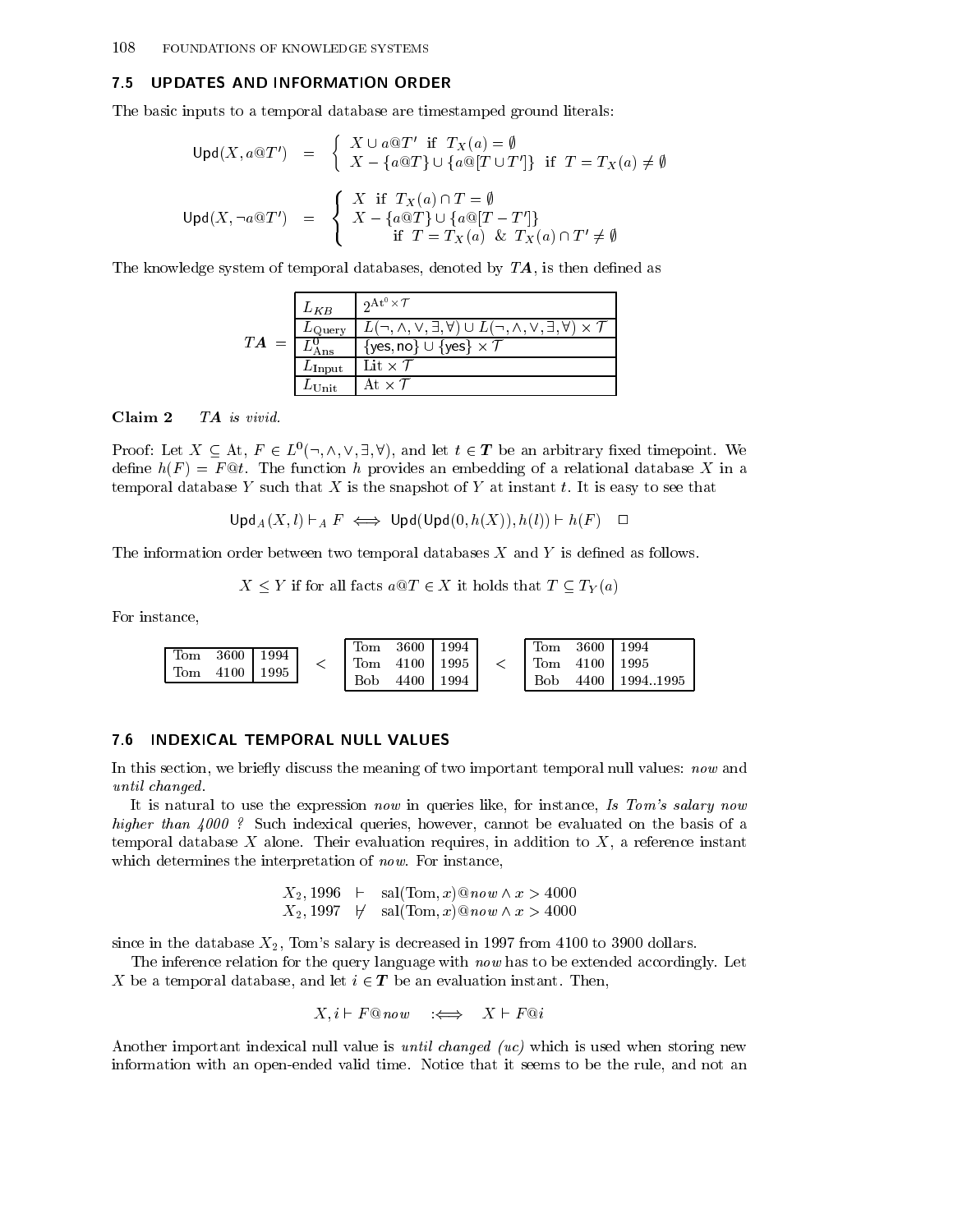exception, that time varying information (such as, e.g., the new salary of an employee) does not come with a definite end time. In that case, the null value uc must be used to store the new input in the database. The input sentence

$$
sal(Tom,3900)@[1997,uc]
$$

expresses the fact that from 1997 until changed Tom's salary is 3900. Formally, this means that the unknown end timepoint is greater than or equal to now, i.e. using the notation from Appendix C,

 $[1997, uc] = \lambda t(1997 < t \wedge \exists s(now < s \wedge t < s))$ 

The difference between now and uc shows up only when it comes to statements about the future. This is the case if the database is used for planning or for recording commitments. For instance, if a promotion commitment for the future (1999) is made now (1998), it should be already inferable now which is only achieved if it is expressed with the help of uc:

> fsal(Tom; 4200)@[1999; uc]g; 1998 ` sal(Tom; 4200)@1999  $\{sal(Tom, 4200)@[1999, now]\}, 1998 \quad \forall \quad sal(Tom, 4200)@1999$

If open-ended facts are expressed by means of now, they are false as sentences about the future (1999) evaluated now (1998), while they are neither false nor true in the future if they are expressed with the help of uc:

> $\{sal(Tom, 4100) \t@[1998, now]\}, 1998 \t~\vdash~ \neg sal(Tom, 4100) \t@1999$  $\{sal(Tom, 4100)@[1998, uc]\}, 1998 \quad \forall \quad \neg sal(Tom, 4100)@1999$

Many authors in the database literature seem to overlook the fact that now and uc are indexical expressions requiring a special semantical treatment, and should not be confused with  $\infty$ .

#### 7.7 TEMPORAL TABLE OPERATIONS

As in relational databases, we 'implement' the theoretical answer set operation  $CAns$ , defined on the basis of natural inference, through the algebraic operation Ans defined inductively over the composition of query formulas. Plain open queries, asking for instantiations and associated valid times, are evaluated compositionally by means of the table operations selection, projection, join, union and difference. If X is a temporal database over  $\Sigma$ , and P : p represents an n-place predicate in  $X$ , then

$$
Ans(X, p(x_1, \ldots, x_n)) = P
$$

that is, the answer to an atomic query  $p(x_1,\ldots,x_n)$  is the temporal extension P of predicate  $p$  in the database state  $X$  including the designated column with the assigned valid times.

The selection operation Sel $(C, Q)$ , where C is a plain row constraint and Q is a temporal table, is defined like in plain relational algebra:  $\text{Sel}_t(C, Q) = \text{Sel}(C, Q)$ .

In the case of the projection operation, it may be necessary to *normalize* the result: if the projection result contains tuples that agree on all attributes but have different timestamps, then only one of these tuples is retained with a timestamp that is the union of the timestamps of all these tuples. We denote this **normalization operation** by  $Norm_t$ . Thus,

$$
Proj_t(\langle j_1,\ldots,j_k\rangle,P)=Norm_t(Proj(\langle j_1,\ldots,j_k\rangle,P))
$$

. The contract of the contract of the contract of Problem in temporal databases are evaluated by means of  $\mathcal{C}$ Let  $F = F[x_1,\ldots,x_k]$ , and  $1 \leq i \leq k$ . Then,

$$
\mathsf{Ans}(X,\exists x_iF)=\mathsf{Proj}_t((1,\ldots,i-1,i+1,\ldots,k),\mathsf{Ans}(X,F))
$$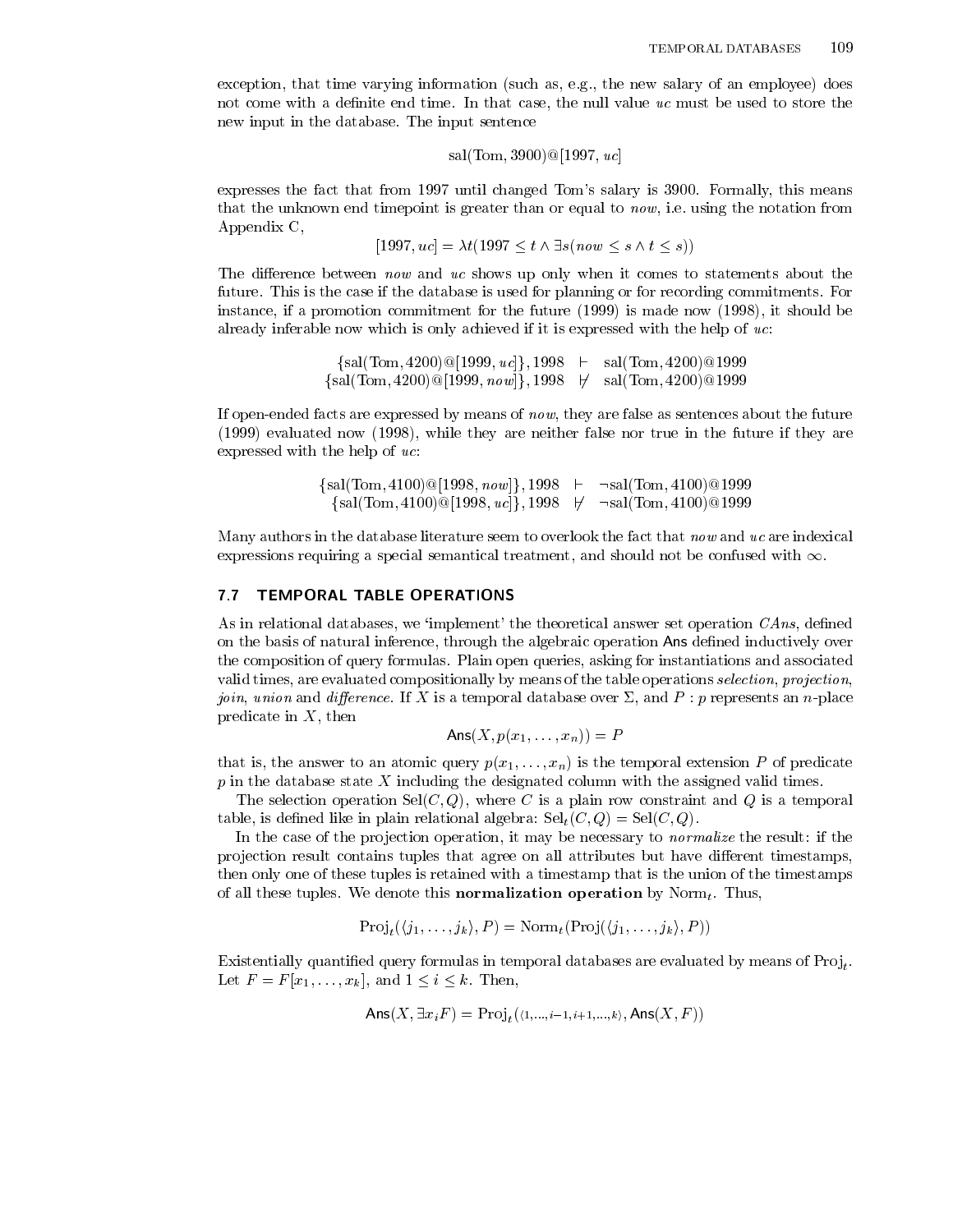Conjunction and Join. The algebraic basis of evaluating conjunction is the cross product of two temporal tables defined as follows: tables defined as follows:<br> ${}_{t}Q = \{(c_1,\ldots,c_m,d_1,\ldots,d_n,T \cap T') \mid \langle c,T \rangle \in P \& \langle d,T' \rangle \in Q\}$ 

$$
P \times_t Q = \{ \langle c_1, \ldots, c_m, d_1, \ldots, d_n, T \cap T' \rangle \mid \langle c, T \rangle \in P \& \langle d, T' \rangle \in Q \}
$$

Let  $i = 1, \ldots, m$  and  $j = 1, \ldots, n$ . Then,

$$
P \stackrel{i=1}{\bowtie} q Q = \text{Proj}_{t}(\langle 1,...,m+j-1,m+j+1,...,m+n \rangle, \text{Sel}_{t}(\$i = \$j, P \times_{t} Q))
$$

The definition of  $\overline{\mathbb{R}}^j$  can be easily generalized to the case of a conjunction with more than one shared variable. If all shared variables are treated in this way, the resulting operation  $\bowtie$  is called temporal join. As in relational algebras, it is used to evaluate conjunctions:

$$
Ans(X, F \wedge G) = Ans(X, F) \bowtie_t Ans(X, G)
$$

Disjunction and Union. The union of two temporal tables (of the same type) is obtained by first forming their plain set-theoretic union, and then normalizing it:

$$
P \cup_t Q = \text{Norm}_t(P \cup Q)
$$

As in relational databases, union is the algebraic counterpart of disjunction:

$$
Ans(X, F \vee G) = Ans(X, F) \cup_t Ans(X, G)
$$

**Negation and Difference.** Let P and Q be tables with n and m columns. The difference of P and Q is defined only if  $m \leq n$  and both tables agree on the types of their columns  $1, \ldots, m$ . Then,  $P -_t Q = \{(c_1, \ldots, c_n, T) \mid (c_1, \ldots, c_n, T) \in P \& (c_1, \ldots, c_m, T') \notin Q\}$ 

$$
P -_t Q = \{ \langle c_1, \ldots, c_n, T \rangle \mid \langle c_1, \ldots, c_n, T \rangle \in P \& \langle c_1, \ldots, c_m, T' \rangle \notin Q
$$
  
or  $\langle c_1, \ldots, c_m, T' \rangle \in Q \& \langle c_1, \ldots, c_n, T'' \rangle \in P \& T = T'' - T' \}$ 

As in relational databases, negation in query formulas is only evaluable in temporal databases in conjunction with a positive choice to which the negative condition refers. Such a conjunction is evaluated by the temporal dierence operation: bral difference operation:<br>Ans $(X, F \wedge \neg G) = \mathsf{Ans}(X, F) -_t \mathsf{Ans}(X, G)$ 

$$
Ans(X, F \wedge \neg G) = Ans(X, F) -_t Ans(X, G)
$$

#### 7.7.1 Correctness and Completeness

The above table operations collectively define the answer operation Ans inductively by providing an algebraic evaluation clause for each alternative of forming a query. The algebraic answer operation Ans adequately captures the inference-based evaluation of queries expressed by CAns, since it holds that

1. every answer provided by Ans corresponds to an inferable instance of the query formula, or, in other words, (correctness) if  $\langle c_1, \ldots, c_m, T \rangle \in \text{Ans}(X, F[x_1,\ldots,x_m]),$ 

$$
\begin{array}{ll}\n\text{(correctness)} & \text{if} \quad \langle c_1, \dots, c_m, T \rangle \in \mathsf{Ans}(X, F[x_1, \dots, x_m]), \\
& \text{then} \quad X \vdash F[c_1, \dots, c_m] \mathcal{Q}T\n\end{array}
$$

2. every instantiation of an evaluable query formula with a nonempty valid time is contained in the answer set provided by Ans:

(completeness) if 
$$
X \vdash F[c_1, \ldots, c_m] @ T
$$
,  
then  $\langle c_1, \ldots, c_m, T \rangle \in \text{Ans}(X, F[x_1, \ldots, x_m])$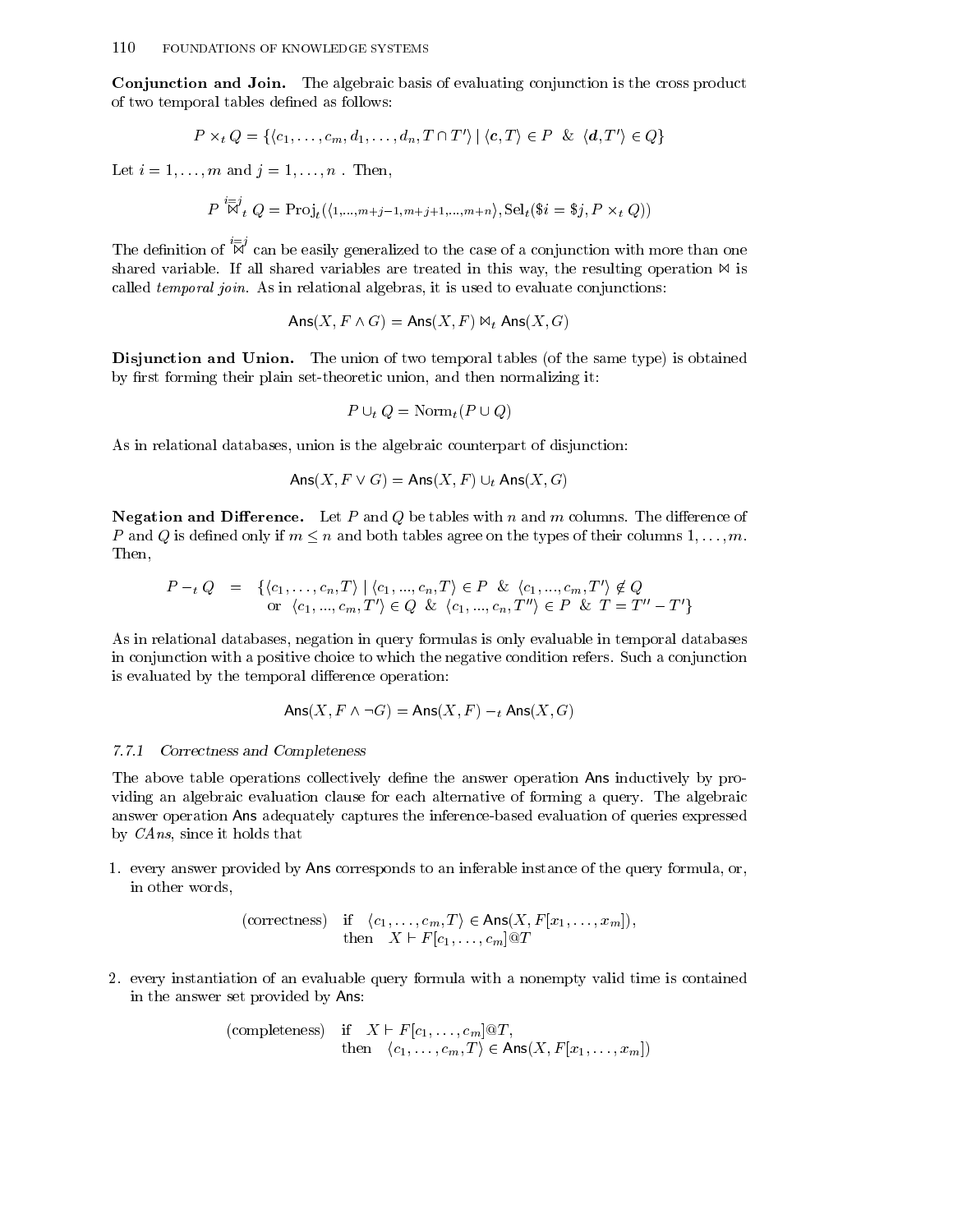#### 7.7.2 Four Kinds of Queries

In addition to the case of plain open queries defined above, the answer operation is also defined for timestamped and plain if-queries and for timestamped open queries. Let  $F \in L_{\Sigma}^-$  be an In addition to the case of plain open queries defined above, the answer operation is<br>for timestamped and plain if-queries and for timestamped open queries. Let  $F$ <br>if-query,  $G \in L_{\Sigma}$  an open query, and  $T \in \mathcal{T}$  a time

$$
\begin{array}{rcl}\n\text{Ans}(X, F) & = & \left\{ \begin{array}{rcl}\n\text{yes} \, \mathbb{Q}T & \text{if} & T = T_X(F) \neq \emptyset \\
\text{no otherwise}\n\end{array} \right. \\
\text{Ans}(X, F \, \mathbb{Q}T) & = & \left\{ \begin{array}{rcl}\n\text{yes} & \text{if} & T_X(F) \supseteq T \\
\text{no} & \text{otherwise}\n\end{array} \right. \\
\text{Ans}(X, G \, \mathbb{Q}T) & = & \left\{ \sigma \mid T_X(G \sigma) \supseteq T \right\}\n\end{array}
$$

#### 7.8 TEMPORAL DEDUCTION RULES

Assume that a car insurance company refunds money to its customers if they did not have an accident in the previous year, expressed by the previous year, expressed by the rule of the rule of the rule o revious year, expressed by the rule<br>  $r_1$ : refund(x)@(t+1)  $\leftarrow$  customer(x)@t  $\wedge$  ¬accident(x)@t

$$
r_1 : \text{refund}(x) @ (t+1) \leftarrow \text{customer}(x) @ t \land \neg \text{accident}(x) @ t
$$

where  $t + 1$  stands for the successor  $s(t)$  of timepoint t, that is, it denotes the following year. Let the insurance database  $\langle X_{\text{Ins}}, R_{\text{Ins}} \rangle$  consist of this rule together with the fact that Wagner (W) was a customer in 1997:

$$
X_{\text{Ins}} = {\text{customer}(W)@1997}
$$
  
\n
$$
R_{\text{Ins}} = \{r_1\}
$$

This temporal deductive database has two minimal closures:

 $X_1 = \{\text{customer}(W)@1997, \text{refund}(W)@1998\}$  $X_2 = \{\text{customer}(W)@1997, \text{ accident}(W)@1997\}$ 

Intuitively, Wagner should get the refund, i.e. only  $X_1$  is an intended closure. Note that in the case of  $X_2$ , the atom *accident*(W)@1997 cannot be generated by applying rules from the instantiation of  $R_{\text{Ins}}$  because it does not appear in the head of any of them. The only stable closure is  $X_1$ , and thus,

$$
R_{\text{Ins}}(X_{\text{Ins}}) = \{X_1\} \;\vdash\; \text{refund}(W)@1998
$$

#### 7.9 BITEMPORAL DATABASES

In a bitemporal database, the **belief time** of a piece of information is stored along with its valid time. This allows to record belief changes and to trace errors. For instance, in a hospital database, there may be a first diagnosis of hepatitis  $X$  (during November and December 1995) for patient 013 on 13/11/95 which is corrected to hepatitis B on the next day. This can be represented in a bitemporal table with two temporal columns where the belief time column is functional:

|  | $Diag = \begin{vmatrix} 013 & hepX \ 013 & hepB \end{vmatrix}$ Nov95Dec95 $\begin{vmatrix} 13/11/95 \ 14/11/95. u \end{vmatrix}$ |  |
|--|----------------------------------------------------------------------------------------------------------------------------------|--|
|  |                                                                                                                                  |  |

It can also be expressed propositionally using a temporal belief operator  $B<sup>T</sup>$  where T is a timestamp:

$$
X_{Diag} = \{B^{\{13/11/95\}}\text{diag}(013, hepX) \textcircled{Nov95..}\text{Dec95}\},\newline B^{\{14/11/95..ue\}}\text{diag}(013, hepB) \textcircled{Nov95..}\text{Dec95}\}\n\}
$$

A bitemporal table P over a time domain T and a table schema population  $\Gamma$  and a particle schema population  $\Gamma$ function schema  $p(A_1, \ldots, A_r)$ <br> $\mathcal{T} \to \mathcal{T}$ 

$$
P: \text{dom}(A_1) \times \ldots \times \text{dom}(A_n) \times \mathcal{T} \to \mathcal{T}
$$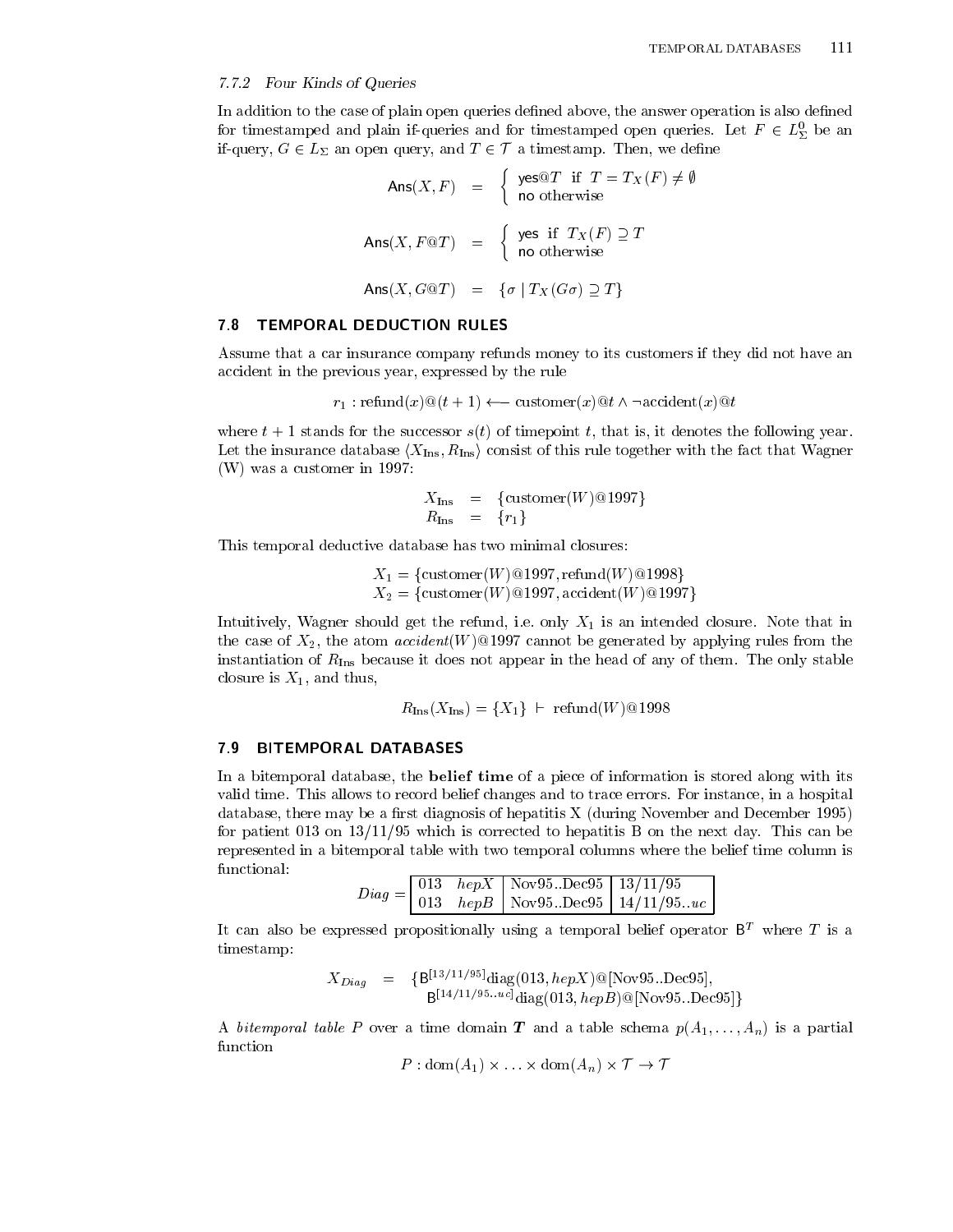assigning to a finite number of valid-time-stamped tuples  $\langle c_1,\ldots,c_n, T_v \rangle$  a nonempty belieftime-stamp  $T_b$ .

#### 7.10 SUMMARY

Supporting valid time (and belief time) is an important extension of (object-) relational databases since time-varying information occurs in many domains. The addition of temporal qualications makes the query language and the answer operation considerably more complex. Consequently, it is essential to have a rigouros denition of correct answers, derived from temporal logic, for validating practical systems. We have shown that the semantics of temporal databases is complicated by the necessity to allow information about the future and the indexical null value until changed.

## 7.11 FURTHER READING

The broad area of temporal database research is presented in Tansel et al., 1993. The temporal query language TSQL2 and its underlying database model is described in Zaniolo et al., 1997, and more elaborately in Snodgrass, 1995.

## 7.12 EXERCISES

Consider the following tables of a library database  $\Delta_{\text{Lib}}$ :

LibraryBook

| InvNo | Title              | AuthorEditor             | Year | Valid Time              |
|-------|--------------------|--------------------------|------|-------------------------|
| 880   | Intentionality     | Searle                   | 1983 | 1/10/89uc               |
| 988   | Formal Methods     | Bowen                    | 1995 | 1/3/96. u               |
| 284   | The Blue Book      | Wittgenstein             | 1958 | 1/1/7321/3/82, 1/9/82uc |
| 921   | Vivid Logic        | Wagner                   | 1994 | $1/5/94$ uc             |
| 903   | <b>Brainstroms</b> | Dennett                  | 1978 | $1/1/83$ . uc           |
| 926   | Sofie's World      | $\operatorname{Gaarder}$ | 1993 | 1/1/94.13/11/95         |

| <b>IsLentOutTo</b> |  |
|--------------------|--|
|                    |  |

| InvNo | Name       | Valid Time                        |
|-------|------------|-----------------------------------|
| 880   | Wagner     | $2/12/96$ .uc                     |
| 988   | Kuhn       | 15/11/9620/12/96, 31/12/9631/1/97 |
| 284   | Hanselmann | 1/4/95.12/6/95, 2/2/97.uc         |
| 880   | Kuhn       | 15/11/961/12/96                   |
| 903   | Wagner     | 20/9/9611/2/97                    |
| 284   | Kopka      | 1/11/96.31/12/96                  |

over the table schemas lb and ilt. Let  $X_{\text{Lib}}$  be the propositional representation of  $\Delta_{\text{Lib}}$ , and let the  $10/2/1997$  be the current instant (of query evaluation).

**Problem 7-1.** Form the snapshot of  $\Delta_{\text{Lib}}$  as of 1/1/97.

**Problem 7-2.** Express the following if-queries to  $\Delta_{\text{Bib}}$  in natural language and determine their answer

1.  $\exists x(\text{ilt}(284, x))\,@1/1/97$ 

2.  $\exists x \exists t (ilt(x, Kopka) @ t)$ 

3.  $\forall x \forall y \forall t (i \mathrm{lt}(x, y) @ t \supset \exists u \exists v \exists w (\mathrm{lb}(x, u, v, w) @ t))$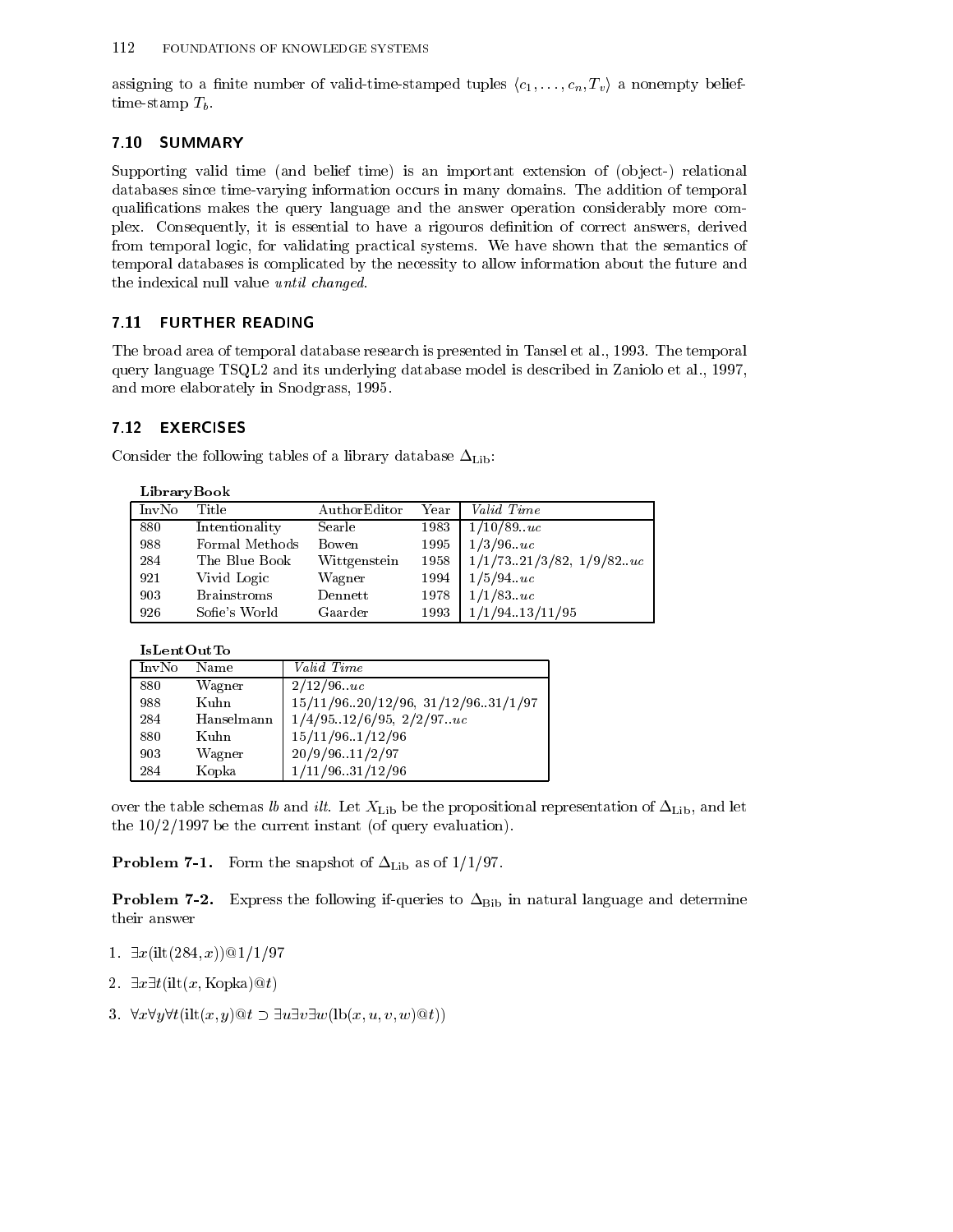Problem 7-3. Formalize the following queries and compute their answer sets.

- 1. Which books are now available ?
- 2. When was the Blue Book lent out ?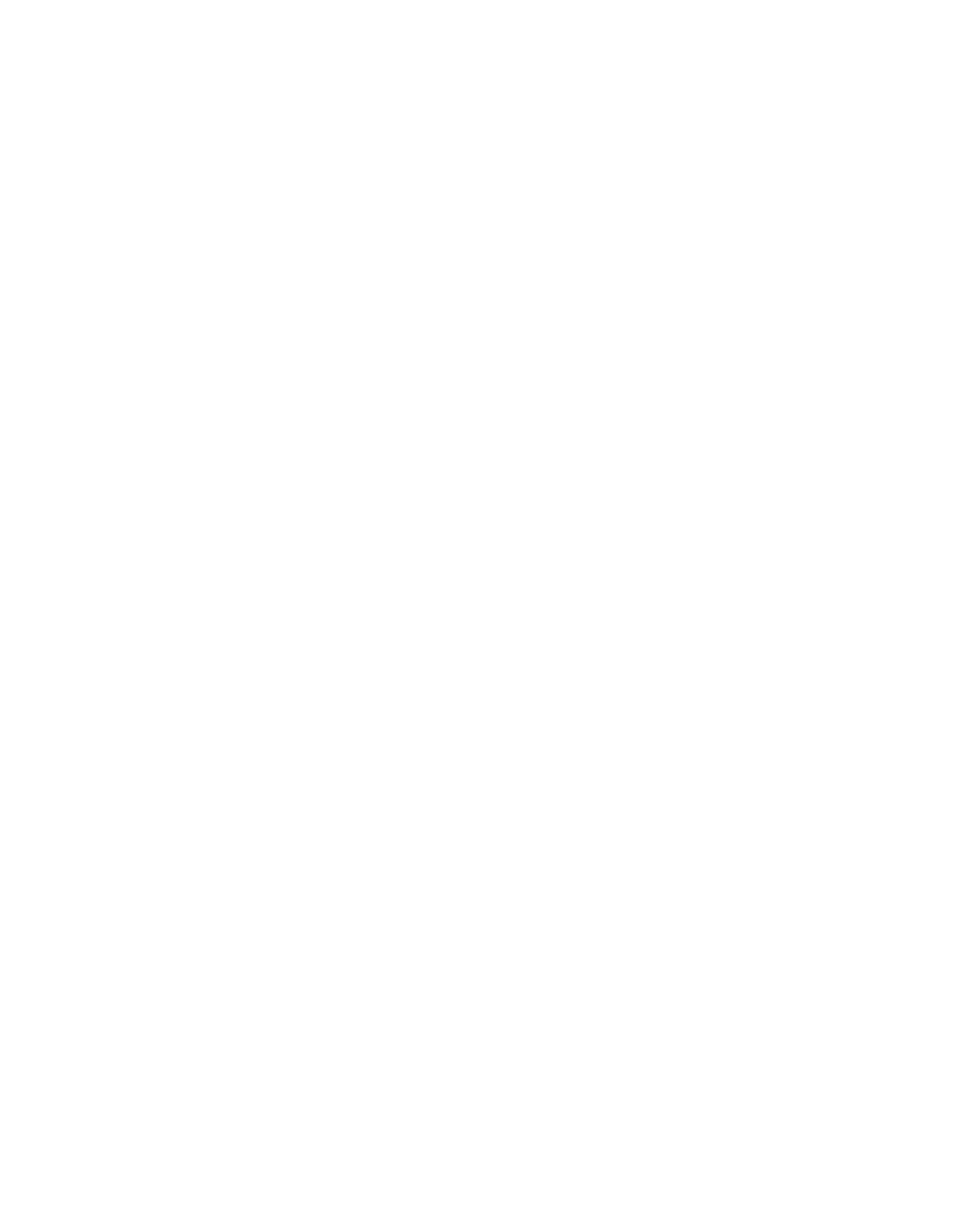## **FUZZY DATABASES** 8 FUZZY DATABASES DATABASES DATA BASES DATA DI DISPOSITION DELL'INTERNATIONALE DELL'INTERNATIONALE DELL'INTERNATIONALE DELL'INTERNATIONALE DELL'INTERNATIONALE DELL'INTERNATIONALE DELL'INTERNATIONALE DELL'INTERNATIONALE DEL

Uncertain information shows up in various ways, typically not in business and administration domains but rather in more empirical domains such as in medicine, criminology, and in all kinds of empirical research. After discussing different types of uncertainty, we present a fuzzy database model for storing and retrieving gradually uncertain information.

#### 8.1 INTRODUCTION

In various application domains, one encounters uncertain and imprecise information. While the fuzzy set theory of Zadeh, 1965, allows to handle imprecise or vague information, fuzzy logic and possibilistic logic, which are based on the possibility theory of Zadeh, 1979; Dubois and Prade, 1980; Dubois et al., 1994, form the theoretical basis for processing *gradually uncertain* information.

Classical probability theory, based on the axioms of Kolmogorov, on the other hand, makes very strong assumptions. In many practical cases, it is therefore not applicable to the problem of handling uncertain information. Also, probabilistic methods are computationally much more costly than fuzzy methods because they are non-compositional.

Imprecise information often comes in the form of disjunctive or vague sentences, while uncertain information is often expressed in the form of sentences qualified by a *degree of uncertainty* like, for instance, 'very likely' or 'with  $60\%$  certainty'. Sometimes, such a qualification is called a subjective probability or a degree of belief. A particular form of uncertainty is given by statistical information. Sentences qualified by statistical uncertainty are based on statistical samples measuring relative frequencies. An example of such a sentence is

 $80\%$  of all jaundice patients have hepatitis.

Through their empirical grounding, these sentences are more reliable than sentences qualied by a mere sub jective degree of belief.

In the literature, there is no clear taxonomy of uncertainty in databases and knowledge bases. An obvious distinction, however, concerns the uncertainty expressed at the level of attribute values, or at the level of the applicability of a predicate to a tuple. While the former is related to the issue of handling *vagueness*, the latter is related to an account of certainty-qualified sentences. In our formal exposition, we do not treat vagueness expressed by fuzzy-set-valued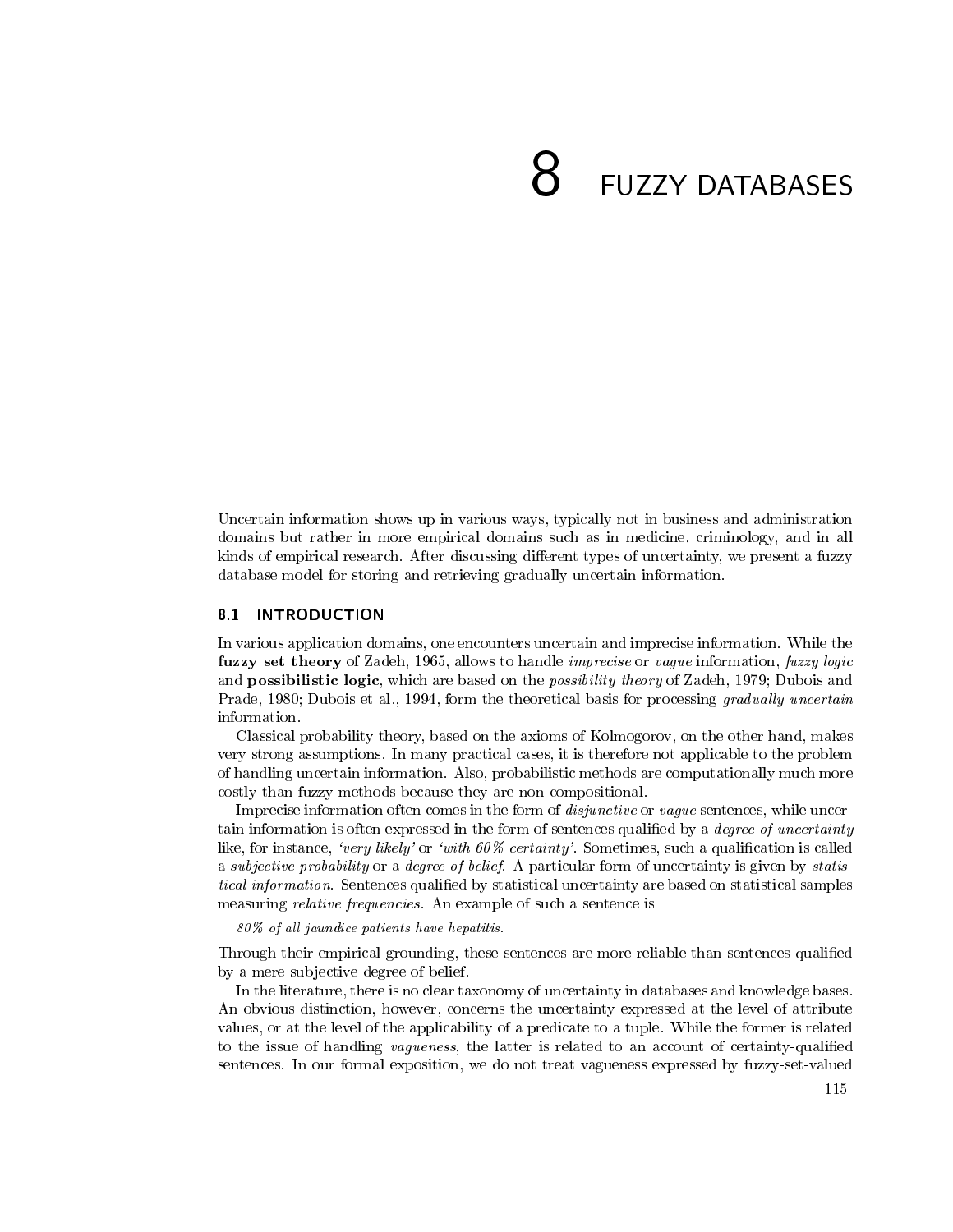attributes, but only the more fundamental issue of gradual uncertainty based on fuzzy relations over ordinary ('crisp') attributes.

#### 8.1.1 Disjunctive Imprecision

A disjunctively imprecise attribute value species a set of possible values without any commitment to (or preference for) a particular one of them. Examples are

1. 'The culprit escaped with a black BMW or Mercedes-Benz.' This sentence could be formalized as follows:

 $\ercsin(BMW)$   $\vee$   $\ercsin(BMW)$   $\ercsin(BMW)$ 

2. 'Teleman's concert No. 9 for flute has been played for the first time between  $1743$  and  $1745$ .' This sentence could be formally expressed by using a set-valued attribute like

premiere $(9, \{1743, 1744, 1745\})$ 

or in the form of a disjunction

```
premiere(9, 1743) \vee premiere(9, 1744) \vee premiere(9, 1745)
```
Disjunctive imprecision can be represented in *disjunctive databases* which are defined in Section 9.3.

#### 8.1.2 Vagueness

A vague attribute value species a range of possible values with certain preferences among them. These preferences are expressed by possibility weights. Consequently, a vague attribute value can be represented by a fuzzy set. For instance, we may have the information that Peter is about 30. This vague sentence can be represented by

```
age(Peter, \{28:0.5, 29:1, 30:1, 31:1, 32:0.5\})
```
using the fuzzy set  $\{28:0.5, 29:1, 30:1, 31:1, 32:0.5\}$ . Notice that the disjunctively imprecise sentence 'Peter is 30 or 31.' is more informative. It corresponds to

```
age(Peter, {30, 31})
```
In relational databases, the only way to represent vague or disjunctively imprecise attribute values is to replace them by the null value UNKNOWN and accept the loss of information implied by this reduction.

#### 8.1.3 Gradual Uncertainty

Gradual uncertainty is expressed by means of linguistic qualifiers such as *probably* or very likely, or by explicitly stating a numeric degree of belief. An example of a gradually uncertain sentence is

It is very likely that Peter is 31.

Gradual uncertainty can be combined with vagueness:

It is very likely that Peter is about 30.

In the sequel, we are only concerned with gradual uncertainty and not with vagueness.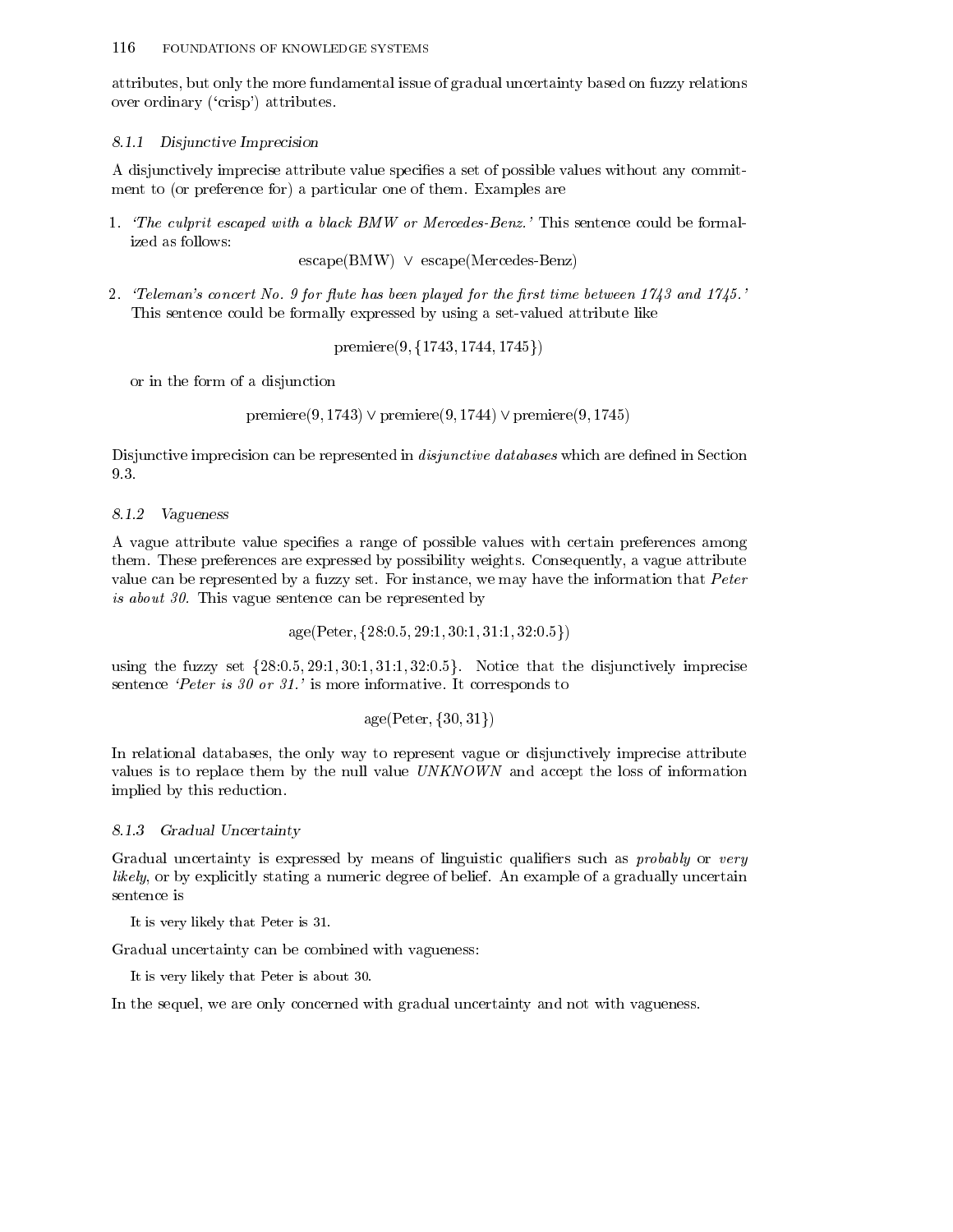Information units in fuzzy databases are certainty-qualified atoms, such as, e.g.,  $p(c)$ :0.7, where 0.7 represents the certainty value with which the sentence  $p(c)$  is asserted. Certainty values may be numbers between 0 and 1, or linguistic terms such as *little likely, quite likely*, etc.

**Definition 8.1** A certainty scale  $\langle C, 0, 1 \rangle$  is a linearly ordered set C with least and greatest elements 0 and 1.<sup>1</sup>

Examples of certainty scales are

- 1. the rational unit interval  $[0, 1]$ , or
- 2. any discrete ordering of linguistic certainty values such as

 $\langle 0, ll, gl, vl, 1 \rangle,$ 

where *ll* stands for *little likely*, *ql* for *quite likely*, and *vl* for *very likely*.

In the sequel, we assume that there is a fixed certainty scale  $C$  for which we simply write [0, 1]. If we want to exclude the value for complete uncertainty, we write  $(0,1] = \{v \in C \mid v > 0\}$ .<br>A linear ordering with more than two elements is a distributive lattice, but not a Boolean

algebra. Consequently, there can be no Boolean connectives in fuzzy logics. Depending on the choice of the complement operation, a linear ordering may be a DeMorgan or a Heyting algebra. The original definition of the fuzzy set complement by Zadeh, 1965, corresponds to the  $\mathcal{L}$ DeMorgan complement. But in a DeMorgan algebra, neither the law of the excluded contradiction,<br>nor the law of the excluded contradiction,

$$
(\text{LEM}) \qquad \text{val}(F \vee \neg F) = 1,
$$

$$
radiction,
$$
  
(LEC) 
$$
val(F \wedge \neg F) = 0
$$

holds, while in a Heyting algebra at least the latter one is satisfied. In contrast to ordinary fuzzy logic, we therefore choose the Heyting complement as the basis for evaluating negation, following Wagner, 1997. There is a second fundamental reason for this choice: it yields a system that is upward compatible with inference in relational and deductive databases.

**Observation 8.1** A certainty scale C corresponds to a Heyting algebra whose implicationfree fragment is  $\langle C, \min, \max, \frown \rangle$ , where the complement  $\frown$  is defined as

$$
\frown v = \left\{ \begin{array}{ll} 0 \, \, \text{if} \, \, v > 0 \\ 1 \, \, \text{otherwise} \end{array} \right.
$$

Thus, while conjunction and disjunction are evaluated in a certainty scale by min and max, negation is evaluated by the Heyting complement  $\sim$ <sup>2</sup>

It is important to note that in fuzzy databases, unlike in probability theory, the intuitive meaning of 0 is not false, or 'impossible', but rather *completely uncertain*, or absolutely no information.

#### 8.3 FUZZY TABLES

A fuzzy table P over a certainty scale C and a table schema  $p(A_1,\ldots,A_n)$  is a function

$$
P: dom(A_1) \times ... \times dom(A_n) \rightarrow C
$$

assigning non-zero certainty values  $P(c) > 0$  only to a finite number of tuples  $c \in \text{dom}(A_1) \times$  $\dots$  x dom $(A_n)$ . A fuzzy table has a designated functional column for the assigned certainty value, listing only the non-zero assignments.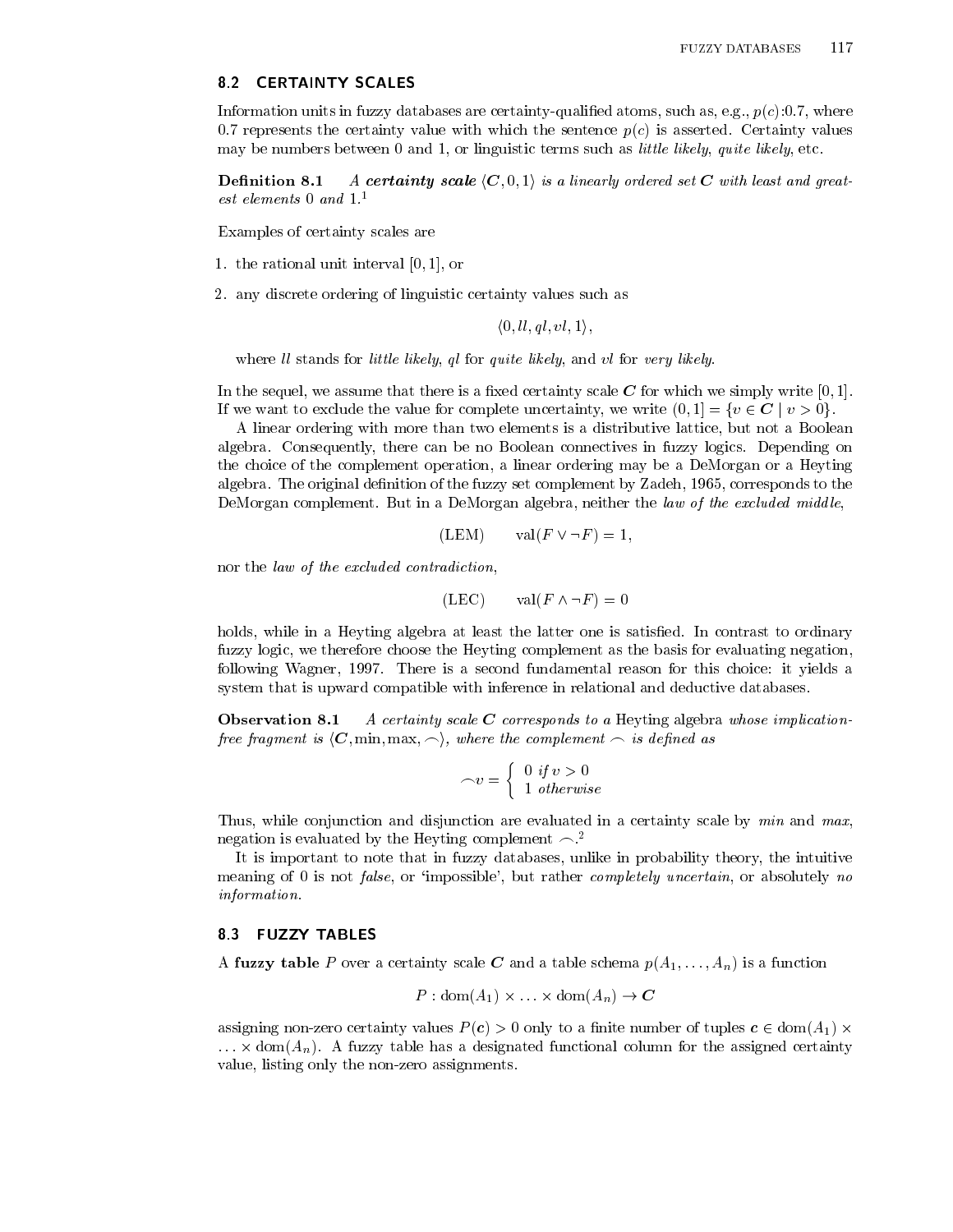A fuzzy database schema consists of a certainty scale, a sequence of table schemas and a set of integrity constraints. A fuzzy database  $\Delta$  over a schema

$$
\Sigma = \langle \boldsymbol{C}, \langle p_1, \ldots, p_m \rangle, I C \rangle
$$

is a sequence of fuzzy tables  $\langle P_1,\ldots,P_m \rangle$  over C, such that  $P_i$  is the extension of the fuzzy predicate  $p_i$  in  $\Delta$ . A fuzzy database  $\Delta$  can be propositionally represented as a set  $X_{\Delta}$  of certainty-valuated atoms of the form  $a:\nu$  such that  $\nu \in \mathbb{C}$  is the certainty value assigned to the

Example 3 The fuzzy database consisting of the two tables

$$
P = \begin{bmatrix} d & 1 \\ b & 0.7 \\ c & 0.1 \end{bmatrix} \qquad Q = \begin{bmatrix} d & c & 0.8 \\ d & b & 0.3 \end{bmatrix}
$$

corresponds to  $X_3 = \{p(d):1, p(b):0.7, p(c):0.1, q(d, c):0.8, q(d, b):0.3\}.$ 

## 8.4 NATURAL INFERENCE IN FUZZY DATABASES

A fuzzy database  $X$  corresponds to a **certainty valuation** 

$$
C_X: L^0_{\mathrm{Query}} \to \boldsymbol{C}
$$

which is induced by X in a natural way. For  $a \in \text{At}_{\Sigma}$ ,  $F, G \in L_{\Sigma}^{\times}$ ,  $H[x] \in L_{\Sigma}$ , and  $\mu \in [0,1]$ , we define  $U$  and  $U$ 

(a) 
$$
C_X(a) = \begin{cases} \mu & \text{if } a: \mu \in X \\ 0 & \text{otherwise} \end{cases}
$$

\n- (¬)
\n- $$
C_X(\neg F) = \neg C_X(F)
$$
\n- (∧)
\n- $C_X(F \land G) = \min(C_X(F), C_X(G))$
\n- (∨)
\n- $C_X(F \lor G) = \max(C_X(F), C_X(G))$
\n- (∃)
\n- $C_X(\exists xH[x]) = \max\{\mu \mid c:\mu \in \text{CAns}(X, H[x])\}$
\n- (∀)
\n- $C_X(\forall xH[x]) = \min\{\mu \mid c:\mu \in \text{CAns}(X, H[x])\}$
\n- (CAns)
\n- $\text{CAns}(X, H[x]) = \{c:\mu \mid \mu = C_X(H[c]) > 0\}$
\n

Notice that  $c:\mu$  is just a shorthand notation for the uncertain tuple  $\langle c, \mu \rangle$ .

Then, the natural inference relation between a fuzzy database and a certainty-valuated if-query is defined as

$$
X \vdash F: \mu \quad \Longleftrightarrow \quad C_X(F) \ge \mu
$$

Thus, a qualified sentence  $F: \mu$  can be inferred, if the sentence F is at least as certain as  $\mu$ . This implies, for instance, that if some qualified sentence, say 'it is very likely that agent Cooper carries a weapon', can be inferred, then all weaker qualifications of it, such as  $'it$  is quite likely that agent Cooper carries a weapon' are inferable as well.

Query formulas can also be qualied by a certainty interval,

$$
X \vdash F : [\mu, \nu] \quad \Longleftrightarrow \quad \mu \le C_X(F) \le \nu,
$$

requiring that the sentence in question is at least as certain as  $\mu$  but not more than  $\nu$ .

In the case of the above example, we obtain the following inference: bestion is at reason as correlated in the following inference:<br>  $X_3 \vdash (p(b) \land \neg \exists xq(b,x)) : 0.7$ 

$$
X_3 \vdash (p(b) \land \neg \exists x q(b, x)) : 0.7
$$

Model-theoretically, the natural inference relation  $\vdash$  in fuzzy databases corresponds to minimal entailment  $\models_m$  in semi-possibilistic logic (see Appendix B.4).

Claim 3  $X \vdash F : \mu \text{ iff } X \models_m F : \mu.$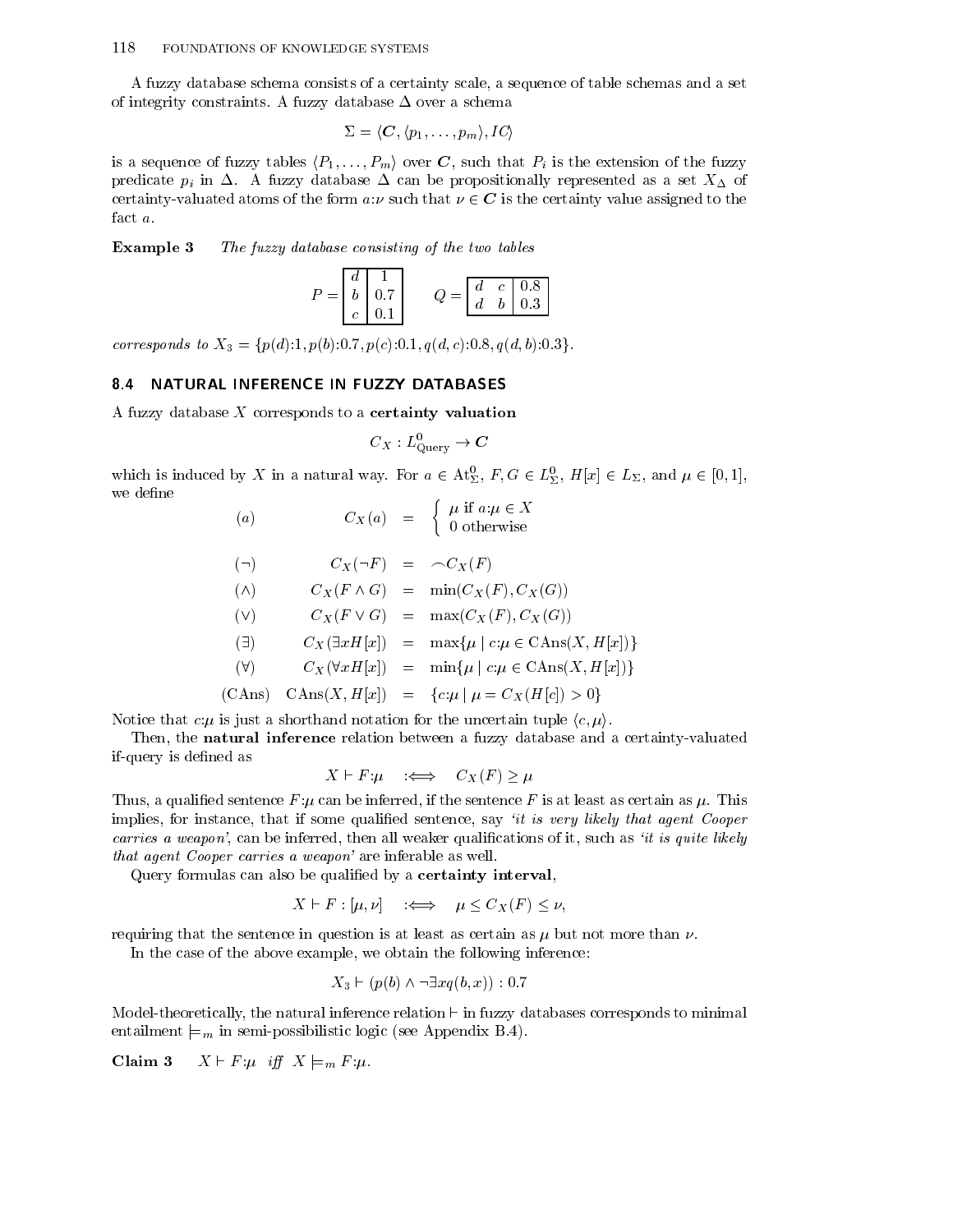#### 8.5 UPDATE, KNOWLEDGE INTEGRATION AND INFORMATION ORDER

The admissible inputs in fuzzy databases are certainty-valuated literals of the form  $a:\mu$  and  $\neg a : \mu$ , where a is an atom and  $\mu$  is a certainty value. The update operation is defined as<br>follows:<br> $\left\{ X - \{a : \nu\} \cup \{a : \mu\} \right\}$  if  $C_X(a) = \nu < \mu$ follows:  $\begin{pmatrix} V & \text{fcm} \end{pmatrix}$  if  $\begin{pmatrix} 0 & \text{fcm} \end{pmatrix}$ 

$$
\mathsf{Upd}(X, a: \mu) = \begin{cases} X - \{a: \nu\} \cup \{a: \mu\} & \text{if } C_X(a) = \nu < \mu \\ X & \text{otherwise} \end{cases}
$$
\n
$$
\mathsf{Upd}(X, \neg a: \mu) = \begin{cases} X - \{a: \nu\} & \text{if } C_X(a) = \nu \ \& \mu > 0 \\ X & \text{otherwise} \end{cases}
$$

The knowledge system of fuzzy databases, denoted by  $FA$ , is then defined as

|        | $L_{KB}$           | $2\mathrm{At}^{0}\times[0,1]$                                                                        |
|--------|--------------------|------------------------------------------------------------------------------------------------------|
|        | $L_{\rm Query}$    | $L(\neg, \wedge, \vee, \exists, \forall) \cup L(\neg, \wedge, \vee, \exists, \forall) \times [0, 1]$ |
| $FA =$ | Ans                | $\{yes, no\} \cup \{yes\} \times (0, 1]$                                                             |
|        | $L_{\text{Input}}$ | Lit $\times$ [0, 1                                                                                   |
|        | $L_{\rm Unit}$     | At $\times$                                                                                          |

In general, fuzzy databases are not complete. That is, there may be if-queries  $\mathcal{F}_1$  such that is, there may be if-queries  $\mathcal{F}_2$  such that is, there may be if-queries  $\mathcal{F}_3$  such that is, the intervals of that In general, fuzzy databases are not complete. That is, there may be if-queries F such that neither  $X \vdash F$ :1 nor  $X \vdash \neg F$ :1. A new input sentence involving fuzzy predicates may come from an epistemically independent source. In that case, a knowledge integration operation should be used to assimilate the new input: he new input:<br>  $X - \{a:\nu\} \cup \{a : (\nu + (1 - \nu)\mu)\}, \text{ if } C_X(a) = \nu > 0$ 

$$
\mathsf{Int}(X, a:\mu) = \begin{cases} X - \{a:\nu\} \cup \{a : (\nu + (1 - \nu)\mu)\}, & \text{if } C_X(a) = \nu > 0 \\ X \cup \{a:\mu\}, & \text{if } C_X(a) = 0 \end{cases}
$$

Notice that the formula  $\nu + (1 - \nu)\mu$  combines the two independent evidences  $\nu$  and  $\mu$  as proposed in Shortliffe and Buchanan, 1975.

The information order  $\leq$  is defined as follows. Let X, Y be two fuzzy databases. We say that Y informationally extends X, or Y is at least as informative as X, symbolically  $X \leq Y$ , if for all  $a:\nu \in X$ ,  $\nu \leq C_Y(a)$ . This means that a fuzzy database (or a table) contains more information than another one, if it contains additional rows, or the certainty of some row in it is increased. For instance,

d 0:9 b 0:7 <sup>&</sup>lt; d 0:9 b 0:7 c 0:1 < d 1 b 0:7 c 0:1

Claim 4 FA is vivid.

Proof: We have to define the required embedding function  $h$ . Let  $X \subseteq$  At , and  $F \in$  $L^1(\neg, \wedge, \vee, \exists, \vee)$ . Setting  $h(F) = F$ :1, one can show by straightforward induction on F that

$$
\mathsf{Upd}_A(X,l) \vdash_A F \iff \mathsf{Upd}(\mathsf{Upd}(0,h(X)),h(l)) \vdash h(F) \quad \Box
$$

where  $\vdash_A$  is the inference relation of relational databases.

#### 8.6 FUZZY TABLE OPERATIONS

Again, in order to 'implement' CAns we define the answer operation Ans inductively. Unqualied open queries are evaluated compositionally by means of the fuzzy table operations selection, projection, join, union and difference. If X is a fuzzy database over  $\Sigma$ , and the table  $P$ : p represents an *n*-place extensional predicate in  $X$ , then

$$
Ans(X, p(x_1, \ldots, x_n)) = P
$$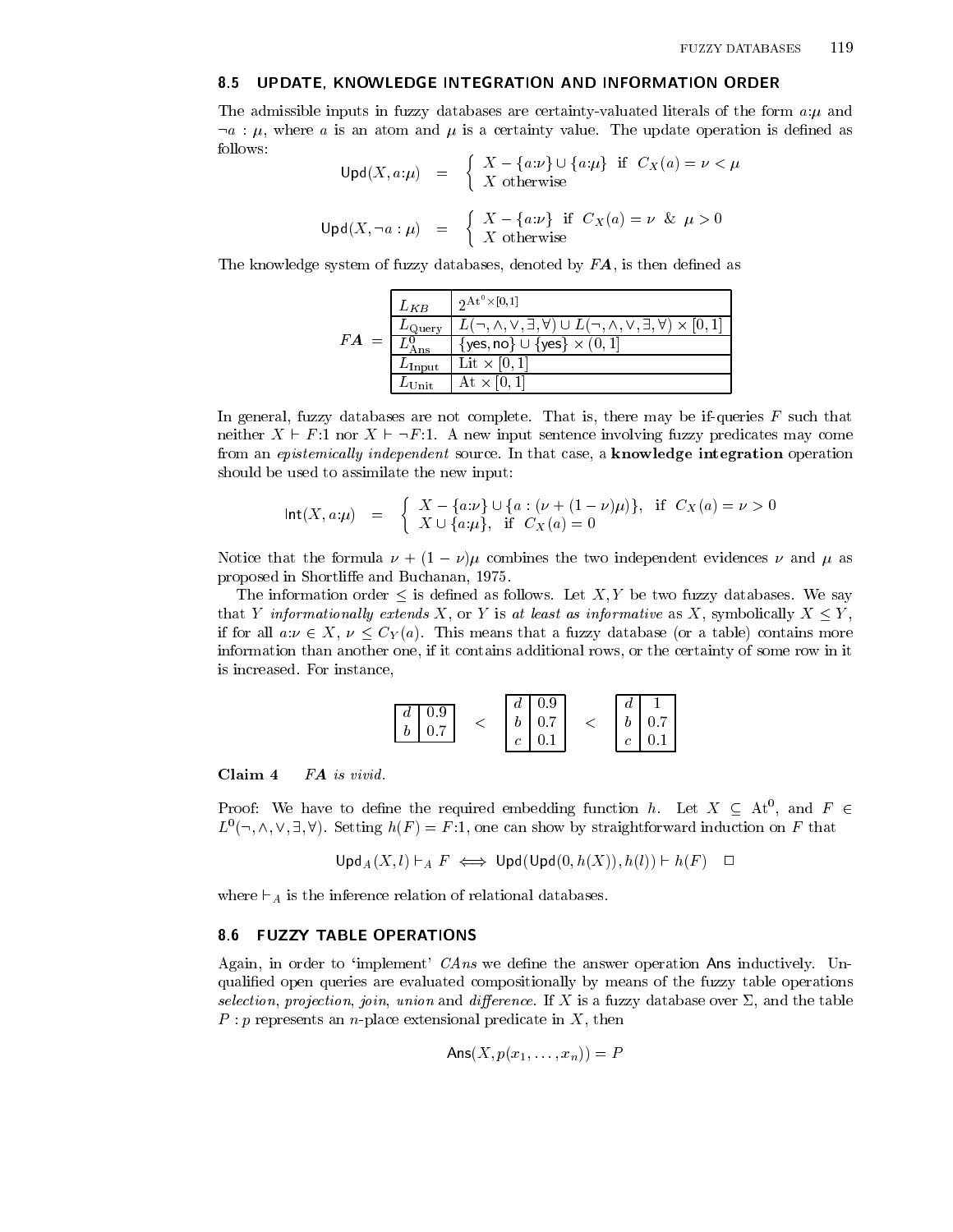#### 120 FOUNDATIONS OF KNOWLEDGE SYSTEMS

that is, the answer to an atomic query  $p(x_1,...,x_n)$  is the fuzzy extension P of predicate p in the database state  $X$  including the designated column with the assigned certainty values.

The selection operation  $\text{Sel}(C, Q)$ , where C is a plain row constraint and Q is a fuzzy table, is defined like in plain relational algebra:  $\text{Sel}_f(C, Q) = \text{Sel}(C, Q)$ .

In the case of the projection operation, it may be necessary to *normalize* the result: if the projection result contains tuples that agree on all attributes and differ only in their certainty value, then only that tuple among them with the greatest certainty value is retained and all others are discarded. We denote this **normalization operation** by  $Norm_f$ . Thus,

$$
Proj_f(\langle j_1, \ldots, j_k \rangle, P) = Norm_f(Proj(\langle j_1, \ldots, j_k \rangle, P))
$$

Existentially quantied query formulas in fuzzy databases are evaluated by means of fuzzy projection. Let  $F = F[x_1, \ldots, x_k]$ , and  $1 \le i \le k$ . Then,

$$
\mathsf{Ans}(X,\exists x_i F) = \operatorname{Proj}_f(\langle 1,\ldots,i-1,i+1,\ldots,k\rangle,\mathsf{Ans}(X,F))
$$

Conjunction and Join. The algebraic basis of evaluating conjunction is the cross product of two fuzzy tables dened as follows: bles defined as follows:<br>  $f Q = \{ \langle c_1, \ldots, c_m, d_1, \ldots, d_n, \min(\mu, \nu) \rangle \mid \langle c, \mu \rangle \in P \& \langle d, \nu \rangle \in Q \}$ 

$$
P \times_f Q = \{ \langle c_1, \ldots, c_m, d_1, \ldots, d_n, \min(\mu, \nu) \rangle \mid \langle c, \mu \rangle \in P \ \& \ \langle d, \nu \rangle \in Q \}
$$

Let  $i=1,\ldots,m$  and  $j=1,\ldots,n$  . Then,

 $\sim 10$ 

$$
P \stackrel{i=1}{\bowtie} f Q = \text{Proj}_f(\langle 1,...,m+j-1,m+j+1,...,m+n \rangle, \text{Sel}_f(\$i = \$j, P \times_f Q))
$$

The definition of  $\overline{\mathbb{R}}^j$  can be easily generalized to the case of a conjunction with more than one shared variable. If all shared variables are treated in this way, the resulting operation  $\bowtie$  is called  $fuzzy\ join$ . As in relational algebras, it is used to evaluate conjunctions:

$$
Ans(X, F \wedge G) = Ans(X, F) \bowtie_f Ans(X, G)
$$

**Disjunction and Union.** The union of two fuzzy tables (of the same type) is obtained by first forming their plain set-theoretic union, and then normalizing it:

$$
P \cup_f Q = \text{Norm}_f(P \cup Q)
$$

As in relational databases, union is the algebraic counterpart of disjunction:

$$
Ans(X, F \vee G) = Ans(X, F) \cup_f Ans(X, G)
$$

**Negation and Difference.** Let P and Q be tables with n and m columns. The difference of P and Q is defined only if  $m \le n$  and both tables agree on the types of their columns  $1, \ldots, m$ .<br>Then,<br> $P -_f Q = \{ \langle c_1, \ldots, c_n, \nu \rangle \in P \mid \langle c_1, \ldots, c_m, \mu \rangle \notin Q \}$ Then,

$$
P -_f Q = \{ \langle c_1, \ldots, c_n, \nu \rangle \in P \mid \langle c_1, \ldots, c_m, \mu \rangle \notin Q \}
$$

As in relational databases, negation in query formulas is only evaluable in fuzzy databases in conjunction with a positive choice to which the negative condition refers. Such a conjunction is evaluated by the fuzzy dierence operation: difference operation:<br>Ans $(X, F \wedge \neg G) = \text{Ans}(X, F) - f \text{ Ans}(X, G)$ 

$$
Ans(X, F \wedge \neg G) = Ans(X, F) -_f Ans(X, G)
$$

#### 8.6.1 Correctness and Completeness

In order to show that this definition adequately captures the inference-based evaluation of queries one has to prove that for every evaluable query formula  $F$ , (correctness) if  $(c_1, \ldots, c_m, \mu) \in \text{Ans}(X, F[x_1, \ldots, x_m])$ 

then  $X \sqsubset F$   $[c_1,\ldots,c_m]$  :  $\mu$ (completeness) if  $X \vdash F[c_1,\ldots,c_m] : \mu \& \mu > 0$ then  $\langle c_1,\ldots,c_m,\mu \rangle \in \mathsf{Ans}(X,F[x_1,\ldots,x_m])$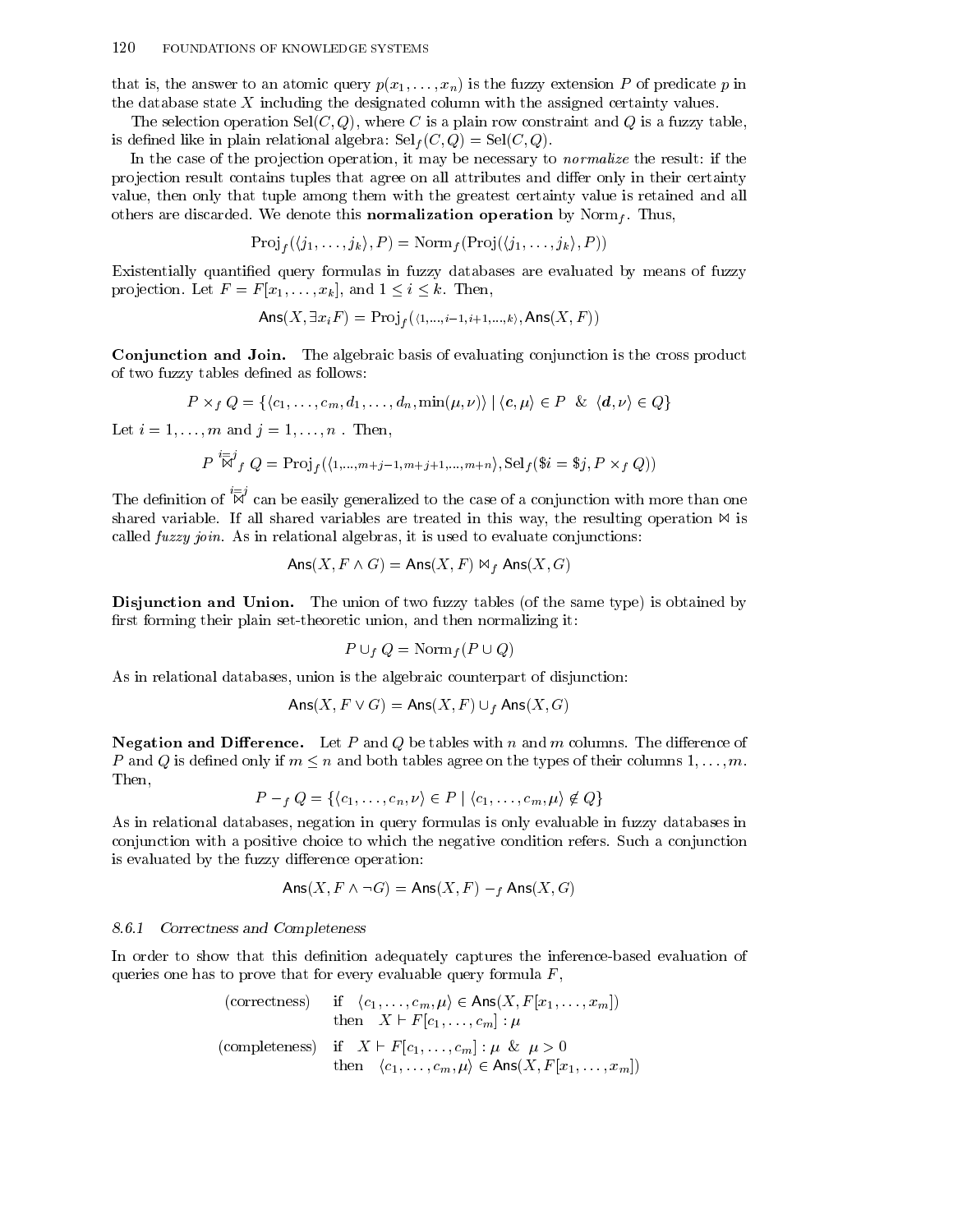The proof of this theorem is left as an exercise.

#### 8.6.2 Four Kinds of Queries

In addition to the case of unqualified open queries defined above, the answer operation is also defined for qualified and unqualified if-queries and for qualified open queries. Let  $F\in L_\Sigma^\perp$  be an if-query,  $G \in L_{\Sigma}$  an open query, and  $\mu \in [0, 1]$  a certainty value. Then, we define

$$
\begin{aligned}\n\text{Ans}(X, F) &= \begin{cases}\n\text{yes: } \mu, & \text{if } \mu = C_X(F) > 0 \\
\text{no, otherwise}\n\end{cases} \\
\text{Ans}(X, F: \mu) &= \begin{cases}\n\text{yes, if } C_X(F) \ge \mu \\
\text{no, otherwise}\n\end{cases} \\
\text{Ans}(X, G: \mu) &= \begin{cases}\n\sigma \mid C_X(G\sigma) \ge \mu\n\end{cases}\n\end{aligned}
$$

Notice that for any open query formula  $F$ ,  $F:0$  is not domain independent, and therefore, zero-qualied formulas have to be excluded from the set of evaluable query formulas.

#### 8.7 FUZZY DEDUCTION RULES

Let a be an atom, and let  $l_i$  be literals. A normal fuzzy deduction rule r is an expression of the form

- $(1)$   $a \leftarrow l_1 \wedge \ldots \wedge l_k$ , or
- $(2)$  a  $\leftarrow$   $l_1 \wedge \ldots \wedge l_k$ , where  $\mu \in (0,1]$  is a rational number, or
- (3)  $a: \mu \leftarrow l_1 : \nu_1 \wedge \ldots \wedge l_k : \nu_k$ .

A ground rule  $r$  of the form (1) is applied to a fuzzy database  $X$  according to

$$
r(X) = \begin{cases} \text{Upd}(X, a:\nu), & \text{if } C_X(l_1 \wedge \ldots \wedge l_k) = \nu > 0 \\ X, & \text{otherwise} \end{cases}
$$

A weighted ground rule  $r$  of the form  $(2)$  is applied according to

$$
r(X) = \begin{cases} \text{Upd}(X, a: \mu\nu), & \text{if } C_X(l_1 \wedge \ldots \wedge l_k) = \nu > 0 \\ X, & \text{otherwise} \end{cases}
$$

Finally, a ground rule  $r$  of the form  $(3)$  is applied according to

$$
r(X) = \begin{cases} \text{Upd}(X, a: \mu), & \text{if } X \vdash l_1: \nu_1 \wedge \ldots \wedge l_k: \nu_k \\ X, & \text{otherwise} \end{cases}
$$

A normal fuzzy deductive database is a pair  $\langle X, R \rangle$ , consisting of a fuzzy database X and a set of normal fuzzy deduction rules R. The notions of positive/persistent and stratifiable databases, as well as stable closures and well-founded inference are defined as in Chapter 5.

Interestingly, there are nonmonotonic fuzzy deductive databases without negation since queries qualied with certainty intervals are not persistent. For instance,

$$
\{p(c):0.5\} \ \vdash \ p(c) \ \vdots \ [0.4, 0.6]
$$

but  ${p(c):0.7}\ \forall \ p(c):[0.4, 0.6],$  although  ${p(c):0.5}\leq {p(c):0.7}.$  Therefore, a fuzzy deductive database may be nonmonotonic even if its rules do not contain any negation. Consider the following example:

$$
X = \{r(c):0.9\}
$$
  
\n
$$
R = \{p(x):1 \leftarrow q(x):[0.4, 0.6] \land r(x):0.8,
$$
  
\n
$$
q(x):0.5 \leftarrow r(x):0.5,
$$
  
\n
$$
q(x):0.8 \leftarrow p(x):[0, 0.5]\}
$$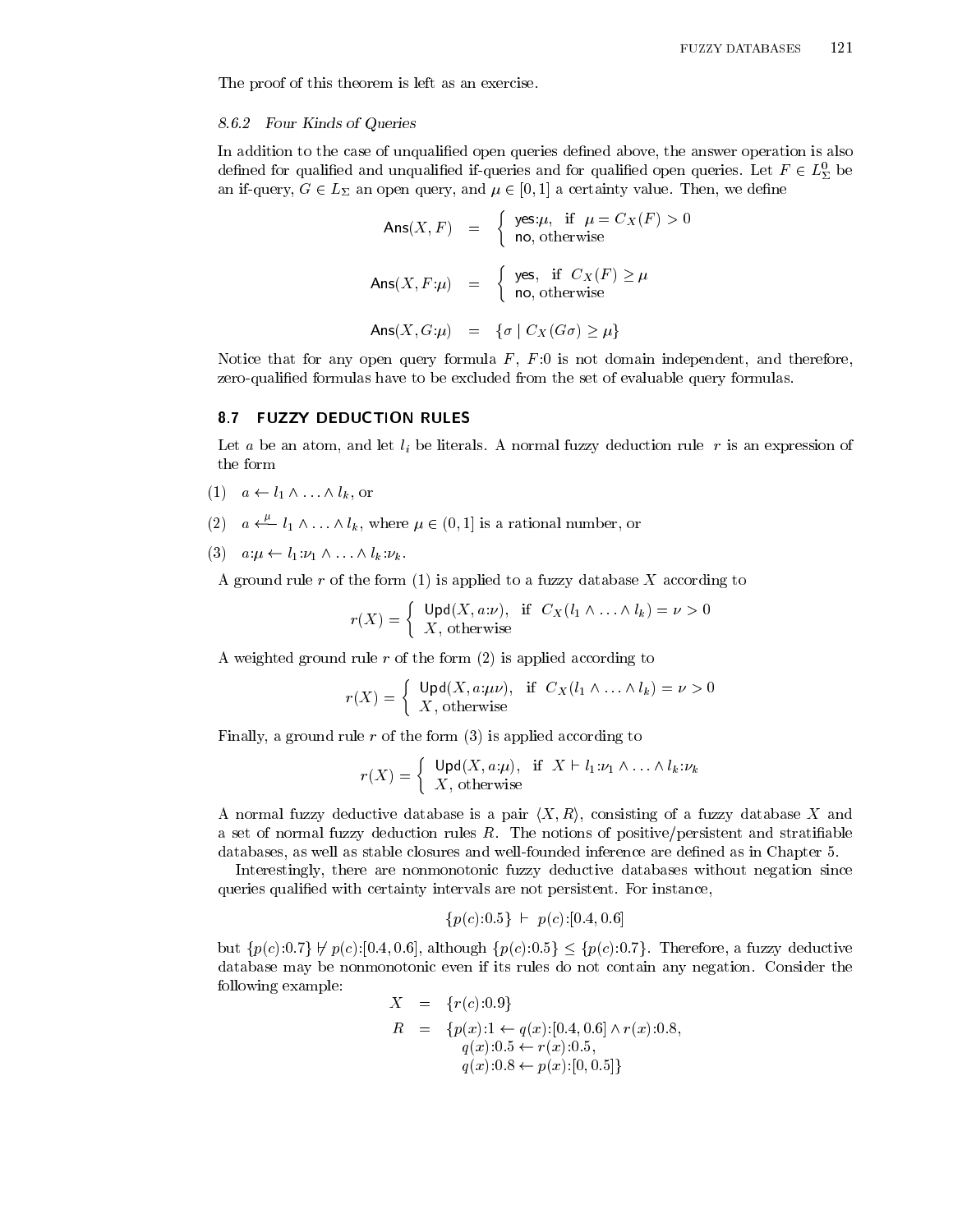This database has two stable generated closures:

$$
SGenC(X, R) = \{ \{r(c): 0.9, q(c): 0.5, p(c): 1 \}, \{r(c): 0.9, q(c): 0.8 \} \}
$$

On the other hand,

$$
\lim_{i \to \infty} \Gamma_{X,R}^{2i}(X) = \lim_{i \to \infty} \Gamma_{X,R}^{2i+1}(X) = \{r(c): 0.9, q(c): 0.8\}
$$

and, consequently, our definition of wellfounded inference in 5.2.3 is not adequate in the case of fuzzy deductive databases with certainty intervals.

If different rules for the same conclusion are to represent different lines of reasoning that are epistemically independent, and each of them is to contribute to the resulting overall evidence in favor of the conclusion, then the intended closure should be formed by means of knowledge integration and not by means of update. This choice concerns the denition of rule application and the definition of a stable generated closure, where Upd is replaced by Int.

The admission of fuzzy tables in databases allows to represent gradually uncertain information which is needed in many empirical domains. As in relational databases, the answer operation is `implemented' by algebraic operations on tables, and its correctness is shown with respect to natural inference based on the certainty valuation associated with a fuzzy database.

#### 89 FURTHER READING

Various forms of gradual uncertainty handling in databases, including a probabilistic approach, are discussed in Zaniolo et al., 1997. The use of fuzzy set theory to represent imprecision in databases is the topic of Petry, 1995. Database tables and queries with vague attribute values represented by fuzzy sets are also discussed in Yu and Meng, 1998.

#### 8.10 EXERCISES

**Problem 8-1.** Consider the fuzzy data base  $\Delta_{\text{Hosp}} = \{Diagonosis : d, Programosis : p\}$  over the certainty scale

$$
[0,1] = \langle 0, ll,ql,vl,1 \rangle,
$$

where the certainty values ll, ql, vl stand for little likely, quite likely and very likely, respectively, with the following tables

| Diagnosis |          |          |           |                  |         |
|-----------|----------|----------|-----------|------------------|---------|
| PatNo     | Desease  |          | Prognosis |                  |         |
| 013       | hepA     | $v\iota$ | PatNo     | ExpectedDuration |         |
| 117       | jaundice |          | 013       | 4 weeks          | ql      |
| 117       | hepA     | $v\ell$  | 106       | 8 weeks          | IJ      |
| 013       | jaundice | $v$ l    |           | 6 weeks          | $v\ell$ |
| 106       | hepB     | ql       |           |                  |         |

- 1. Does  $X_{Hosp} \vdash (\exists x (d(x, hepA) \land \neg d(x, jaundice))) : vl \text{ hold ? How can this query be expressed}$ in natural language ?
- 2. For which hepatitis patients is a prognosis of not more than 6 weeks quite likely ? Formalize this natural language query and compute its answer set by means of the fuzzy table operations.

**Problem 8-2.** Prove that the fuzzy answer operation Ans defined by the fuzzy table operations is correct and complete.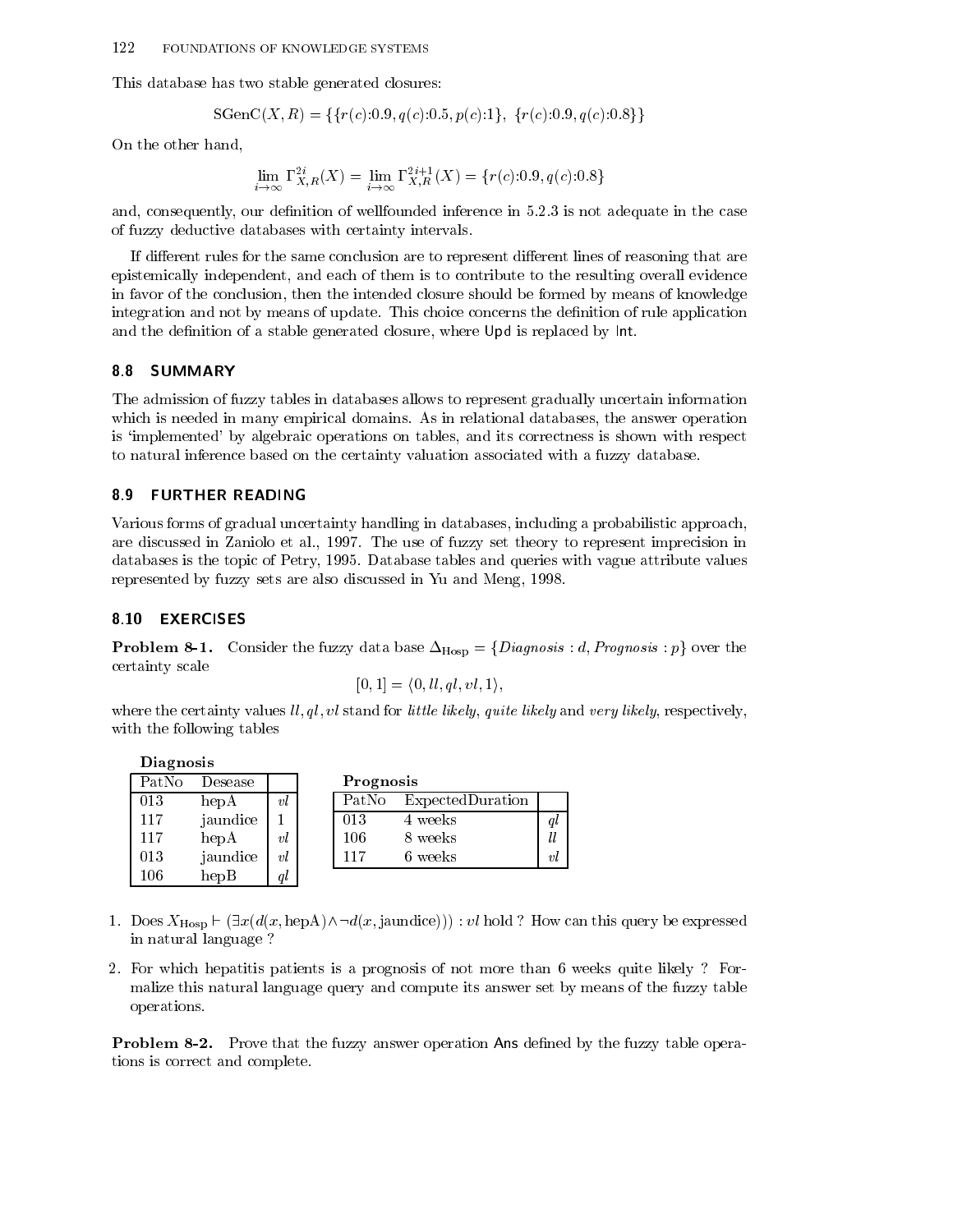#### Notes

1. From a purely formal point of view, one could as well choose the more general structure of a (distributive) lattice of certainty values instead of a linear order. But from a practical point of view, there is no need for such a generalization.

2. The Heyting complement  $\frown$  is a discontinuous operator. When the certainty value of p changes from 0.001 to 0, then the value of  $-p$  jumps from 0 to 1. This behavior may be undesirable in control theory, but not in logic and databases where it makes a clear difference if there is any evidence in favor of p or absolutely none. Notice also that  $\frown$  is continuous in the interval  $(0, 1]$ .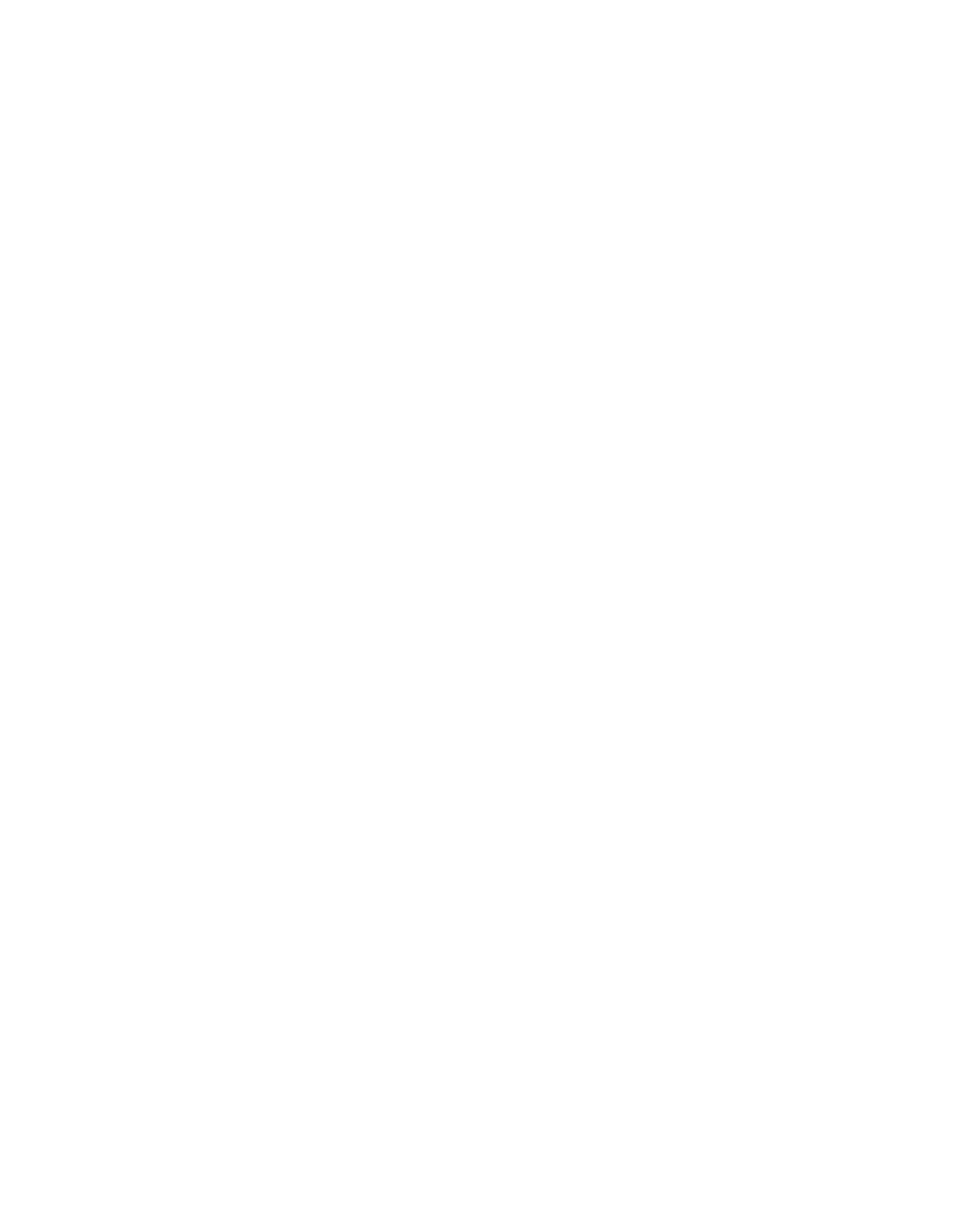## FURTHER EXAMPLES OF POSITIVE KNOWLEDGE SYSTEMS

In this chapter, we consider four further examples of positive knowledge systems: multi-level secure, lineage, disjunctive and S5-epistemic databases.

#### 9.1 MULTI-LEVEL SECURE DATABASES

In certain applications, it is essential to protect condential information from unauthorized access. In multi-level secure (MLS) databases,<sup>1</sup> all information items are assigned a security classication, and all database users are assigned a security clearance, both from a partially ordered set of security levels. For instance, the four security levels unclassified  $(0)$ , confidential (1), secret (2), and top secret (3) may be used to classify entries in a MLS table.

As an example, consider the database of a hospital. Depending on the respective person it may be sensitive information to know whether someone is a patient in the hospital. In the case of a politician, such information would be publicly available. But not so in the case of a shy pop star, or a secret service agent.

**Example 4** The following MLS table of a hospital database  $X_{Hosp}$  contains the records of patients.

| <i>Boris Yeltsin (BY)</i>                |  |
|------------------------------------------|--|
| $Patient =   Michael Jackson (MJ)   1  $ |  |
| James Bond (JB)                          |  |

This table represents the following beliefs:

| clearance level <i>beliefs</i> |                            |
|--------------------------------|----------------------------|
|                                | $\{p(BY)\}\$               |
| 1.2                            | $\{p(BY), p(MJ)\}\$        |
|                                | $\{p(BY), p(MJ), p(JB)\}\$ |

Notice that it is not possible to preserve privacy and maintain security by simply omitting information, like in the reply 'no answer' to the question 'Is Michael Jackson a patient in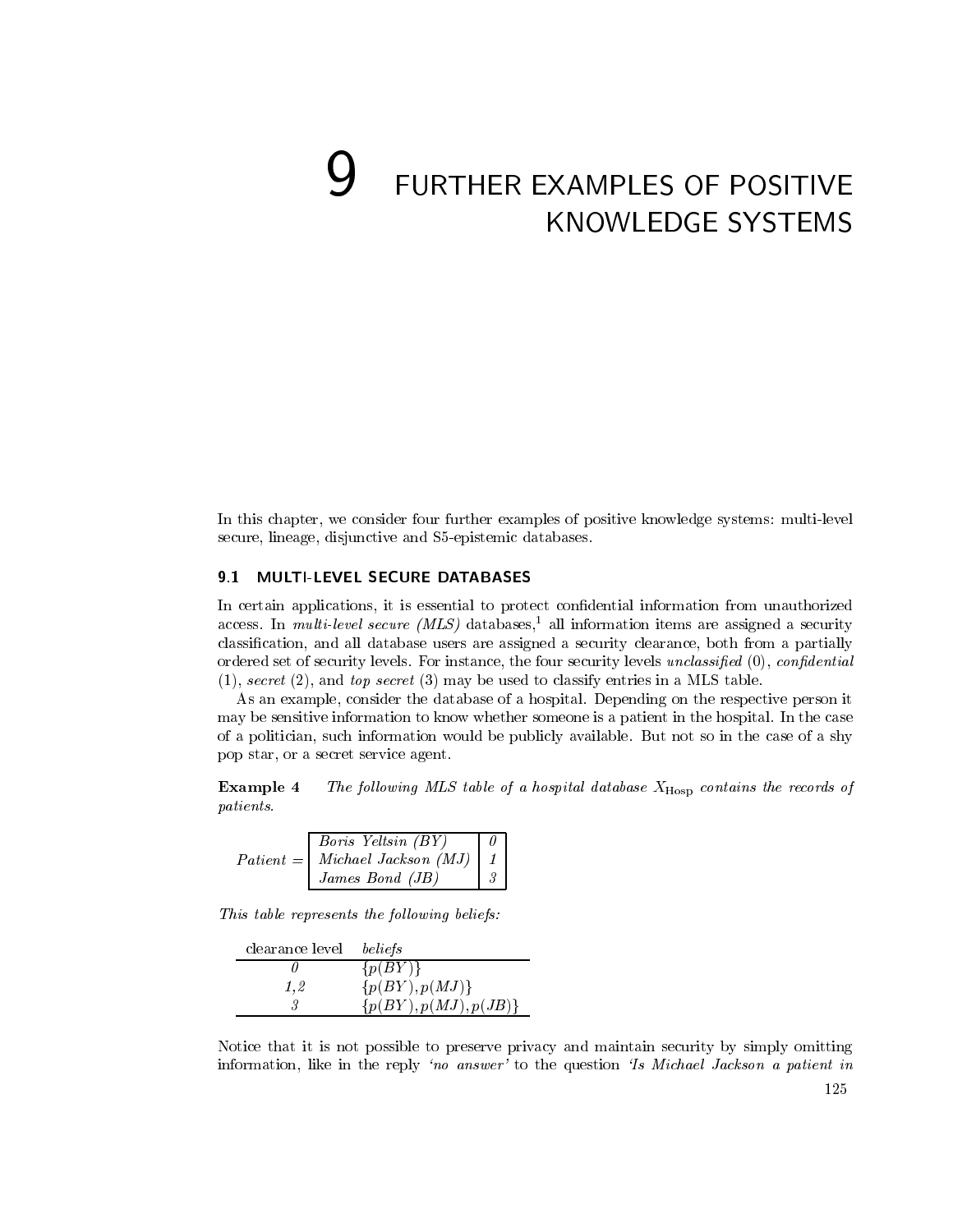this hospital ?'. The asking reporter could easily infer from this refusal to answer that MJ must be a patient in the hospital. The only way to maintain security is to give a wrong answer, i.e. to misinform the unauthorized asker. The rationality principle of secure inference is the **Principle of Minimal Misinformation**, that is, askers are only misinformed about an information item, if they are not sufficiently authorized with respect to that item.

Assume, for instance, that Boris Yeltsin is in the hospital with a heart attack, but this fact is not to be released to the public. When a reporter asks if BY is in the hospital, he receives the answer `yes'. If he then asks whether BY has a heart attack, the secure answer may be 'no' or 'unknown'. When being asked what BY suffers from, the hospital information system may reply to the reporter that he has a severe influenza.

MLS queries are labelled by the clearance level of the asker. Since reporters have clearance level 0 (unclassied), we get

$$
Ans(X_{\rm{Hosp}}, p(MJ)\sharp 0) = \text{no}
$$

while a doctor of the hospital with clearance level 2 would get the right answer: 'yes,  $MJ$  is a patient in this hospital',

$$
Ans(X_{\rm Hosp}, p(MJ)\sharp 2) = yes
$$

**Definition 9.1 (Security Hierarchy)** A security hierarchy  $SH$  is a finite partial order with a greatest element denoted by  $\top$ .

A MLS table P over a security hierarchy SH and a table schema  $p(A_1,\ldots,A_n)$  is a partial function

$$
dom(A_1) \times \ldots \times dom(A_n) \rightarrow SH
$$

assigning a security level to a finite number of tuples.

A MLS database  $\Delta$  over a schema

$$
\Sigma = \langle SH, \langle p_1, \ldots, p_m \rangle, IC \rangle
$$

is a finite sequence of MLS tables  $\langle P_1 : p_1, \ldots, P_m : p_m \rangle$  over the security hierarchy SH. Its propositional representation is

$$
X_{\Delta} = \bigcup_{i=1}^{m} \{p_i(c) \sharp \lambda \mid \langle c, \lambda \rangle \in P_i \}
$$

It can be decomposed into a set of relational databases  $\{\Delta^{\cdots} | \Delta \in \partial H\}$ , such that

$$
\begin{array}{rcl}\n\Delta^{\lambda} & = & \langle P_1^{\lambda}, \dots, P_m^{\lambda} \rangle \\
P_i^{\lambda} & = & \{c \mid \langle c, \kappa \rangle \in P_i \ \& \ \kappa \leq \lambda \}\n\end{array}
$$

We write  $\Lambda$ , instead of  $\Lambda_{\Delta\lambda}$ , for the propositional representation of  $\Delta$ .

Queries in MLS databases have to arrive with the clearance level of the asker. This assignment is implicitly performed by the user interface on top of the MLS database. Askers not known to the database user interface may be assigned the lowest clearance level by default.

**Definition 9.2 (Secure Inference)** Let X be a MLS database,  $\lambda, \kappa \in SH, l \in Lit^0$ ,  $F_1, F_2 \in L(\neg, \wedge, \vee, \exists, \forall, B_\lambda), \text{ and } H[x] \in L(\neg, \wedge, \vee, \exists, \forall, B_\lambda).$ 

\n- (l) 
$$
X \vdash l \sharp \lambda \iff X^{\lambda} \vdash_A l
$$
\n- (A)  $X \vdash (F_1 \land F_2) \sharp \lambda \iff X \vdash F_1 \sharp \lambda \& X \vdash F_2 \sharp \lambda$
\n- (V)  $X \vdash (F_1 \lor F_2) \sharp \lambda \iff X \vdash F_1 \sharp \lambda \text{ or } X \vdash F_2 \sharp \lambda$
\n- (i)  $X \vdash (xH[x]) \sharp \lambda \iff \text{CAns}(X, H[x] \sharp \lambda) \neq \emptyset$
\n- (v)  $X \vdash (\forall xH[x]) \sharp \lambda \iff \text{CAns}(X, \neg H[x] \sharp \lambda) = \emptyset$
\n- (CAns)  $\text{CAns}(X, H \sharp \lambda) = \{\sigma \mid X \vdash (H\sigma) \sharp \lambda\}$
\n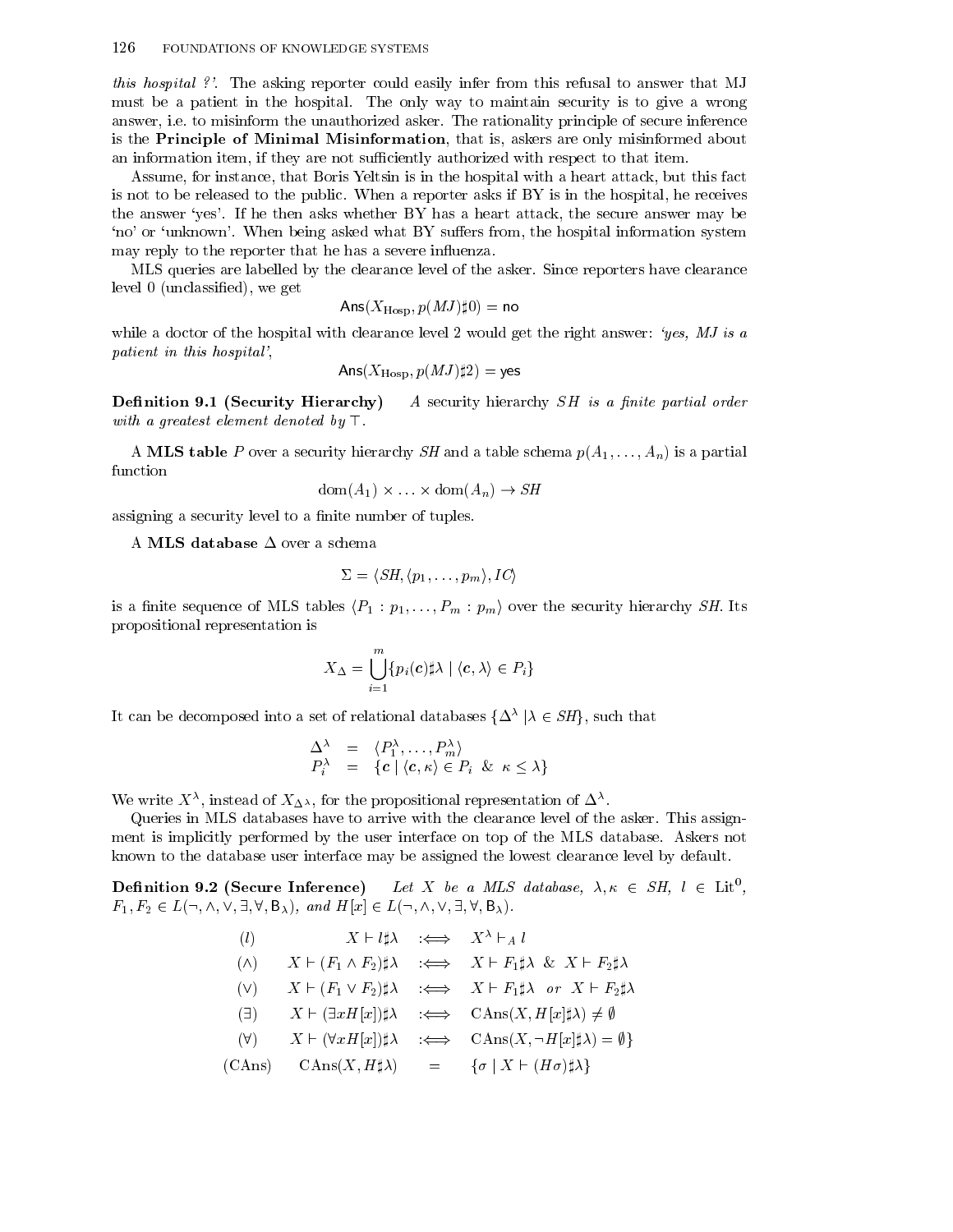It may be useful to be able to ask questions relative to others' viewpoints. For example, the nurse (with clearance level 1) might need to ask,  $\iint a$  reporter asks for a list of the current patients, what will be the answer ?'. She would put this as the query  $B_0p(x)$ , using a belief level operator  $B_0$  referring to the clearance level 0 assigned to reporters. The answer of  $X_{\text{Hosp}}$ 

$$
Ans(XHosp, (B0p(x))\sharp 1) = {BY}
$$

I here is no need to allow for nested **B** operators. Let  $G \in L^{\infty}(\neg, \wedge, \vee, \exists, \vee)$ .

$$
(\mathsf{B}_{\kappa}) \quad X \vdash (\mathsf{B}_{\kappa} G)\sharp \lambda \quad \Longleftrightarrow \quad \kappa \leq \lambda \ \& \ X^{\kappa} \vdash_{A} G
$$

Observation 9.1 If  $F \in L^1(\neg, \wedge, \vee, \exists, \vee)$ , then

$$
X \vdash F \sharp \lambda \iff X \vdash (\mathsf{B}_{\lambda} F) \sharp \lambda
$$

Information units in MLS databases are security-qualified atoms. Let a be an atom, and l a literal. Then, secure update is defined as  $X \cup \{a\sharp\kappa\}$  if  $\kappa \leq \lambda$  &  $X \vdash a\sharp\kappa$ 

$$
\begin{array}{rcl}\n\text{Upd}(X, (\mathsf{B}_{\kappa} a)\sharp \lambda) & = & \left\{ \begin{array}{lcl}\nX \cup \{a\sharp \kappa\} & \text{if} & \kappa \leq \lambda \ \& X \nvdash a\sharp \kappa \\
X & \text{otherwise}\n\end{array} \right. \\
\text{Upd}(X, (\mathsf{B}_{\kappa} \neg a)\sharp \lambda) & = & X - \{a\sharp \mu \in X \mid \mu \leq \kappa \leq \lambda\} \\
\text{Upd}(X, \ell \sharp \lambda) & = & \text{Upd}(X, (\mathsf{B}_{\lambda} l)\sharp \lambda)\n\end{array}
$$

A MLS database  $X$  is at least as informative as  $Y$ , if at the top-level it contains at least as much information as  $Y$ , symbolically

$$
X \le Y \Longleftrightarrow X^{\top} \subseteq Y^{\top}
$$

This definition is justified by the fact that it is only guaranteed at the top-level that the information is complete. The knowledge system of MLS databases, denoted by  $SA$ , is then defined as

|               | $L_{KB}$           | $2\,\mathrm{At}^0 \times SH$                                   |  |
|---------------|--------------------|----------------------------------------------------------------|--|
|               | $L_{\rm Query}$    | $L(\neg, \wedge, \vee, \exists, \forall, B_\lambda) \times SH$ |  |
| $SA = \Gamma$ | Ans                | $\{yes, no\}$                                                  |  |
|               | $L_{\text{Input}}$ | Lit $\times$ SH                                                |  |
|               | $L_{\rm Unit}$     | At $\times$ <i>SH</i>                                          |  |

 $$ 

**Claim 5** SA is vivid.<br>Proof: Let  $X \subseteq At$ ,  $F \in L^0(\neg, \wedge, \vee, \exists, \forall)$ , and let  $\top \in SH$  be the top security level. Then,  $h(F) = F \uparrow \top$  defines an embedding of a relational database X in a MLS database. Clearly,

$$
\mathsf{Upd}_A(X,l) \vdash_A F \iff \mathsf{Upd}(\mathsf{Upd}(0,h(X)),h(l)) \vdash h(F) \quad \Box
$$

Notice that in MLS databases, it is not possible to protect negative information by providing suitable misinformation. If, for instance, a hospital has to pretend that James Bond is among its patients, i.e. the negative information  $\neg p$ (JB) has to be protected, say at clearance level 3 (top secret), this cannot be achieved by means of simple MLS tables which would have to record negative entries in addition to positive ones. Negative information can be protected, however, in *MLS bitables* which are introduced in 13.1.

#### 9.2 LINEAGE DATABASES

In relational databases it is assumed that all information sources authorized to enter new information into the database are equally competent, completely reliable and honest, and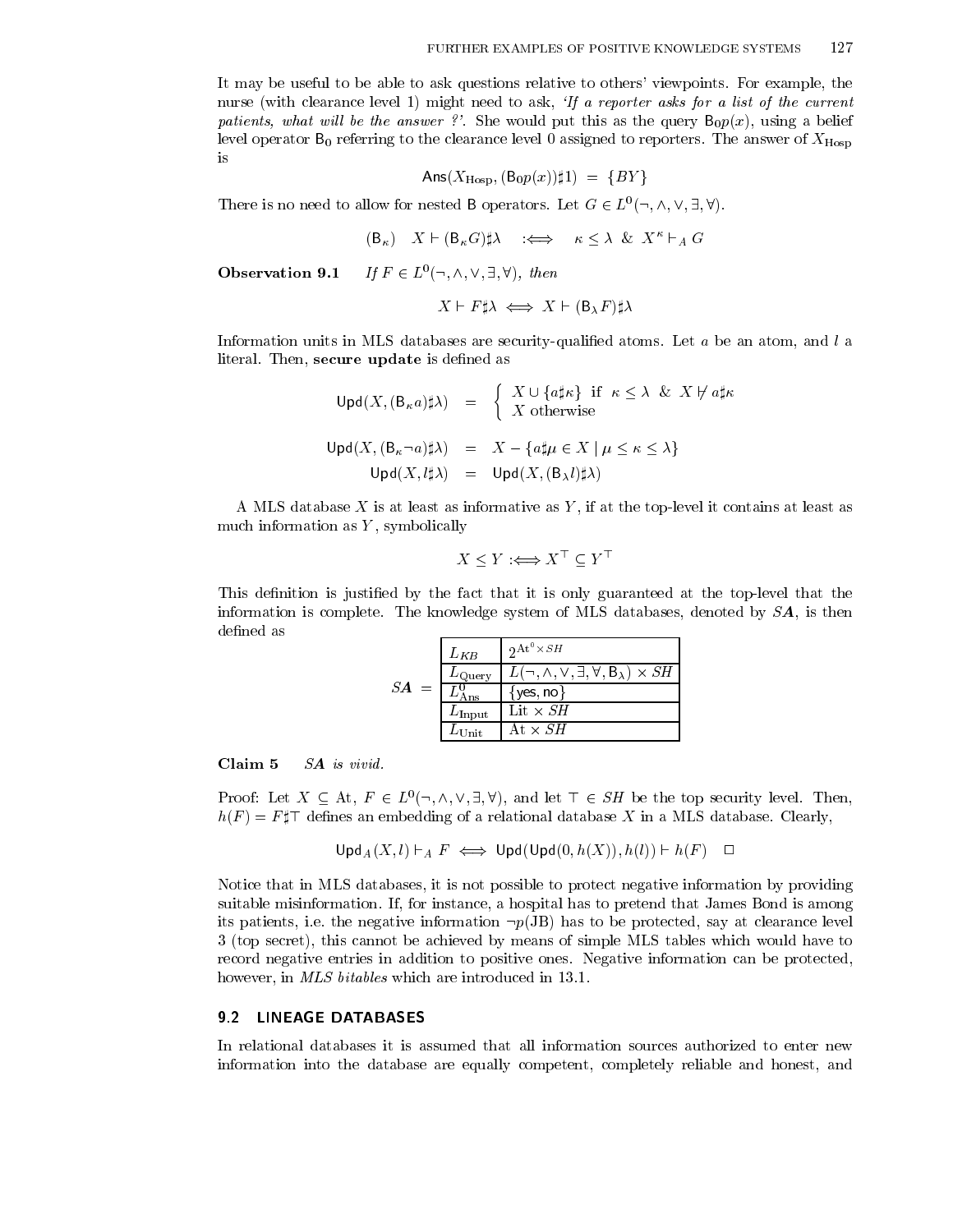#### 128 FOUNDATIONS OF KNOWLEDGE SYSTEMS

therefore new information always overrides old information. Under these assumptions, it is not necessary to distinguish between different information suppliers. They all have the status of the owner of the database or at least of specific tables.

In some application domains, however, these assumptions are not realistic, and different information sources have to be distinguished in order to identify epistemically independent inputs and to take possibly different degrees of reliability into account. The knowledge system of lineage databases represents a principled approach to the problem of lineage and reliability. Its main principles are:

- 1. A lineage database labels atoms a with their source s in the form of  $a/s$ . If a new input affects an already-stored piece of information, the result of assimilating it into the database depends on its source label: if it comes from the same source as the already-stored item, an (overriding) update is performed; if it comes from a different source, a (combining) knowledge integration is performed when querying the resulting database.
- 2. A lineage database may assign reliability degrees  $\rho(s) \in [0, 1]$  to its information sources s. Complete reliability is expressed by  $\rho(s) = 1$ . If  $\rho(s) = 0$ , the source s is completely unreliable, and hence completely uninformative. Reliability degrees correspond to certainty values.

**Definition 9.3** A reliability assignment is a function  $\rho : SL \rightarrow [0,1]$ , assigning a reliability degree  $\rho(s)$  to each information source label  $s \in SL$ .

A SL table P over a set of source labels SL and a table schema  $p(A_1,\ldots,A_n)$  is a partial function

$$
P: \text{dom}(A_1) \times \ldots \times \text{dom}(A_n) \to SL
$$

assigning an information source label to a finite number of tuples.

A lineage database (or SL database)  $\Delta$  over a schema

$$
\Sigma = \langle SL, \rho, \langle p_1, \ldots, p_m \rangle, IC \rangle
$$

is a finite sequence of SL tables  $\langle P_1 : p_1, \ldots, P_m : p_m \rangle$  over the source label set SL with reliability assignment  $\rho$ . Its propositional representation is

$$
X_{\Delta} = \bigcup_{i=1}^{m} \{p_i(\mathbf{c})/s \mid \langle \mathbf{c}, s \rangle \in P_i\}
$$

It can be decomposed into a set of relational databases  $\{\Delta^{\circ} | s \in SL\}$ , such that

$$
\begin{array}{rcl}\n\Delta^s & = & \langle P_1^s, \dots, P_m^s \rangle \\
P_i^s & = & \{c \mid \langle c, s \rangle \in P_i \}\n\end{array}
$$

We write  $X^*$ , instead of  $X_{\Delta^s}$ , for the propositional representation of  $\Delta^*$ .

**Definition 9.4** Let  $\mu, \nu \in [0, 1]$ . Then  $\mu \times \nu = \nu + (1 - \nu) \mu$  defines the evidence compination operation which is commutative and associative, and may therefore also be applied to finite sets:

$$
\prod\{\mu_1,\ldots,\mu_n\}=\mu_1\times\ldots\times\mu_n
$$

For convenience, we define  $\prod \emptyset = 0$ .

A lineage database X corresponds to a reliability valuation

$$
R_X: L^0_\Sigma \to [0,1]
$$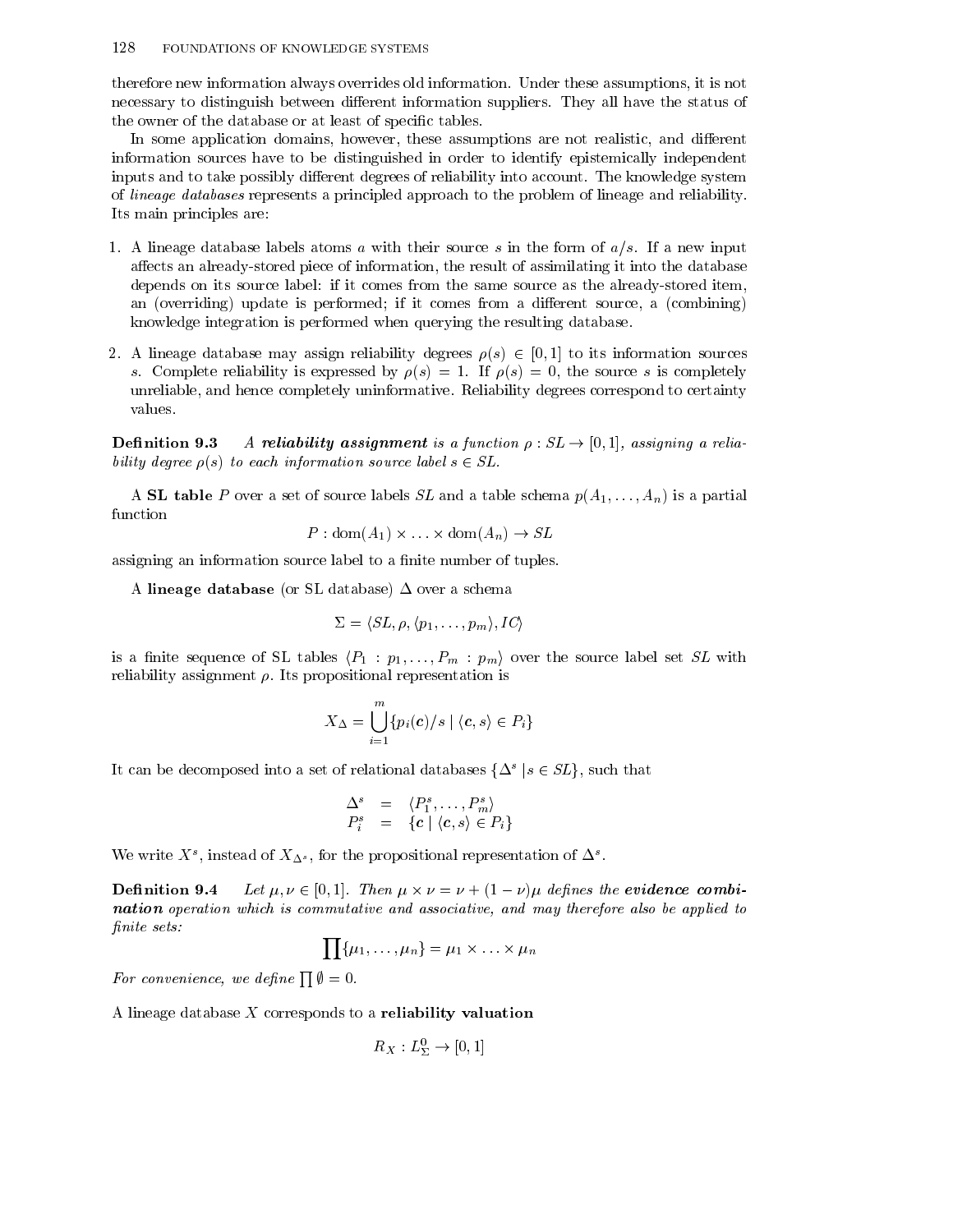which is induced by  $X$  in a natural way. For  $a \in \mathcal{A}$ t<sub> $\Sigma$ </sub>,  $F, G \in L_{\Sigma}^{\times}$ ,  $H[x] \in L_{\Sigma}$ , and  $\mu \in [0,1]$ , we define

> (a)  $R_X(a) = \prod {\{\rho(s) \mid a/s \in X\}}$ (¬)  $R_X(\neg F) = \bigcap R_X(F)$  $R_X(F \wedge G) = \min(R_X(F), R_X(G))$ (V)  $R_X(F \vee G) = \max(R_X(F), R_X(G))$ (3)  $R_X(\exists x H[x]) = \max{\mu | c:\mu \in \text{CAns}(X, H[x])}$ ( $\forall$ )  $R_X(\forall x H[x]) = \min\{\mu \mid c: \mu \in \text{CAns}(X, H[x])\}$  $(CAns)$   $CAns(X, H[x]) = \{c: \mu \mid \mu = R_X(H[c]) > 0\}$

Then, the natural inference relation between a lineage database and a reliability-valuated if-query is defined as

$$
X \vdash F: \mu \quad \Longleftrightarrow \quad R_X(F) \ge \mu
$$

In addition, there may be queries referring explicitly to a specific source:

$$
X \vdash F/s \quad :\Longleftrightarrow \quad X^s \vdash_A F
$$

to lineage databases are assimilated by<br>  $\mathsf{Upd}(X, a/s) = X \cup \{a/s\}$ Source-labelled literals as inputs to lineage databases are assimilated by straightforward insertion and deletion:

$$
Upd(X, a/s) = X \cup {a/s}
$$
  

$$
Upd(X, \neg a/s) = X - {a/s}
$$

The knowledge system of lineage databases, denoted by  $LA$ , is then defined as

|        | $L_{KB}$                | $2\,\mathrm{At}^0 \times SL$             |
|--------|-------------------------|------------------------------------------|
|        | $L_{\rm Query}$         | $L \cup L \times [0,1] \cup L \times SL$ |
| $LA =$ | Ans                     | $\{yes, no\} \cup \{yes\} \times (0, 1]$ |
|        | $L_{\rm Input}$         | Lit $\times SL$                          |
|        | $\iota_{\mathrm{Unit}}$ | At $\times SL$                           |

where  $L = L(\neg, \wedge, \vee, \exists, \forall).$ 

#### 9.3 DISJUNCTIVE DATABASES

Disjunctive databases allow to represent *disjunctive imprecision*. If, for instance, the diagnosis for patient 013 is not uniquely determined but, say, it is either hepatitis A or hepatitis B, this can be represented in a disjunctive table:

$$
Diagonosis = \begin{bmatrix} 011 & \{flu\} \\ 013 & \{hepA, hepB\} \end{bmatrix}
$$

which corresponds to the following disjunctive database being a set of two relational databases:

 $\{ \{d(011, flu), d(013, hepA)\}, \{d(011, flu), d(013, hepB)\} \}$ 

where a stands for diagnosis. For a disjunctive database  $Y \subseteq Z^{++}$ , and an if-query F, inference is defined elementwise:

$$
Y \vdash F
$$
 if for all  $X \in Y : X \vdash_A F$ 

where  $\vdash_A$  is inference in A. In a disjunctive database, an if-answer may be unknown since disjunctive imprecision is a form of incompleteness:

Ans
$$
(Y, F)
$$
 = 
$$
\begin{cases} \text{yes if } Y \vdash F \\ \text{no if } Y \vdash \neg F \\ \text{unknown otherwise} \end{cases}
$$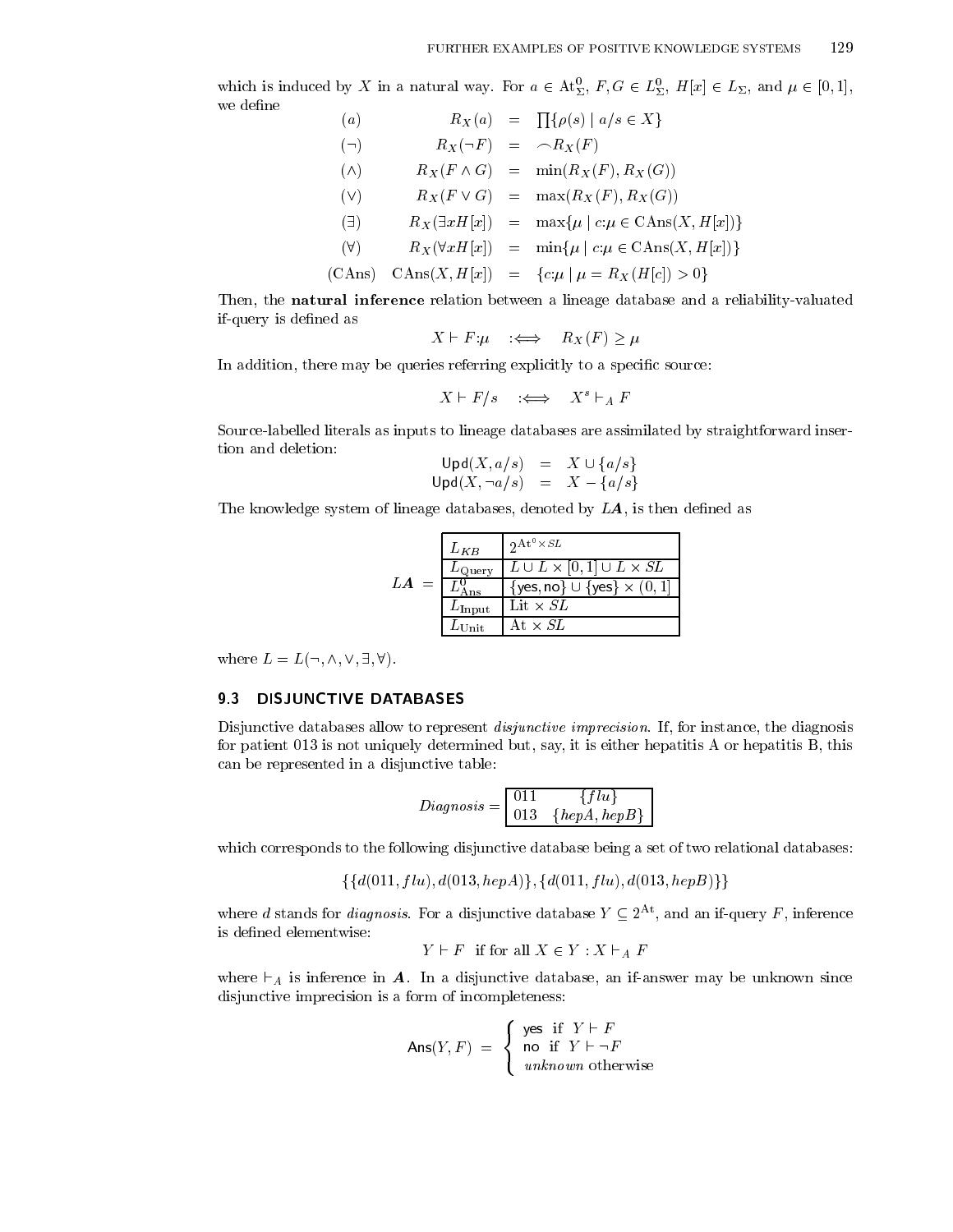In order to assimilate disjunctive information in a suitable way preventing disjunctive inputs to be compiled into *exclusive* disjunctive information, we need a new notion of minimality, called paraminimality. We first define the auxiliary operator

$$
Min_X(Y) = \{ X' \in Min(Y) : X' \le X \}
$$

and by means of it an operator collecting all paraminimal elements of a collection of ordered sets: eans of it an operator collecting all paraminimal elements of a collection of order<br>  $\text{PMin}(Y) = \{X \in Y \mid \neg \exists X' \in Y \text{ s.th. } X' < X \& \text{Min}_{X'}(Y) = \text{Min}_X(Y)\}\$ 

$$
\text{PMin}(Y) = \{ X \in Y \mid \neg \exists X' \in Y \text{ s.th. } X' < X \& \text{Min}_{X'}(Y) = \text{Min}_X(Y) \}
$$

Inputs are then processed as follows:

(a) 
$$
\mathsf{Upd}(Y,a) = \begin{cases} \{X \in Y \mid a \in X\}, \text{ if nonempty} \\ \{X \cup \{a\} \mid X \in Y\}, \text{ otherwise} \end{cases}
$$

$$
(\neg a) \quad \mathsf{Upd}(Y, \neg a) = \begin{cases} \{X \in Y \mid a \notin X\} \text{ if nonempty} \\ \{X - \{a\} \mid X \in Y\} \text{ otherwise} \end{cases}
$$

$$
(\wedge) \quad \mathsf{Upd}(Y, F \wedge G) = \mathsf{Upd}(\mathsf{Upd}(Y, F), G)
$$

$$
(\vee) \quad \mathsf{Upd}(Y, F \vee G) = \mathsf{PMin}(\mathsf{Upd}(Y, F) \cup \mathsf{Upd}(Y, G) \cup \mathsf{Upd}(Y, F \wedge G))
$$

This definition is completed by the usual DeMorgan rewrite rules. Notice that the restriction to paraminimal elements in  $(V)$  prevents the violation of cumulativity through disjunctive lemmas, as illustrated by the following example: s in (v) prevents the violation of<br>y the following example:<br>Obviously,  $\{\{p\}\}\vdash p \lor q$ 

Obviously, 
$$
\{\{p\}\}\vdash p \lor q
$$
  
but if  $\text{Upd}(\{\{p\}\}, p \lor q) = \{\{p\}, \{p, q\}\}\$   
then  $\text{Upd}(\{\{p\}\}, p \lor q) \not\vdash \neg q$   
while  $\{\{p\}\}\vdash \neg q$ 

Inputs leading to the violation of integrity constraints have to be rejected. The update operation for disjunctive databases with integrity constraints has to be modified accordingly:

$$
\mathsf{Upd}(Y:\Sigma,F) = \{ X \in \mathsf{Upd}(Y,F) \mid X \vdash IC_{\Sigma} \} : \Sigma
$$

The knowledge system of disjunctive databases, denoted by  $VA$ , is then defined as

|        | $L_{KB}$                          | $2^{At}$                                  |
|--------|-----------------------------------|-------------------------------------------|
|        | $L_{\rm Query}$                   | $L(\neg, \wedge, \vee, \exists, \forall)$ |
| $VA =$ | $\Delta$ ns                       | $\{yes, no, unknown\}$                    |
|        | $L_{\rm Input}$                   | 1. A, V                                   |
|        | $\scriptstyle \rm \nu_{\rm Unit}$ |                                           |

Information units are disjunctions of ground atoms. Information growth can be captured in the following way.

#### Definition 9.5 (Information Order)

$$
\begin{aligned}\n\text{ation Order)}\\
Y \leq Y' : &\Longleftrightarrow \forall X' \in Y' \, \exists X \in Y : X \subseteq X'\n\end{aligned}
$$

This ordering was also proposed in Belnap, 1977. The informationally empty disjunctive database is the singleton  $0 = \{\emptyset\}$ . For instance,

|                                 |     | $\mathcal{H} u$  |     | $\mathcal{H}u$ |  |
|---------------------------------|-----|------------------|-----|----------------|--|
| $\mathcal{H}u$<br>011           |     |                  |     |                |  |
| $\{hepA, hepB\}$<br>$\vert$ 013 |     | ${H}{u}$         | 013 | , Hu           |  |
|                                 | 013 | $\{hepA, hepB\}$ | 013 | $\{hepB\}$     |  |
|                                 |     |                  |     |                |  |

**Conjecture 1** Inference in VA corresponds to paraminimal entailment  $\models_{pm}$  in semi-partial toaic isee Herre et al., 1997). Let  $A$  be a nnite satisfiable subset of  $L^+ \cap$ , $\wedge, \vee$ ), and  $F$   $\in$  $L^{\circ}$  (  $\neg$  ,  $\wedge$  ,  $\vee$  ,  $\Box$  ,  $\vee$  ),  $\quad$   $I$   $\mathit{ne}\, n$  ,  $\qquad$ 

$$
A \models_{pm} F \qquad \text{iff} \qquad \mathsf{Upd}(0, A) \vdash F
$$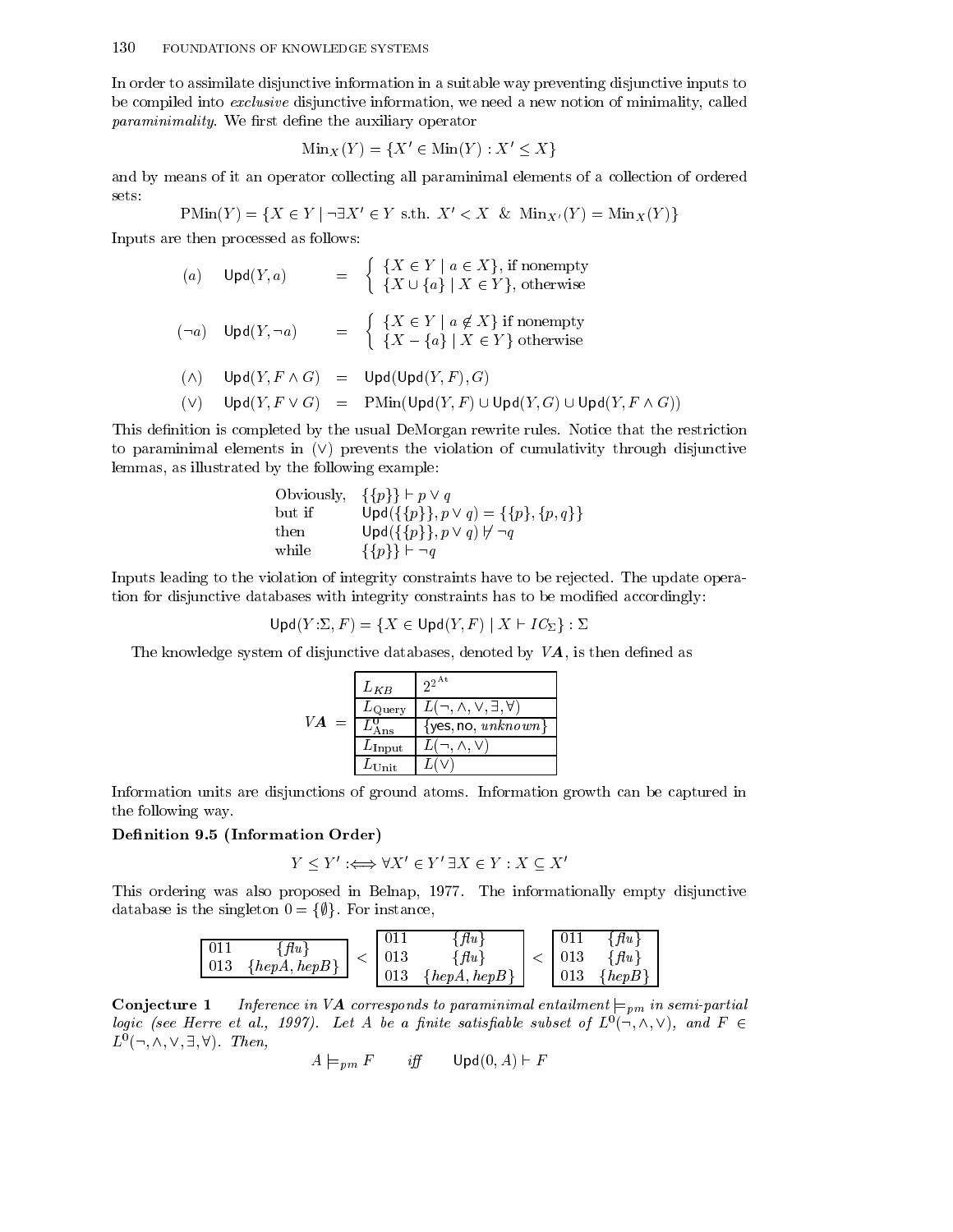In a disjunctive database, it is not possible to ask a query expressing whether some fact is unknown. For instance, if we want to query the database  $Y_d = \{Diagnosis\}$  if it is unknown whether patient  $013$  has hepatitis A, we can find out by asking:

Ans
$$
(Y_d, p(013, hepA)) = unknown
$$

but we cannot express that an if-query  $F$  is unknown in the form of another if-query  $F'$ , such that

 $Y \vdash F'$  iff  $Ans(Y, F) = unknown$ 

This means that VA, the system of disjunctive databases, is not query-complete.

We can remedy this problem by adding an operator  $B$ , standing for *definite belief*, to the query language of  $VA$ , and changing the definition of inference accordingly:

$$
Y \vdash F \quad \iff \quad Y, X \vdash F \text{ for all } X \in Y
$$

where the 3-place inference relation  $Y, X \vdash F$  between a set of databases Y (defining the belief context), a reference database  $X$ , and a sentence  $F$  is defined in the style of S5 satisfaction:

> (*l*)  $Y, X \vdash l \iff X \vdash_A l$  $(A)$   $Y, X \vdash F \wedge G$   $\iff$   $Y, X \vdash F \& Y, X \vdash G$  $(V)$   $Y, X \vdash F \lor G$   $\iff$   $Y, X \vdash F$  or  $Y, X \vdash G$ (D)  $Y, A \sqsubset D$   $Y \longrightarrow$  for all  $A \in Y : Y, A \sqsubset F$ (B)  $Y, X \vdash BF$   $\iff$  for all  $X' \in Y : Y, X' \vdash F$ <br>  $(\neg B)$   $Y, X \vdash \neg BF$   $\iff$  for some  $X' \in Y : Y, X' \vdash \neg F$

This denition is completed by the usual DeMorgan rewrite rules. We can now express the This definition is completed by the usual DeMorgan rewrite rules. We can fact that some sentence F is unknown by means of  $\neg B F \wedge \neg B \neg F$ . fact that some sentence *F* is *unknown* by means of  $\neg B F \land \neg B \neg F$ .<br>**Observation 9.2**  $Y \vdash \neg B F \land \neg B \neg F$  *iff*  $Ans(Y, F) = unknown$ 

Observation 9.3  $Y \vdash F$  iff  $Y \vdash BF$ .

The knowledge system of S5-epistemic databases, denoted by  $5\text{A}$ , is then defined as

|           | $L_{\it KB}$    | $2^{At}$                                     |
|-----------|-----------------|----------------------------------------------|
| $5\bm{A}$ | $L_{\rm Query}$ | $L(\neg, \wedge, \vee, \exists, \forall, B)$ |
|           | Ans             | $\{yes, no, unknown\}$                       |
|           | $L_{\rm Input}$ |                                              |
|           | $L_{\rm Unit}$  |                                              |

The update operation, and the information order are defined as in  $VA$ .

There are two types of 'failures' in  $5A$ . Besides the **definite failure** of an if-query F expressed by  $Y \vdash \neg F$ , there is in addition an epistemic failure, expressed by  $Y \vdash \neg BF$ . While  $\neg F$  requires the failure in all epistemic alternatives,  $\neg BF$  requires the failure in just one.

#### 9.4.1 S5-Epistemic Deduction Rules

We consider the S5-epistemic deductive database 
$$
\langle X, R \rangle
$$
 with  
\n
$$
X = \{ \{g(J)\}, \{g(P)\} \} = \text{Upd}(0, (g(J) \land \neg g(P)) \lor (g(P) \land \neg g(J)))
$$
\n
$$
R = \{ \text{pi}(x) \leftarrow \neg \text{B}g(x) \}
$$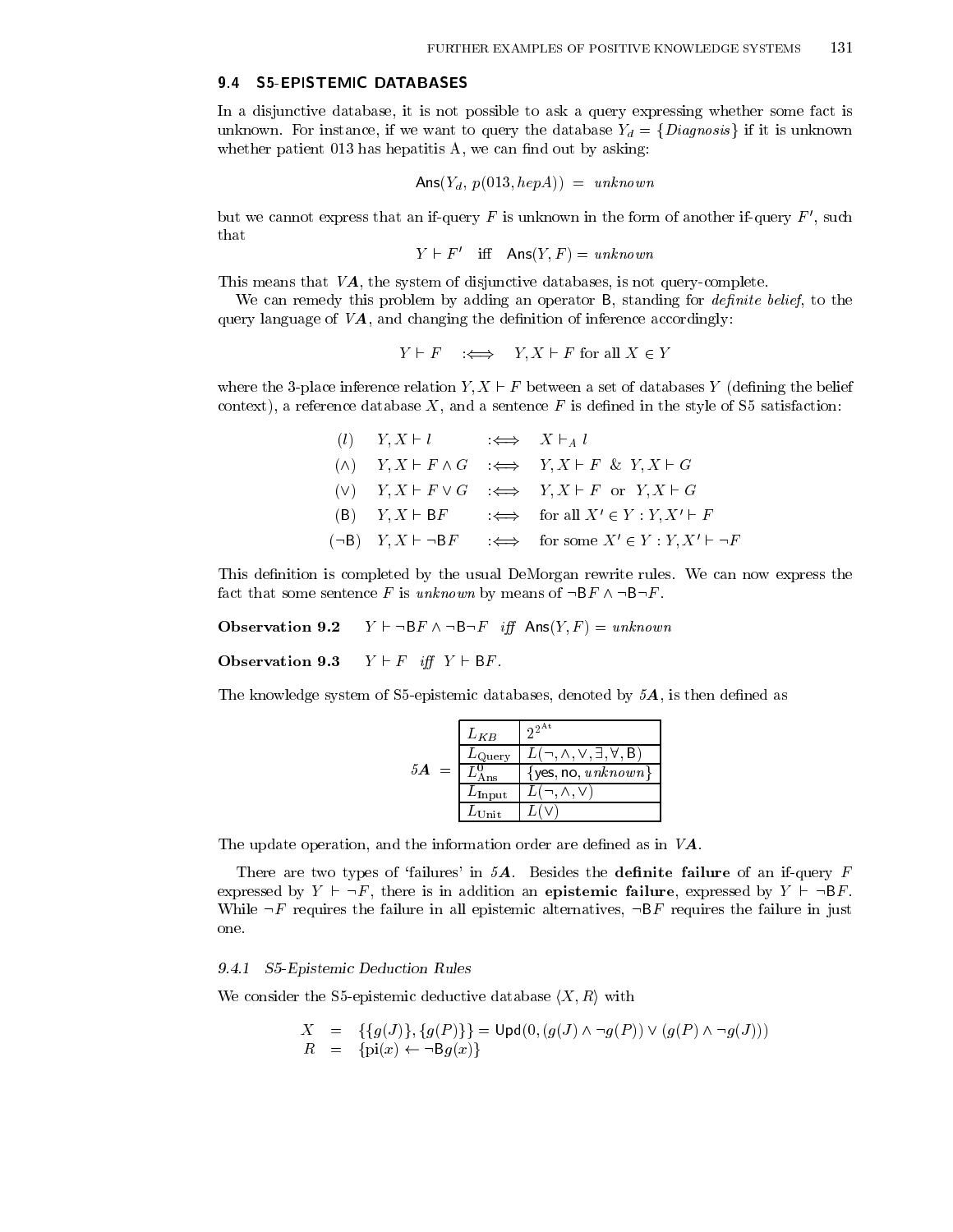expressing the fact that either John (J) or Peter (P) is guilty (g), and the legal rule that a person has to be presumed innocent (pi), if there is no proof (that is, no definite belief) that she is guilty. There are three minimal closures:

$$
X_1 = \{ \{ g(J), pi(J), pi(P) \}, \{ g(P), pi(J), pi(P) \} \}
$$
  
\n
$$
X_2 = \{ \{ g(J), pi(P) \} \}
$$
  
\n
$$
X_3 = \{ \{ g(P), pi(P) \} \}
$$

of which only  $X_1$  is stable generated, and hence both John and Peter are presumed innocent:

$$
R(X) = \{X_1\} \quad \vdash \quad \text{pi}(J) \land \text{pi}(P)
$$

Notice that this conclusion cannot be obtained in a disjunctive deductive database where epistemic failure is not expressible, and the rule for presumed innocent is expressed as

$$
\mathrm{pi}(x) \leftarrow \neg g(x)
$$

#### 9.5 SUMMARY

The formalism of knowledge systems based on inference and update provides a general frame work for modeling various cognitive parameters of information processing. Security requirements and lineage tracking are two examples of cognitive parameters that may have to be made explicit in certain applications. Our discussion of disjunctive information in disjunctive and S5-epistemic databases is rather short and hardly adequate for such a complex and difficult subject. It outlines the major principles and issues, while ignoring many other questions and problems.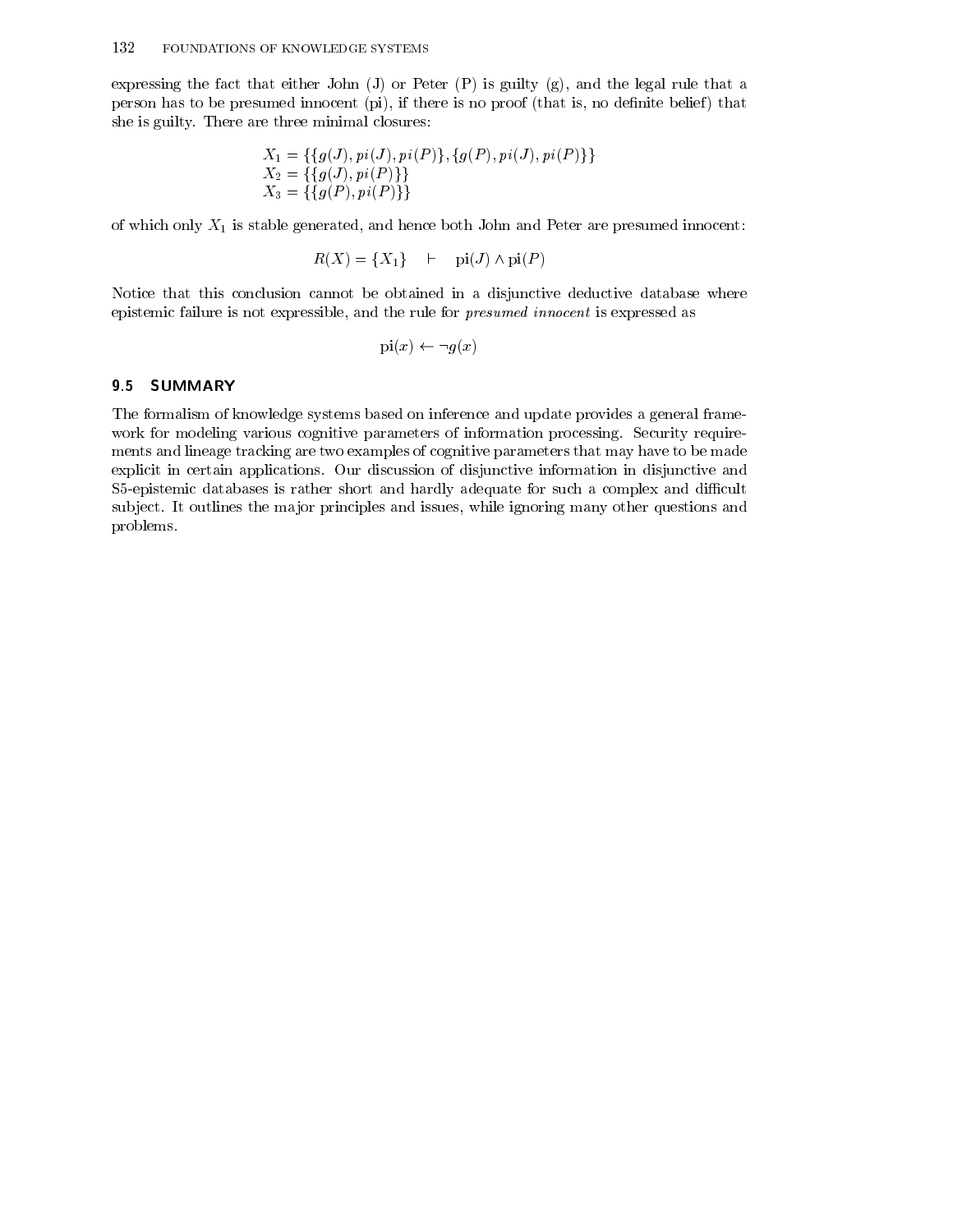## Notes

1. See, e.g., Ja jodia and Sandhu, 1991; Smith et al., 1994.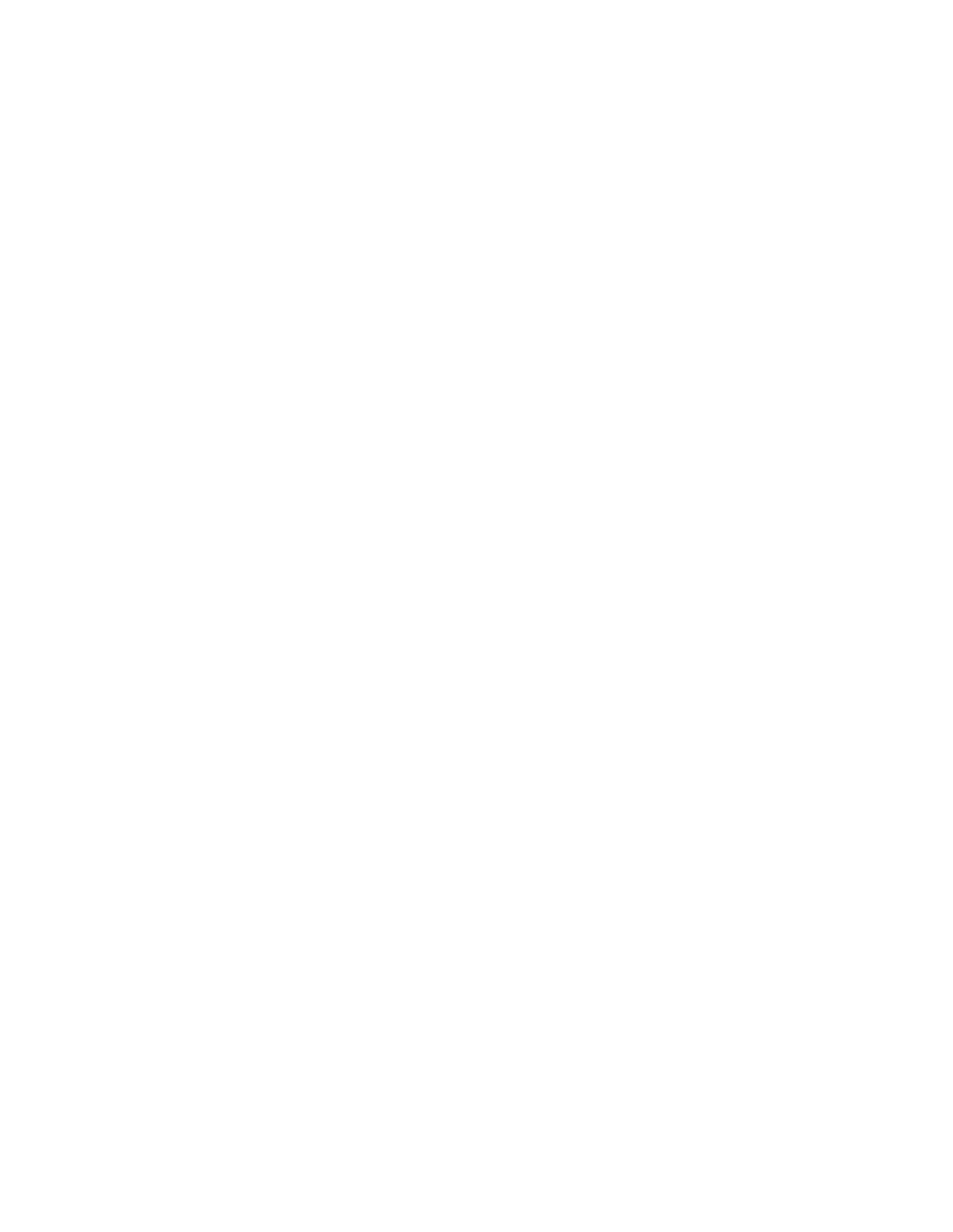# IV Admitting Negative Information: From Tables to Bitables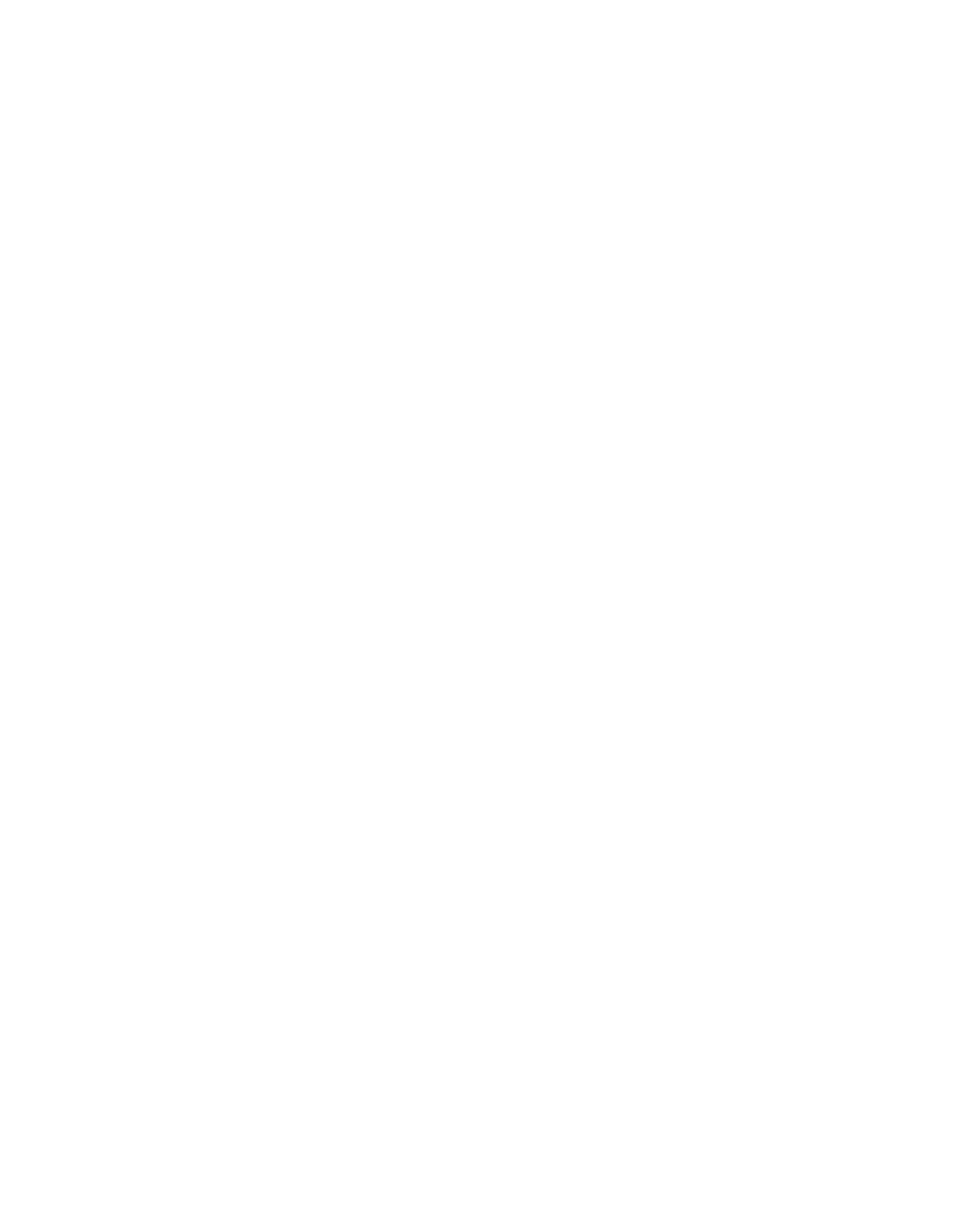## <sup>V</sup> More on Reaction and Deduction Rules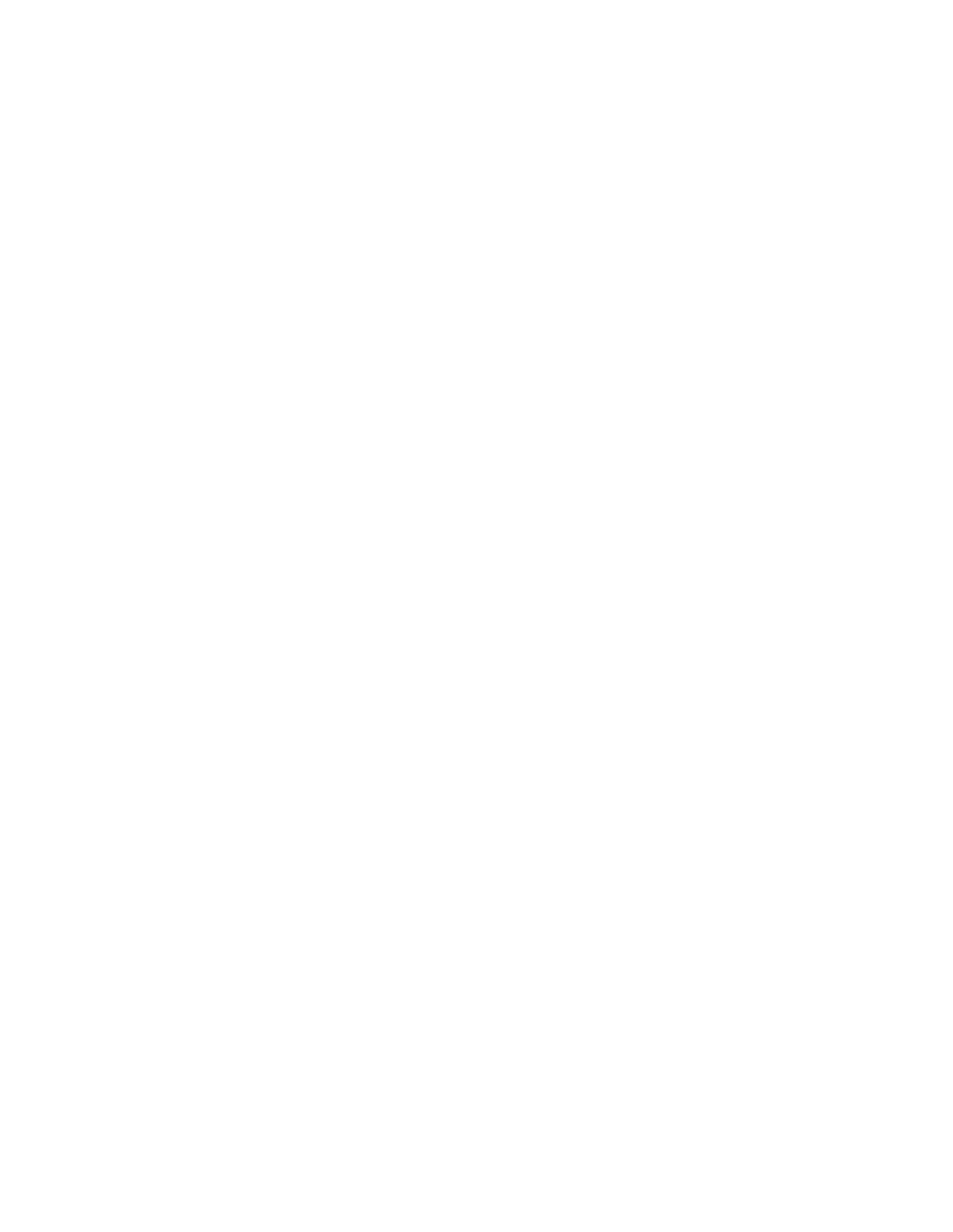References

- Abiteboul, S., Hull, R., and Vianu, V. (1995). Foundations of Databases. Addison-Wesley, Reading, MA.
- Almukdad, A. and Nelson, D. (1984). Constructible falsity and inexact predicates. JSL, 49(1):231-233.
- Apt, K. and Bezem, M. (1990). Acyclic programs. In Proc. ICLP'90. MIT Press.
- Apt, K., Blair, H., and Walker, A. (1988). Towards a theory of declarative knowledge. In Minker, J., editor, Foundations of Deductive Databases and Logic Programming. Morgan Kaufmann.
- Austin, J. (1962). How to Do Things with Words. Harvard University Press, Cambridge (MA).
- Baral, C. and Subrahmanian, V. (1991). Duality between alternative semantics of logic programs and nonmonotonic formalisms. In Proc. of Int. Workshop on Logic Programming and  $Nonmonotonic$   $Reasoning$ , pages 69–86. MIT Press.
- Batini, C., Ceri, S., and Navathe, S. (1992). Conceptual Database Design: An Entity-Relationship Approach. Benjamin/Cummings, Redwood City, CA.
- Belnap, N. (1977). A useful four-valued logic. In Epstein, G. and Dunn, M., editors, Modern Uses of Multiple Valued Logic, pages 8-37. Reidel, Dordrecht.
- Ben-Zvi, J. (1982). The Time Relational Model. PhD thesis, Computer Science Dep., UCLA. Los Angeles.
- Bidoit, N. and Froidevaux, C. (1991). Negation by default and unstratiable logic programs. Theoretical Computer Science, 78:85-112.
- Biskup, J. (1981). A formal approach to null values in database relations. In Gallaire, H., Minker, J., and Nicolas, J., editors, Advances in Database Theory, volume 1.
- Brewka, G. (1991). Nonmonotonic Reasoning: Logical Foundations of Commonsense. Cambridge University Press, Cambridge UK.
- Brooks, R. (1991). Intelligence without reason. In *Proc. IJCAI'91*, pages 569–595.
- Brownston, L., Farrell, R., Kant, E., and Martin, N. (1985). Programming Expert Systems in OPS5: An Introduction to Rule-Based Programming. Addison-Wesley, Reading, MA.
- Cattell, R. and Barry, D., editors (1997). The Object Database Standard: ODMG 2.0. Morgan Kaufmann Publishers, San Francisco.
- Chandra, A. and Harel, D. (1985). Horn clause queries and generalizations. J. of Logic Programming,  $2(1):1-15$ .
- Chen, P. (1976). The entity-relationship model  $-$  toward a unified view of data. ACM Transactions on Database Systems,  $1(1):9-36$ .
- Codd, E. (1974). Recent investigations in relational database systems. Information Processing. 74:1017-1021.
- Codd, E. (1979). Extending the relational database model to capture more meaning.  $ACM$ Transactions on Database Systems, 4.
- Date, C. (1986). An Introduction to Database Systems. Addison-Wesley, Reading, MA.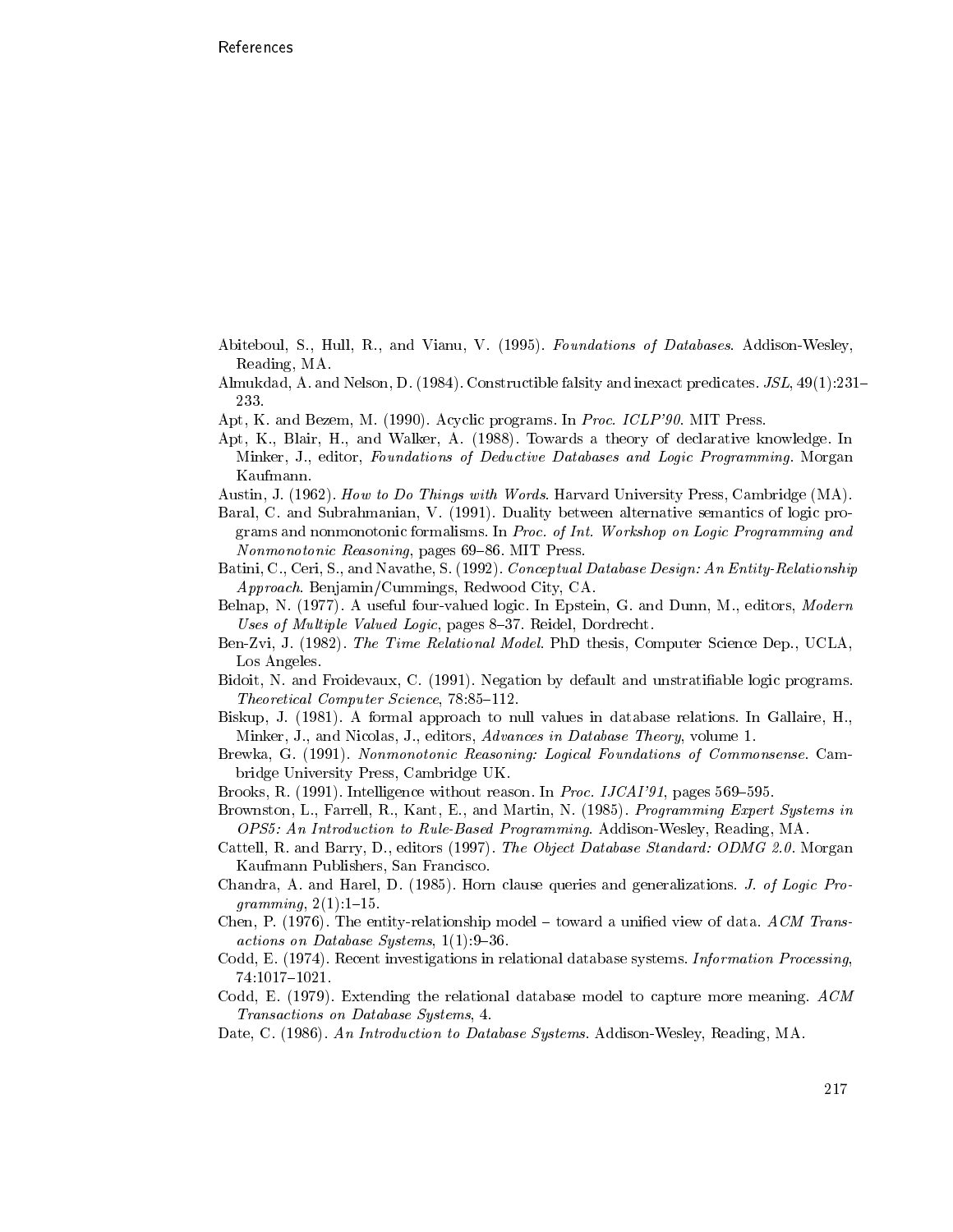- Dayal, U., Hanson, E., and Widom, J. (1995). Active database systems. In Kim, W., editor, Modern Database Systems, pages 434-456. ACM Press, New York.
- Demolombe, R. (1982). Syntactical characterization of a subset of domain indpendent formulas. Technical report, CERT/ONERA.
- DiPaola, R.  $(1969)$ . The recursive unresolvability of the decision problem for the class of definite formulas. *J. of the ACM*,  $16(2)$ .
- Dubois, D., Lang, J., and Prade, H. (1994). Possibilistic logic. In Gabbay, D., editor, *Handbook* of Logic in Artificial Intelligence and Logic Programming, pages 439–513. Clarendon Press.
- Dubois, D. and Prade, H. (1980). Fuzzy sets and systems: Theory and applications. In Mathematics in Sciences and Engineering Series 144. Academic Press.
- Dubois, D. and Prade, H. (1988). An introduction to possibilistic and fuzzy logics. In Smets, P., editor, Non-Standard Logics for Automated Reasoning. Academic Press.
- Dubois, D. and Prade, H. (1994). Can we enforce full compositionality in uncertainty calculi ? In Proc.  $AAAI'94$ , pages 149-154.
- Elkan, C. (1993). The paradoxical success of fuzzy logic. In *Proc.*  $AAAI'93$ , pages 698–703.
- Feferman, S. (1984). Towards useful type free theories. Journal of Symbolic Logic,  $49:75{-}111$ .
- Fikes, R. and Nilsson, N. (1971). STRIPS: A new approach to the application of theorem proving to problem solving.  $AI$ ,  $5(2):189{-}208$ .
- Forgy, C. (1982). Rete a fast algorithm for the many pattern  $/$  many object pattern match problem. Artificial Intelligence, 19:17-37.
- Gabbay, D. (1985). Theoretical foundations of nonmonotonic reasoning in expert systems. In Apt, K., editor, Proc. NATO Advanced Study Institute on Logics and Models of Concurrent  $Systems, pages 439–457. Springer-Verlag.$
- Gadia, S. (1988). A homogeneous relational model and query languages for temporal databases.  $ACM$  Transactions on Database Systems,  $13(4):418-448$ .
- Gärdenfors, P. (1988). Knowledge in Flux. MIT Press.
- Gelfond, M. and Lifschitz, V. (1988). The stable model semantics for logic programming. In Kowalski, R. A. and Bowen, K. A., editors, *Proc. of ICLP*, pages  $1070{\text -}1080$ . MIT Press.
- Gelfond, M. and Lifschitz, V. (1990). Logic programs with classical negation. In Proc. of Int. Conf. on Logic Programming. MIT Press.
- Gelfond, M. and Lifschitz, V. (1991). Classical negation in logic programs and disjunctive databases. New Generation Computing, 9:365-385.
- Genesereth, M. and Ketchpel, S. (1994). Software agents. Communication of the ACM, 37(7):48-
- Gilmore, P. (1974). The consistency of partial set theory without extensionality. In Proceedings of Symposia in Pure Mathematics, volume Vol. 13 Part II. American Mathematical Society, Providence (RI).
- Herre, H., Jaspars, J., and Wagner, G. (1997). Partial logics with two kinds of negation as a foundation of knowledge-based reasoning. In Gabbay, D. and Wansing, H., editors, What Is Negation ? Oxford University Press, Oxford.
- Herre, H. and Wagner, G. (1996). Temporal deductive databases. In Proc. of the 4th Workshop on Deductive Databases and Logic Programming (in conjunction with JICSLP'96).
- Herre, H. and Wagner, G. (1997). Stable models are generated by a stable chain. J. of Logic  $Programming, 30(2): 165–177.$
- Hopgood, A. (1993). Know ledge-Based Systems for Engineers and Scientists. CRC Press, Boca Raton.
- Ja jodia, S. and Sandhu, R. (1991). Toward a multilevel secure relational data model. In Proc.  $ACM$  SIGMOD, pages 50–59. ACM Press.
- Kim, W. (1995). Introduction to part 1. In Kim, W., editor, Modern Database Systems, pages 5{17. ACM Press, New York.
- Korth, H. and Silberschatz, A. (1991). Database System Concepts. McGraw-Hill, New York. Kowalski, R. (1979). Logic for Problem Solving. Elsevier.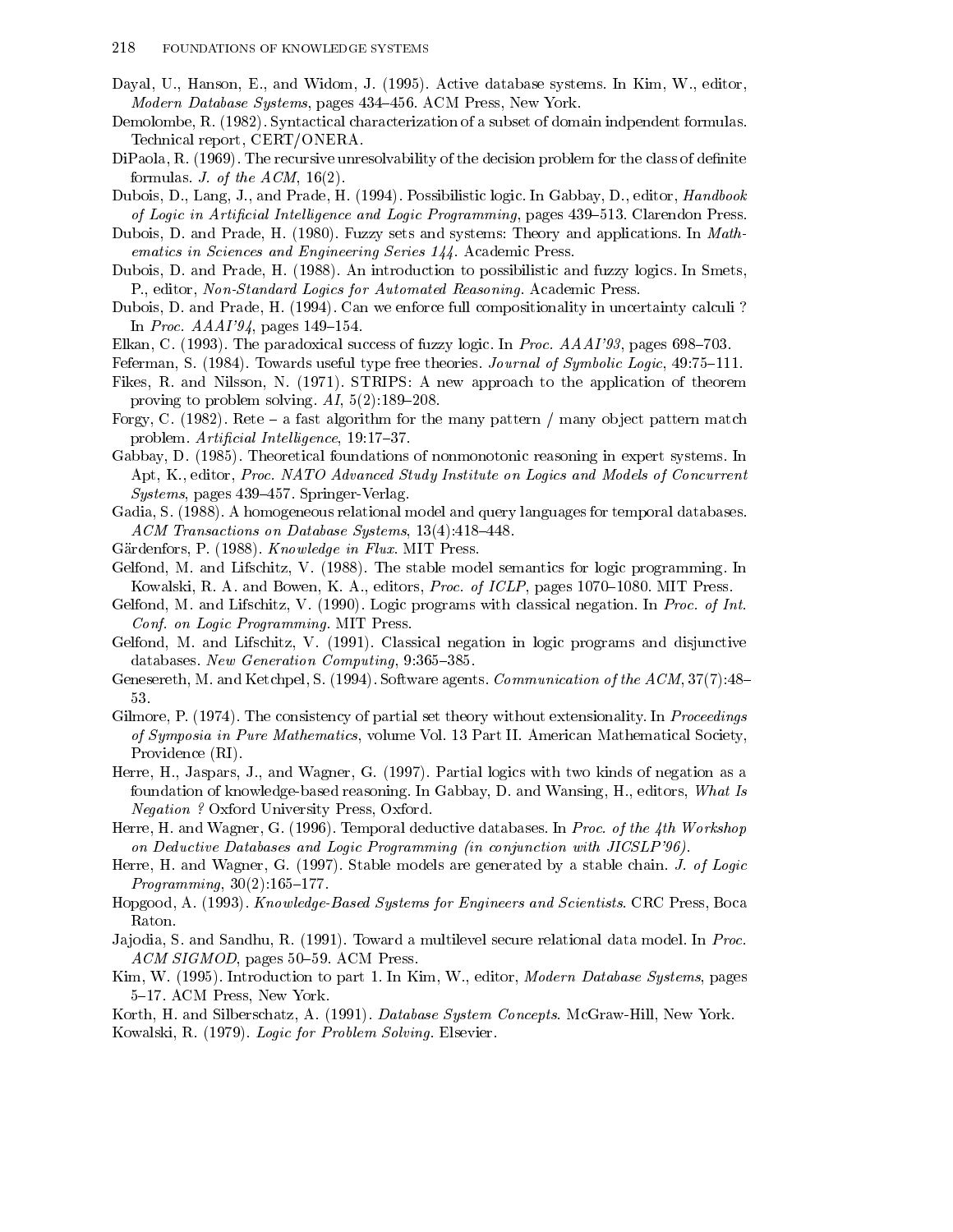- Langholm, T. (1988). Partiality, Truth and Persistence, volume 15 of CSLI Lecture Notes. CSLI publications, Stanford, CA.
- Levesque, H. (1984). Foundations of a functional approach to knowledge representation. Arti ficial Intelligence,  $23(2)$ :155-212.
- Lobo, J. and Trajcevski, G. (1997). Minimal and consistent evolution of knowledge bases. J. of Applied Non-Classical Logic, 7(1).
- Maksimova, L. (1977). Craig's theorem in superintuitionistic logic and amalgamable varieties of pseudo-boolean algebras. Algebra i Logika,  $16(6):643{-}681$ .
- Manna, Z. and Pnueli, A. (1992). The Temporal Logic of Reactive and Concurrent Systems. Springer-Verlag.
- McCarthy, J. (1980). Circumscription a form of non-monotonic reasoning.  $AI$ , 13(1+2):27–  $39+171-172.$
- Minker, J. and Ruiz, C. (1993). Semantics for disjunctive logic programs with explicit and default negation. In Proc. of ISMIS'93. Springer-Verlag, LNAI.
- Nijssen, G. and Halpin, T. (1989). Conceptual Schema and Relational Database Design: A Fact-Oriented Approach. Prentice Hall.
- Pearce, D. (1993). Answer sets and constructive logic, II: Extended logic programs and related nonmonotonic formalisms. In Pereira, L. and Nerode, A., editors, Logic Programming and Nonmonotonic Reasoning. MIT Press.
- Pearce, D. and Wagner, G.  $(1990)$ . Reasoning with negative information I  $-$  strong negation in logic programs. In L. Haaparanta, M. K. and Niiniluoto, I., editors, Language, Knowledge and Intentionality. Acta Philosophica Fennica 49.
- Peirce, C. (1976). Mathematical philosophy. In Eisele, C., editor, The New Elements of Mathematics, Vol. IV. Mouton Publishers, The Hague/Paris.
- Petry, F. (1995). Fuzzy Databases. Kluwer Academic Publishers, Boston.
- Przymusinska, H. and Przymusinksi, T. (1990). Weakly stratied logic programs. Fundamenta  $Informaticae, 13:51–65.$
- Przymusinski, T. (1988). On the declarative semantics of logic programs with negation. In Minker, J., editor, Foundations of Deductive Databases and Logic Programming. Morgan Kaufmann.
- Reiter, R. (1978). On closed-world databases. In Minker, J. and Gallaire, H., editors, Logic and Databases. Plenum Press.
- Reiter, R. (1984). Towards a logical reconstruction of relational database theory. In Brodie, M., Mylopoulos, J., and Schmidt, J., editors, On Conceptual Modeling. Springer-Verlag.
- Scott, D. (1972). Continuous lattices: Toposes, algebraic geometry and logic. In Lecture Notes in Mathematics 274. Springer-Verlag.
- Searle, J. (1969). Speech Acts. Cambridge University Press, Cambridge (UK).
- Shankar, A. (1993). An introduction to assertional reasoning for concurrent systems.  $ACM$ Computing Surveys,  $25(3):225{-}262$ .
- Shoham, Y. (1993). Agent-oriented programming.  $AI$ , 60:51-92.
- Shortliffe, E. and Buchanan, B. (1975). A model of inexact reasoning in medicine. *Mathematical* Biosciences, 23.
- Smith, K., Winslett, M., and Qian, X. (1994). Formal query languages for secure relational databases. ACM Transactions on Database Systems,  $19(4):626-662$ .
- Smith, R. (1980). The contract net protocol: High-level communication and control in a distributed problem solver. IEEE Transactions on Computers,  $29(12):1104-1113$ .
- Smullyan, R., editor (1987). Forever Undecided: A Puzzle Guide to Gödel. Oxford University Press, New York.
- Snodgrass, R., editor (1995). The TSQL2 Temporal Query Language. Kluwer Academic Publishers, Norwell.
- Stefik, M. (1995). *Introduction to Knowledge Systems*. Morgan Kaufmann Publishers, San Francisco.